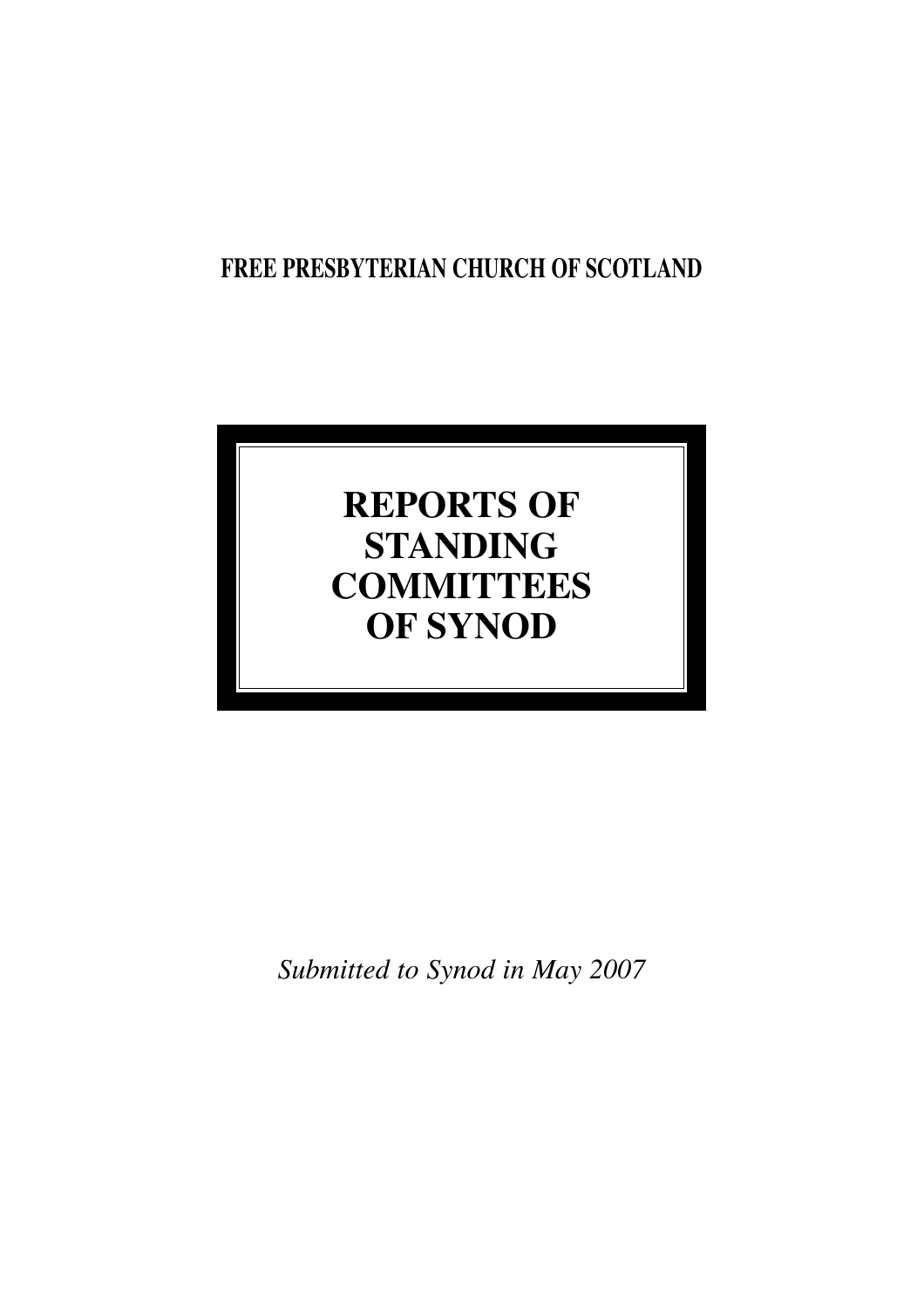## **INDEX**

|                                                            | 18 |
|------------------------------------------------------------|----|
| Jewish and Foreign Missions Committee's Report             | 20 |
|                                                            | 22 |
|                                                            | 26 |
|                                                            | 27 |
|                                                            | 32 |
|                                                            | 33 |
|                                                            | 33 |
|                                                            | 35 |
|                                                            | 36 |
|                                                            | 40 |
|                                                            | 41 |
| Ebenezer Scripture Mission and Thembiso Children's Home    |    |
|                                                            | 42 |
|                                                            | 44 |
|                                                            | 45 |
|                                                            | 46 |
| Kenya Mission – Omorembe Health Centre Report              | 49 |
|                                                            | 53 |
|                                                            | 55 |
|                                                            | 57 |
|                                                            | 59 |
| Report of Deputy to Singapore, Australia and New Zealand - |    |
|                                                            | 62 |
| Report of Deputy to Chesley - Rev. D. Macdonald            | 66 |
|                                                            | 67 |
|                                                            | 68 |
| Theological Tutor's Report - Rev. K. D. Macleod            | 69 |
|                                                            | 71 |
| Ballifeary Residential Care Home Committee's Report        | 73 |
|                                                            | 74 |
|                                                            | 75 |
|                                                            | 77 |
| Publications and Bookroom Committee's Report               | 77 |
|                                                            |    |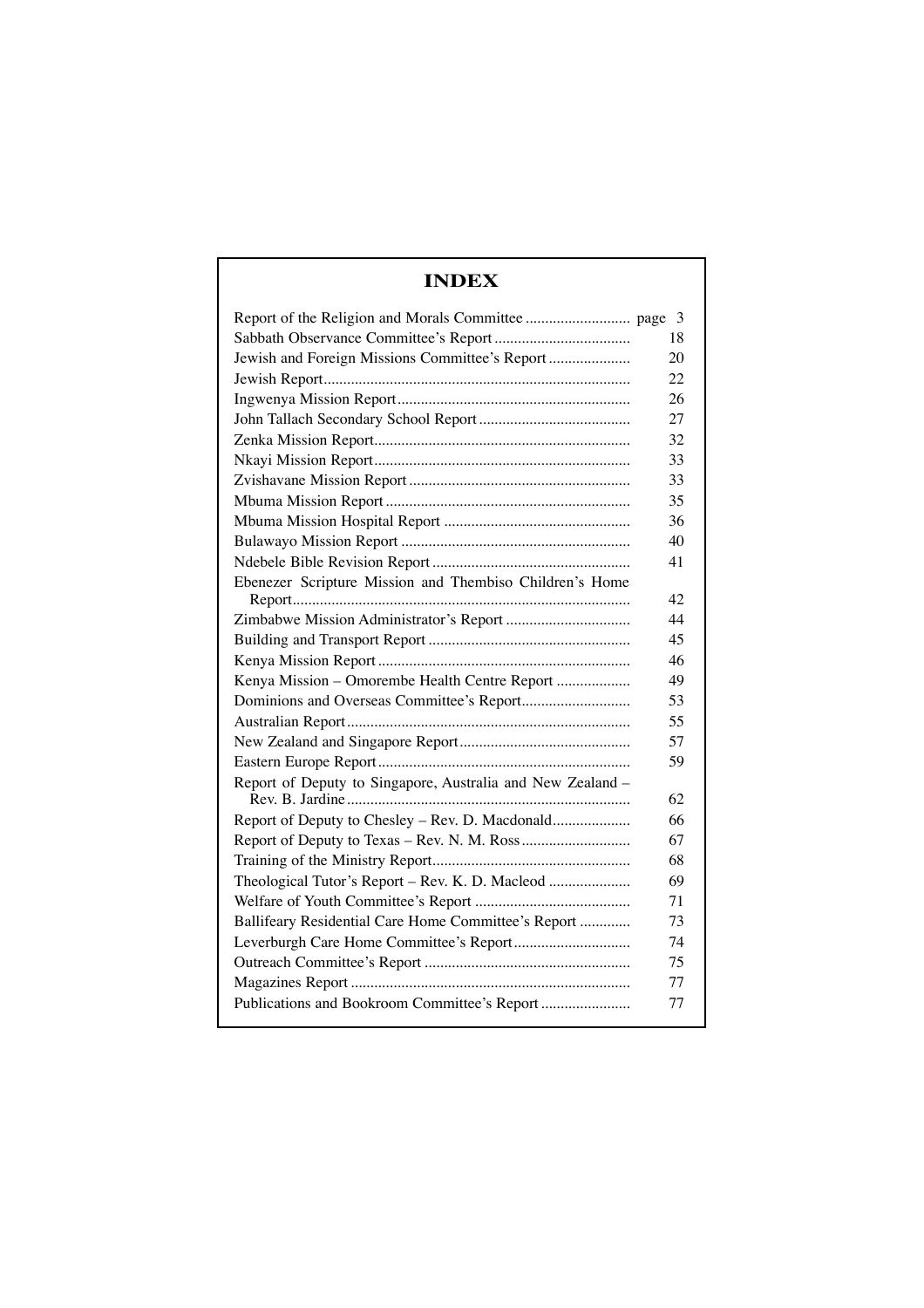## **REPORT OF THE RELIGION AND MORALS COMMITTEE**

## **Convener: Rev. W. Weale**

#### **INTRODUCTION**

IT is probably fair to say that, while within living memory there has been little in the sphere of the religion and morals of our nation to cheer our hearts, this is especially so over the past number of months.

As a people, our sins in Church and State, as brought out in this Report, cry out to heaven against us, and the pattern emerging in our land is very similar to that seen time and time again in the days of the Judges when a forsaking of the Lord was followed by His rod coming upon Israel in the form of a hostile power. Surely no one with any discernment can deny a connection between our departure from the Lord as a nation and the rise of militant Islam in our midst.

May we see these things as a challenge to us, as individuals, to repent of every known sin and to seek to "live soberly, righteously, and godly in this present world", and also as a Church, to boldly continue to speak out against sin as well as to cry out to the God of heaven that He would "arise, and have mercy upon Zion" . . . that "the time to favour her, yea, the set time", would come.

#### **RELIGION**

The majority in our nation are nominally Christian, but the force of evangelical Protestantism has been greatly blunted, and "our enemies among themselves at us do laugh and flout". The voice of true Christianity is almost disregarded, and almost the only public voice heard in matters of public morality is that of the Roman Catholic Church. Evangelical churches, including our own, are invited by Westminster and Holyrood to give their opinions on certain matters of religion and morals, as if what they will say will be part of the ultimate input but, in reality, in the last analysis, they are cynically disregarded. The Free Presbyterian Petition regarding the sanctity of the Sabbath was, however, successfully presented to the Public Petitions Committee of the Scottish Parliament on 15th November 2006 by Rev. Hugh Cartwright, and spoken to by himself and Mr. Ally Maclean. This was seen and heard by many, and for that we are glad, as were quite a number across Scotland. If only our voice could be more extensively heard, we believe that it would help leaven public opinion more for good.

#### *The Roman Catholic Church*

The Vatican is a sovereign state demanding all the privileges of a temporal kingdom, and at the same time showing its religious face to further its ambition of being supreme in the world, in both spheres. Henry VIII broke off diplomatic relations with the Roman Catholic body in 1534, and Great Britain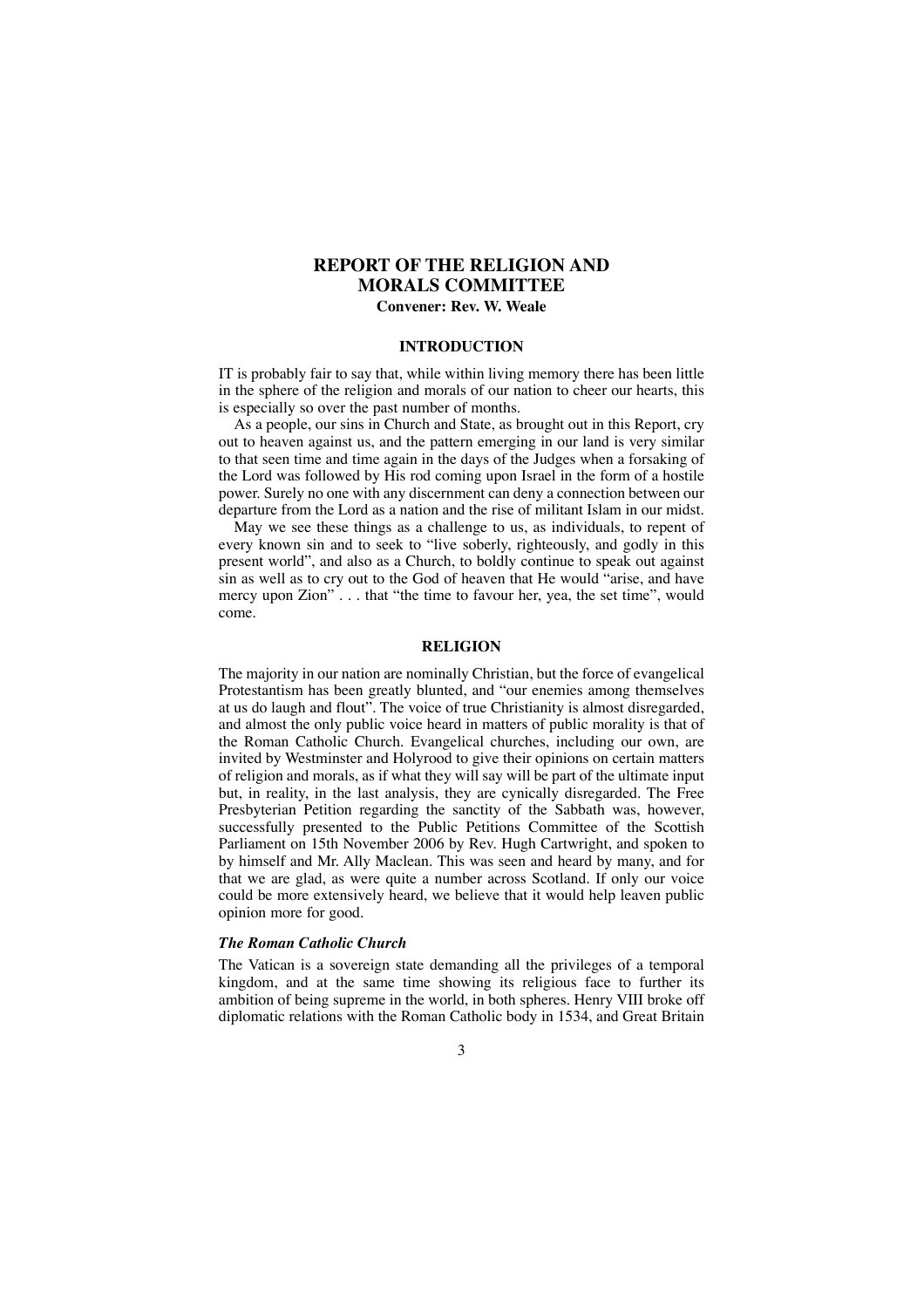had no diplomatic relations with Rome until 1914. In 2005, Irish-born Francis Campbell was the latest ambassador to be appointed to the Vatican, and *The Tablet* states that the Foreign Office "has been scrupulous in stressing that religious affiliation played no part in the selection". Campbell began training as a priest, and later studied at the Roman Catholic university of Louvain in Belgium, where he gained a Master's degree in European Integration. Interfaith relationships seem to be his mission, seeking dialogues between professing Christians, and also between Roman Catholics and Muslims.

#### *The Church of Rome and Ecumenism*

The March 2006 issue of the *Free Presbyterian Magazine* reports that the Pope, when speaking to the World Alliance of Reformed Churches, stated, "When Christian churches and communities are willing to admit that their members may have offended or misrepresented the teachings of others, they make important contributions to Christian unity". This was prompted by statements put out by such as the Presbyterian Church, USA, and the Christian Reformed Church in North America, to the effect that creedal statements of the 16th century, with regard to the Roman Catholic Church, do not reflect the present-day opinions of these churches. At home a minister of the Free Church of Scotland went so far as to state on the website in 1999 that 75% of its ministers do not accept that the Pope is the Antichrist. Compromise over the practice of the mass and the doctrine of Justification by Faith has helped to blur many of the lines of distinction. The World Council of Churches has a membership of 347 churches in over 100 countries, representing approximately 550 million Orthodox, Anglican and Protestant "Christians". The World Council of Churches too, has come to resemble the Vatican in its desire for political power. When the Gospel, which justifies a church's existence, is left behind, the vacuum has to be filled with something, so worldly matters and politics become of more importance than spiritual matters in their agenda. The WCC now urges its members to hit Israel's economy by a process of selective disinvestment from companies linked to the "occupation" (*Scottish Protestant View*, March/April 2005).

The *Evangelical Times* of July 2006 reveals that Inverness Old High Presbyterian Church intended to have Cardinal Keith O'Brien, Scotland's most senior Roman Catholic churchman, and Rev. Fergus Macdonald, a past moderator of the Free Church of Scotland, conducting services during the summer months. This will only be the second time in four centuries since the Reformation that a cardinal has preached in the oldest church in the Highland capital. Cardinal Thomas Winning preached there in 1999.

On Saturday, 2nd April 2005, Pope John Paul II died at the age of 84, after 26 years in office. Hundreds of thousands of Roman Catholics, Protestants, Jews, Muslims, Buddhists, and people of many diverse backgrounds, flocked to pay their respects during a three-hour long funeral mass. Present were presidents, prime ministers, monarchs and princes. Many were hailing him as John Paul the Great, and even urging that he be put on the fast-track to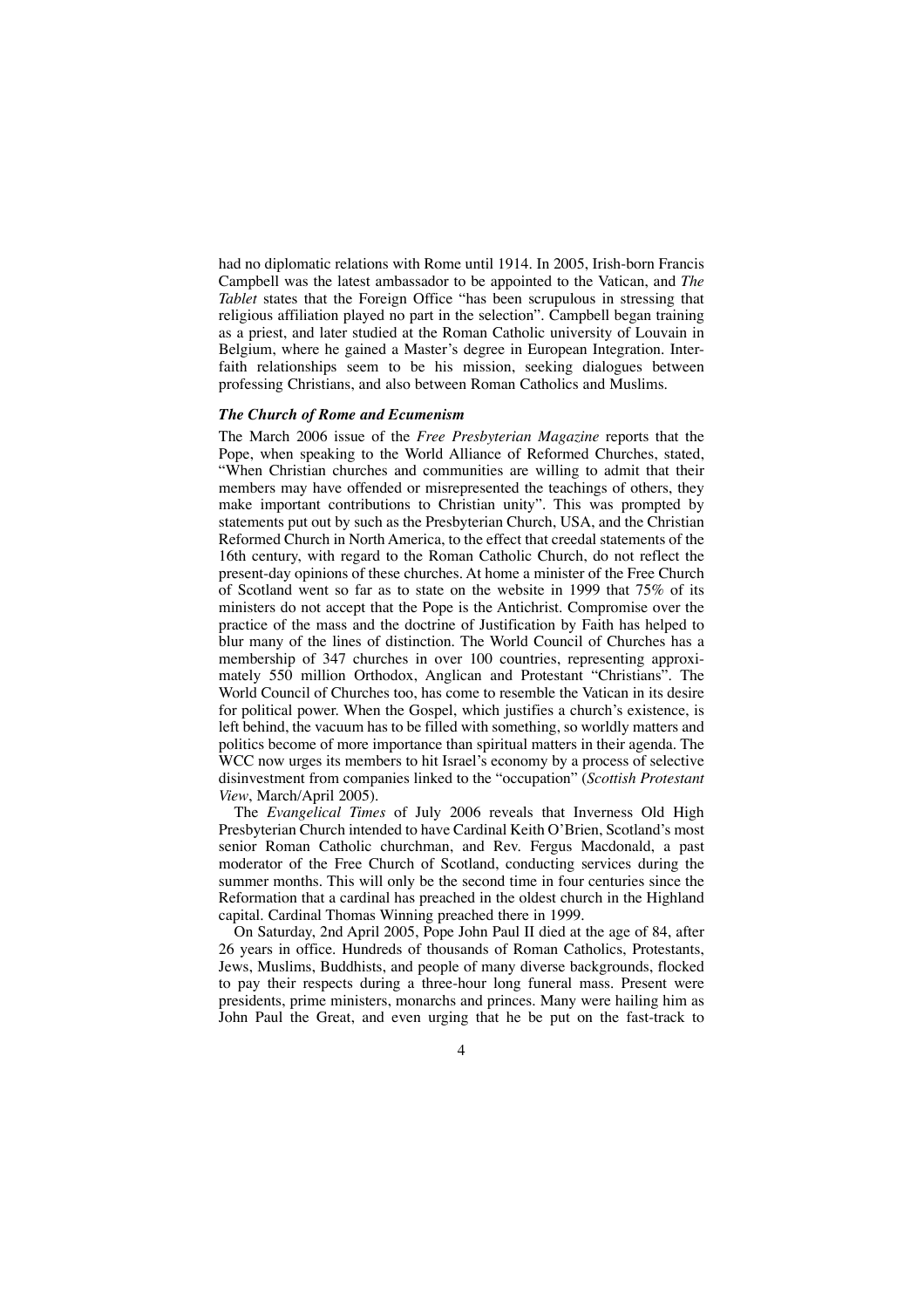sainthood. His coffin had a large "M" on it to signify his reliance upon the intercession of Mary. Billy Graham and his son Franklin insisted that, despite some doctrinal differences, John Paul preached the same Gospel as they did. The truth is that he promoted the extreme form of Marian worship. His successor, Ratzinger, was in 1981 appointed Cardinal Prefect of the Congregation for the Doctrine of the Faith (formerly the office of the Inquisition). President George W. Bush hails him as "a man of great wisdom and knowledge".

#### *The Roman Catholic Church and the Anglican Church*

It may seem surprising to some that the Church of England, despite its many Anglo-Catholic priests, and Rome, have not yet come together, but there are still too many obstacles to union. Forty years ago, Archbishop Michael Ramsey met with Pope Paul VI in an effort to bring these two churches together, and recently Dr. Rowan Williams, the present Archbishop of Canterbury, met the Pope to continue talks and co-operate on practical issues. The Pope expressed his disapproval of women priests and an openly gay bishop in the Anglican Church, and called these serious obstacles to union.

#### *Rome and Islam*

Both of these are antichrist, but it is the Man of Sin who resembles the angel of light, and who is mistakenly accepted in the nominal Christian world as leader. The Pope made a speech some time back in which he spoke of the aggression of Islam. It may be that he was testing the waters, to see if Islamists would accept such, in the same way as the so-called Protestant churches meekly accept strictures made upon them by the Papacy. If so, then Rome could seek to gather them in as it has gathered many heathen groups in, in past days, by embracing and baptizing many of their traditions and idols.

The Roman Pontiff used his annual Ramadan message to build bridges with Muslims after they reacted with anger to what he had said. He urged the necessity of urgent dialogue between the two faiths, and their need to unite against terrorism. His visit to Turkey was in the balance as many Turks demonstrated against him, and the Prime Minister said he was too busy to meet him. However, Pope Benedict poured a little Vatican oil on the wounds he had inflicted, saying he supported Turkey's application to join the European Union, and then became only the second Pope ever to enter a mosque, where he removed his red papal shoes. He also spoke of Islam as "being peaceful and affectionate". We wonder. Union with Rome always means being incorporated by Rome. Can Rome perform this "miracle" before a mesmerised world? If so, then Christians and Jews will undoubtedly be persecuted.

#### *Muslim persecution*

Thomas Schirrmacher, director of the Religious Liberty Commission of the German Evangelical Alliance, speaks of at least 55,000 Christians being put to death each year for religious reasons – Christians in India, Indonesia and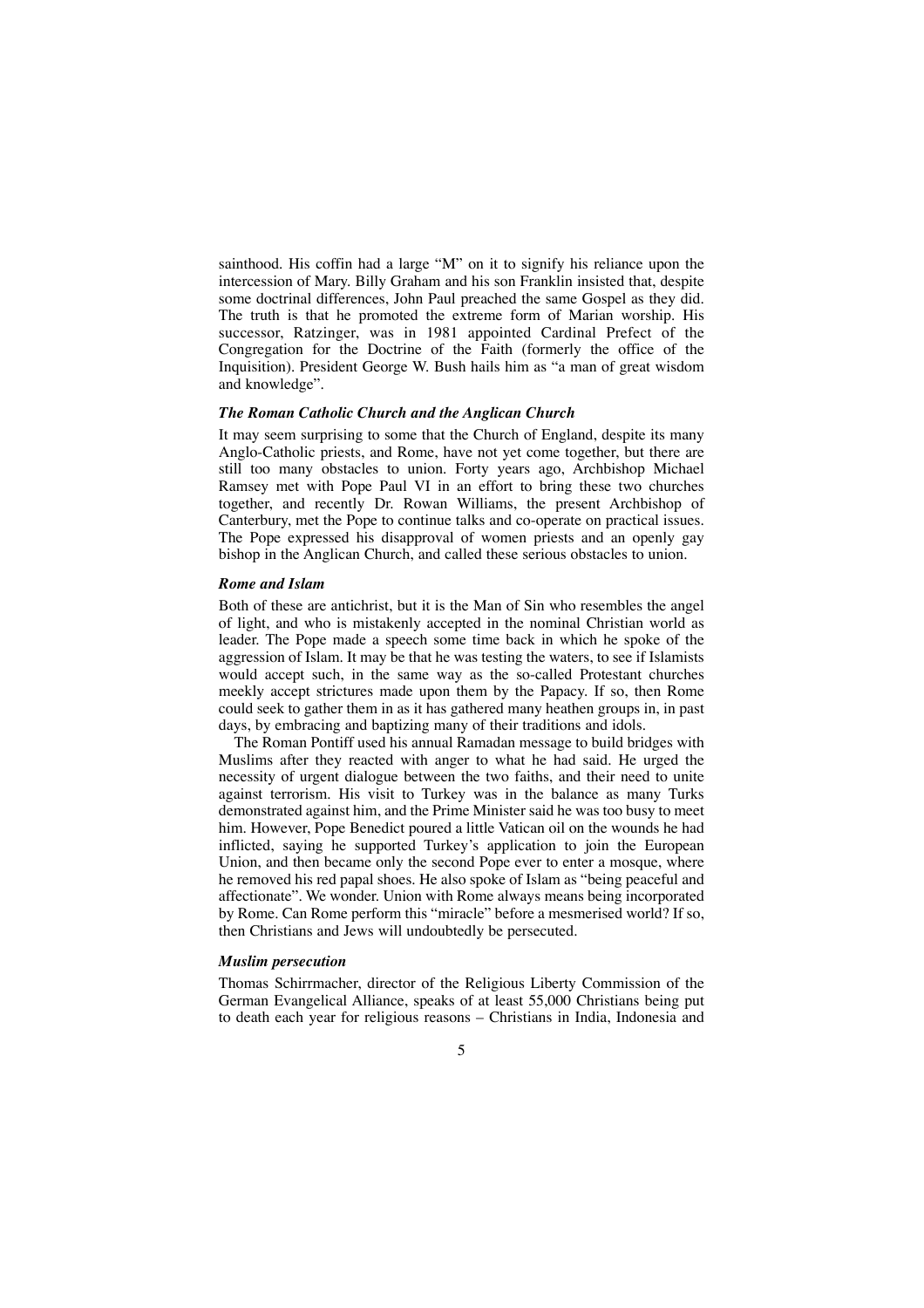Pakistan running the highest risk of losing their lives. Rome is strangely silent about these matters, although some of these losing their lives must be Roman Catholic. Rome acted in the same way during the time of the Nazis, for its real aims are political rather than religious, so she will gladly suffer the loss of church members for the sake of political gain.

#### *The Roman Catholic Church in Britain*

A study by Tom Horwood and Anthony Spencer, entitled *The Future of the Catholic Church in Britain,* indicates that over the past four decades attendance at mass has dropped by 40%, baptisms by 50%, Catholic marriages by 60%, and confirmations by 60%. In 1991 attendance at mass in England and Wales stood at 1.3 million, compared with 960,000 in 2004. Deaths among congregations rose by nearly 40% between 1963 and 1991, reflecting the growing elderly profile of congregations.

The current scandals in the Roman Catholic Church involving child abuse have meant that fewer men are entering the priesthood, and there is the prospect of men from Eastern Europe and Asia being brought into the British priesthood. Ireland, which yielded an abundance of priests, is suffering badly through lack of priests. The fact that the Roman Catholic authorities were moving offending priests to other stations, rather than having them properly disciplined, has given a shattering blow to the moral status of the Roman Catholics in Ireland. The average age of priests today in Ireland is somewhere in the sixties. It is reckoned that if present trends continue there will only be about 500 nuns in Ireland in 13 year's time compared to 11,000 in 1999.

The moral authority of the Roman Catholic Church in Britain has also indirectly suffered through the revelation that the Archbishop of Warsaw, Mgr. Stanislaw Wielgus, was involved with Poland's hated Communist-era secret police. It had been widely taught and believed that the Church was bravely opposing the Communist regime. He has stepped down after initially denying the truth of the accusations. The fear of schism made the Pope step in to make him confess his criminality, and to resign his post.

#### *The papacy and politics*

At home, the political party called the Christian People's Alliance intimated that it would be addressed by Scotland's youngest Roman Catholic bishop, the Right Rev. Philip Tartaglia, Bishop of Paisley, in September 2006. This party is allied to the Christian Democratic parties across the European Union, which is simply the Roman Catholic – indeed Jesuit inspired – political party in the EU. The CPA has raised finance to run candidates on all of Scotland's regional lists, and intends to focus on the Scottish Parliament election in May 2007, under the claim of promoting the voice of the Gospel in politics.

#### *Roman Catholic Church and the Bible*

At the end of 2006 the Pope made a major speech in which he condemned homosexuality as deviant. Then he went on to state that the Italian people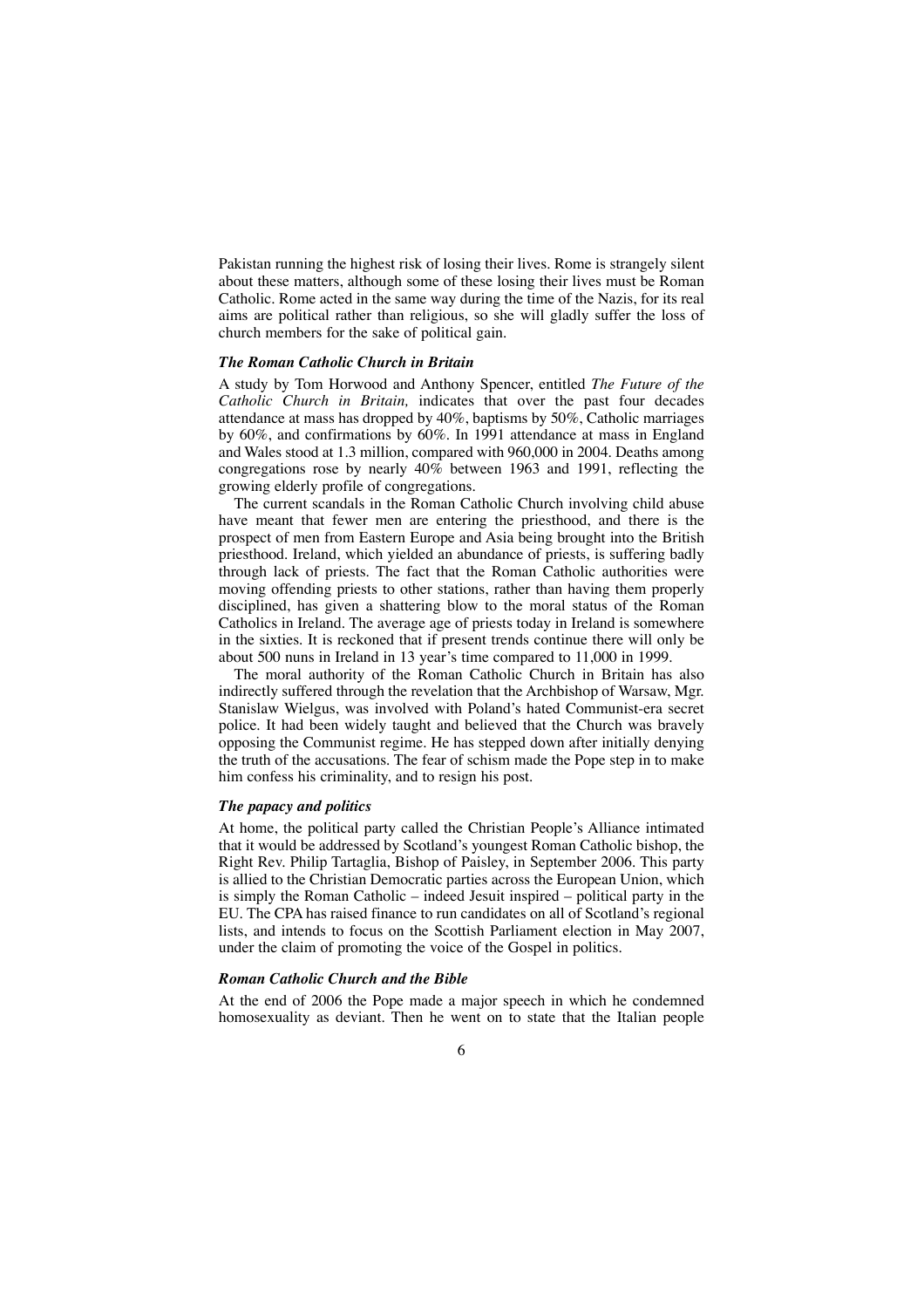should support and defend traditional marriage, and oppose "other forms of union". He said that the Church should say "yes" to authentic love, to the reality of man as he was created by God. The only snag is, that in the same month, October 2006, in which he made that speech, we are told by Ruth Gledhill, writing in *The Times,* that the hierarchy of the Church now teaches that some parts of the Bible are not true, including the first eleven chapters of Genesis. As it happens it is in that very portion we find the origin of marriage and God's blessing upon it. Why then are we now told that this portion of the Bible cannot be "historical"? At most, they say, it may contain "historical traces". This comes from a teaching document issued by the RC Church called *The Gift of Life.* Only a century ago, Pope Pius X condemned Modernist Catholic scholars who applied critical methods of analysing ancient literature, to the Bible itself. So much for the Church which prides itself on never changing!

The speech went on to condemn fundamentalism for its "intransigent intolerance" and to warn of significant dangers involved in this approach. What the Pope was really trying to convey is that the Word of God must not be our supreme authority in which we exercise faith and trust, but rather the Roman Catholic Church, which claims to give the Bible an authority derived from Rome itself, and therefore elevating itself above God's Word – and even God Himself.

"Similarly," says Ruth Gledhill, in *The Times* of 18th December 2006, "they refute the apocalyptic prophecies of Revelation, the last book of the Christian Bible, in which the writer describes the work of the risen Jesus, the death of the Beast, and the wedding feast of Christ the Lamb." We understand why they are sensitive regarding the death of the Beast of Revelation 19:20, who is spoken of as being cast into the lake of fire, and why it is classed as untrustworthy, for it seems to speak of the Roman Catholic Church itself. The text of Genesis 2:21-22, which explains the woman's origin from the rib taken from Adam's side, is classed as untrue. Now indeed, it all boils down to either taking the Word of God as our supreme authority in faith and morals, or the Pope of Rome. You cannot logically hold to both.

The situation is even more confusing when we remember that in 1816 Pope Pius VII had a Bull issued against Bible societies in which he speaks of them as "a pestilence which must be remedied and abolished; a defilement of the faith, eminently dangerous to souls". The Trinitarian Bible Society pamphlet, *Ecumenism and the Bible Societies,* shows that the Roman Catholic Church nowadays participates in the actual work of Bible Societies. This leaves us thankful to the Most High for the Trinitarian Bible Society, which remains faithful to its origins, and which will have nothing to do with Rome, or Liberals, who tamper with God's inerrant Word.

#### *The Church of Rome and child abuse*

Pope Benedict is accused of obstructing justice after it emerged that he had issued an order ensuring the church's investigations into child sex abuse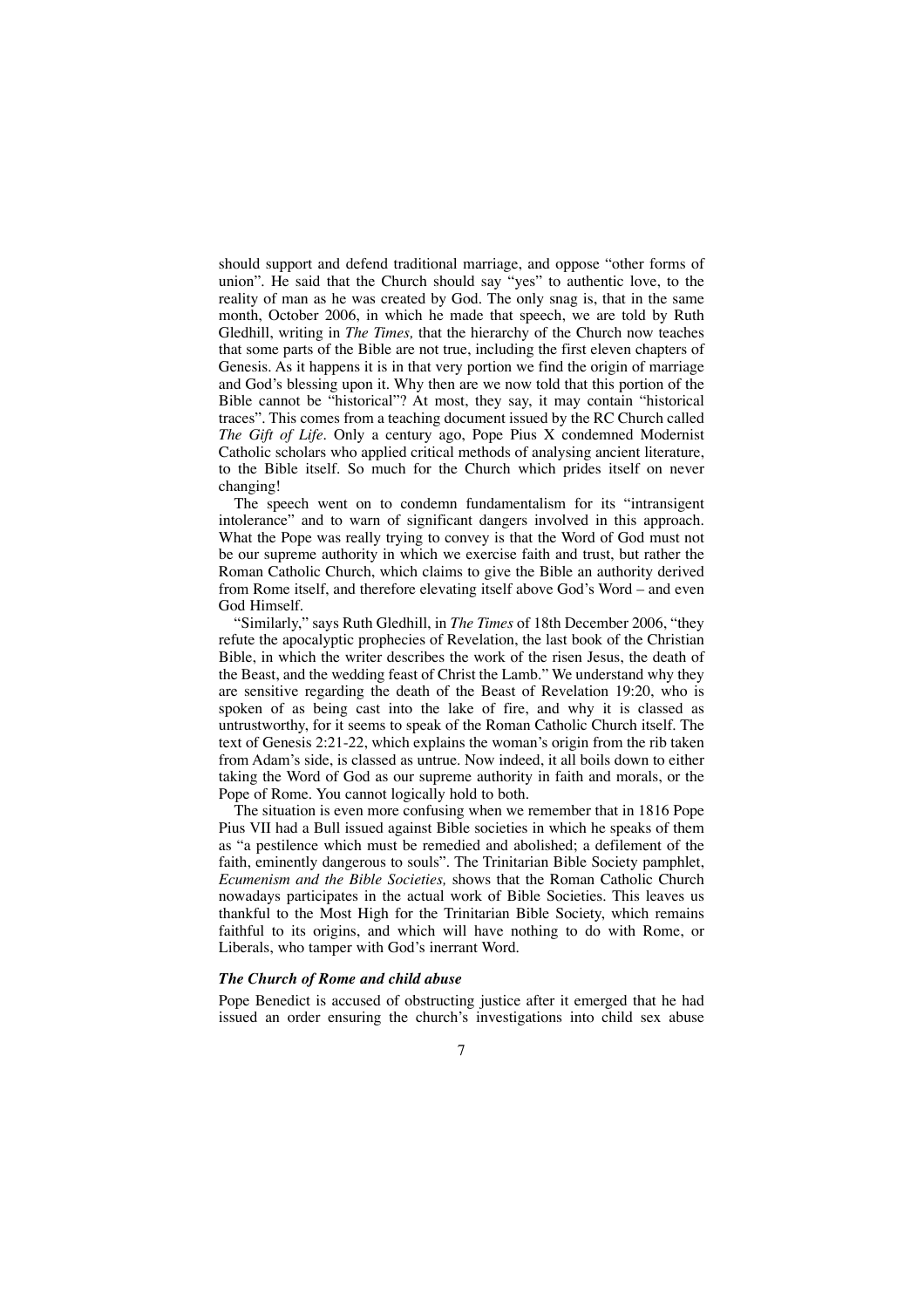claims be carried out in secret, and that the evidence be kept confidential for up to ten years after the victim reached adulthood. Ratzinger is accused by lawyers representing victims of abuse of wrongdoing, in issuing a letter in which he states that the "Church" can claim jurisdiction in cases where the abuse has been perpetrated with a minor by a cleric. If these crimes are kept secret for ten years plus the number of years the victim takes to reach adulthood, as he desires, it is possible that it may take twenty-eight years for some cases to come to light, and by then many of the criminals, and some of the victims, will have died. How can a "church" act in such an evil manner?

Cristina Odone, who edited the *Catholic Herald* in the 1990s, writing in the *Daily Telegraph,* on 22nd of February, stated that the Roman Catholic "Church bans birth control, but the majority practise it; condemns divorce while allowing annulment; forbids homosexuality, but shields paedophiles within its ranks".

#### *The Anglican community*

Archbishop Rowan Williams, who is looked up to by the world-wide Anglican community, desperately attempts to mend his public image. He has shown himself to be a liberal who has published a paper defending sodomites, as well as ordaining such. He has spoken in contemptuous terms of God's holy Word. It seems that more people attend Muslim mosques regularly than attend Church of England services, and on the world-wide scene the Anglican community threatens to break up over the long-running row over the consecration of homosexual USA Bishop Gene Robinson as Bishop of New Hampshire, as well as over the Church in Canada's blessing of same-sex unions. The Scottish Episcopal Church is in turmoil over these matters.

Meanwhile the *Evangelical Times* of July 2006 informs us that the Bishop of Chelmsford, the Right Rev. John Gladwin, has been told by the Archbishop of Kenya, the Most Rev. Benjamin Nzimbi, that his official visit to Kenya has been cancelled because of his belonging to a pressure group campaigning for homosexual rights. Archbishop Jensen of Sydney, Australia, believes the fellowship of Anglican churches will break up over the issue of human sexuality. He said that the biblical ideal of sexual relationships specifically excludes same-sex relationships, and that this is clear both in the Old Testament and in the New Testament.

Nick Howard, the son of Michael Howard, the former Conservative party leader, has been turned down for ordination by the Church of England because of his unambiguous evangelical beliefs, and unwillingness to listen to other viewpoints. He has his theology degree, but his strongly held beliefs on homosexuality and multi-faith worship marked him out as a troublemaker, even though they reflect official Anglican doctrine.

In July 2006 the Anglican General Synod resolved "That this Synod welcome and affirm the view of the majority of the House of Bishops that admitting women to the episcopate in the Church of England is consonant with the faith of the Church as the Church of England has received it, and would be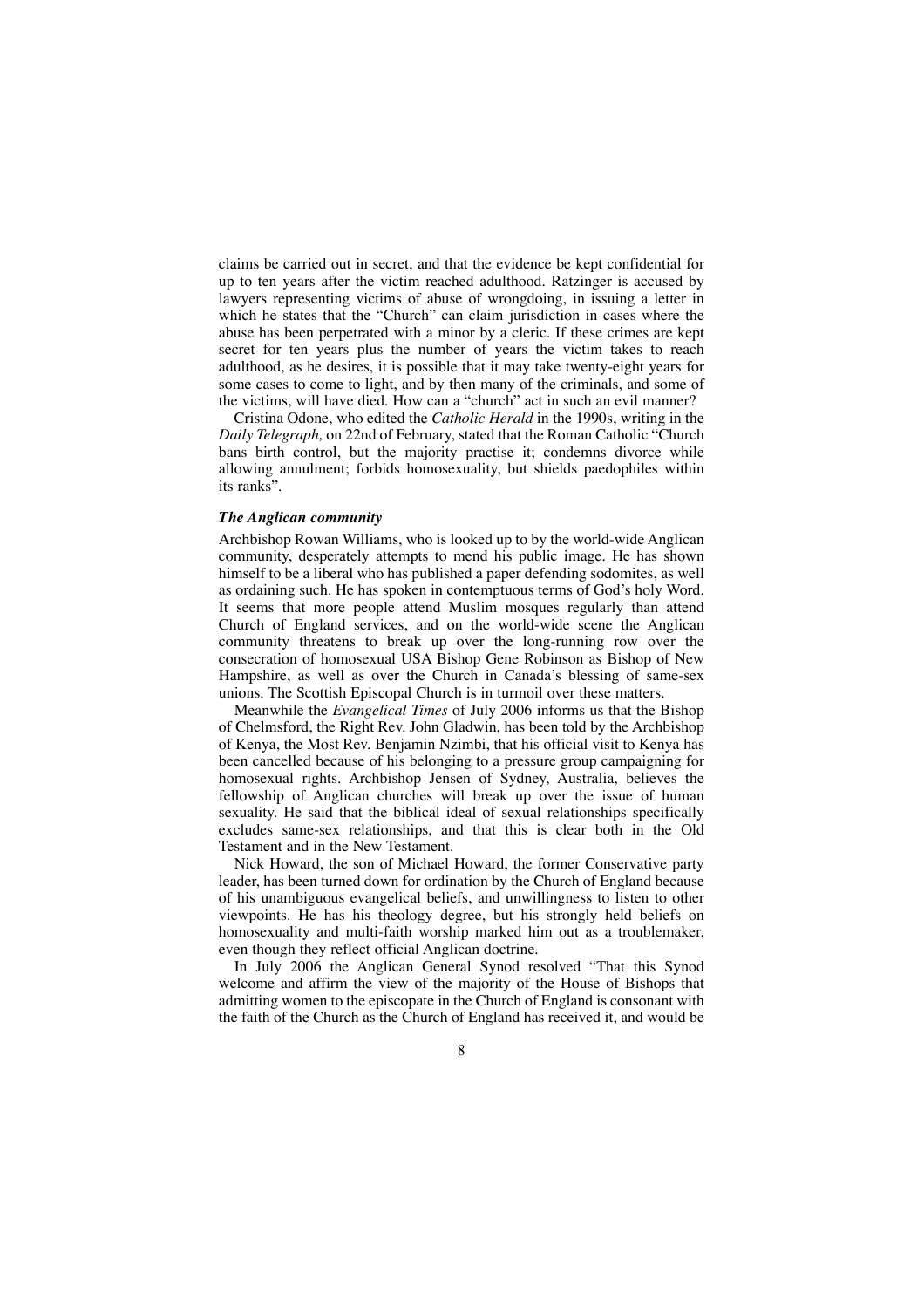a proper development in proclaiming afresh in this generation the grace and truth of Christ."

#### *The papacy and the crown*

The Church of England's chief lay official, General Synod Secretary, William Fittall, is adamant that, if Prince Charles becomes the reigning monarch, the service will not be a multi-faith service as desired by Prince Charles, and it has been pointed out that a multi-faith service would undermine the monarch's position as Supreme Governor of the Church of England, and that the Prince's duty would be to defend the historic faith of the church. There would be huge obstacles to a multi-faith coronation service, and the constitution would unravel if the prince had his way. Strangely enough, the former Archbishop of Canterbury, Lord Carey of Clifton, calls for a multi-faith approach to future British coronations.

Cardinal Keith O'Brien, leader of the Roman Catholic Church in Scotland, states that he would be happy to see Scotland become an independent country. When Pope John Paul kissed Scottish soil in 1982, O'Brien says that this was intended to remind "the world that Scotland is a nation among nations". He speaks of the vibrancy of the Celtic tiger in the Republic of Ireland. He desires to re-make Scotland in the Irish image. He denounces the United Kingdom's Act of Settlement as "state sponsored sectarian discrimination", and a barrier to attempts to tackle discrimination and bigotry. The Act of Union between Scotland and England stipulates that the Union is automatically dissolved if a Roman Catholic mounts the throne. Rome longs to have a Roman Catholic on the Scottish throne. O'Brien shouts a lot about bigotry against Roman Catholics in Scotland. It is all part of the propaganda. An examination of his own ordination vows and those of Presbyterian ministers, would show where bigotry and sectarian hatred lie. He wants Catholics to report to him all the sectarian abuse they can so that he can compile a list to present it to the First Minister. He omitted to ask Protestants (or "non-Catholics", as he would call Protestants) to submit a list of sectarian attacks against themselves from Roman Catholic sources.

#### *Religious hatred*

A true child of God loves his enemies. David Blunkett has said that he wants to "outlaw religious hate". Surely then we should seek to end the blasphemy addressed at the Saviour Jesus Christ, day and night for 365 days a year, when His name is spat out as a profanity in what is shown in the cinema and on TV, as well as among so-called Christians.

In 1921, Roman Catholic schools became part of the state-funded system of education, and were allowed to retain their religious identity. In1870, the Free Church of Scotland was persuaded to hand over all its schools into the keeping of the state in return for a promise that "religious instruction" (understood at that time to mean the religion of the Bible, or the basic truths of the Christian faith) would continue to be taught – a promise blatantly ignored over the last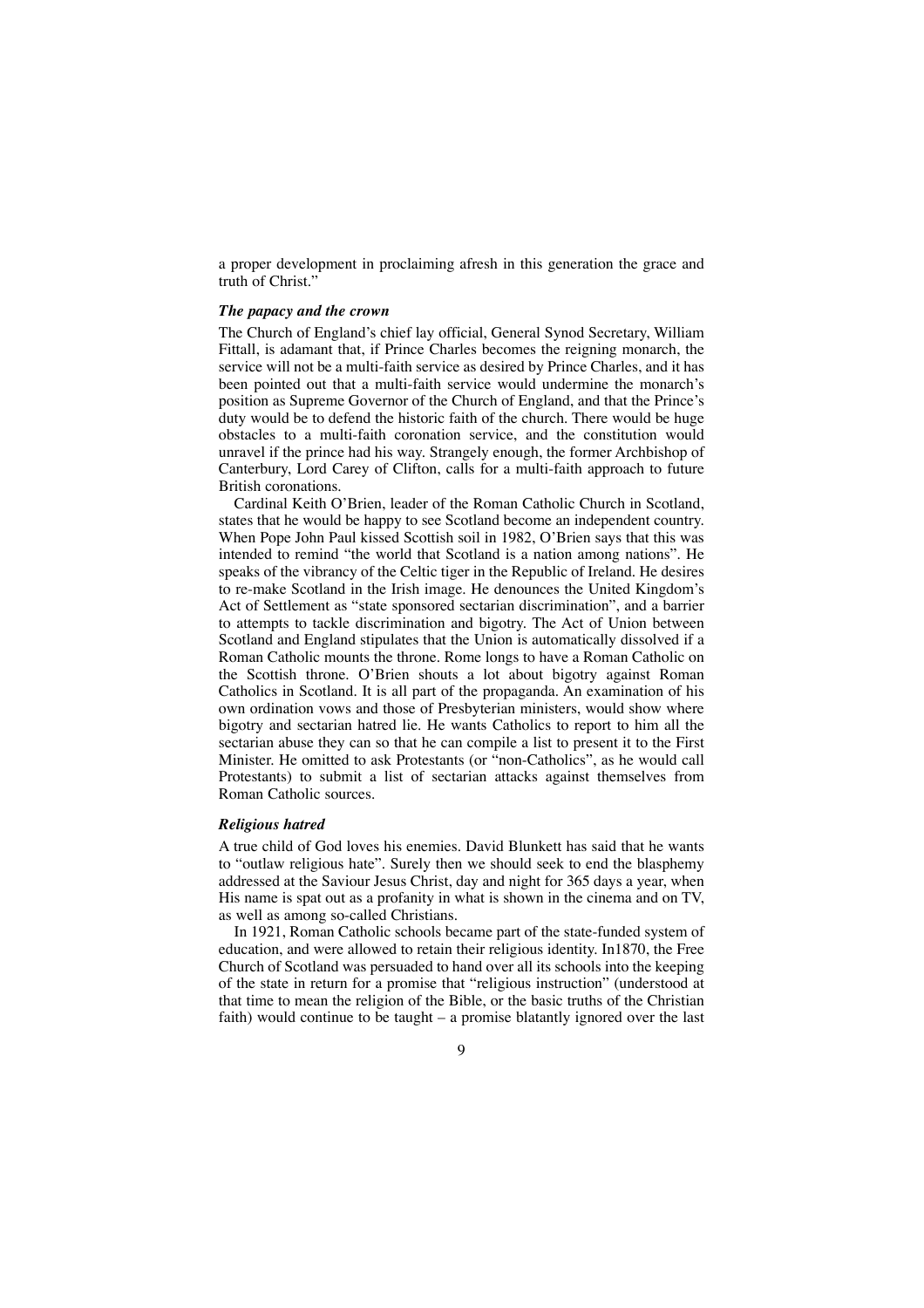two generations. Meanwhile the Reformation is blatantly attacked, and John Knox is airbrushed out of history textbooks, and never commemorated, despite being one of the greatest sons Scotland has been privileged to have, if not the greatest.

#### *Political correctness*

We have recently seen strife over the exhibiting of religious symbols. British Airways, which has a British flag logo on the tails of its planes, made up of various British crosses, had forbidden an employee, who has worn a tiny cross on her neck for seven years, from wearing it anymore outside her clothing while at work. A girl pupil too was told not to wear such to school. The Word of God forbids us to make or use images in the worship of the Lord, and in the early Church such things would not be found. Until recently such things were merely ignored, as are the many religious symbols of other creeds around us, but things have changed. As expected, Cardinal Keith O'Brien led the charge in support of the lady, but of course his church has "Adoration of the Cross", an idolatrous service carried out on "Good Friday" consisting of prostration before the cross and prayers addressed to it, as well as other idolatrous services.

The truth of the matter seems to be that a new religion of political correctness is being promoted in our land, which aims at destroying Christianity, and what purports to be Christianity. A sham political amalgam of religions is taught in schools in which absolute good or absolute evil is no longer to be taught, to avoid religious confrontation. The law of respect or political correctness, with its own commandments, is meant to displace the Ten Commandments and the Gospel. Scripture gave commandments, and to break any of these was called a sin. The State gave commandments, or laws, and to break one of these was called a crime. The distinction between crime and sin is no longer counted valid, for the State rules in all matters. This is nothing new. The Devil has tried this before. The State has become the parent, and political correctness impinges on deeds, words and thoughts. We see it reported in the *Daily Telegraph* of 14th February 2007 that, despite being the fourth richest nation, our children, regarding their moral condition, are in the twentieth place among the twenty-one best-off nations.

The case of Stephen Green highlights the above. He was arrested for protesting with banners against homosexuality. The banners quoted the Word of God and showed the way of salvation. He was charged with using "threatening, abusive or insulting words", but the Crown Prosecution Service decided there was insufficient evidence as the quotes were all from the Bible, and also in the light of previous cases.

#### *Homosexual rights and adoption*

A raft of new homosexual rights laws were supposed to go before a vote of MPs by the end of October, but it is thought the earliest they will reach Parliament is April 2007, after the government was deluged by hostile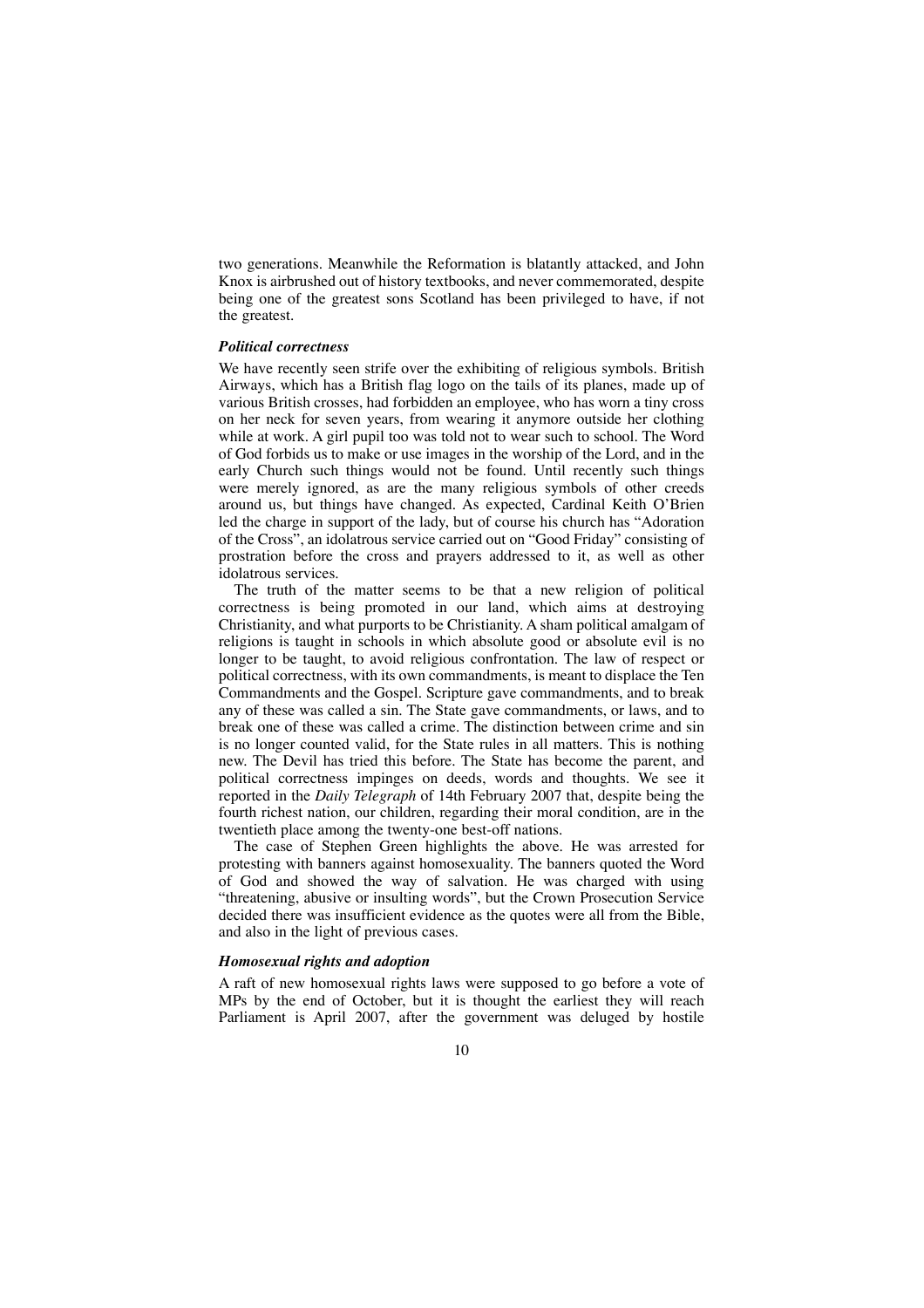responses to its consultative document, *Getting Equal.* Its aim was meant to be to protect homosexuals from being denied "goods, facilities and services on the basis of their sexual preferences".

It will be an offence to refuse to rent a room to a homosexual couple, or for printers to decline orders to produce homosexual advertising or magazines. Northern Ireland has already been made a test-case region in January 2007. The Christian lawyer, Andrea Williams, said, "There are substantial concerns that these regulations may be contrary to the European Convention on Human Rights on freedom of thought, conscience and religion".

The Roman Catholic Church runs almost a third of the voluntary adoption sector, finding homes for about 230 children each year, but it has threatened to stop adoption work, and even close homeless shelters if it is not allowed to discriminate against those who are gay or lesbian. Even if the law banning discrimination is passed in its present form, we can hardly see the Roman Catholic Church doing as it threatens, for it is desperate to have some control over children. The Roman Church already refers homosexual couples, who apply, to other non Roman Catholic agencies. The Roman Catholic Archbishop of Birmingham, Vincent Nichols, told Channel 4 News: "What we are not objecting to is the legal right of same-sex couples to adopt children." The logic of all this is that the Romanists will look after their own, and plant these children in Catholic homes, while Protestant, or other children, can be handed over to homosexuals. On the other hand, true committed Christians, who express their convictions, have little chance of adopting children and introducing them to biblical Christianity. The point has to be made that the abysmal conduct of many of her priests in abusing children and adults, and also the cover-up of the Roman Catholic Church regarding these matters, must be a contributory factor towards the very existence of homosexual unions and the cry of these people for such rights.

In December 2006, the Adoption and Children (Scotland) Bill was overwhelmingly passed in Scotland. The Executive said Scots wanted homosexual adoption, yet consultation documents revealed that 90% of Scots were against it. Roseanna Cunningham stressed that no couples, including homosexual couples, had absolute rights in adoption, and that the debate should be about the children's rights, and theirs alone. She stresses that those who supported the Bill were in the business of saying that nature had got it wrong, and that adding a further burden to children deprived of their natural parents only risks producing a generation of emotionally damaged children. It seems that sodomites must be appeased at all costs, but the same God who wiped out Sodom and Gomorrah is still on the throne, and it is to Him we cry to have mercy upon our nation.

#### *Religious observance in schools*

The Scottish Executive has been redefining religious observance in schools as "community acts which aim to promote the spiritual development of all members of the school community". It is no longer mere political correctness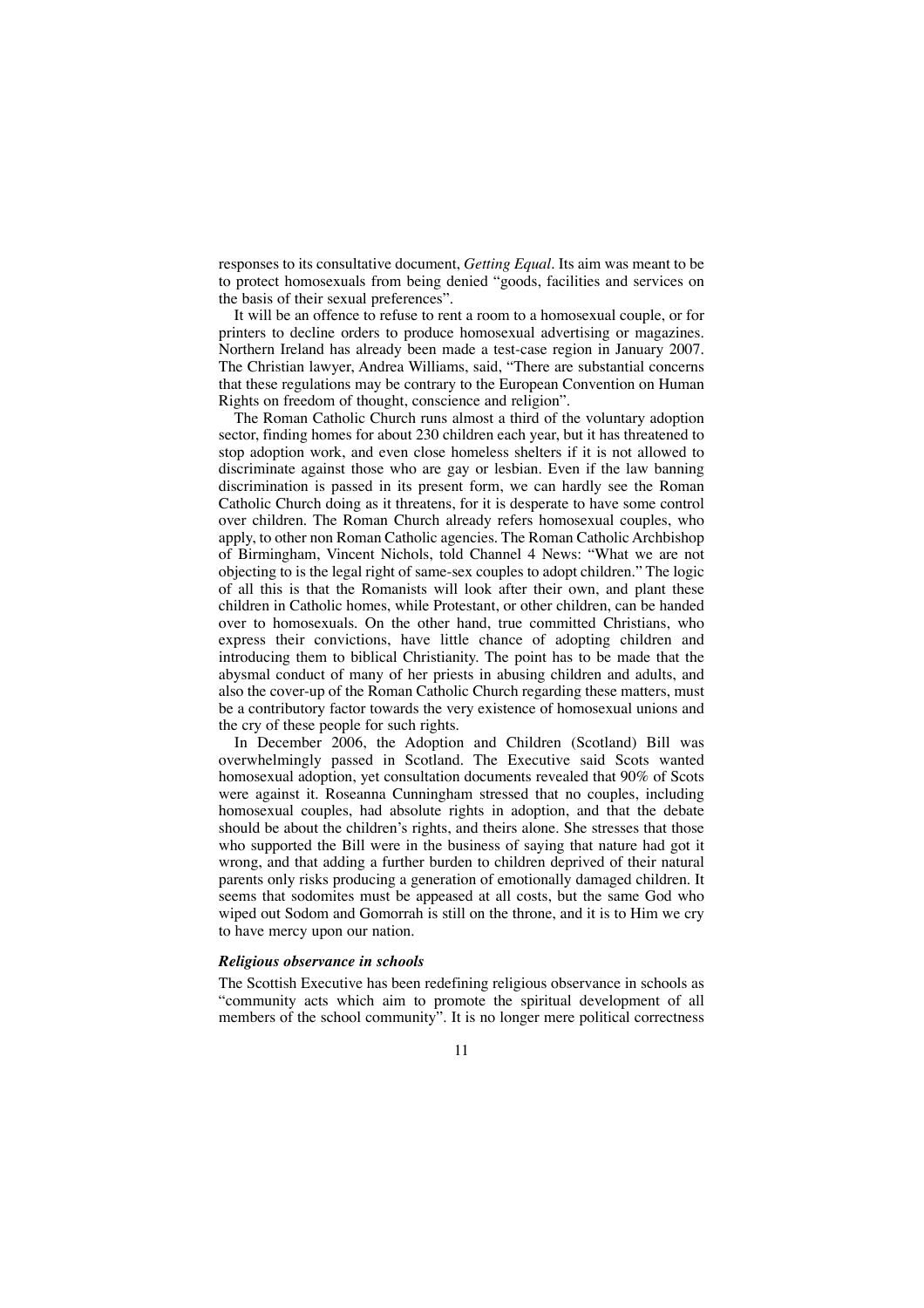but religious correctness. A chaplain at three schools in Renfrewshire says that Christianity has been removed and that there is but a sense of vagueness, with no reference to the Christian faith. What has gone wrong with the Scotland of John Knox?

#### *The Church of Scotland*

At the Reformation the people of Scotland embraced Scripture as the inspired and infallible Word of God. The Word itself declared that its authority was that of God, unlike the Roman Catholic Church which declared that the Word's authority is that given it by fallible men. Today we weep when we see what our national church is reduced to. You can hold the highest office in the Church of Scotland, reject ninety-nine per cent of the Bible, and not be disciplined, but rather feted. When the Roman Catholics fight so strenuously for spiritual and political privileges, the Church of Scotland has lost its way, and many in the church of John Knox seem unable to sound the glorious trumpet of the Reformation any more but, on the contrary, seem ashamed of its origins.

Rev. Sheilagh Kesting, who is moderator-designate of the Church of Scotland in May 2007, proclaims that homosexual couples should have their relationships blessed in church. She indicates that she would be happy to bless such unions and recognise same-sex partnerships. The national Kirk has already, at assembly level, approved the idea of blessing civil partnerships in principle. The majority of the Church's presbyteries have not endorsed this principle. She will be the second female Moderator of the Church of Scotland after Dr. Alison Elliot, who is an elder. The Bible is the supreme standard, and forbids such, but those who think they are wiser than their Creator, and overrule His law, therefore making God's Word a lie, only reveal that the light which is in them is really darkness.

The *Stornoway Gazette,* of 2nd October 2006, reports that Miss Kesting is secretary to the ecumenical SCIFU (Scottish Churches Initiation for Union), and that she is involved in continuing talks with the Free Church, and also joint-secretary of the Joint Commission on Doctrine between the Church of Scotland and the Roman Catholic Church.

#### *Atheism*

In the census of 2001, 72% of the people called themselves Christian. In Britain between 1979 and 2005 the number attending church on the Sabbath halved. The *Free Presbyterian Magazine* for January 2005 states that surveys carried out by ICM Research reveals that 90% of all adults owned a Bible in 1954, but the figure in 2005 had come down to 65%. Belief in the paranormal has increased 10% since 1954. Last year the Summer solstice drew 21,000 to Stonehenge. We are sinking back into heathendom as the true preaching of the Gospel, and Christian witness, wanes. Atheism too is very militant among us and we are attacked by intolerant evolutionists. An ambitious campaign to spread this Gospel of darkness was launched by the Christian-hating writer Richard Dawkins, with his latest book entitled *The God Delusion.*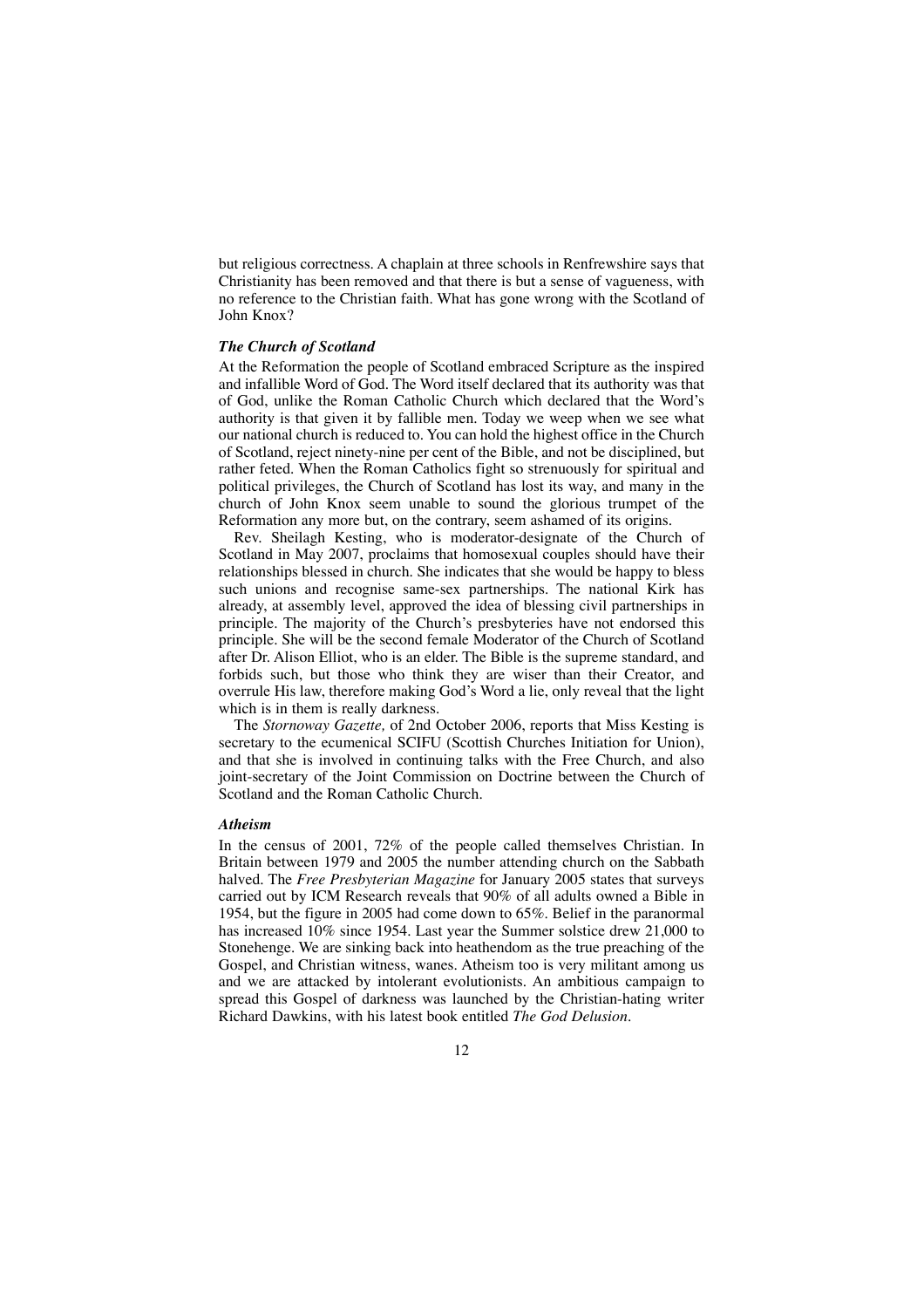Should we then wonder when the Lord punishes our nation in permitting Muslims to come among us in such great numbers? If so much hatred is shown by them to each other in opposing factions, what can Christians expect? It is time our nation was realistic about false religions, for there is but one way of salvation, and that is through Christ. There is no doubt that this is one of God's rods upon our country, and the terrible thing is that we do not know that it is such. Mohammed seemed conciliatory to Jews and Christians to begin with, but when rejected by them he became confrontational. The break-up of the Russian empire has released many Muslim groupings, and recent happenings in the Middle and Far East are but warnings to the Church of Christ that the roaring lion is out to devour. May the Lord give us, as a people, to turn in repentance to Himself!

"Oh that my people had hearkened unto me, and Israel had walked in my ways! I should soon have subdued their enemies, and turned my hand against their adversaries" (Psalm 81:13-14).

#### **MORALS**

#### *Alcoholism*

This has been an increasing problem over many years in Scotland, especially among the young and sadly among the under-age, many going out in the evening with the express purpose of getting drunk. The country, once renowned as the Land of the Gospel, has now become notorious for alcohol abuse. NHS statistics for England show that more people than ever are being admitted to hospital as a result of misusing alcohol, more than doubling in a decade, reaching 35,400 in 2004/5. Death rates linked to alcoholic liver disease increased by 37% between 1999 and 2004 to over 4,000. Professor Ian Gilmour, of the Royal College of Physicians, described the figures as "shocking". He pointed out that alcohol is too cheap and too readily available. Recent figures released by the Scottish Executive disclosed that there was a massive 85% leap in fatal cases of alcoholic liver disease. The disease killed 7,150 people between 1997 and 2005. The number was 527 in 1997 but in 6 years had jumped to 976. Deaths among women more than doubled during this time from 161 to 338 and men increased from 366 to 638. Aberdeen Royal Infirmary had 207 deaths, going from 9 in 1997 to 32 in 2005. Ninewells Hospital, Dundee, was even worse with 241 deaths over 8 years. Raigmore Hospital, Inverness, reported 120 deaths during the same period.

A report in late 2005 by NHS Quality Improvement Scotland offered more evidence of sharp rises in alcohol-related diseases, costing Scotland £1.4 billion per annum including £1 million to the NHS. A separate NHS study showed alcohol related deaths had soared by more than 250% in 25 years to 2,052. Children as young as 8 were referred to children's hearings for drink and drug problems. Drunkenness accounts for about half of all incidents of violent crime and results in much sexual misconduct. Experts say it is the result of 20 years of liberal drinking laws, an increase in the number of public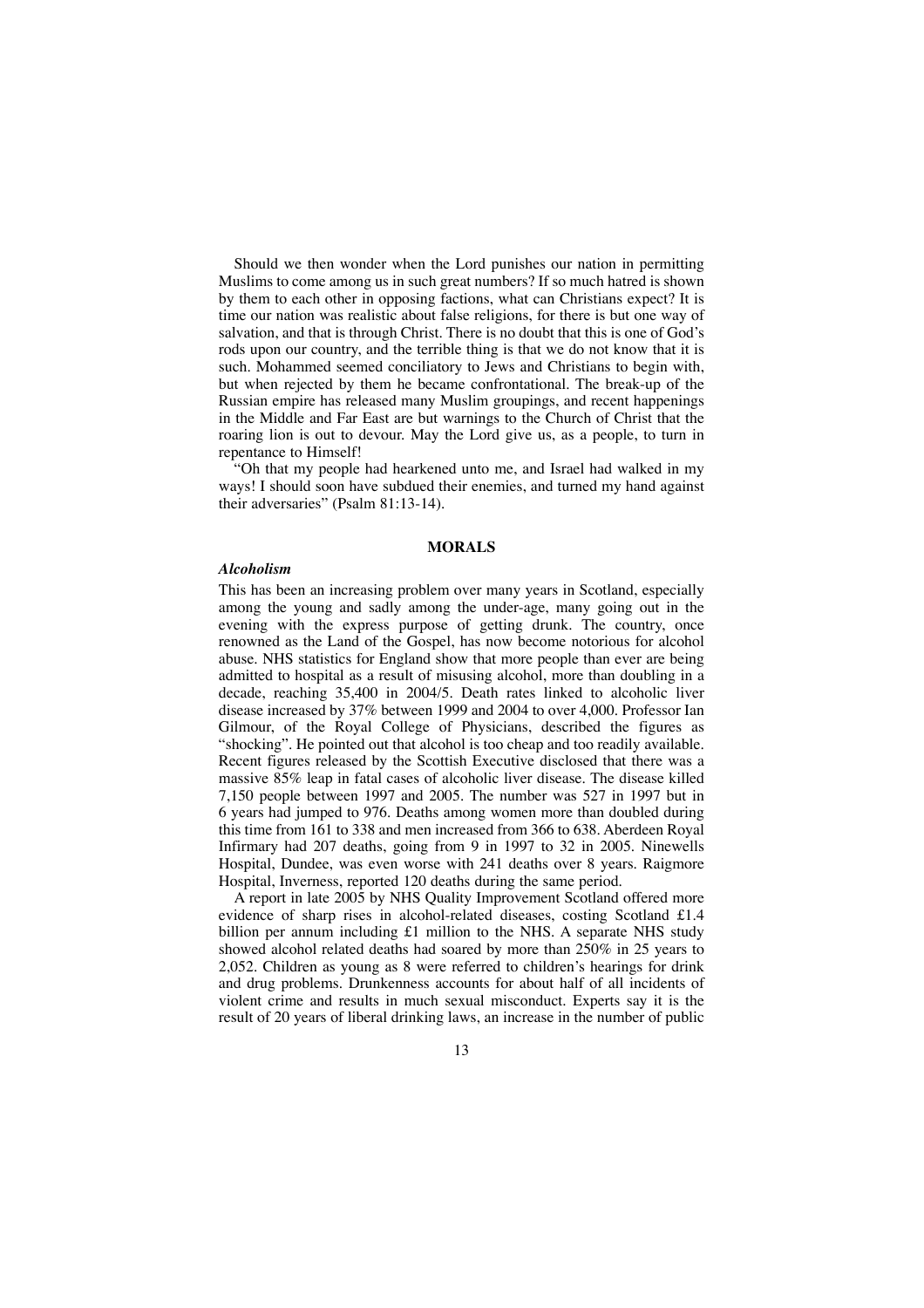houses and off-licences, and the easy availability of alcohol, which is 54% cheaper in relative terms than in 1980. Despite the increase in alcohol addiction in society, the Scottish Parliament has further relaxed the law, allowing some pubs and clubs to open 24 hours a day.

Most people in the society in which we live lack a solid foundation for their lifestyle. What a need there is for a return to biblical truths: "Wine is a mocker, strong drink is raging: and whosoever is deceived thereby is not wise" (Proverbs 20:1). But the saddest and most solemn fact is that those who die as impenitent drunkards are shut out from heaven: "Nor thieves, nor covetous, nor drunkards, nor revilers, nor extortioners, shall inherit the kingdom of God" (1 Corinthians 6:10).

#### *Gambling*

This evil is now rife throughout society with new forms coming continuously before the public. The Government plans to make the UK the world capital for Internet gambling, despite the USA passing a bill banning most forms of Internet gambling. Russia's interior ministry recently closed three casinos in Moscow because of links to organised crime, the city's Deputy Mayor stressing that Moscow has no intention of becoming the Las Vegas of Russia. In November 2006, Professor Mark Griffith, of Nottingham & Trent University, who is Europe's only Professor of Gambling Studies, said millions of children face becoming addicted to gambling because ministers are "naïve" about the dangers of slot machines. In a submission to the Culture Department's consultation process on how the Gambling Act in 2007 will be implemented, he said gambling addictions start on the low stakes machines.

With Government Ministers proposing to establish the UK as the world base for Internet gambling, the Christian Peoples Alliance says that the burden will fall on local Councils who will have to prepare for more broken homes, rising mental illness and other social problems linked to debt.

Another of the Government's misguided schemes is to have a Las Vegas style super casino in the UK with strong bidding for it from London, Manchester, Blackpool and Glasgow, amongst others. At the end of January 2007, the Casino Advisory Panel's decision was announced to award the super casino to Manchester. Up to 1,250 unlimited jackpot gaming machines will be housed in the project. In addition a further 16 smaller casinos are to be built with one being allocated to Dumfries and Galloway, the prime candidate being Stranraer. While thankful that the Glasgow bid failed, it is deplorable that this massive expansion of gambling facilities is planned for the near future, in breach of the 8th Commandment, which requires the lawful procuring and furthering the wealth and outward estate of ourselves and others (the Shorter Catechism, Q74).

#### *Murder*

Newspaper reports (6th November 2006) show that Scotland has the third highest murder rate in Western Europe according to a United Nations report.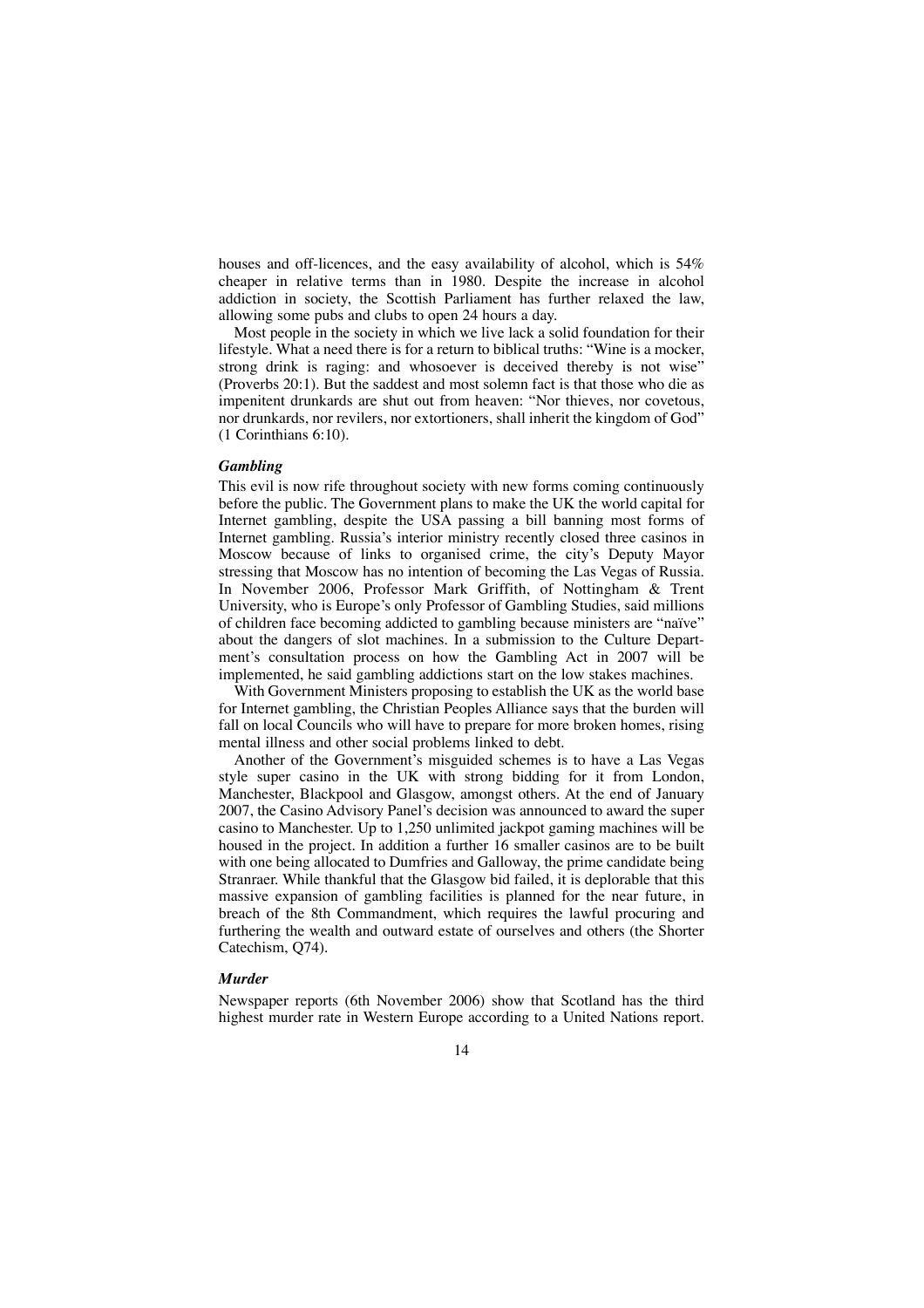The homicide statistics, fuelled by a "booze and blade" culture, puts Scotland on a par with troubled countries such as Israel, Iran and Azerbaijan, with Scots three times more likely to be killed as those living in Italy and Denmark. A total of 130 people were murdered in 2004, which is equivalent to 2.56 homicides per 100,000 population, with England and Wales in 7th position with a rate of 1.62. This is a fruit of abolishing the God-given death penalty for murder in the 1960s; thereby bringing divine displeasure upon the nation with restraining grace being largely removed, leading to mass murders by serial killers such as Neilson, Sutcliffe (the Yorkshire Ripper) and Dr. Shipman (the Manchester Doctor) who slew possibly over 200 of his patients. The most recent incident involved 5 prostitutes being murdered in Ipswich in a period of 6 weeks, the killings only ceasing when a suspect was arrested.

#### *Adultery*

This sin is rife from the highest to the lowest in the land. More than 40% of children born are from single mothers or cohabiting couples. In the election for a new leader of the Liberal Democrat Party (the previous leader was forced to resign because of alcoholism) it was revealed by the Press that two of the candidates were guilty of homosexual practices. One of these who betrayed his wife and children described his depraved conduct as "an error of judgement". The other expressed the view that in a few years' time his lifestyle would be regarded as perfectly normal and would prove to be no impediment in seeking political office. The former withdrew from the ballot but the latter continued as a candidate. It was gratifying to notice that he lost the election.

The Deputy Prime Minister was exposed by the press for adultery and marital infidelity, which not too long ago would have brought about instant resignation from office, but he was allowed to continue with his salary and the perks that go with it being retained; his only demotion was loss of some of his previous responsibilities.

#### *Political correctness*

Christian pensioners, Joe and Helen Roberts, were interrogated by the police in their own home because they telephoned their local council to complain about its promotion of homosexuality. After quizzing them on their Christian beliefs, the two officers said that they were "walking on eggshells" and in danger of being jailed for seven years, which is untrue, according to Mr. Colin Hart, Director of the Christian Institute, there being no such law. The Christian Institute was supporting Mr. and Mrs. Roberts in the legal action that they were taking against the Lancashire Police and the Wyre Borough Council. A leading constitutional lawyer has argued that what happened was police harassment. A judge decided that the issues were so important that he allocated a five-day hearing in the High Court in January 2007.

In December 2006 both the police and the Council backed down on the case with a full apology to Mr. and Mrs. Roberts, paying them their legal expenses, together with £10,000 in compensation, which they were going to donate to a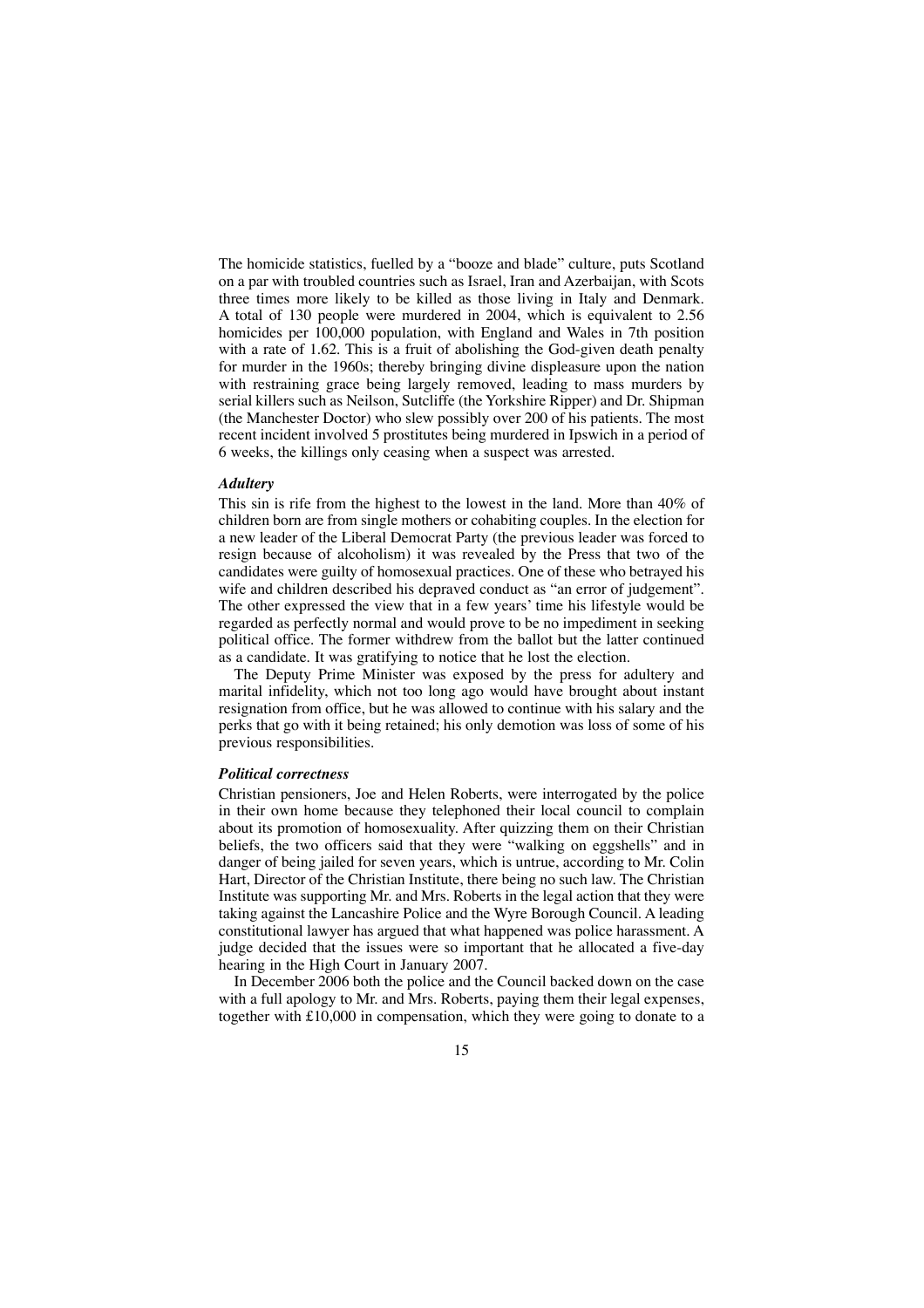Christian charity. It is a cause for thankfulness that this case was a victory for free speech and religious liberty.

Exeter University Christian Union: The Christian Union (CU) at Exeter University has been temporarily suspended from the official list of student societies, has had its Student Union bank account frozen and has been banned from using Student Guild premises or advertising events within Guild facilities because the Student Guild claims the CU constitution and activities do not conform to its recently-introduced Equal Opportunities Policies. Christian students are now threatening legal action against the Student Guild and Exeter University if they do not support their rights as Christians to the freedoms of speech, belief and association.

Edinburgh University: Student leaders here were the latest to appeal for the removal of Bibles placed in University halls as these could prove offensive to students professing religions other than Christianity. The students' President is quoted as saying that "the Student Association strongly believes in the importance of ensuring that students of all faiths feel at home in their University accommodation".

Leicester University: The University of Leicester NHS Trust considered banning Bibles from its bedside lockers in order to avoid offending other faiths. This move was opposed by Leicestershire's Federation of Muslim Organisations and the Sikh Chairman of the Council of Faiths. The Trust backed down after being attacked in the Press.

#### *Homosexuality*

The readiness of some police forces to intervene when homosexuality is criticised is disturbing. A member of the public complained to police after author Lynette Burrows told a phone-in programme on Radio Five Live in December 2005 that she did not believe homosexuals should be allowed to adopt children. An officer contacted her the next day to say that a "homophobic incident" had been reported against her. "I was astounded," Mrs. Burrows said, "I told her this was a free country and we are allowed to express opinions on matters of public interest. She told me that it was not a crime but that she had to record these incidents. They were leaning on me, letting me know that the police had an interest in my views. I think it is sinister and completely unacceptable." A spokesman for Scotland Yard said "it was policy for Community Safety Units to investigate homophobic, racist and domestic incidents" because they were "priority crimes" yet admitted that no allegation of crime had been made.

Strathclyde Fire & Rescue: Nine Firefighters have been disciplined for refusing to hand out leaflets, containing advice on fire safety, to people attending a homosexual parade in Glasgow. A Watch Manager has been demoted with a £5,000 cut in pay. The others were given a written warning. Now the nine are to undergo "diversity training". This will presumably include instruction that what the Most High calls serious sin is perfectly acceptable and must not be opposed. Later the Watch Manager was reinstated but he and the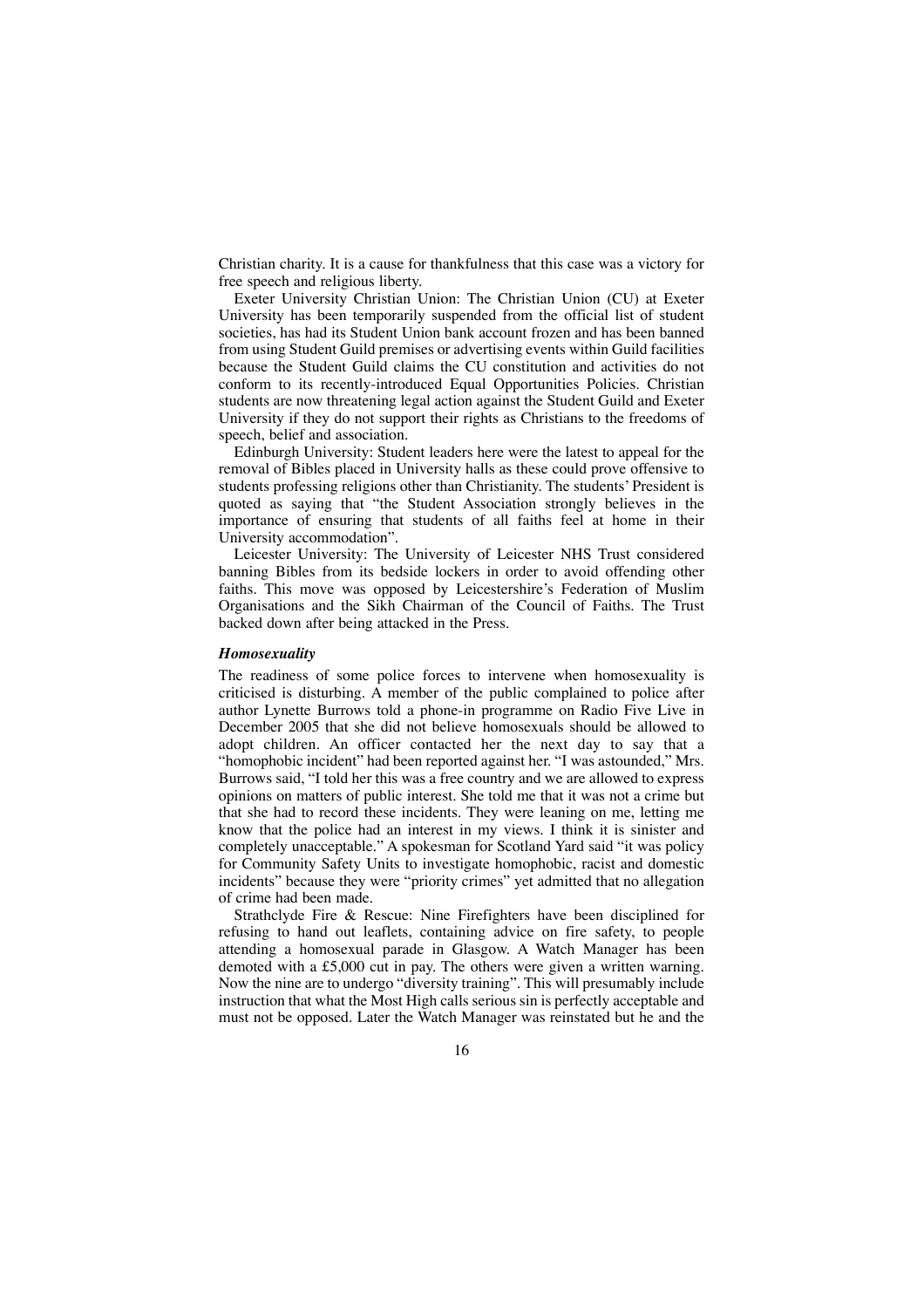other eight remain under a final warning. The Christian Institute is pressing for all of them to be exonerated and disciplinary findings rescinded.

Sexual Orientation Regulations (SORS): These are intended to cover the provision of goods, facilities and services, and education applying to schools, businesses and voluntary organisations, including Churches, and have already become law in Northern Ireland. (A challenge by the Christian Institute has granted a judicial review in the High Court to be heard in March 2007.) SORS are expected to become law in the rest of the UK in April, recently being passed by the House of Lords by 199 votes to 66. Their declared purpose is to make it illegal to harass or discriminate on the grounds of sexual orientation.

The Word of God strongly condemns homosexual behaviour putting it on the same level as adultery, incest and bestiality (Leviticus 20:10-16). In the UK sodomy was criminal until 1967, but since then the law has been turned around in its favour and SORS takes a further step in this direction. The long-term purpose of the homosexual lobby, under guidance from the prince of this world, is to silence any condemnation of this sin. "On each side walk the wicked, when vile men are high in place" (Psalm 12:8, metrical).

#### *Conclusion*

The Psalmist, under divine inspiration, penned these words: "Shall the throne of iniquity have fellowship with thee, which frameth mischief by a law?" (Psalm 94:20). The time could be near at hand when Christians will be prosecuted (fined and imprisoned) for daring to preach against these abominations. If that becomes the case they will need grace to say like Peter and the other Apostles, "We ought to obey God rather than men" and follow the example of our godly forefathers who were willing to resist evil laws even unto death.

In May 1953, when Rev. John Colquhoun was presenting his report on religion and morals to the Synod, he wrote: "One is constrained to look upon this world as a great battlefield between Christ and the Devil and between grace and sin. One of the things revealed concerning Christ's Kingdom is that 'He shall have dominion also from sea to sea, and from the river unto the ends of the earth'. That shall take place but, in our day, outward appearances would indicate that the kingdom of darkness is carrying everything before it. Its forces are numerous, strong and well accustomed to their work; it has taken hold of the riches of the world, together with the brightest talents that are found among the children of Adam, and has taken full advantage of that propensity to evil, inherited through the Fall of man and which is found in every individual of the human race. The highest and most brilliant literary attainments, the power of the mightiest nations, the sciences and philosophies of the most advanced schools of learning, yea, the most of what passes for religion itself, seems to have but one goal, that is the serving and advancement of the kingdom of darkness. This report will show how true this is and how clear it is in our day that the prince of the kingdom of darkness is the god of this world."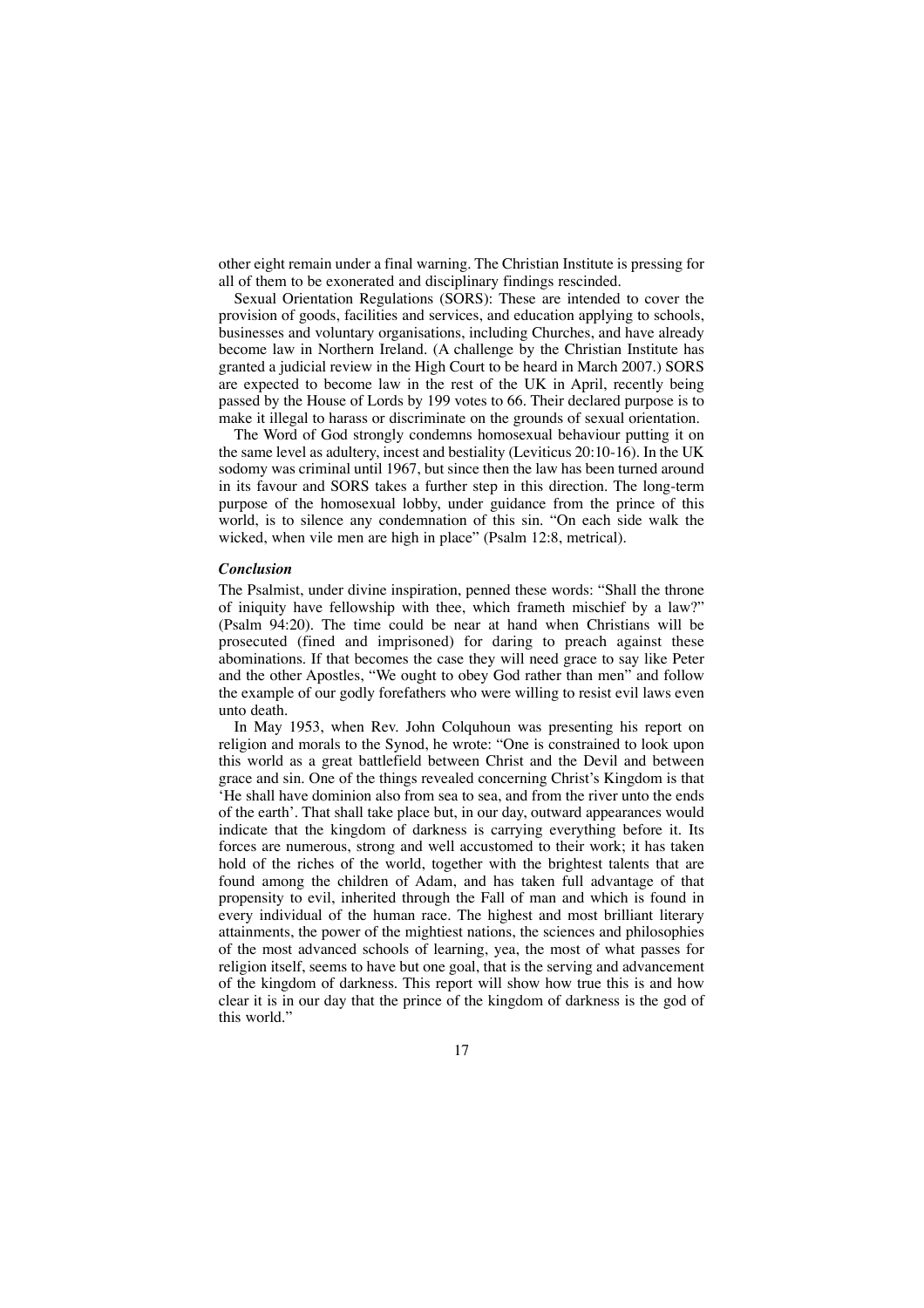He concludes his report on a more optimistic note when he writes: "Through the various Bible societies and agencies the good seed is being disseminated, and, although we may see very little fruit in our day, we must remember that it is the Spirit alone that quickens and that, therefore, we must look to him who says, 'For as the rain cometh down, and the snow from heaven, and returneth not thither, but watereth the earth, and maketh it bring forth and bud, that it may give seed to the sower, and bread to the eater: so shall my word be that goeth out of my mouth: it shall not return unto me void, but it shall accomplish that which I please and it shall prosper in the thing whereto I sent it'."

Let us also have this optimistic outlook – for the reign of the wicked shall be short – and be looking to Him of whom it is written:

> "His name for ever shall endure; Last like the sun it shall: Men shall be bless'd in him, and bless'd All nations shall him call." (Psalm 72:17, metrical)

## **SABBATH OBSERVANCE COMMITTEE'S REPORT Convener: Rev. D. J. MacDonald**

IN presenting our Report to this year's Synod there is little new to say. It is undeniable that Sabbath profanation increases with every year. The British Parliament, the Scottish Executive, as well as most Local Authorities, are failing to give any support to Sabbath observance. They can publish the increased number of visitors and of jobs created as a result of Sabbath profanation, but they have not looked at the situation in terms of God's Law or in the light of an endless eternity. This charge can be made against the whole nation. And we are particularly guilty because of the godly heritage left to us by our fathers. Their Sabbath keeping was much superior to what is the general practice now.

It is to be clearly seen that Sabbath keeping, or the lack of it, is an indicator of the spiritual life of a village, city or nation. Today it would be impossible but to conclude that the greater part of our land is in spiritual darkness. Our leaders in Church and State are setting a very poor example to the people whose good they claim as their objective. It is sad indeed to see in national newspapers the photos of the Moderator of the General Assembly of the Church of Scotland watching a football match on Sabbath in the company of Cardinal Keith O'Brian, the leading Roman Catholic dignitary in Scotland, with the ubiquitous Jack McConnell also, displaying his anti-sectarian credentials. It is surely in the displeasure of the Most High that such an event took place. One can only reflect sadly on the words of a well-known historian: "People get the rulers they deserve."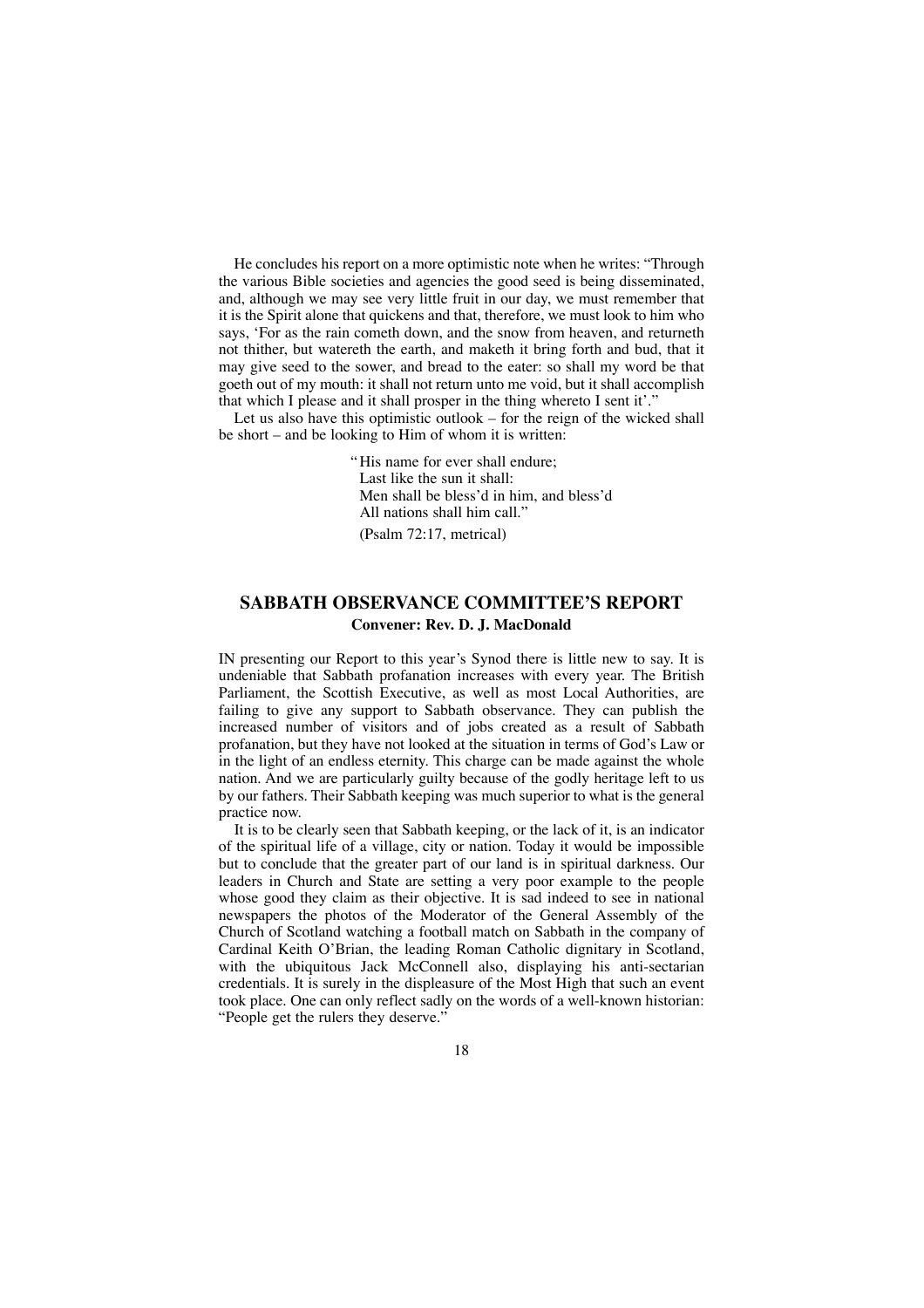Last year's Synod approved of the Committee's intention to petition the Scottish Executive requesting that the Sabbath be fixed on as the national day of rest. The Petition was presented by Rev. H. M. Cartwright and Mr. A. MacLean, who were given a courteous hearing. The Public Petitions Committee of the Scottish Executive replied that as Working Time Regulations were not a devolved issue, the Petition should be sent to the Department of Trade and Industry at Westminster. This Department ruled that as Sunday Trading laws "are not a 'reserved' matter", the Petition was an issue for the Scottish Executive and so it was returned to them for their consideration. The Public Petition Committee of the Scottish Executive are to consider the position again on Tuesday, 20th March, at 10 a.m., D.V. We shall, therefore not be able to comment on it before this Report is sent to Committee members but they will be informed as soon as possible. We trust that Mr. Cartwright will be able to give the Synod a briefing on their visit to Holyrood.

The Committee and the Church as a whole owe a debt of gratitude to Mr. Cartwright and Mr. MacLean, for all they have done in bringing the matter to the Executive. We must pray that their endeavour to thus preserve a Sabbath in Scotland will have the blessing of God on it and that it will not be altogether in vain.

As noted in last year's Report, it is very difficult to elicit a meaningful reply from the Prime Minister, the standard reply being: "Thank you for your letter of 26th October. It will be passed on to the Prime Minister who will, no doubt, give your concerns his consideration." So far we have heard nothing further from him on the matter. The numbers of acknowledgements we receive are getting fewer with each passing year. Clearly Sabbath breakers are getting more and more bold and feel under no obligation to keep God's Commandments so they do not even trouble to reply to those who seek humbly to show them where their duty to God lies. Can we not rightly say of this nation what the prophet Jeremiah said to Judah as a message from the Lord: "For my people have committed two evils; they have forsaken me the fountain of living waters, and hewed them out cisterns, broken cisterns, that can hold no water' (Jeremiah 2:13).

We live in an ungodly generation where, on all sides, God's law is ignored or is not even known. With few exceptions there is no clear message of "Thus saith the Lord" from the pulpits of our land. It is, indeed, a difficult time to testify on the Lord's side against the flood of ungodliness that is being poured out on every side.

Though this Report is primarily written for members of Synod it will, we hope, get a larger readership than that. We as individuals and as congregations are in a branch of the visible Church which has held a scriptural view on Sabbath observance and, as it is written, "unto whomsoever much is given, of him shall be much required". We who have known better days spiritually and have seen true Sabbath observance in the past cannot but be grieved at the level of Sabbath breaking at the present time. It is our duty to set before the succeeding generations the scriptural practices and principles which we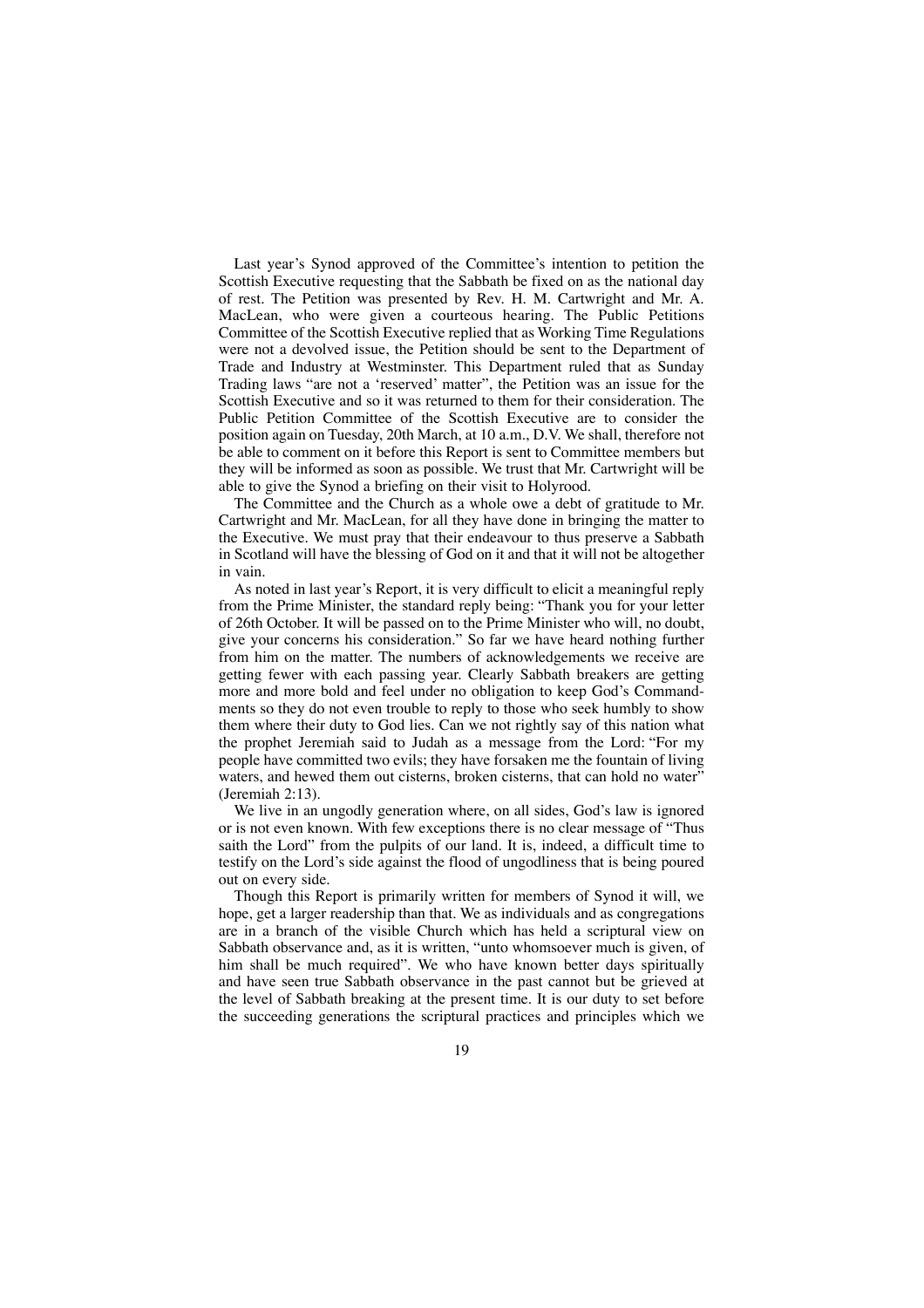have been taught. The Fourth Commandment, like all the Commandments, is meant for all generations till the end of time. It is sad indeed that so many of our fellow citizens are unaware of its existence or requirements. The sad fact is that the visible Church in Scotland has become irrelevant to the majority of the people and until their eyes are opened to the importance of Law and Gospel we cannot expect much response to our protests.

It is our duty as individuals and as a Church to hold fast the precious teaching: "Remember the Sabbath day to keep it holy. . . . " It is also our duty to protest against Sabbath breaking by high and low and to witness on behalf of the Lord's Day.

## **JEWISH AND FOREIGN MISSIONS COMMITTEE'S REPORT Convener: Rev. J. MacLeod**

#### *General*

The Jewish and Foreign Missions Committee has, over another year, endeavoured to attend to the duties laid upon it in connection with reaching sinners beyond our shores with the gospel. The sowing of the good seed of the kingdom has continued in all places where we have established a presence and, as is already well known, we seek to engage in this activity mainly in three countries – Zimbabwe, Kenya and Israel. The interest and support our friends in Holland is much appreciated and acknowledged with gratitude. This year we have to acknowledge a substantial additional contribution to meet a budgetary shortfall. Were it not for the generosity of the many thousands in that country, whose contributions are handled by the Mbuma Zending and then regularly passed on to us, the work in African lands could not possibly continue at its present level. The expenses incurred in initiating and hitherto continuing the work in Israel are met entirely by our own people. Other Reports being submitted to the Synod by those actually labouring in the field will provide details of the work being done and this Report will therefore be brief.

#### *Zimbabwe*

The long ministry of the Rev. Petros Mzamo came to an end in December 2006 when he retired and left the Nkayi area to take up residence in Bulawayo. Needless to say, Mr. Mzamo's absence at Mbuma will be felt and we hope and pray that the Lord will, in His time, provide another pastor who will tend the widely-scattered flock over which he so faithfully exercised oversight throughout the years. We hope Mr. Mzamo will be spared for some years yet and sustained in health to the extent that he will still be able – even if retired from the active ministry – to labour on in his Master's service. We are thankful that the other ministers, Rev. Z. Mazvabo at New Canaan, Rev. S. Khumalo at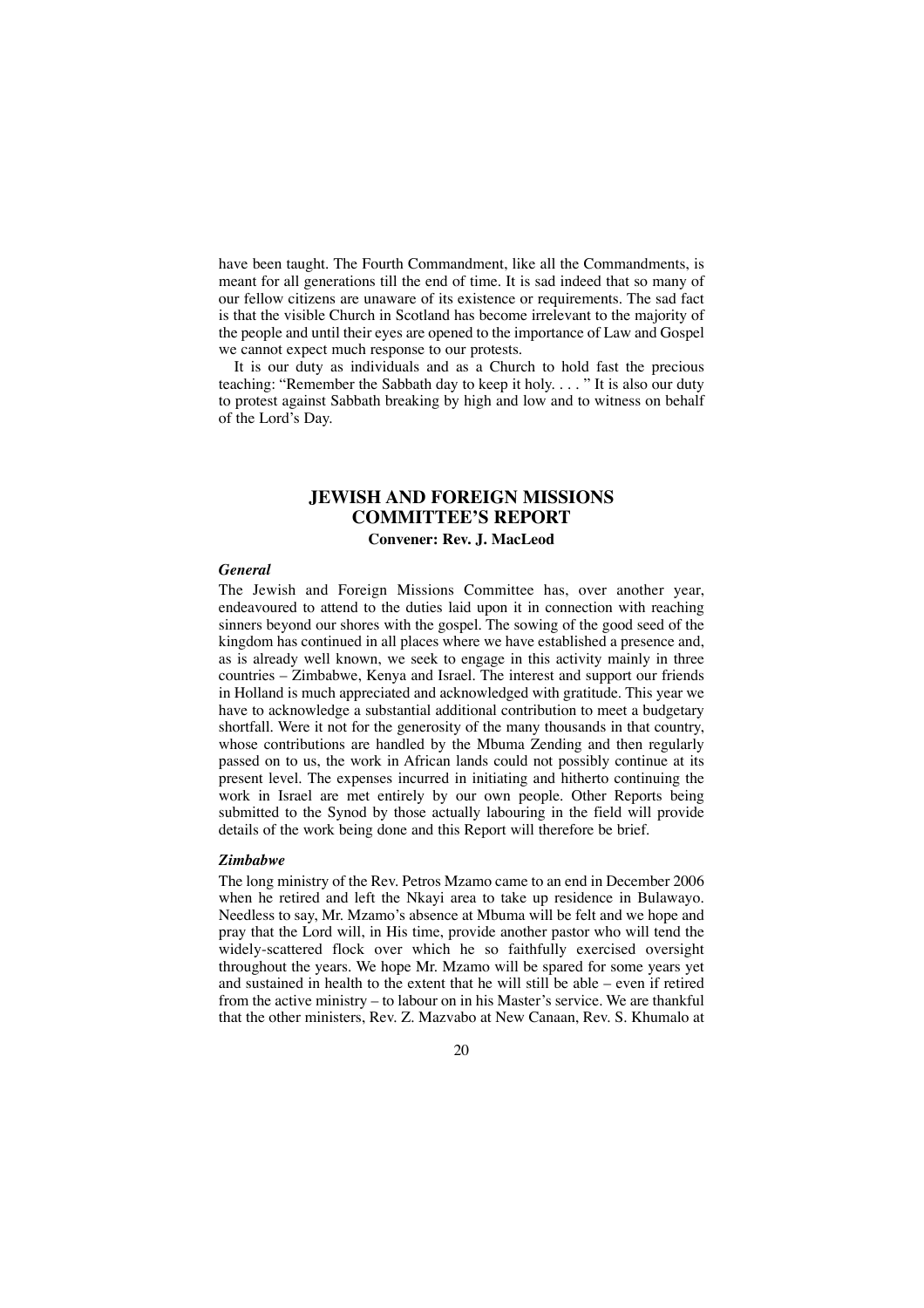Bulawayo and Rev. M. Mloyi at Zenka, have been sustained in health and enabled to continue the unfurling of the banner of Truth where their portion has been allotted them. The Rev. Alasdair B. MacLean, Probationer, has been supplying at Ingwenya and his labours are much appreciated. His work permit has now been granted and we hope that he will soon be permanently settled at Ingwenya, where, as pastor, he will find so many souls gathered together before him and – unique in our day – most of them young and impressionable. May it prove to be a field white already to harvest!

The John Tallach School, as other reports will indicate, continues to flourish and goes from strength to strength under the able, tireless leadership of Mr. Bonekele Ncube and Miss Norma B. MacLean. Its excellence as an educational institution is now well known throughout the whole of Zimbabwe and educational authorities are keen to see it become a sixth-form school. Miss Eleanor Wylie completed her contract in December and returned to her native Ulster. The same month Mr James Macleod likewise completed his contractual period of service. The devotion to duty of these two young people was exemplary and their contribution to the raising of the John Tallach School to its present status was considerable. We express our gratitude to them. Ingwenya is still home to Miss K. M. MacAulay, but she now spends most of her time in Bulawayo engaged in the work of revising the Sindebele Bible with Mr. Teus Benschop, Mr. B. Mziya and Mr. N. Mpofu. The Trinitarian Bible Society are almost ready to produce the completed New Testament. The team are now well on with completing the Old Testament revision. Future generations, we believe, will appreciate their work.

At Mbuma, the Hospital continues to supply much-valued medical services to the area. Dr. A. Snoek's presence is of great benefit to the people, as, of course, is that of the nursing staff, under the charge of Sister W. Geurtsen and consisting of Sisters G. Wijngaarden, E. van Breda and C. Rennes. We are glad to report that Sister P Beukers, after becoming seriously ill, is now well on the way to recovery and we hope that she will soon return to Mbuma where, we believe, her heart is. To these ladies we express our gratitude. We believe that theirs is a labour of love and that the God who is righteous is not forgetful of that.

The Committee engaged the services of Mr. Hugh MacKenzie, "to carry out a review of the running of the Zimbabwe Mission, including infrastructure, transport and finance", and in his own characteristic, efficient way he discharged that duty to the satisfaction of the Committee and all concerned. He was further appointed as co-ordinator to oversee the implementation of the recommendations resulting from the review. We are most grateful to Mr MacKenzie for all the work that he has done and we believe that as a result of our harnessing of his skills, the Mission will now be administered in a more efficient manner.

These are difficult times in Zimbabwe with rampant inflation and the whole economy in a perilous state. In the circumstances, our mission staff have coped admirably and are to be commended for the way in which they have performed their duties in the face of such adversity.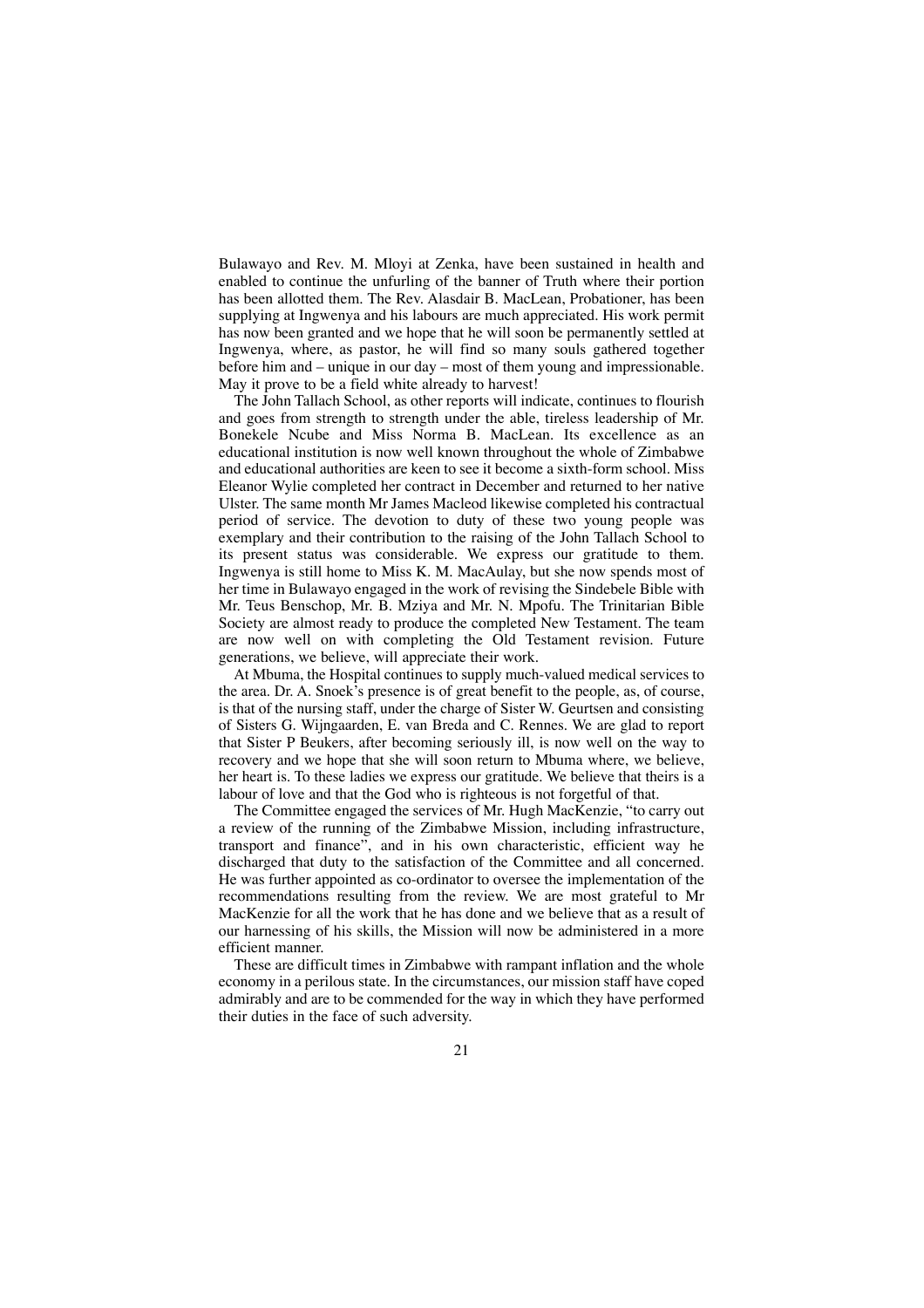#### *Kenya*

In Kenya the work continues. The Rev. Keith Watkins is now labouring on his own and in addition to his spiritual duties has to attend to the duties of administrator as well. In this latter work he is helped by his wife and the Committee have to place on record its appreciation of that. It is hoped that a Mr. A. Ploeg from Holland will be recruited to help with the administrative work. Wherever the ambassadors of Christ are and Satan finds his lordship threatened, we may be sure that difficulties will arise. But whatever the discouragements, the great encouragement is that wherever the Master sends His servants the sound of His footsteps is never far behind. We are thankful that Mr. Watkins has been sustained in good health and has been able to attend to his multifarious duties over another year. The Rev. Alasdair B. MacLean, Probationer, has been able to relieve Mr. Watkins so that he has been able to take his furlough and that arrangement, it is hoped, will be in place this Summer when Mr. and Mrs. Watkins are due home for a well-earned rest. Mr. Watkins will be present at the Synod meeting as retiring Moderator and will, no doubt, supplement the meagre information we have provided here. The Omorembe Clinic continues to provide all the help possible to those in need of medical attention and care.

Mbuma-Zending's continuing support of the work in Kenya is much appreciated.

#### *Israel*

As the Rev. John Goldby will, hopefully, be present at the Synod meeting, he will, himself, present a Report. He has, commendably, made progress in speaking modern Hebrew. As in Zimbabwe, the political situation in Israel, as throughout the Middle East, gives rise to concern. Having, however, gained a foothold in Israel, we hope the Gospel we have brought there will be blessed to those of God's ancient people with whom contact is made.

#### *Conclusion*

We would ask the Lord's people among us to remember at the throne of grace those to whom attention is drawn in this Report and all others. We are to seek the Master's blessing on their labours. "Not by might, nor by power, but by my Spirit, saith the Lord of Hosts."

## **JEWISH REPORT Rev. J. Goldby**

AFTER formally being set apart for the work among the Jews in Israel, on 16th August 2006, in the Glasgow Free Presbyterian Church of Scotland, my family and I returned to Israel on 30th August. Church services were resumed in the Finnish Mission and St. Andrew's Church of Scotland on Sabbaths and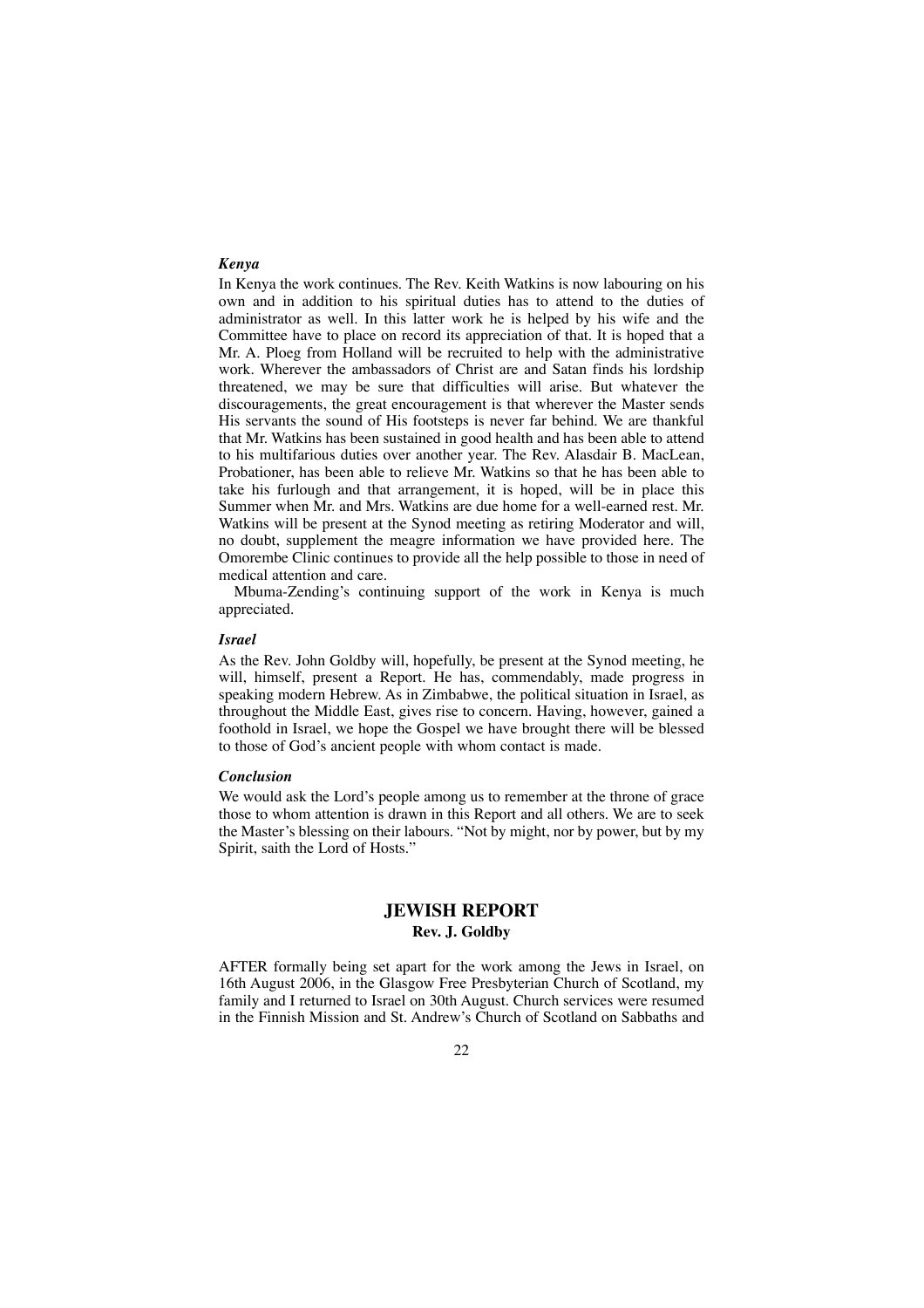a weekly Bible study was held in our flat on Rechov HaAskan in south Jerusalem within sight of the Old City and the Mount of Olives.

Jonathan Edwards (1703-1758) wrote: "The Jewish nation have, from their very beginning, been a remarkable standing evidence of the truth of revealed religion. . . . With respect to the time since Christ, their preservation as a distinct nation has, in many respects, been still more remarkable. . . . What are left of this people have ever since remained in a total dispersion over all the world, mixed everywhere with other people, without any thing like a government or civil community of their own, and often extremely harassed by other nations; though still they remain a clear and perfectly distinct nation from all other people." How very solemn and remarkable has been the history of the Jewish people since Edward's time.

In 1967 Israel was attacked on three sides by the combined armies of Syria, Egypt and Jordan, with units from other Arab countries. A notable defeat was inflicted on the Arab armies in the "Six Day War". As a result, the Golan Heights, and part of Sinai came under Israeli control. More importantly, in God's providence, Jerusalem was restored to Jewish control for the first time in two thousand years (Luke 21:24). At the present time there are political moves afoot for Israel to return to the pre-1967 borders in return for Arab recognition of Israel. In God's providence, whether or not such a move will be permitted, remains to be seen.

In any event, Jerusalem is a highly significant place in the purposes of God and has become the base of our work among the Jewish people. Concerning her, God declared of old, "This is Jerusalem: I have set it in the midst of the nations and countries that are round about her" (Ezekiel 5:5). Jerusalem literally marks the border between the East and the West and politically Jerusalem is truly in the midst of the nations. World leaders travel to and from Jerusalem, scrambling desperately to find a solution to the so-called Israeli-Palestinian conflict. The powers that be have tried and failed to set their agenda for the Middle East for almost a century but we wonder how many have asked counsel of God? His purpose alone will prevail and our wisdom is to seek His way. Religiously and culturally Jerusalem is a melting pot of the nations. The world's religions are represented here, together with many sects and branches of Christianity. Furthermore, Jerusalem is home to the largest concentration of Jewish people in the world. From all parts of the earth Jewish people, in recent times, have been gathered to their ancient land. A political restoration has been effected and a spiritual restoration remains to be accomplished in God's time.

From the beginning of February both of our Sabbath Church services have been held in the YMCA Chapel on King David Street, directly opposite the famous King David Hotel, where many dignitaries stay when visiting Jerusalem. Over the last year we have lost several of our regular adherents who have returned to their own countries. The last two of our faithful regulars are due to leave the country in June. On the other hand, since moving to the YMCA we have seen a few more casual visitors from Holland and elsewhere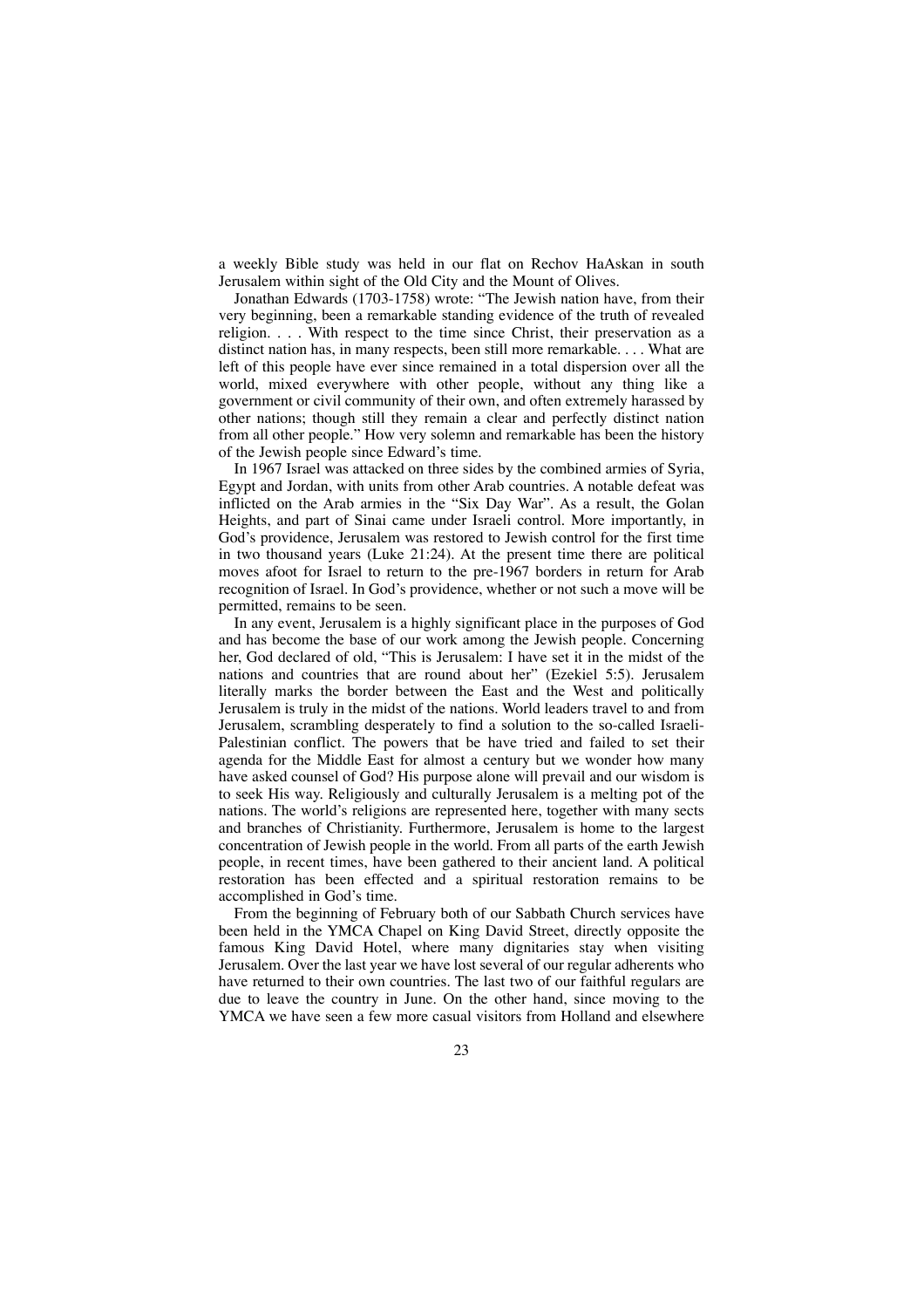attending. These visitors are very helpful to us in keeping the door open at this early stage. In the longer term, if a regular church situation is to be established, we really need local people to join us. To that end we would urge friends worldwide to pray, especially for a local assistant to be raised up, who might in due course become a member and office bearer.

From a small number of Jewish believers in Christ in 1967 the professing Jewish Christian community in Israel has increased to an estimated 10,000 persons. Although the theology of the Jewish Christian community is Evangelical it seems for the most part to be dominated by Arminianism with much charismatic influence. Their theology has been shaped by mainly American evangelical and Pentecostal churches. During this period of development there has been little attempt by the Reformed Churches to cultivate and contribute to a more solid theological doctrine and practice among the growing body of Jewish believers. However, it is not an easy matter to move the theological direction of Jewish believers to a better path, the majority of whom will not even call themselves Christians but "Messianic believers in Christ". Many in the Messianic movement mix Judaism with Christianity and some even deny the deity of Christ.

We recently met with Rev. Baruch Maoz of the Grace and Truth Congregation in Rishon L'Tsion (about a forty minute drive from Jerusalem). Mr. Maoz is a Reformed Baptist and a Calvinist. According to our information his position on eschatology is Amillennial. The congregation, like all the Messianic fellowships, worships on the Jewish Sabbath, although Mr. Maoz himself believes that the Lord's Day is the Christian Sabbath. The form of worship follows the Messianic pattern of instrumental music with Messianic songs. We attended a service and found that their worship, whilst not following the regulative principle, was more orderly and restrained than most in Israel. The preaching was sound and the mainly Russian-speaking congregation of around two hundred were very attentive as also were a number of deaf people for whom a sign language translation was provided. The congregation is engaged in building its own church which project is on hold at present due to lack of funds.

There are few Reformed pastors in Israel. One is Pastor Menno Kalisher of the Jerusalem Assembly. This congregation, of two hundred plus persons, worships in the dining hall of Kibbutz Ramat Rachel in south Jerusalem. We know Mr. Kalisher better than Mr. Maoz, due to our living near to Ramat Rachel. We have spoken with him and heard him preach on a number of occasions. The preaching is sound, though not of a style to which we are accustomed. The worship has instrumental music and Messianic songs of human composition, though many are based on portions of Scripture. We are encouraged that Mr. Kalisher takes a strong line against the errors of Pentecostalism. Both congregations receive some funding directly or indirectly from overseas churches. They are not branches of these churches and seem to be free to administer the Gospel as they see fit.

Some in Israel are wealthy but many are poor and many more have low incomes. Russian immigrants often experience hard times, whereas immigrants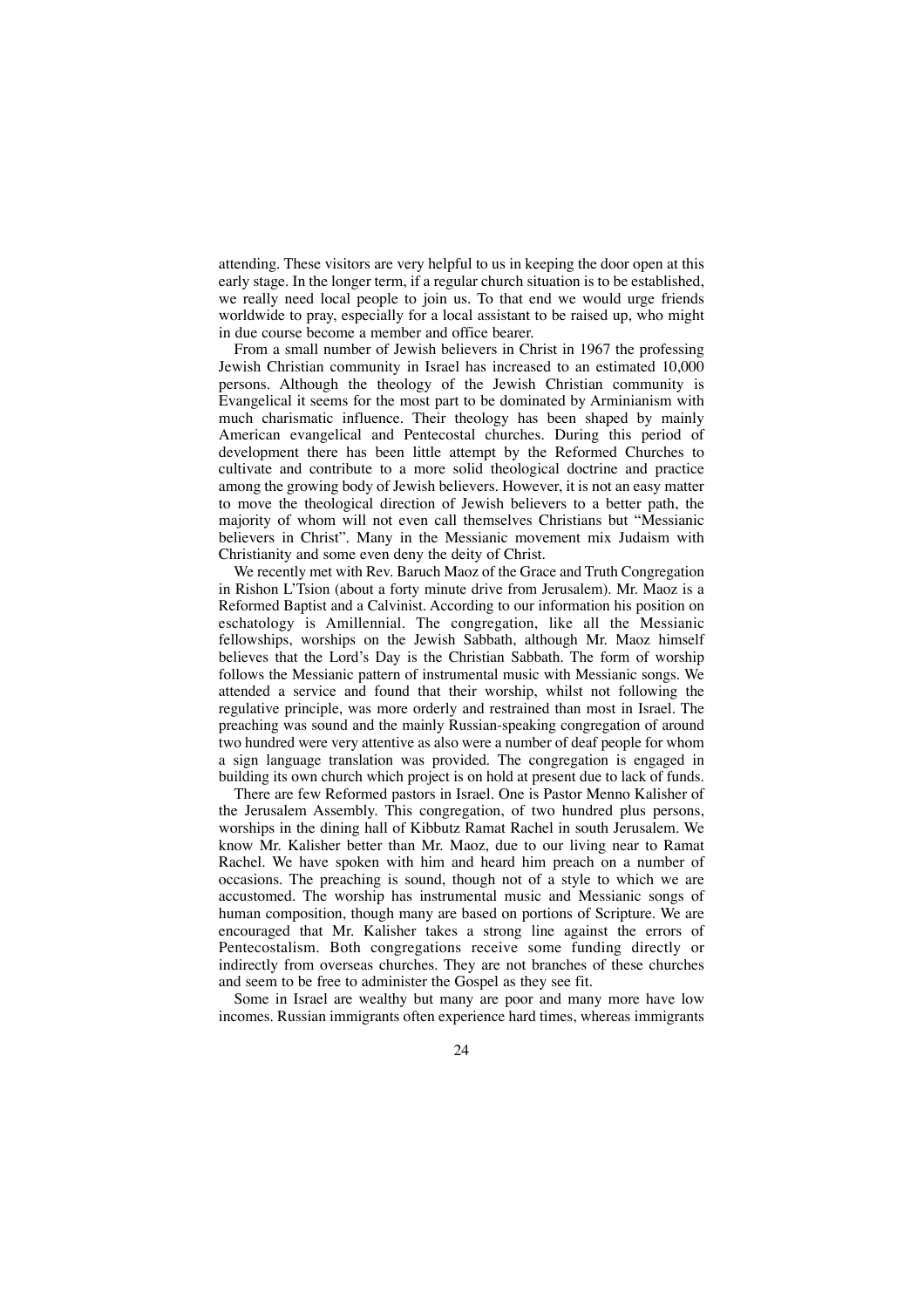from the USA and Western Europe are generally more prosperous. Wages seem on average about a half of those in the UK. Israeli soldiers in non-fighting units, for example, are only paid around forty pounds a month. Front-line soldiers receive around seventy pounds. Given the economic climate, it is likely that Messianic groups will welcome overseas support for some time to come.

For three months from September 2006 I attended a full-time Hebrew Language Ulpan. This course was of great benefit, although taking up a lot of time. God willing, we hope to resume study at the same Ulpan later in the year. Meantime a part-time course is being followed at a different Ulpan, two evenings a week. The study of Modern Hebrew is an integral part of life for us here as it is for most Jewish immigrants.

In God's good providence we have been kept safe so far. Nevertheless, acts of terrorism are constantly being thwarted and tension is always in the air. Israel is a land which, since its inception in 1948, has suffered repeated aggression, not only from individual terror groups but from the neighbouring Arab nations. Some Christian churches maintain a bigoted anti-Israel stance. They unjustly blame Israel for everything and often manifest an unbiblical and unchristian attitude towards the Jewish people. This serves to bolster prejudice and makes Jewish people very suspicious of Christians. We consider it to be the duty of Christian churches to stand by the Israeli people and seek to properly understand their situation in history and providence so as not to judge with unrighteous judgement.

One of our neighbours is Rabbi Haim of the local Synagogue which I attend fairly regularly. In this way we get to know the people and I improve my biblical Hebrew and understanding of Synagogue worship. In recent times I have also attended a study group in the home of a Rabbi Mordecai. He also acts as the assistant Chief Rabbi of Poland. In the Rabbi's home we have had useful discussions on various passages of Scripture. I have recently heard two Rabbis speaking on the importance of faith and the insufficiency of external services alone. What they mean by faith is a question but this is a step in the right direction. One has to be very sensitive as to what is said and to whom but my contributions to these discussions have been well received so far. As I write, the Passover is being observed in Israel and this has provided an occasion to speak with a variety of Jewish persons on aspects of this feast. We have had opportunity to point out to some that the lamb is the Passover and without a sacrifice there is no Passover and that Christ our Passover is sacrificed for us.

The population of Israel is somewhere around six million persons of whom five million are Jewish (not including the West Bank and Gaza). Approximately 76% are Jews (of whom about half are secular), 16% Muslim, 1.5% Druze, 2.5% Christian and 4% unclassified. Most of the Christian population is Arab, 1% are Catholics (Greek Catholic, Maronite Catholic or Latin Catholic). Of the remaining 1.5% Christian population most are Greek Orthodox, Syrian Orthodox, Russian Orthodox or Armenian. Protestant and Evangelical groups are very small. The Arab Christian population is under a lot of pressure from Islamist groups. The result of this has been an exodus of Arab Christians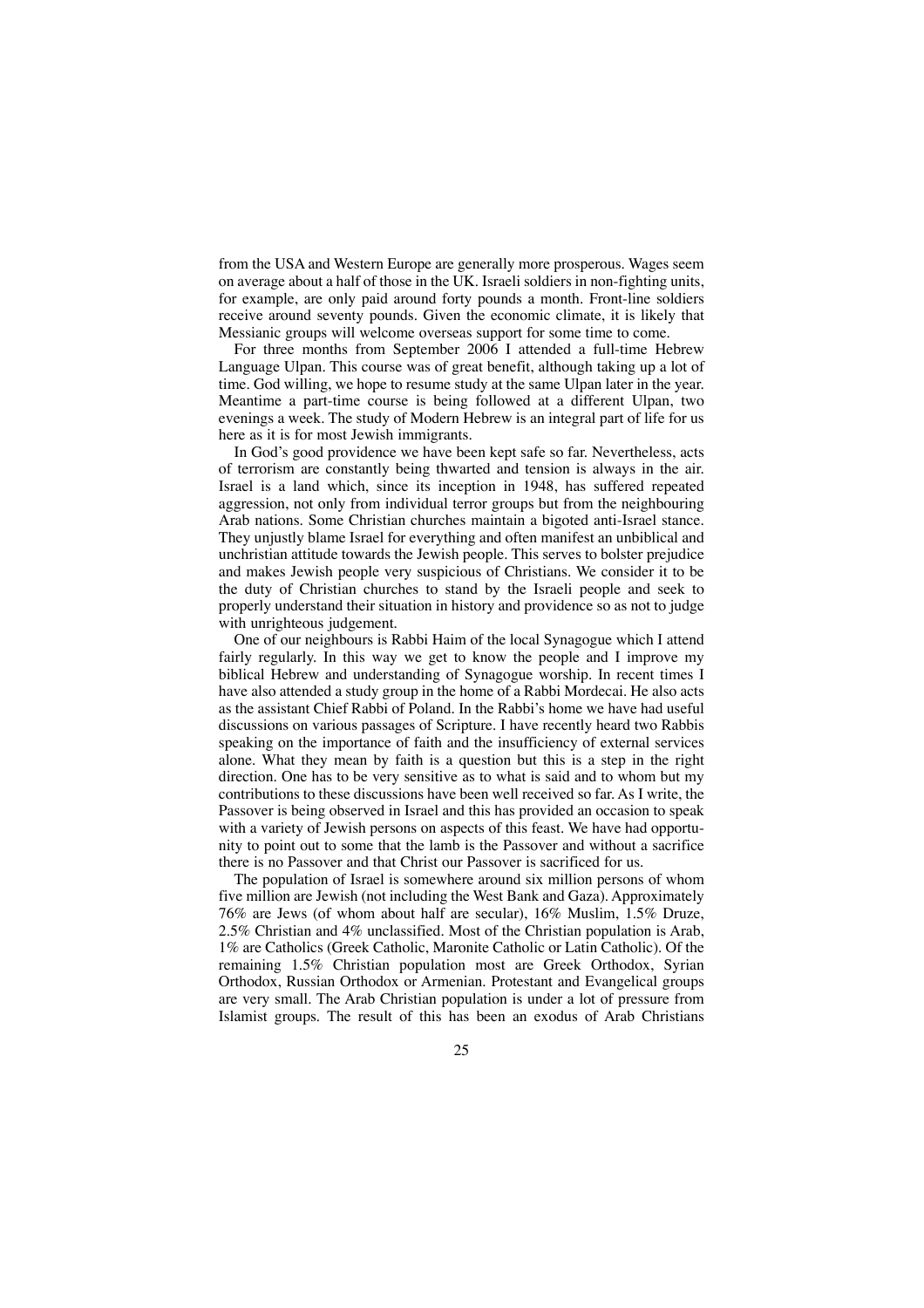(mainly RCs and Orthodox). This is happening within Palestinian Authority areas and among Israeli Arabs. For example, it has been calculated that the Christian population of Bethlehem in 1945 was 80% but now stands at around 20%. The Roman Catholics and the Orthodox Churches hold massive amounts of property in Israel, disproportionate to the number of their followers, and Rome has built ornate and idolatrous structures on many biblical sites.

Since WWII the Vatican has been trying to repair the damage done by the wartime Pope who has been described as "Hitler's Pope". Naturally the process of conciliation has been pursued by Rome in their own interest and not that of Israel and the Jews. In 1993 a "Fundamental Agreement" between the Vatican and Israel was drawn up and later signed. Full diplomatic relations between Israel and the Vatican were in place by 1994. This was the first time any Government in Israel or Palestine had recognised the Papacy in 500 years. In 1997 Israel signed the "Legal Personality" agreement with the Vatican. In recent years Rome has been working to strengthen her legal and fiscal position here and a high level meeting in the Vatican to seek agreement on these matters was scheduled for 29th March 2007 but was cancelled by Israel with only two days' notice on 27th March. We hope that this is a good sign and that the Vatican will not be permitted to blind the Israelis with their pretences. Despite attempts at conciliation, Rome remains basically anti-Israel. On the Jewish side Israel perceives Christianity largely in terms of the Papal system and it is our constant need to point out the distinction between the Roman Catholic and biblical Protestant attitude toward the Jewish people. In 2002 during a security crisis, when the Israel Defence Forces were deployed against Palestinian terrorists, the then Israeli Ambassador to the Vatican was summoned by the Pope and told that Israel was oppressing the Palestinian people. This was untrue then, as it is now, but it serves to demonstrate the underlying attitude of the Vatican. Interestingly, the aforementioned Ambassador is a Jewish man born in Glasgow. I met him on one occasion, when he told me that he had been the Israeli Ambassador to Vatican. I took the opportunity to express the view that the Vatican was the enemy of both Jew and Gentile. The Vatican is not a real State nor is it a true Church. May the Lord revive His own cause in this land.

## **INGWENYA MISSION REPORT Rev. S. Khumalo**

"CRY aloud, spare not, and lift up thy voice like a trumpet and shew my people, their transgressions and the house of Jacob, their sins" (Isaiah 58:1). This was the cry, the voice, the trumpet of the Gospel in all our pulpits at Ingwenya and her stations every Sabbath and weekday prayer meetings, enabled by the grace of God. We have come to the end of the year with a thankful heart for the kindness of the Lord for preserving us as a church and as individuals to see another year in time.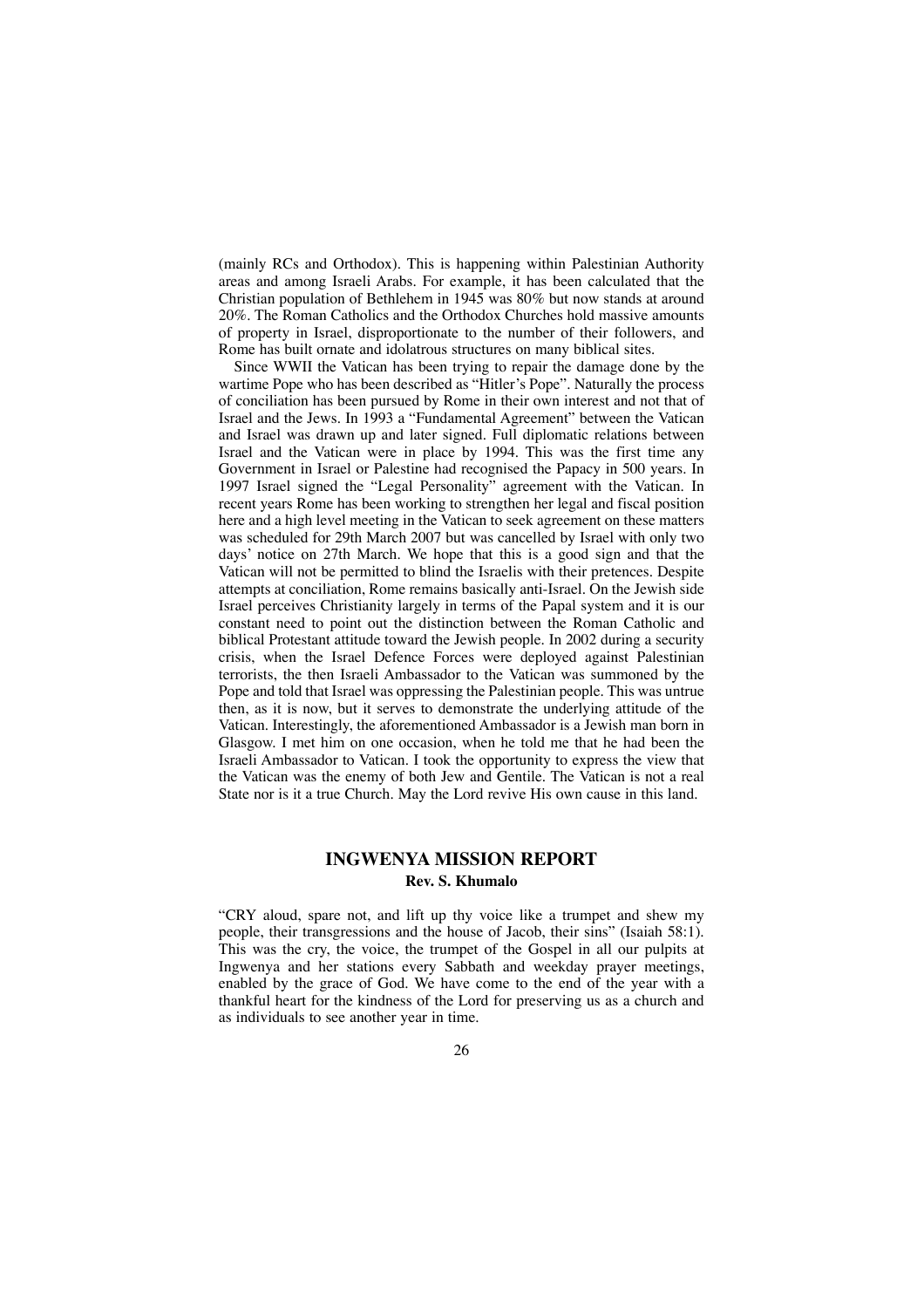We are thankful that by God's providence, the Rev. A. B. MacLean resides at Ingwenya and supplies all the stations there, which has been a great relief to me. What concerns us all is his work permit, which has not, at the time of writing, been approved. We commit all things into the hands of the Lord.

Ingwenya has five additional stations, namely Cameron, Gadade, Insiza, Matapa, and Inyathi. Cameron and Gadade are nearer to Ingwenya than the other three stations. We are thankful for the elders who supply these stations every Sabbath and conduct weekday prayer meetings in addition to the occasional visit from a minister.

Communions are held in three stations: Ingwenya (March and September), Cameron (July), and Inyathi (November). At Matapa the sacrament of Baptism was administered, when one male adult and a boy (son of Joseph Maduna) were baptized.

This year has not been very good in terms of rainfall, especially in the southern part of the country. Crops in some places are a total failure. Neither have Ingwenya and her outstations been spared. There is great concern regarding food and drinking water for livestock and people in both the rural areas and Bulawayo. Despite all these difficulties, the Lord ruleth. "God is our refuge and strength, a very present help in trouble" (Psalm 46:1).

## **JOHN TALLACH SECONDARY SCHOOL REPORT Miss Norma B. MacLean**

THE school routine has continued much as in previous years – there are changes in the faces around us but the daily operations are much the same from year to year.

The major new development of 2006 began with the arrival of Mr. Hugh MacKenzie to undertake a review of the work of every department of the mission. At Ingwenya, Mr. MacKenzie's review was an extensive exercise which described the operations of the mission here and collated the needs and desired developments. The next step after the review was to formulate a development plan. Mr MacKenzie's assistance and guidance in this has been invaluable. The biggest item on the Ingwenya development plan is a feasibility study into the possibility of introducing Form 6 to John Tallach School. Those who have read previous reports will remember that, since 2002, we have been under considerable pressure from almost every group with which we come in contact to make a commitment to Form 6 development – former pupils, parents, the local council and the Ministry of Education have all been exerting heavy pressure in that direction. It has been very difficult to respond to requests that we make some definite commitment, as the school is clearly perceived to be among the best managed and top performing schools in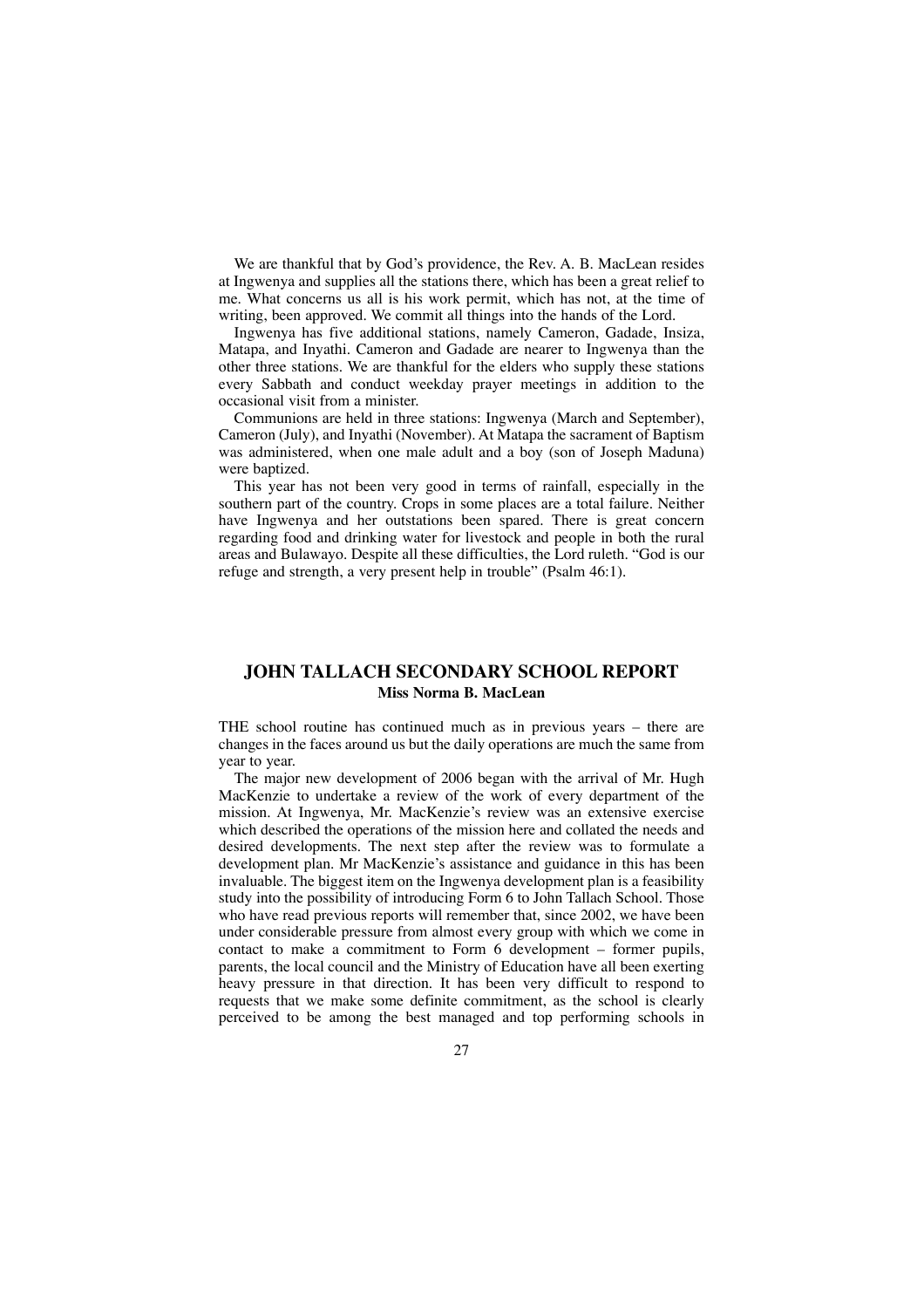Matabeleland North Province. When there is so little quality Form 6 provision in the province it has been difficult to justify our stance of limiting our provision to Form 4 only. Mr. MacKenzie has shouldered most of the burden of producing the feasibility study and Mr. J. MacLeod has managed to produce most of the projected costings. It has been very exciting to reach this stage and we await the response of the Jewish and Foreign Missions Committee.

The success of the school was recognised again in a public way in 2006 when the Permanent Secretary for Education insisted on a visit. Dr. Mahere was Guest of Honour at our Prizegiving Ceremony in November and it was an honour and a pleasure to have him among us as he was clearly appreciative of the efforts being made at the school.

#### *Staffing*

After being Acting Headmaster since June 2000, Mr. Ncube was at last officially appointed to the post by the Ministry of Education; Miss MacLean continued as Acting Deputy and a full complement of staff was in post. Many schools in Zimbabwe have serious teaching staff shortages because of emigration to South Africa and other places. There are well documented accounts of headmasters and other senior and well qualified staff who have managed to obtain work in South Africa, returning to Zimbabwe to offer posts to their ex-colleagues – in some cases emptying the school concerned of all the experienced staff. We are very thankful to have been able to retain a core of long-serving teachers on the staff: of the 26 Government paid staff in post during 2006, 9 of our teachers have been in service at John Tallach School for 10 years or more.

Three expatriate staff were in post throughout the year: Miss MacLean, Mr. MacLeod and Miss Wylie, although Miss MacLean was in the UK for two periods (as her mother was seriously ill), firstly on furlough during January to April and secondly on compassionate leave from August to November. During these two periods both Mr. MacLeod and Miss Wylie cheerfully and ably shouldered many extra responsibilities and were of great help to Mr. Ncube. Miss Wylie's contract ended in December when she returned home to the UK; Mr. MacLeod's contract ended in July but he agreed to extend his period of service to September and then again to March 2007. Both made a significant contribution to the work of the school, not only in their own specialist subject areas but especially in the teaching of Bible Knowledge and in Sabbath School. Their departures leave us very short staffed in both these areas and we are in desperate need of other expatriate staff to assist.

We would issue a plea yet again to any suitably qualified people to seriously consider offering a term of service to the work of the church in the school here. A suitably qualified person would hold a university degree with teaching subjects, preferably in recognised shortage areas in Zimbabwe: science, computing, mathematics or a qualification in Fashion and Fabrics.

Christianity is widely respected in Zimbabwe and we are in the most remarkable position of being able to teach Bible Knowledge using the national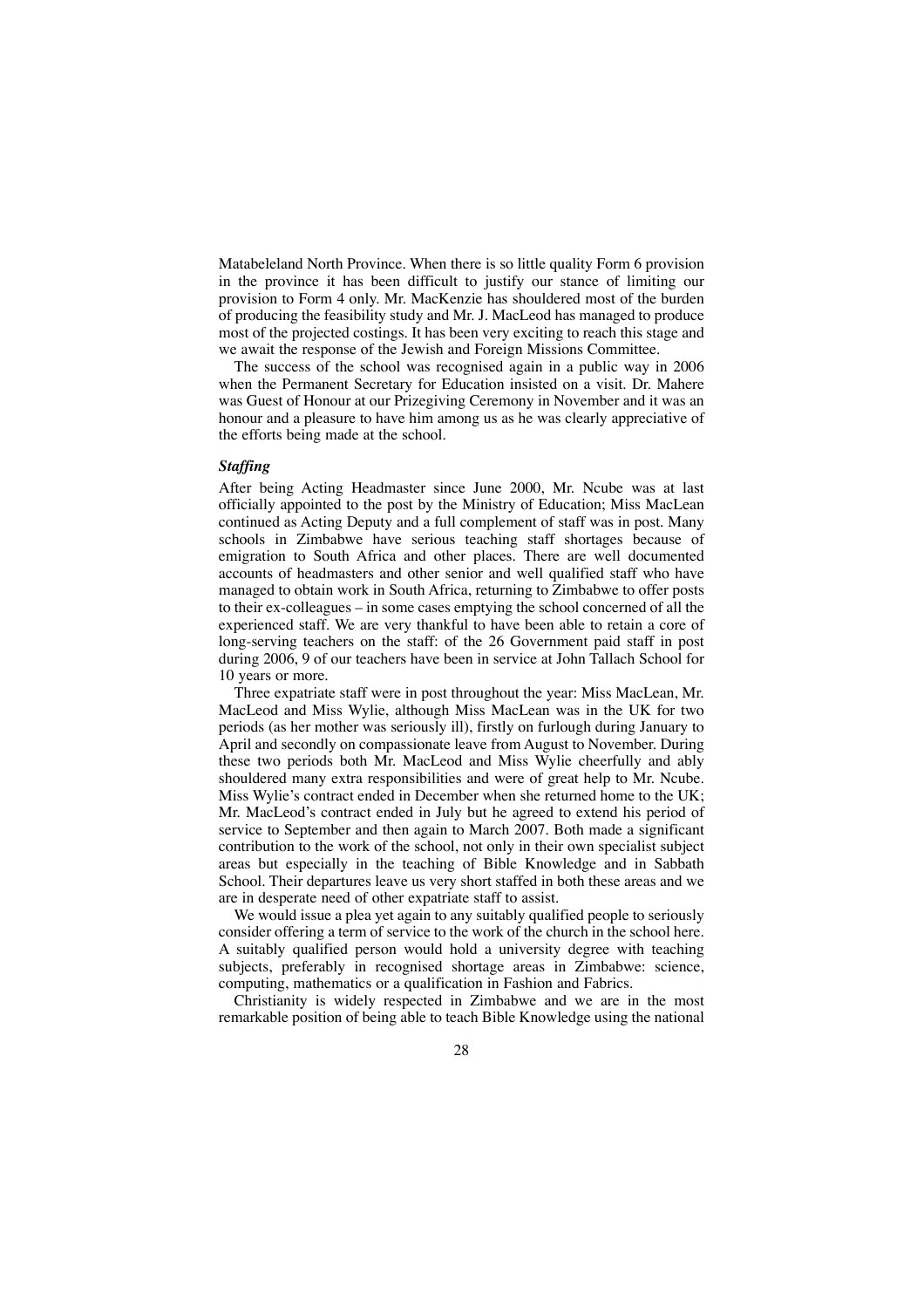curriculum, in total accordance with the beliefs and practices of the church. We have under our care and instruction children from many different religious affiliations but we have no difficulty whatsoever in organising their whole routine, both during school time and during recreation time, in a way which is consistent with the beliefs and practices of the church and we enjoy the total support of their parents and of the Ministry of Education officials in these efforts. It is a most rare situation which certainly would not exist in the UK and it gives an unrivalled opportunity to present the truth of the Gospel to a large number of children and to instruct them as to the duty God requires of them. Is there no one at all who will ask the Lord to make them willing to serve Him in this capacity? There is a huge need here – the work is demanding and life in a boarding school is very busy but the rewards are second to none: these are not the transient rewards of time but they are for eternity. When you have 150 children from such a variety of backgrounds in front of you in Sabbath school or in class repeating the answers to such significant questions as: "Who is the Redeemer of God's elect?", "What does God require of us that we may escape His wrath and curse due to us for sin?" or "What is faith in Jesus Christ?" or reciting passages from the Scriptures such as "By what means shall a young man learn his way to purify?" . . . seed is being planted, the fruit of which is eternal.

#### *Pupil enrolment*

Enrolment remained steady at around 590, with 60 children attending on a daily basis and approximately 530 boarding at school. As usual, we enrolled children from a wide variety of backgrounds and different religious affiliations. Two of the children are blind and one has serious visual impairment: two boys in Form 4 and one girl in Form 2. These children are fully integrated into the everyday school routine but benefit from the services of the specialist teacher who gives braille instruction and transcribes all their work into and out of braille. One of our happier failures is that it is now very difficult to find children who need the services of our visually impaired unit!

#### *O Level results*

The O Level results for 2006 have not been published at the time of writing so no figures are available.

In June 2006, at the annual Awards Ceremony hosted by the Ministry of Education in Hwange for the 2005 O Level results for Matabeleland North, the school yet again received many trophies and certificates:

| 1st Biology          |
|----------------------|
| 1st History          |
| 1st Mathematics      |
| 1st Physical Science |
| 1st Agriculture      |
|                      |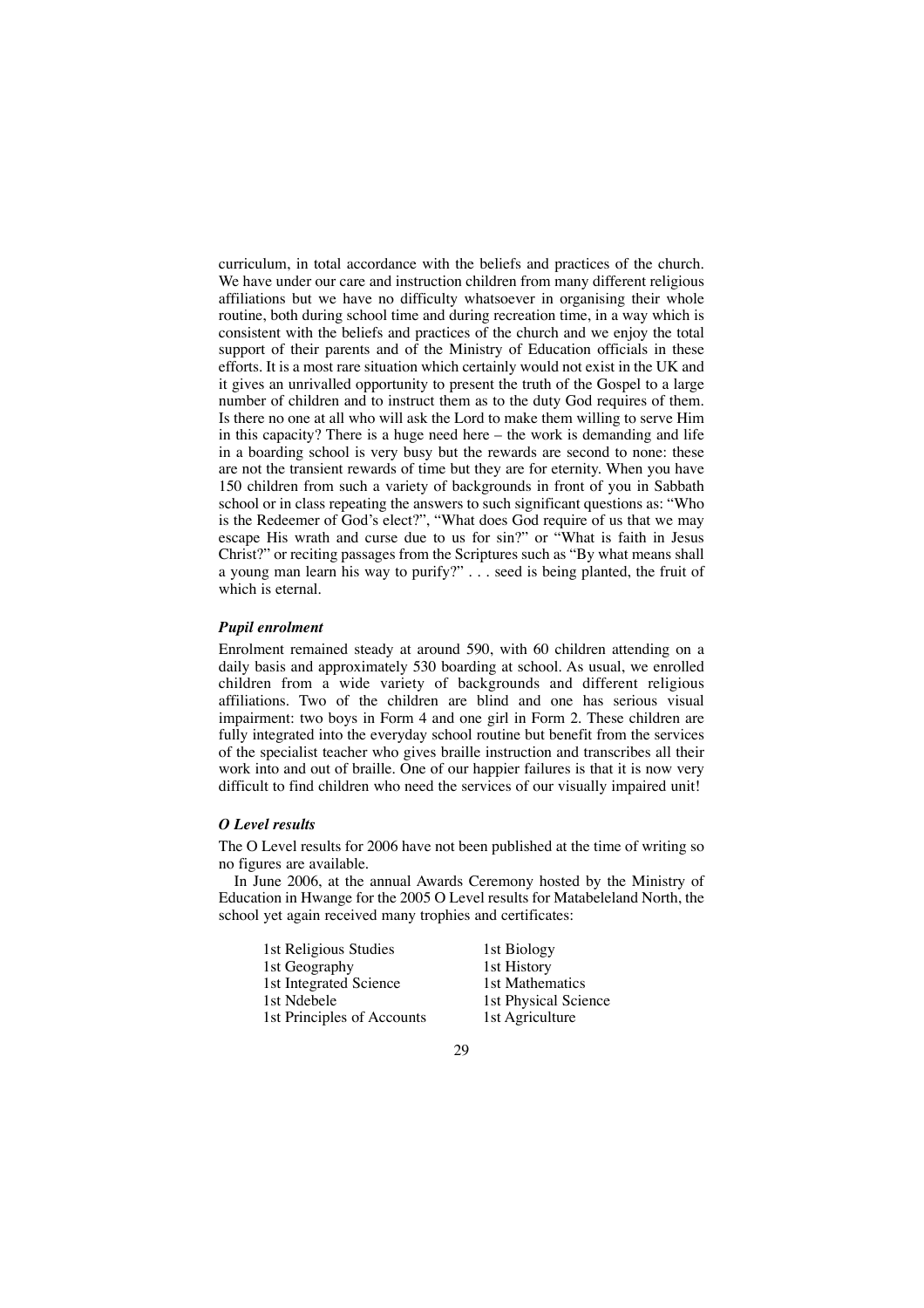Best Overall School Performance (Boarding) at O Level Highest Number of Pupils with 5As (O Level)

The school was 9th in the national league tables for O Level results.

#### *Finance*

The hyper inflationary environment in Zimbabwe has continued unabated. In August 2006 the currency was revalued by knocking off the last 3 digits of each note denomination so as to make the figures more manageable. We are currently being warned to expect an annual inflation figure of over 1,500%. School fees continued to rise but did not keep pace with inflation as controls are in place to limit the level of school fees' increases. It is, of course, difficult to contemplate rises which do keep pace with inflation as most wages are not rising at the same level. However, all supplies have to be purchased at inflationary prices, so keeping to the budget is very difficult and many unpleasant cuts have had to be made. We did, however, manage to finish 2006 in a break-even position so, unlike most other schools, we did not have to surcharge parents.

#### *Vehicles and buildings*

We still have the same vehicles as for the previous few years but the Venture, primarily used by the Headmaster, is in desperate need of replacement and this is scheduled for June 2007. We have had this vehicle since 1998 so the mileage is very high. The 3 ton truck which is so essential to the smooth running of the school, being the vehicle used to bring most supplies from Bulawayo, is also needing to be replaced – we have had it since 2000 and, as it is a very busy vehicle, the mileage is also very high. There has been a sharp deterioration in the reliability of this vehicle during 2006 and many expensive repairs have been necessary. The expatriate staff were very thankful to receive a car for their own use in September – this makes day-to-day life much more flexible as it was becoming increasingly difficult to borrow the very busy school car.

The maintenance programme has been kept to a minimum due to rapidly rising costs. In the middle of the year a donation was received which was spent on paint so we have been able to continue with the painting programme. Two very old thatched cottages near the girls' dormitory complex underwent a major renovation and are now occupied by 3 of our lady teachers. Thanks to the able management of Mr. MacLeod, the new science laboratory was finished by the end of the year and classes began to use it in the new term of 2007. This is a most valuable addition to the school as all science classes can now be accommodated in a laboratory setting. Mr. Ncube successfully managed to negotiate an amicable closure on the contract to upgrade the school kitchen facilities; however, little progress has been made since then due to lack of funds. A new diesel engine was purchased for one of the boreholes, giving enhanced reliability, and the system at the dam was repaired satisfactorily, much improving the performance of the pump.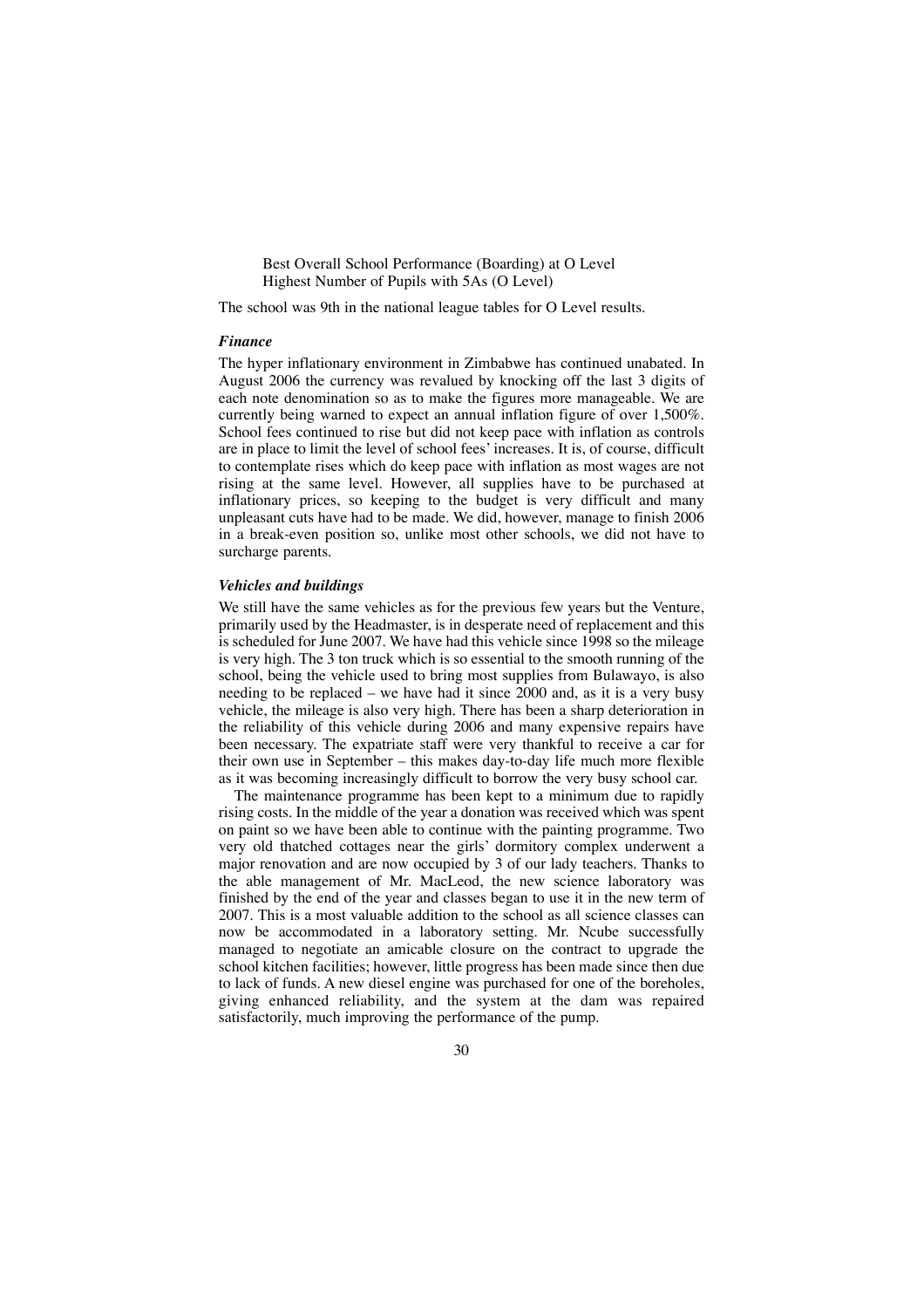#### *Security*

We again had security concerns when 2 computers and a new printer were stolen from the school in May. We were convinced that there had been "inside" knowledge for this theft and eventually the night guard on duty at the time of the theft was implicated and confessed to the theft. A rather more bizarre incident was the theft of over 20 pairs of shoes from the girls' dormitories during the night as the girls were asleep – the thieves broke in through the main security fence and forced open the dormitory door. We were much more concerned about the risk to the girls than the loss of the shoes. A review of the mission's security took place: the first step was to employ two, rather than one, night guards, and it was decided not to employ local men in these posts in an attempt to reduce "inside" jobs; security lighting was improved at the girls' area, heavy-duty bolts fixed to the interior of the doors and a large bush clearance exercise was undertaken. Further improvements are to be considered in the development plan.

#### *Conclusion*

The support of friends, known and unknown, is again much appreciated. We are very thankful for all the donations which help in so many areas. One of the more original gifts received was a donation with which to purchase books for a Sabbath reading scheme. Over £1,000 was donated which allowed us to buy several hundred books for the religious section of the school library: the children are now allowed to borrow 2 books each from the library, one of which must be from the religious section which they can then read on Sabbaths – the children very much appreciate this facility. We received 2 separate donations of laptops, 2 from an individual donor and one from JFMC funds, all of which are in use in the administration offices at Ingwenya. The old computers which were there had become unreliable and it was quite beyond the financial capacity of the school to replace them, so we are very thankful for these laptops.

The Oikonomos Foundation continued to support the development of the computer laboratory. St. Jude's Deacons' Court continues to regularly support our unit for the blind children. For the last few years the fees for these children have been paid by charitable organisations in Zimbabwe but this source of funding has become another casualty of the economic situation, therefore we are very thankful to St. Jude's Deacons' Court for undertaking to support these children at school. The monetary gift which was used to purchase paint has already been mentioned. As in the past, we receive regular donations which help with children's fees, uniforms, library books, and even treats from time to time.

Many other mission schools have been complaining of a lack of interest and support from their church authorities. At the end of the year one mission school near us brought one of their church representatives from the USA to see how a "properly supported mission school" (as they put it) is run. In fact they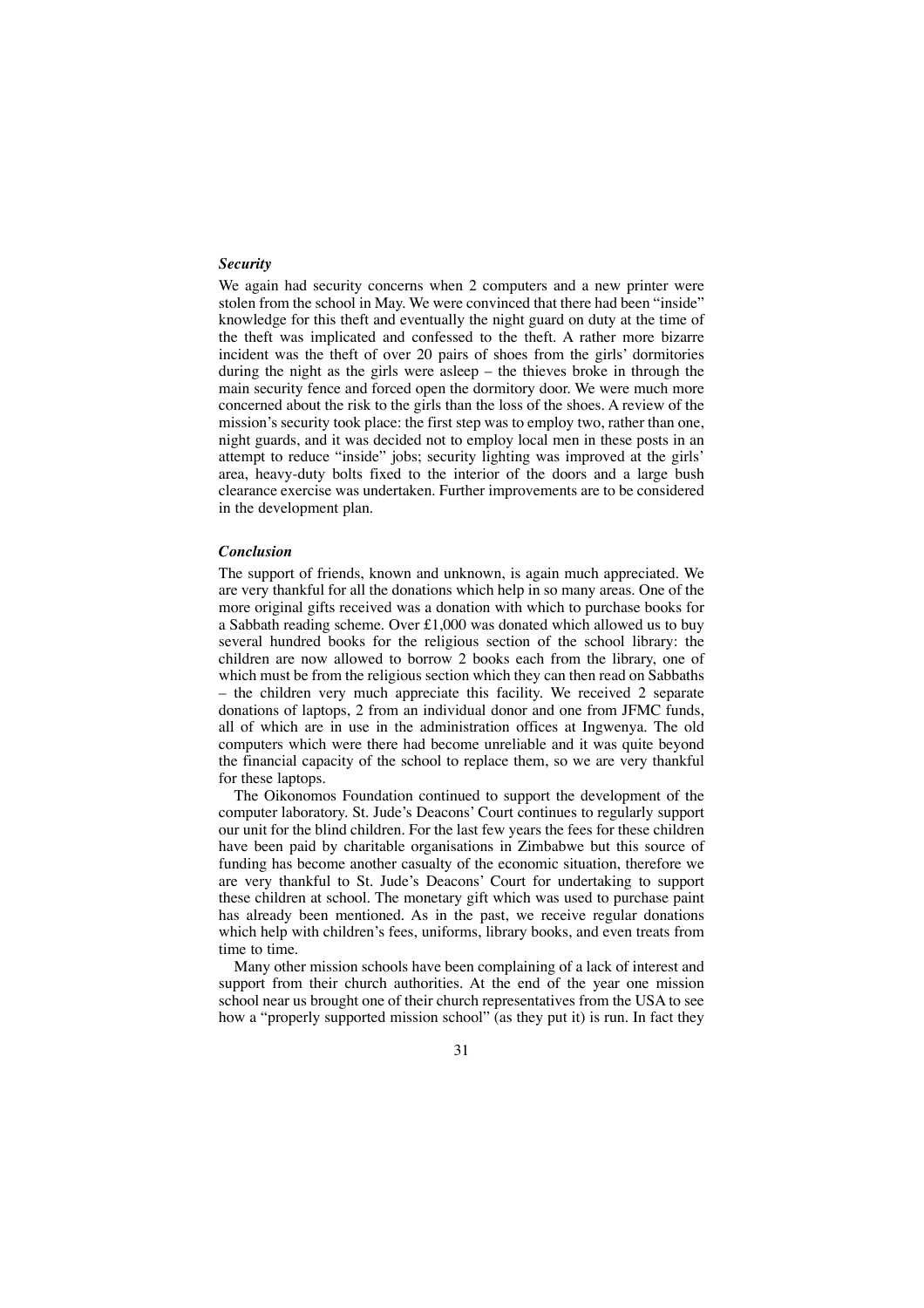brought the representative to Ingwenya first before proceeding to their own mission station so that the disparity would be very clear. The representative was clearly overwhelmed by the level of support we enjoy. We perhaps are guilty at times of taking this ongoing support for granted and an incident like that reminds us of how greatly privileged we are. We therefore wish to record anew our heartfelt thanks to the Jewish and Foreign Missions Committee and to Mbuma Zending in Holland for their unfailing support and deep interest in the work of the school.

## **ZENKA MISSION REPORT Rev. M. Mloyi**

IT was in the providence of God to yet again see another year in time. The year has been wonderful in that there were good rains and most people had a plentiful harvest from their fields. We do pray for a spiritual downpour on the souls of many so that they may turn to God and have faith in Jesus Christ for their salvation. Many these days are not thirsting and hungering for the Gospel but are taken up by the world. The blessed Saviour said, "Blessed are they which do hunger and thirst after righteousness: for they shall be filled".

There was sadness in the Zenka/Nkayi congregations on 20th of August 2006, due to the death of Mrs. T. Mpofu, the mother of the late Rev. A. Mpofu. She was one of the most outstanding old ladies since the mission was established at Zenka and died at the age of 92.

Doors were kept open in places of worship every Sabbath in all the four preaching stations at Zenka. Mr. Judea Sibanda was elected by the Zenka congregation to the office of elder and Mr. Willie Nkomo to the office of deacon. These two men help in addition to Ngwenya, another elder. Prayer meetings during the week are conducted at Zenka and Katasa, but not yet at Mabayi and Fudu, as they are without a church building and classrooms are occupied until 4 p.m. during the week.

The Lord's Supper was dispensed, as usual, in February and August.

As most of the people locally had a good harvest, Food Aid was stopped until the year end. In the beginning of December 2006 the government gave permission to non-governmental organisations to help as the rains were late for the planting season. The Red Cross has now stopped its help to terminally ill patients and orphans. Those in need of maize buy from the local Grain Marketing Board.

We pray and desire a great outpouring of the Holy Spirit in our lands for an ingathering of many souls to the Saviour.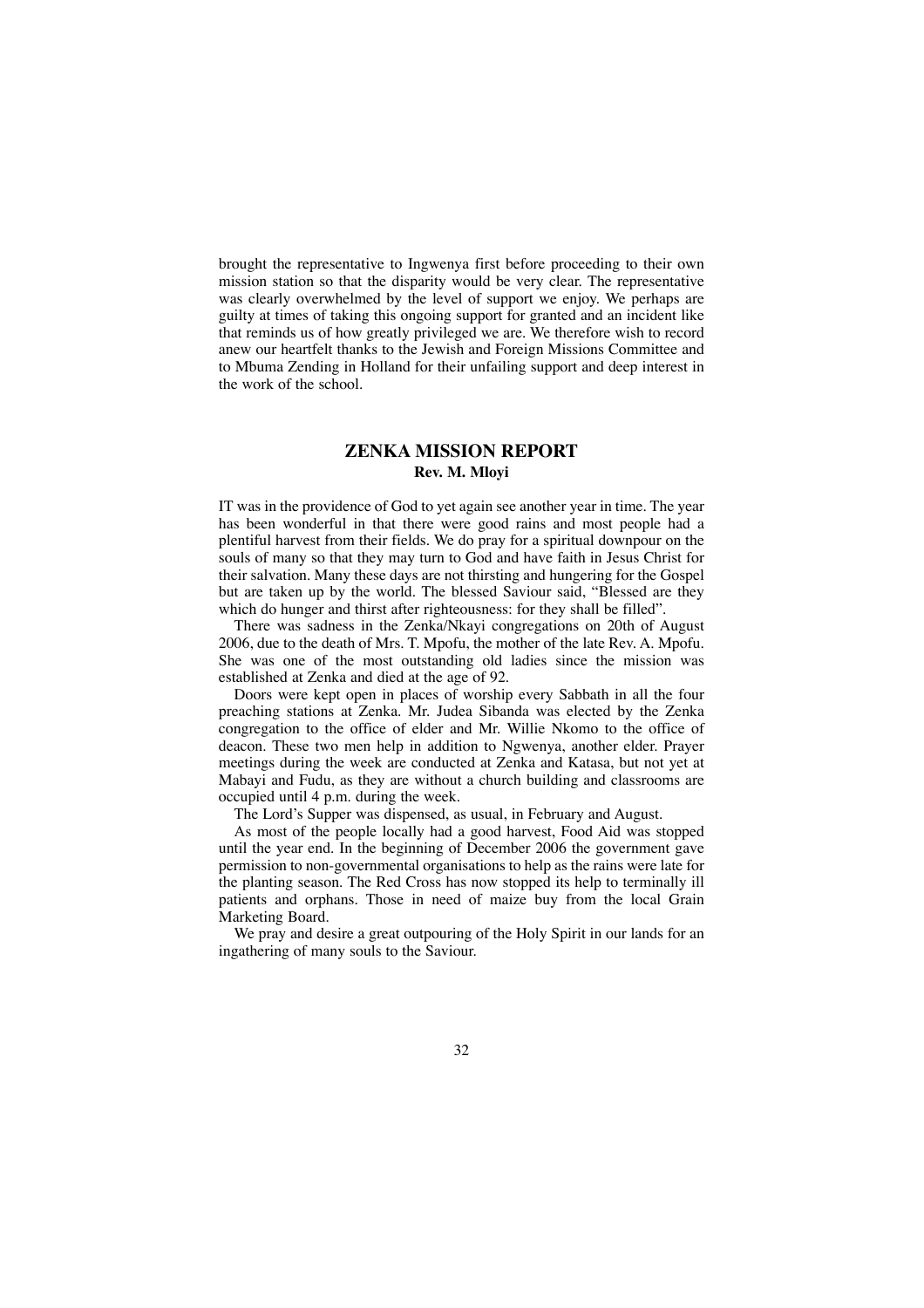## **NKAYI MISSION REPORT Rev. M. Mloyi**

WE have to be thankful that the Lord God has been merciful to us – we are still spared on mercy's ground and were carried through another year.

Places of worship on Sabbath and weekday prayer meetings were opened. I had to visit these places fortnightly with the help of the elders. If it is raining, the Nkuba station is difficult to reach because the roads leading to it become slippery and as a result they suffer. If the River Tshangani floods, cycling is impossible.

The Lord's Supper was dispensed twice during the year in the Nkayi congregation, in January and June. The sacrament of Baptism was dispensed at Nkuba, when a man and a woman were baptized. This congregation has now begun to build a church building using moulded and fired bricks, so we hope that this will be completed in due course.

At Donsa Dam the Lord's Supper was dispensed once, as usual, in May. The elder there helps to keep the door open on both the weekday prayer meeting and Sabbath. I try to visit them at least once a month; more frequent visits are difficult because of the distance and workload. We concur with the words of the Saviour in Matthew 9:37-38: "Then saith he unto his disciples, the harvest truly is plenteous, but the labourers are few; pray ye therefore the Lord of the harvest, that he will send forth labourers into his harvest."

We pray for the Spirit of grace to strengthen us in His work and that many may be turned to repentance and faith in Jesus Christ.

## **ZVISHAVANE MISSION REPORT Rev. Z. Mazvabo**

AT this time of the year, the sun has been passing overhead through Zimbabwe. It will make such journeys through Zimbabwe, twice every year without failure, because this marks seed time and harvest, and cold and heat, and summer and winter, and day and night, which will not cease while the earth remains. First the sun passes overhead through Zimbabwe in the month of December, on its way to the Tropic of Capricorn. Then it again passes overhead through Zimbabwe on its way to the Equator. This shows the great authority of the Word of God over all events, when the seasons continue as it is written. The months of November, December and January are the summer months or seedtime. They are usually hot and wet, which is good for seedtime or for planting. But this time they were hot and dry, which is not suitable for sowing seed. It follows that the harvest time will be bad or poor. That is how it is in Zimbabwe this year. In the southern parts of the country the harvest will be very poor indeed. These facts of life are simple, straightforward and true,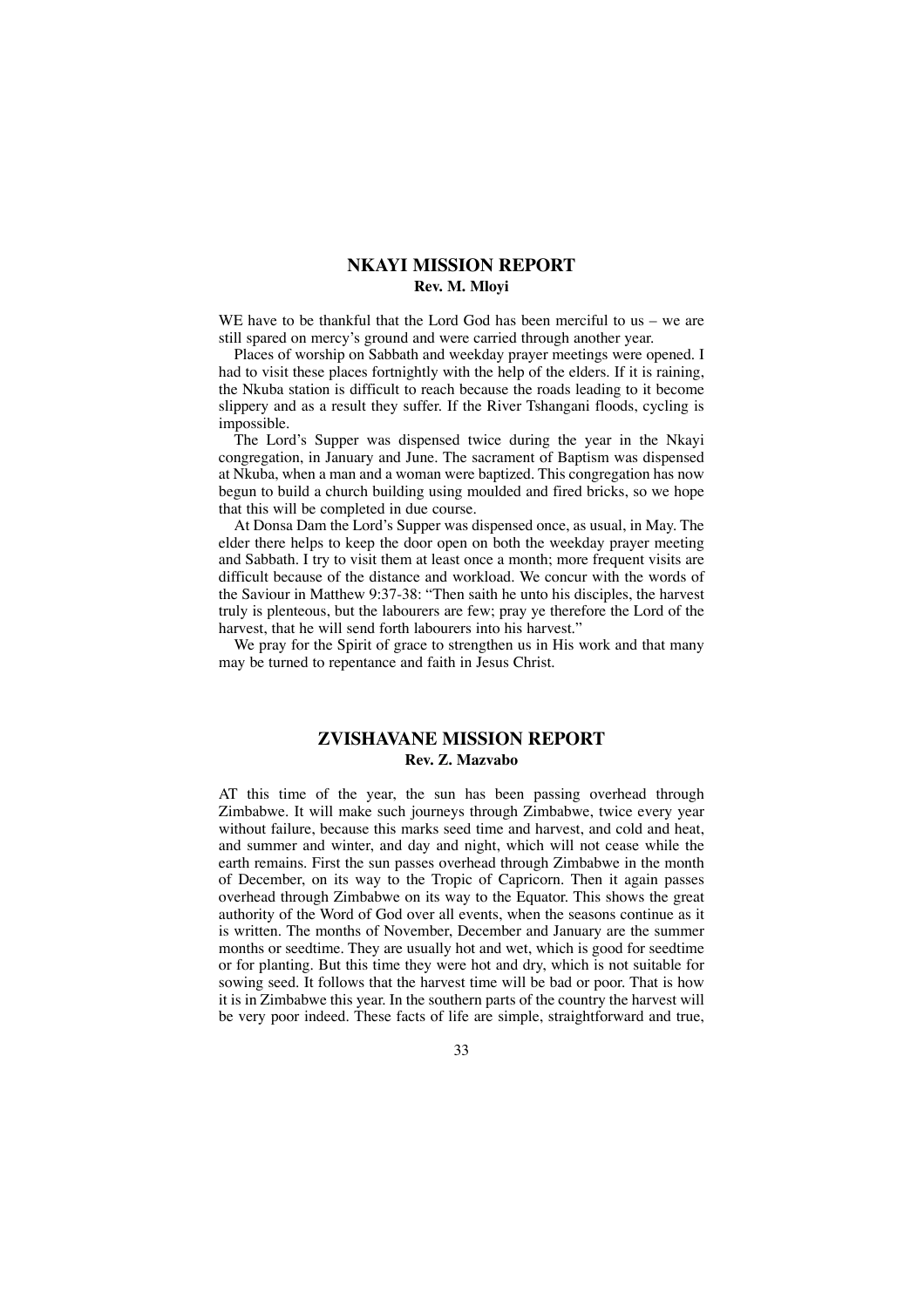but they are placed where they are to teach us great lessons of everlasting consequence. "He which soweth sparingly shall reap also sparingly; and he which soweth bountifully shall reap also bountifully." Or, "He that goeth forth and weepeth, bearing precious seed, shall doubtless come again with rejoicing, bringing his sheaves with him".

Famine often comes upon the people of Zimbabwe when they are ill prepared for it. The scourge of AIDS has been ravaging across Zimbabwe for many years. There are more orphans and widows than the country can afford to look after. Many children are being looked after by their grandparents after their own parents have been swept away by this cruel disease. There are homes where children are struggling not only to nurse their remaining parent, but also to provide food for the whole family. In some homes only children have been left behind to fend for themselves. To make things worse, the greater part of the orphans and widows are themselves sick and desperately in need of medical care, not to mention food and clothing. Hence there is an increase in the numbers of thieves and robbers. Happily there are organisations that try to provide shelter, food, medical care and education to the destitute but the task is too great for them, even without the interference of corruption. We, in our small way, when and wherever we can, give out clothing donated to us from Holland, for which we are very thankful and which the orphans and widows appreciate very much. We have not been able to do anything in the way of home-based care because we are short of means. The Bible instructs us to remember the poor and when we have an opportunity to visit them we cannot fail to notice that they listen attentively and happily receive the tracts and whatever else we can give them. There is a great need for sound but short tracts or, better still, for Gospels such as those according to Matthew, Mark, Luke or John, for free distribution.

We encourage our people to buy and read Bibles for themselves. But Shona Bibles – and, I suppose, Ndebele Bibles as well – are not readily available in the country just now. Therefore I think it is expedient that the Ndebele New Testament translation be printed and made available for sale to our people and the revised Shona New Testament be revised and printed again and made available for sale to our people first and then to all who want to buy them, as a matter of urgency. We are pleased to mention that we now have the Shona Psalm book in full. We are allowing the people to use it as it is so they can pick out any mistakes and correct them before sending it for printing.

The congregation of Zvishavane, which we call Ebenezer, has still not got a suitable place of worship. This is a matter of concern to us because the town of Zvishavane is central to all the surrounding districts in which we have congregations. The people come to hospital in Zvishavane or to shop or to visit their children or to visit the offices of the district administrator, so that it is a pity no suitable place of worship can be found. Beside this, Zvishavane is a growing town as mining companies near it come to build houses for their workmen here. We have only one base in Mashonaland and that is in Zvishavane.The authorities say that they would allocate a site to us if we could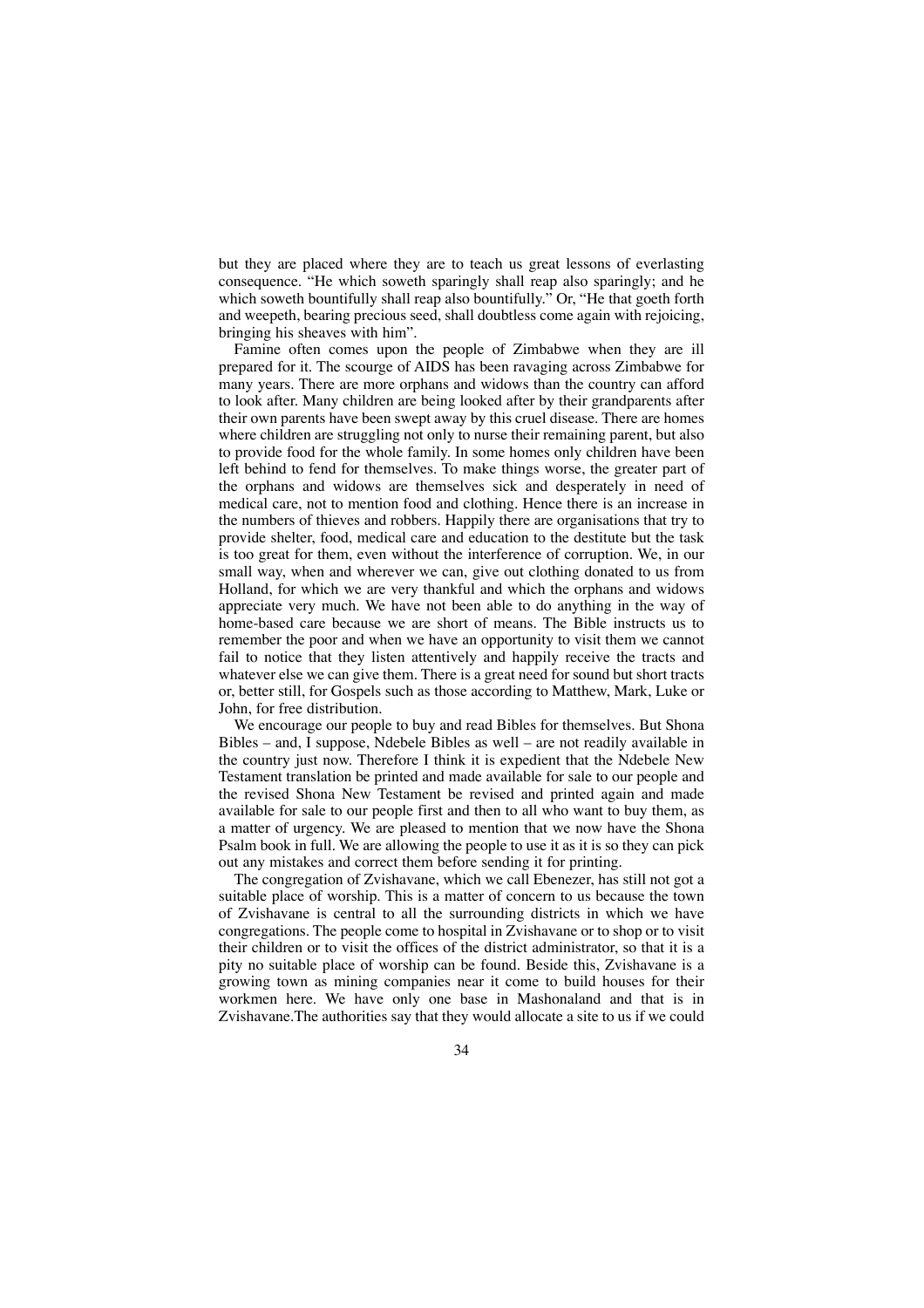show them proof of availability of funds to develop it. "Neither do men light a candle, and put it under a bushel, but on a candlestick; and it giveth light unto all that are in the house."

We crave the prayers of all that desire the prosperity of Zion and believe that, though the water pots are being filled with water and the planting is being done, what remains is that the Lord alone can give the increase. "And he said unto me, Son of man, can these bones live? And I answered, O Lord God, thou knowest."

## **MBUMA MISSION REPORT Rev. P. Mzamo**

"I WILL never leave thee nor forsake thee." We as a visible church, made up of individuals, families and congregations at home and abroad, in spite of our short-falls and failures have much reason to reflect on the fact that the Lord has continued over the years to speak thus to us. He continues to raise up labourers in His vineyard – ministers to declare the everlasting Gospel of the Son of God, teachers for secular education, others to teach the Bible to the young, and doctors to heal the sick. All are devoted to their duties and doing the work of Him who promises to be with His people to the end of time. The Lord's promises will never fail and where there is a true and faithful witness on His side, fruits of it will be seen in the daily lives of His people.

Church work continued as in past years, the Lord adding to the number of office bearers and communicants. Services are conducted every Lord's Day; in some preaching stations where there are no male members only one service is possible. Where the mobile clinic visits, worship is conducted; first a psalm is sung, then the Word is read and then prayer offered. The sacraments of the Lord's Supper and Baptism were administered in a Christian manner as set up by the Lord, the Head of the Church. On these occasions, large numbers come from as far afield as Sipemba and Bhubhu. The ministers, being invited to assist, glorify the crucified Saviour, edify the Lord's people and warn the wayward in their preaching. At the end of the communion a living soul would say "it is good for us to be here".

At the Somakantana Communion the sacrament of the Lord's Supper was administered by the Rev. M. Mloyi, as I was not able to travel long distances. Three elders assisted. I am very much in debt to both the minister and the elders. The Lord gives strength to all who faithfully witness on His side and says, "My grace is sufficient for thee: for my strength is made perfect in weakness".

To our dear friends in Holland – saved by the Saviour and the elect of God, united to Him by a living and saving faith and who continue to be strong and faithful supporters of the Gospel work in the Mission field – we give hearty thanks. "I will never leave thee, nor forsake thee."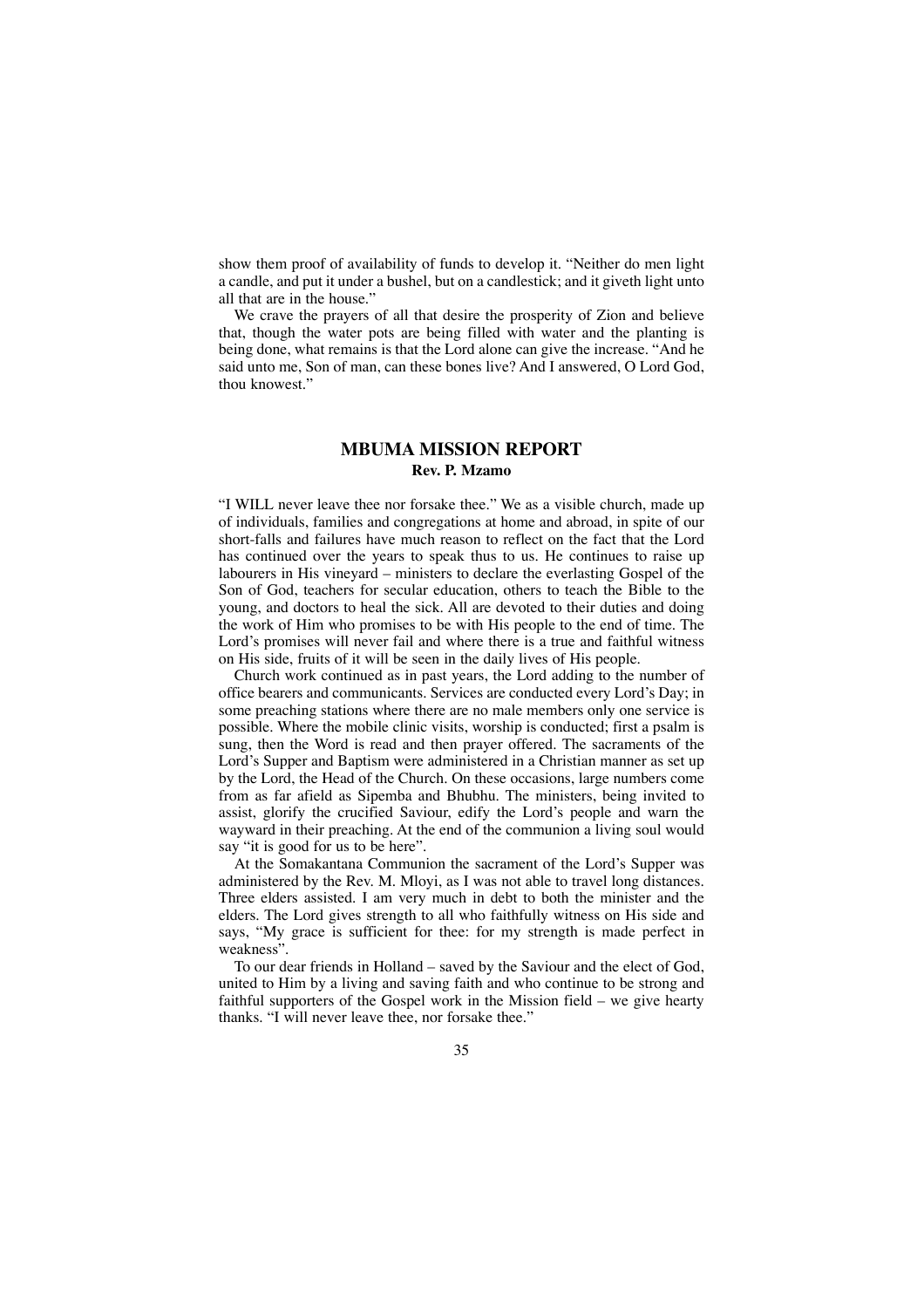We received a donation for the use of the Binga congregation. This enabled two elders to visit, when they preached the everlasting Gospel and, before returning on Monday morning, they handed out clothes to those in need of them.

## **MBUMA MISSION HOSPITAL REPORT Dr. A. Snoek**

IN comparison with reports of previous years, which always mentioned serious staff shortages at Mbuma, it is a big change to be able to report that, since the beginning of this year, 6 expatriates have been employed in Mbuma. However, there was hardly any time when more than one of them was performing medical duties. This made it again a year of strenuous work, but the Lord has enabled us to continue with it. And how thankful we should be that after so many years of staff shortages, He has now provided additional workers who, in the near future, will share the medical and also the spiritual work. The vacant post of evangelist and a retiring minister has left a lot of work to be done, although daily worship and Bible classes have continued with the help of the elders. On Sabbath afternoons we have the Bible class for Nursing Staff, when the Shorter Catechism is discussed. On Thursday afternoons a Bible class was started for the workmen under the guidance of Mr. Mhlanga, the foreman, Sister Celia and Mr. Nkiwane, a primary school teacher. On Saturday afternoons the Bible class for children was strengthened by having Sister Celia.

At the end of December, with much regret, we said goodbye to Mr. Mzamo and his wife, who for 53 years laboured at Mbuma and the many outstations, and since June 1957 as minister. The 17th December was the last Sabbath Mr. Mzamo preached in Mbuma. Many people from other congregations gathered in the church. During the morning service he preached from Jude 1:3: "Beloved, when I gave all diligence to write unto you of the common salvation, it was needful for me to write unto you, and exhort you that ye should earnestly contend for the faith which was once delivered unto the saints." As a shepherd leaving his flock, he sincerely warned us against all false prophets and teaching with which we are surrounded and pointed out the only way of salvation in Jesus Christ and Him crucified. We hope that there may yet be further fruit from all his many labours.

#### *Staffing*

We started the year 2006, while Sister Willie Geurtsen was on furlough, with two expatriate staff, Sister Petra Beukers and Dr. Anneke Snoek. At the end of January, Sister Celia Renes and Sister Gilia van Wijngaarden arrived from Kenya. Although they were not allowed to do nursing duties, they proved to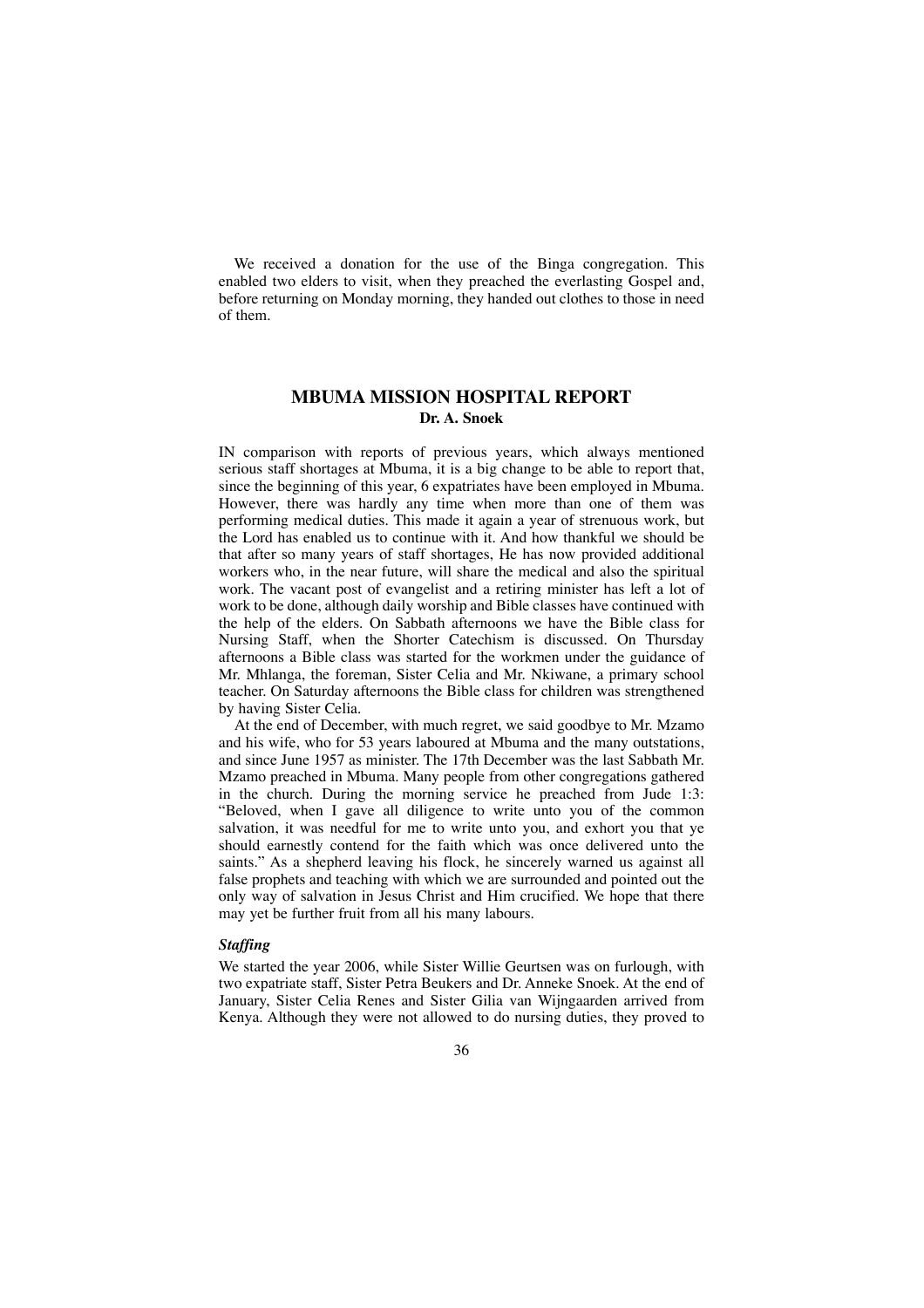be very helpful in all other duties in and outside the hospital, and decided to apply for a Zimbabwean work permit. In February, Sister Erica van Breda arrived in Zimbabwe. She first went to Ingwenya for language study until her Nursing Council registration arrived in May, when she joined the staff in Mbuma. When Sister Willie arrived from furlough, she worked for a short time in Mbuma, after which she went to Mpilo Hospital in Bulawayo for her Midwifery training (which will finish in May 2007, all being well).

Sr. Petra went on furlough in April, May and June, while Sr. Celia, Sr. Gilia and Dr. Snoek went on furlough in July, August and September. During this time, Sr. Petra became very ill and went home on sick leave where she has been until now, although she is recovering, for which we are thankful to the Lord. Also Sr. Gilia stayed in Holland for 4 months sick leave after her furlough and recovery from the difficult situation in Kenya. Thankfully she was enabled to return to Zimbabwe recently.

Mr. J. B. Moyo, our Zimbabwean qualified nurse, has been a reliable help for the hospital. Besides him, our qualified staff was extended with 4 Primary Care Nurses on top of the 2 PCNs who were already working with us. Due to their presence we were able to improve our EPI (Expanded Programme of Immunisation), PPTCT (Prevention of Parents to Child Transmission of HIV) and HBC (Home-based Care) programmes and also had a better coverage of night duties and calls, which relieved the expatriate nurses.

Two Nurse Aids went for Health Orderly training – these are expected to control infectious diseases, upgrade the water and sanitation situation and do the follow-up of defaulters, in co-operation with our Home Based Care team. Until now they have proved an important link between the hospital and the community. Two Nurse Aids went for PCN training, after which we expect them to return to Mbuma.

We lost one of our Nurse Aids, G. Bhebhe. Although on regular injections, in March, after an injection in our hospital, she got a severe reaction. Help given by the staff present failed. We were very distressed. We also lost our domestic workers, C. Mpofu and D. Sibanda, after several month of illness. Two Nurse Aids removed to South Africa.

Until the last month of 2006 there was no doctor in Nkayi District Hospital which meant that patients from far beyond our catchment area were coming to Mbuma. Therefore, besides our normal staff we were still depending on locums who are qualified staff from other hospitals and willing to work during their holidays. Most of the locums we had this year were prepared to work hard and some of them came back on a regular basis.

### *Buildings and electricity*

In December 2005, Mr. Van Praag arrived from Australia. He stayed with us until April 2006 and completed quite a number of projects in a short time with the help of extra workmen. Besides a new wing of the hospital, which is now in use as an OI Clinic, a new staff house was built which can lodge three families. The nurses' dormitory was changed to a 10 bedroom dorm, a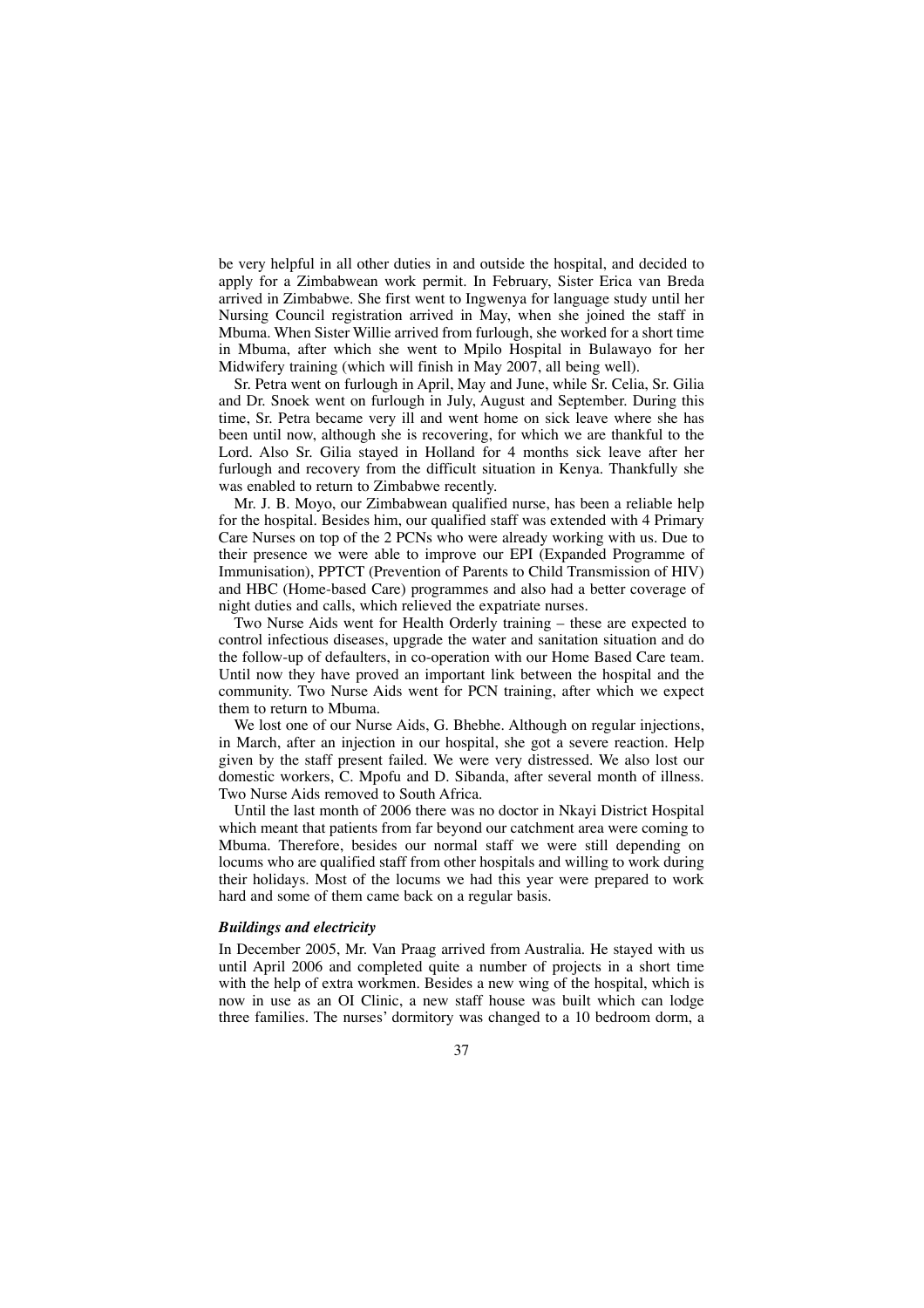teachers' staff house was completed, two class rooms at the Mbuma Primary School got their roofs replaced, and a new roof and trusses were put on our church in Simbo. Never-ending problems with the electricity were supposed to be resolved with the coming of two new generators which Mr. Van Praag purchased from South Africa. Unfortunately both generators broke down after some months and left us with the old situation of electricity being available for only a few hours per day. In the second half of the year we started with the extension of the Isolation Ward. The male side has been extended, while the female side will be done in 2007, all being well.

#### *Transport*

The old Mazda was sold, while a new ambulance was purchased from South Africa, which has been very useful until now. The old ambulance was used for collecting firewood and for mobile clinics, but will need to be replaced in 2007.

#### *Finance and administration*

The economic situation in Zimbabwe is at a stage which has never been experienced before. Apart from the normal difficulties we experience as a hospital, it has been even more difficult for our hospital staff to cope with hyper-inflation. In December, only one trip to and from town by bus consumed the equivalent of the combined salary of our workers.

We much appreciated the review of our department which Mr. Mackenzie carried out recently. The long-term running of the hospital should benefit from it.

#### *Hospital*

Since the beginning of the year, all the wards in the hospital have been used. The Isolation Ward for TB patients, which had been closed due to staff shortages, has been in full use since it was re-opened and even needed extension due to the still increasing TB prevalence which accompanies the AIDS pandemic.

Although the number of out-patients remained the same, there was a 40% increase in inpatients, together with a near doubling of the number of deaths. This is mainly due to AIDS and HIV related illnesses, where immunosuppression was the underlying cause of death in more then 80% of the cases in our hospital. We lost 3 women who were pregnant; 2 mothers died while 7 months pregnant due to cerebral malaria and tuberculosis. The third mother gave birth at home but passed away due to puerperal sepsis in our hospital 10 days after delivery.

Although during the past years a lot of effort has been put into the counselling of patients, as a hospital we did not have an integrated and systematic approach to the gigantic AIDS problem. As a first step in this direction, in April we formed an OI Clinic team from staff members culled from different departments. Since then this team has organised the OI Clinic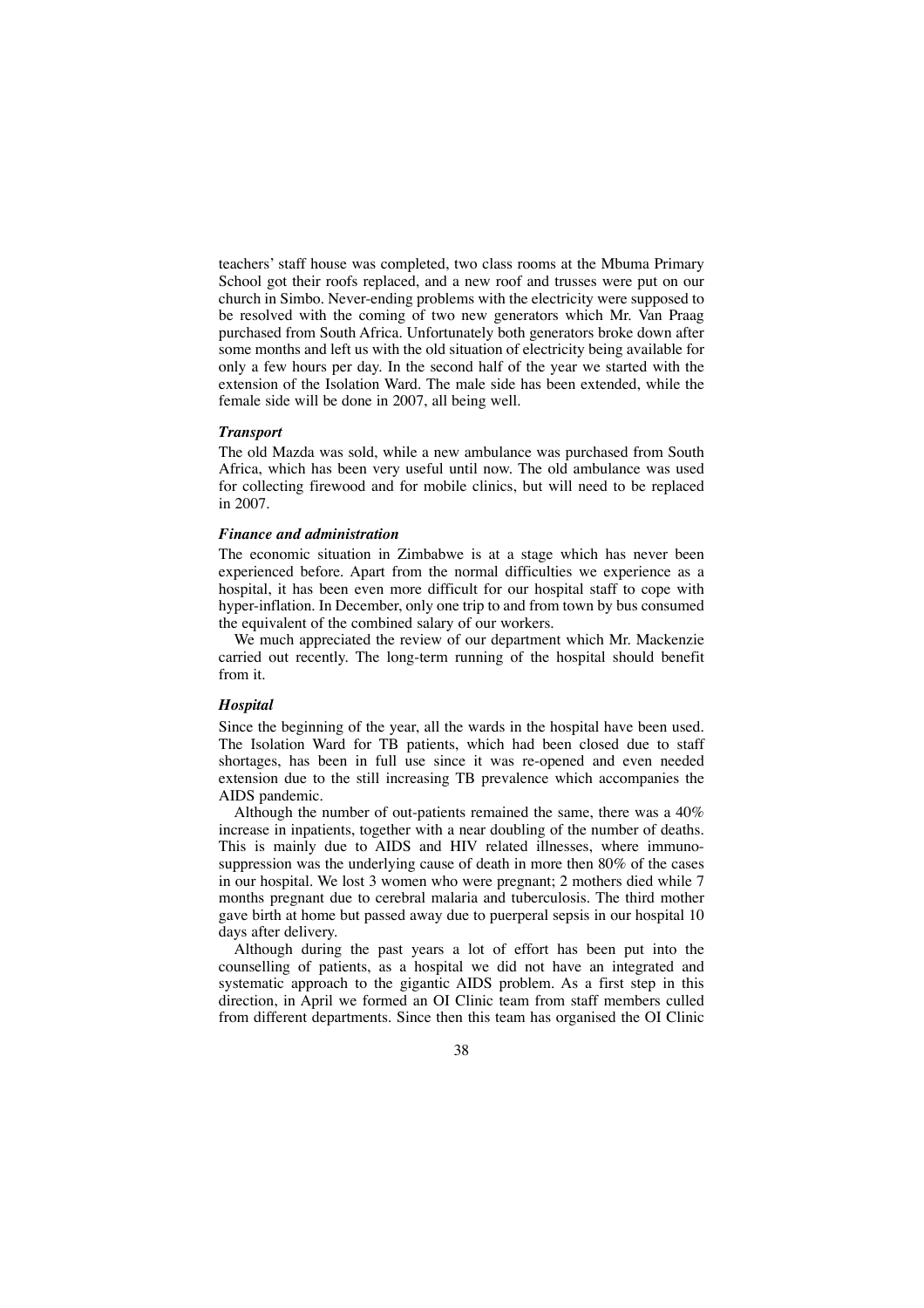which provides medical, social and spiritual care for patients with HIV. The government did two assessments of this clinic and, depending on their report, we will get governmental supply of ARVs, the special drugs used to control the HIV infection. Thanks to extra remittances received in the last months of 2006, we were able to start administering ARVs early, which was very much appreciated by the community.

In January, the doors of our theatre were re-opened. The main operations which have been performed are caesarean sections. The number of transferrals-out for maternity reasons have, therefore, been reduced, while the number of transferrals-in increased, due to the fact that there was no doctor in the Government district hospital. The increase in the number of still births is also related to the fact that we were operating as a referral centre.

Besides caesarean sections we were able to perform laparotomies for ectopic pregnancies and bowel obstructions, hernia repairs, a few orthopaedic operations and other procedures.

## **STATISTICS 2006**

|         | 2005           | 2006   |
|---------|----------------|--------|
|         | 1,542          | 2,211  |
|         | 618            | 1,125  |
|         | 390            | 459    |
|         | 534            | 627    |
|         | 27%            | 43%    |
|         | 24%            | 50%    |
|         | 46%            | 40%    |
|         | 21%            | 31%    |
| Deaths. | 109            | 206    |
|         | 78             | 154    |
|         | 27             | 49     |
|         | $\Omega$       | 3      |
|         | 27,279         | 27,332 |
|         | 21,620         | 20,768 |
|         | 5,659          | 6,564  |
|         | 504            | 610    |
|         | $\overline{4}$ | 8      |
|         | 220            | 593    |
|         | $\Omega$       | 105    |
|         | 220            | 488    |
|         |                |        |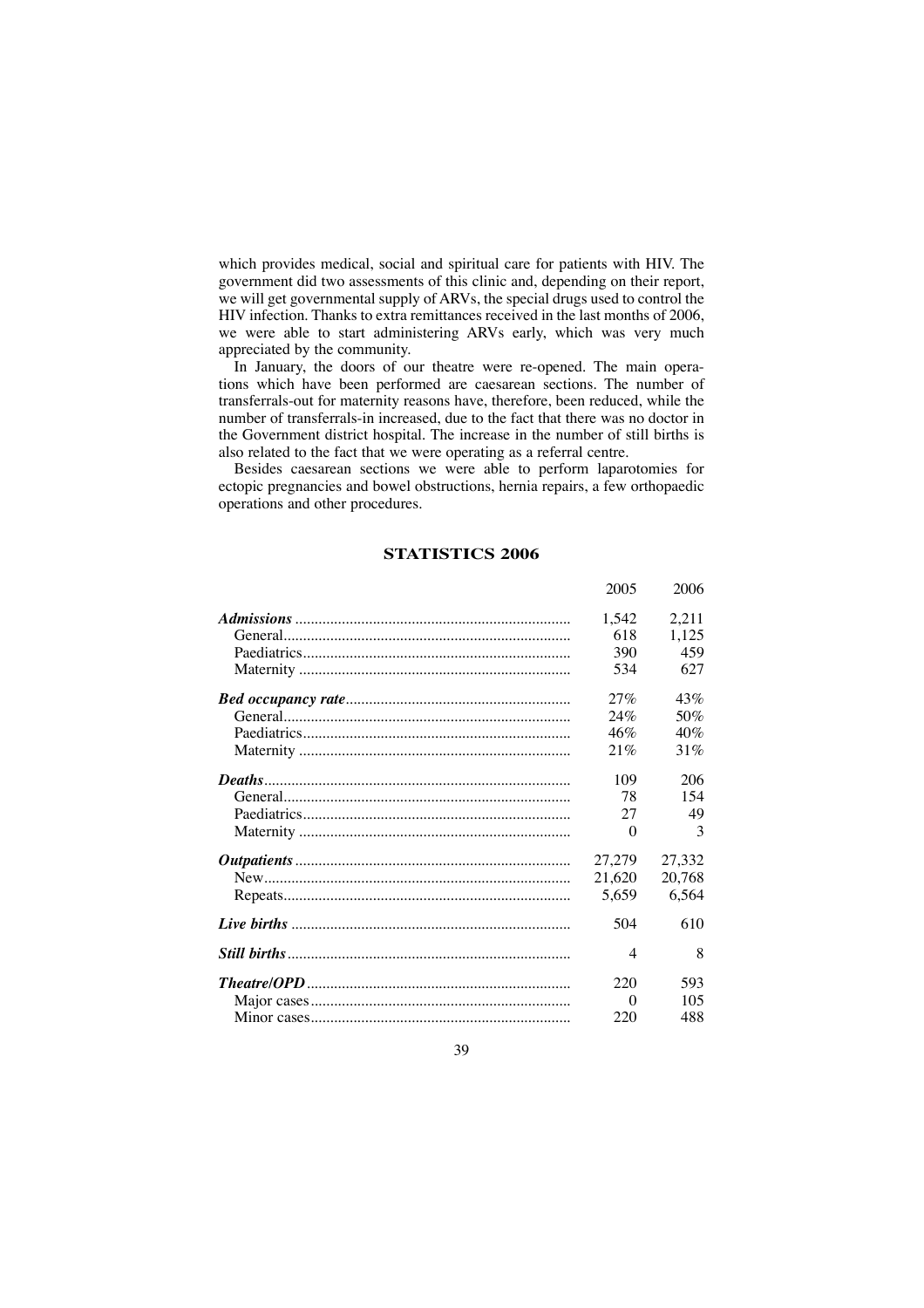| <b>Dental services</b>     |       |       |
|----------------------------|-------|-------|
|                            | 206   | 316   |
|                            | 122   | 179   |
| <b>Radiology services</b>  |       |       |
|                            | 115   | 1.100 |
| <b>Laboratory services</b> |       |       |
|                            | 2.402 | 3.625 |
|                            | 867   | 1.482 |
|                            | 3.696 | 2.921 |
|                            | 3.628 | 4.410 |
| Ambulance                  |       |       |
|                            | 66    | 36    |

# **BULAWAYO MISSION REPORT Rev. S. Khumalo**

WHEN the year comes to an end and one observes the behaviour of many people in cities like Bulawayo, where I reside, one would wonder if people knew that the time is short and that it is time to awake from sleep. "The night is far spent, the day is at hand: let us therefore cast off the works of darkness, and let us put on the armour of light."

We are brought to mind of these things as we acknowledge the kindness and goodness of the Lord for enabling us to see yet another year in time. Being one of the few churches in this country which endeavour to preach the true doctrine of the Word of God, it is our prayer that by the grace of God we continue in the truth of the Bible, which is the Word of God bequeathed to us by those who have gone before us and of whom some are still present.

As I write this report, I do it with thankfulness to the Almighty that the preaching of the Gospel has progressed throughout the year smoothly and unhindered. It is pleasing to note a stable attendance every Sabbath and also encouraging to see families of young people congregating under the preaching of the Gospel of Jesus Christ. We pray that the Lord would grant the Holy Spirit to reveal to poor sinners the love of God, the redeeming love of Christ and the sanctifying love of the Holy Spirit.

Services are held every Sabbath in all our preaching stations and mid week prayer meetings. On Sabbath the services are held at both Lobengula and Nkulumane at 11.30 a.m. and Umguza at 9.00 a.m. Prayer meetings are held in Thembiso on Tuesday, Nkulumane on Wednesday, Umguza on Thursday and Lobengula on Friday. Fortnightly, on Saturdays, we have a Confession of Faith class, mainly for the youth but also for others who are interested.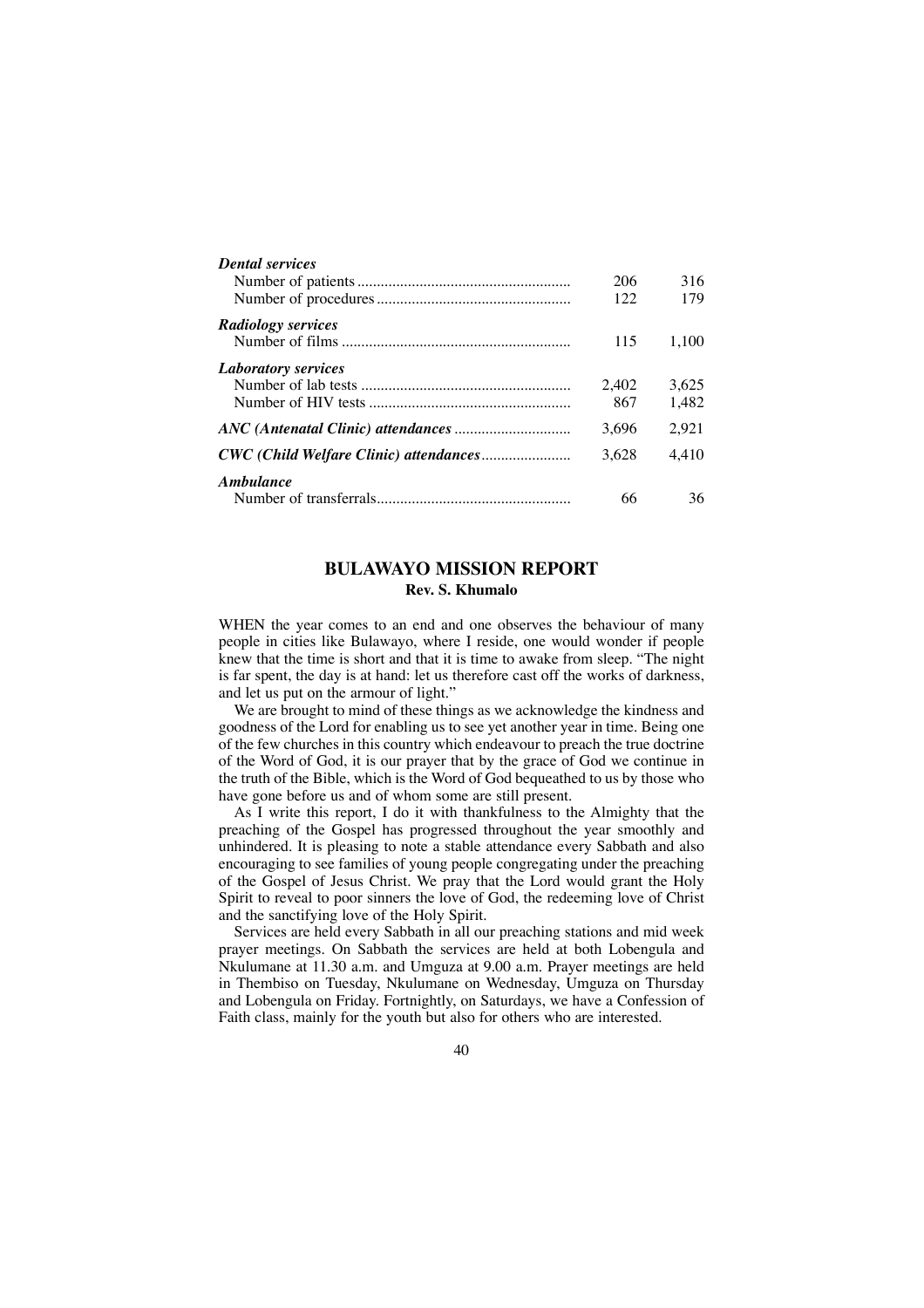Communion seasons are held in June and December in Lobengula (the main station). I am also pleased to have amongst us Rev. Mzamo, who has now retired and resides in Bulawayo. He has been a great help in taking services when able. We also appreciate the local and foreign visitors from overseas, who, on their holidays, join us for our services.

Our prayer is that the Lord would bless the work of the Gospel amongst us and bring about what the Holy Spirit speaks of, saying, "A seed shall serve him; it shall be accounted to the Lord for a generation. They shall come, and shall declare his righteousness unto a people that shall be born, that he hath done this" (Psalm 22:30-31).

# **NDEBELE BIBLE REVISION REPORT Miss C. M. Macaulay and Mr. T. Benschop**

WE are very happy that the printing of the revised New Testament in Ndebele by the Trinitarian Bible Society is now under way and will soon be in our hands, if all goes well. The TBS is also funding the project, so we are grateful for that. The New Testaments will be very welcome in Zimbabwe as there are no Ndebele Bibles available in the country. They are usually imported from South Africa by the Bible Society of Zimbabwe, but they do not have the necessary numbers to hand. In the meantime, Mr. Benschop will print a few copies of the Gospel of Mark for Mbuma Hospital tract distribution.

The Old Testament translation work has covered up to the end of 2 Kings, but we have now started on the Book of Psalms and hope to finish it within the next few months.

Mr. Benschop was on leave with his family for 6 weeks in April/May 2006. While he was away, the translation team revised the translation of *The Holy War,* by John Bunyan (simplified) and *Line upon Line* Part One. The disc for *The Holy War* has now been submitted for printing and also the disc for the *Confession of Faith* with full Scripture references. The latter took some time to prepare as each reference was revised. Funding for these has been made available; a donation from Holland is to pay for the printing of *The Holy War.* The *Confession of Faith* booklets (with the listed references) have been printed with attractive covers, similar to the Free Presbyterian Publications' English copies, and are now on sale in our Church Bookroom. Prices have escalated with the steep rise in inflation. The printers, the Baptist Publishing House, are very helpful.

Rev. Mazvabo and his men have added more metrical Psalms in Shona to their collection, but they were also in need of new Psalm books in Shona. Two hundred copies were printed and bound with ring binding by Mr. Benschop and team; this was funded partly by the Shona congregations and partly by the Mission. The people were very happy to have them available for the Chiedza Communion in November.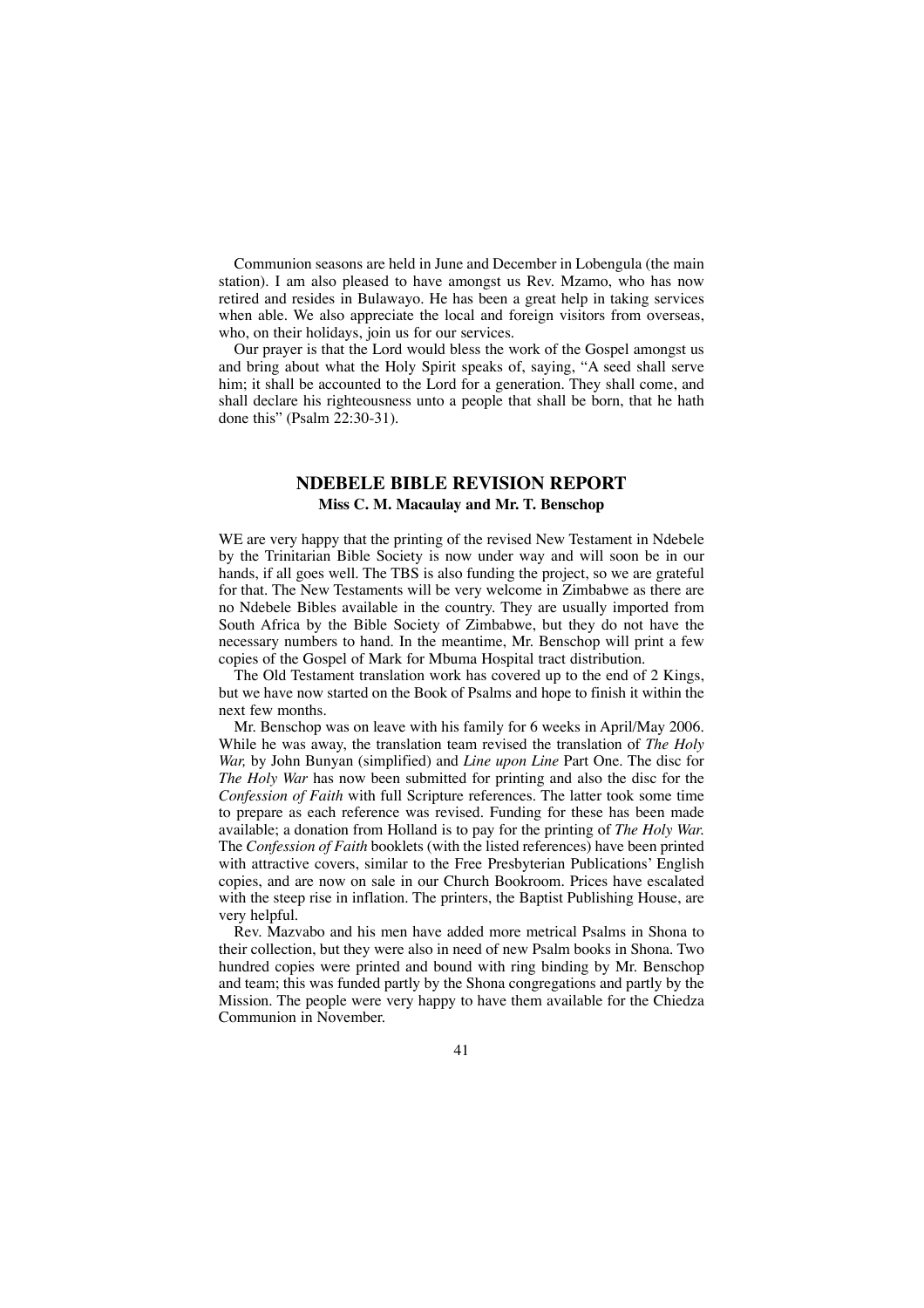The translation team remains as before, with the local men, Mr. N. Mpofu and Mr. B. Mziya working with us on a regular basis, and some proof reading has been done by Mr. Dickson Mhlanga, a former catechist at Mbuma Hospital who has now retired to Ingwenya.

We held a panel meeting in February 2006, when ministers, elders and language specialists from the Church came together to settle queries, especially on language. Rev. P. Mzamo, now retired in Bulawayo and still available for discussion of queries, took an active part in the translation work of our Mission in past years.

Much work remains to be done and the Lord's guidance is needed for the task. "But the word of the Lord endureth for ever" (1 Peter 1:25).

# **EBENEZER SCRIPTURE MISSION AND THEMBISO CHILDREN'S HOME REPORT Mr. S. B. Mpofu**

ONCE again we have come to the end of another year and when one looks back at the year 2006 we find that a number of challenges were faced. We have to be most thankful that we pulled through because the Most High was on our side and we believe what Paul wrote to the Philippians: "I can do all things through Christ which strengtheneth me." This has been true regarding us in 2006.

#### *Thembiso Children's Home*

We had an average of 54 children whose health varied as months passed by. We lost a baby boy, aged 10 months, in December, whose short illness shocked both staff and other children. We have sent children to both the clinic and the hospital in almost every month.

In December our Mbuma Mission Hospital doctor conducted a workshop at Thembiso to alert us to the danger of HIV. Children were tested but, thankfully, only a few proved positive. This was a great relief to us as we were afraid that a far greater number would test positive. Talent Ndebele, who joined us in May, is now at Mbuma for TB treatment and has greatly improved.

### *2006 visitors to Thembiso*

A good number of visitors from overseas came to our institution and brought goodies for the children. We were happy to receive a visit from the President's wife, who donated shoes to each child at Thembiso. Many local visitors came towards the end of the year. Children enjoy these occasions.

#### *Bible classes/Sabbath school*

Sister Truus Ringelberg commenced a Bible class whilst she was with us. This will now be taught by Mrs. Mhlanga, a former Ingwenya Primary School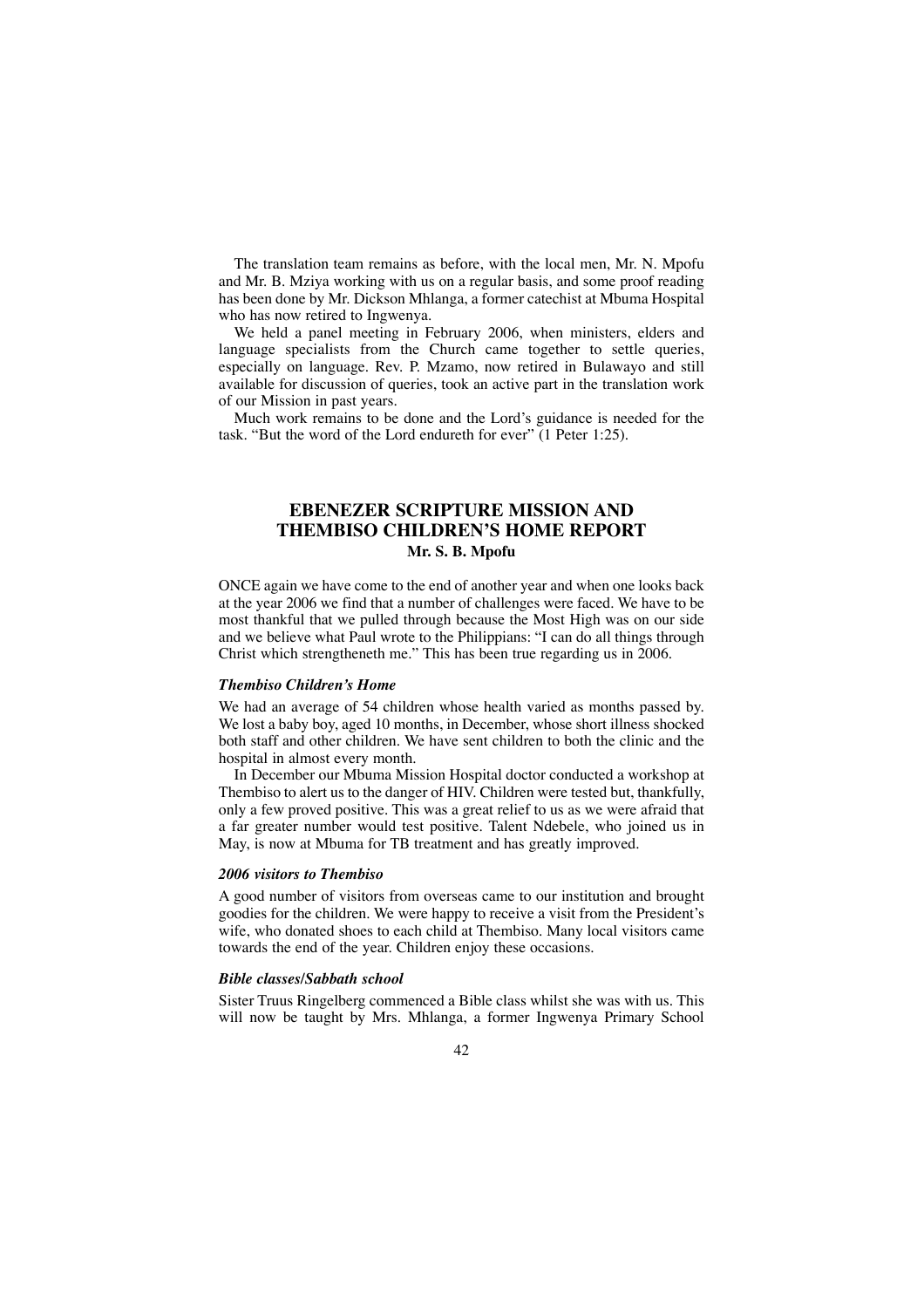teacher. We were very pleased when she complied with the request of Rev. S. Khumalo. Miss Dube continued taking the older children in Sabbath school. I, as Superintendent, take the intermediate children, whilst the matron and her assistant take the little ones in turns. Our children also attend another Sabbath school at Lobengula church prior to the services.

### *Staff*

Two staff members resigned in September of last year. These were Mrs. S. Dube and Mrs. S. Moyo. They were replaced by those who normally serve as replacements when staff take leave. Staff members continue with their services, though with transport becoming so expensive, things are rather difficult for them as they opt to walk.

## *Problems met*

### *(a) Theft*

We were hit hard by thieves on a number of occasions. The school meter box was twice vandalised and our engine room was twice broken into when the starter motor was stolen. The new school toilet was also damaged. Police were, on each occasion, called to investigate but did not come up with anything tangible. When the groundsmen were involved in theft of fuel it became my belief that these incidents could have been planned from the inside.

### *(b) Power cuts*

Our institution faces many power cuts which, at times, make cooking difficult for the chefs who then have to turn to an open fire. When these occur it also affects things that could have been stored in the cold room.

### *(c) Financial assistance*

We normally get financial assistance for children sent to us by the government. However, last year was difficult for, though our claim forms were sent in every month, we received nothing.

### *Bookroom*

The Reformed Bookroom went through the year with its three staff members and we got on very well with only minor problems from time to time. Religious books and Bibles were ordered from overseas by Miss K. Macaulay, who has always been of good service to the Bookroom. Bibles were, however, delayed this year, due to postage and clearance regulations which are in force in our country. Bookroom rental fees continue to rise every three months due to high inflation.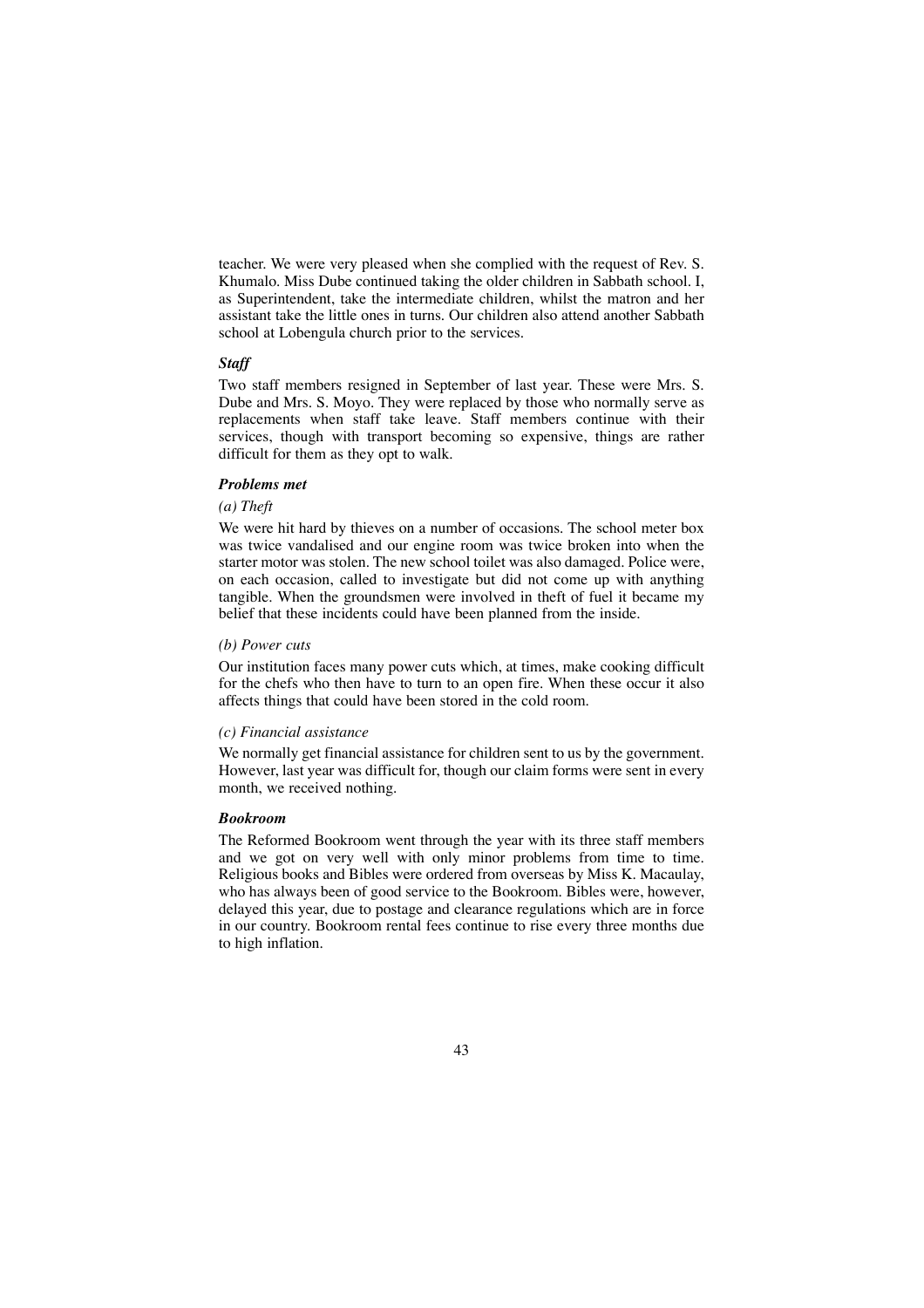# **ZIMBABWE MISSION ADMINISTRATOR'S REPORT Mr. E. B. Zikhali**

THE LORD has enabled us to witness another passing year. It is a wonderful experience indeed that we are still spared – not that we are any better than others who have passed away but because He has not treated as according to our iniquities (Psalm 103:10).

The year 2006 was a turning point in the financial administration structure in the Mission in Zimbabwe. The arrival of Mr. H. MacKenzie, though only for a short time, was a welcome development in helping us and the General Treasurer's work has made easier our accounting for the use of money in the Zimbabwe office, expenditure and the monitoring of bank balances.

The head office structure too was greatly improved by him as it now resembles more an office rather than a residential house. The building was restructured and subdivided thus creating a more business-like atmosphere in contrast to the former position where confidential documents were exposed to all and sundry entering the room.

Mr. James Macleod during the year introduced very reliable and handy phones called PABX. These have greatly improved the system in the head office. The clerks have been trained in the use of computers by Mr. Macleod, a development with which we are very pleased as the communication system between the General Treasurer in Glasgow and the heads of department here in Zimbabwe has been much strengthened.

Several welcome visitors came during the year from Holland, Scotland and South Africa. The Word of God continues to be preached at all stations without disturbance, so we have every reason to be thankful. The Field Committee also continues to meet three times a year to investigate the financial affairs of the Mission.

Mbuma Hospital operated efficiently, in spite of the hefty cost of drugs and shortage of manpower. Locums were heavily depended upon. Our Mission doctor was required to visit Nkayi Hospital fortnightly because the hospital was without the resident doctor.

John Tallach Secondary School continues to produce good results at "O" level and is the envy of many other schools in Zimbabwe from as far away as Harare in Mashonaland. The teachers are very committed to their duty, in spite of the poor government salaries which are below the poverty datum line. Primary schools under the auspices of our church continue to be supported by the Oikonomos Foundation, who supply textbooks and furniture. All this is a welcome gesture in the right direction.

The Grade 7 results slightly improved in some of our schools, but it takes time to realise the improvement after supplies of books have been provided. I have noted with regret that the deacons' courts in Zimbabwe are failing to maintain their church buildings in a reasonable condition, in spite of the fact that most of them are employed. The appearance of some church buildings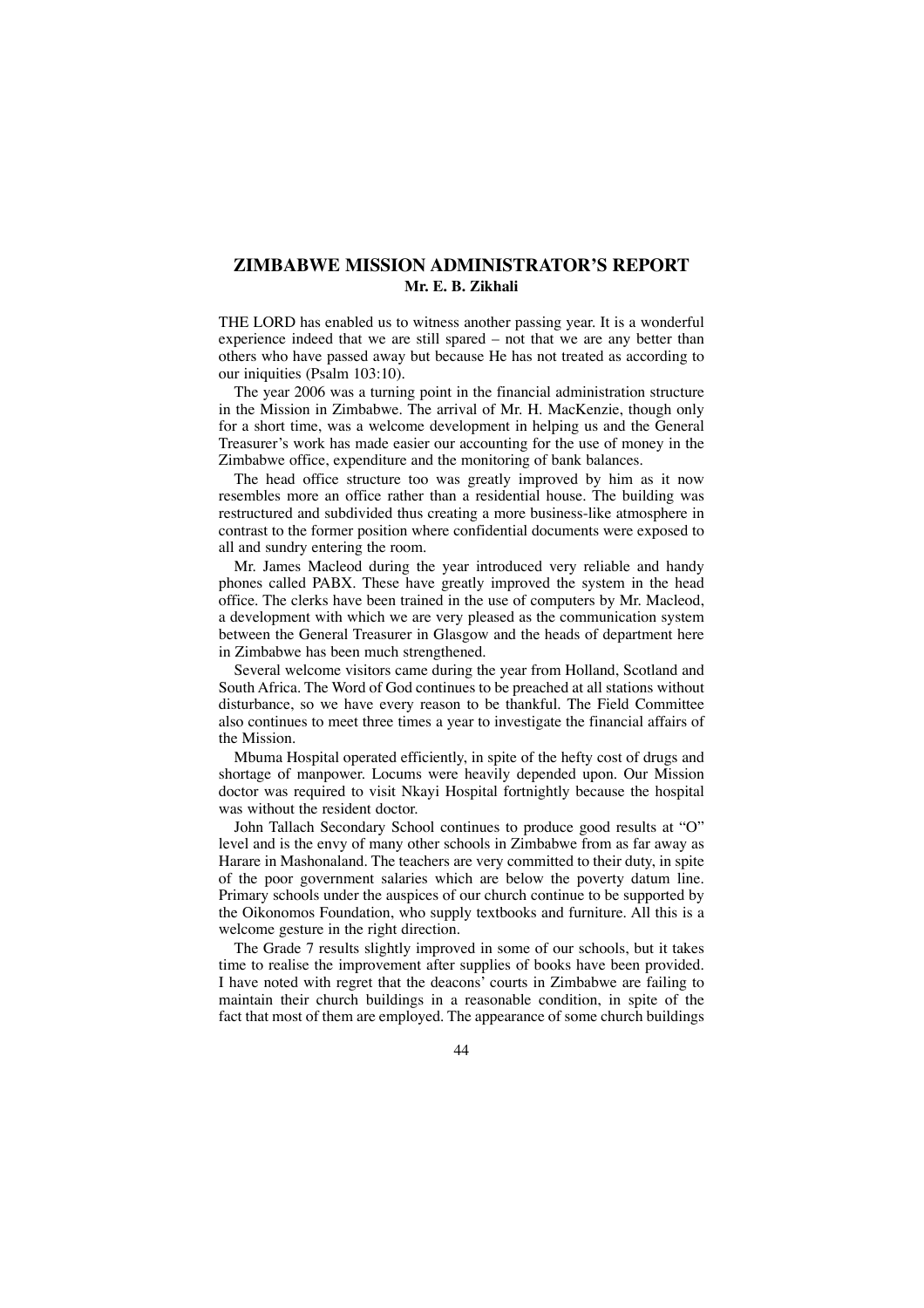is poor; cracks are not filled, paint is peeling and repairs take a long time to be completed.

The year 2006 has ended and we progress to another which seems to be gloomy – no rain and basic commodities very expensive and beyond the reach of many. The country will soon run short of water because there has been very little rain. Wells are drying up and animals will die for lack of water and grass. There is absolutely nothing in some of the fields. The country is facing serious inflation and may be heading towards financial collapse if nothing is done shortly. However, the friends of Ingwenya continue to work very well with the school and the support is wonderful.

# **BUILDING AND TRANSPORT REPORT Mr. E. B. Zikhali**

#### *Mbuma Mission*

The expatriate houses have been improved by renovating and mending cracks and repainting them. The hospital has been repainted and the OI Clinic built to the accepted standard. The workers' houses were also renovated – all the houses at Mbuma are always cracking due to the poor ground.

#### *Engines*

The generators are always causing problems because of breakdown and there is an urgent need to overhaul everything electrical at Mbuma. The two new generators did not last and we resorted to using the big old generator, which is more reliable than the two new ones – but it is very heavy on fuel. The water engines, though old, continue to perform very well.

#### *School*

Two old classrooms were repaired. The teachers' houses are in good condition and are sufficient for the present number.

#### *Zenka Mission*

The approved new manse building has not been started because the plan proved to be too large. A new plan is awaiting approval by the JFMC. The classrooms are sufficient and in good condition. Church doors were improved.

#### *Ingwenya Mission*

The teachers' cottage has been completed and teachers comfortably accommodated. The outbuildings in general are in good condition though there is need that painting should go on throughout the year if funds permit. The school buildings are in good condition, including the secondary school,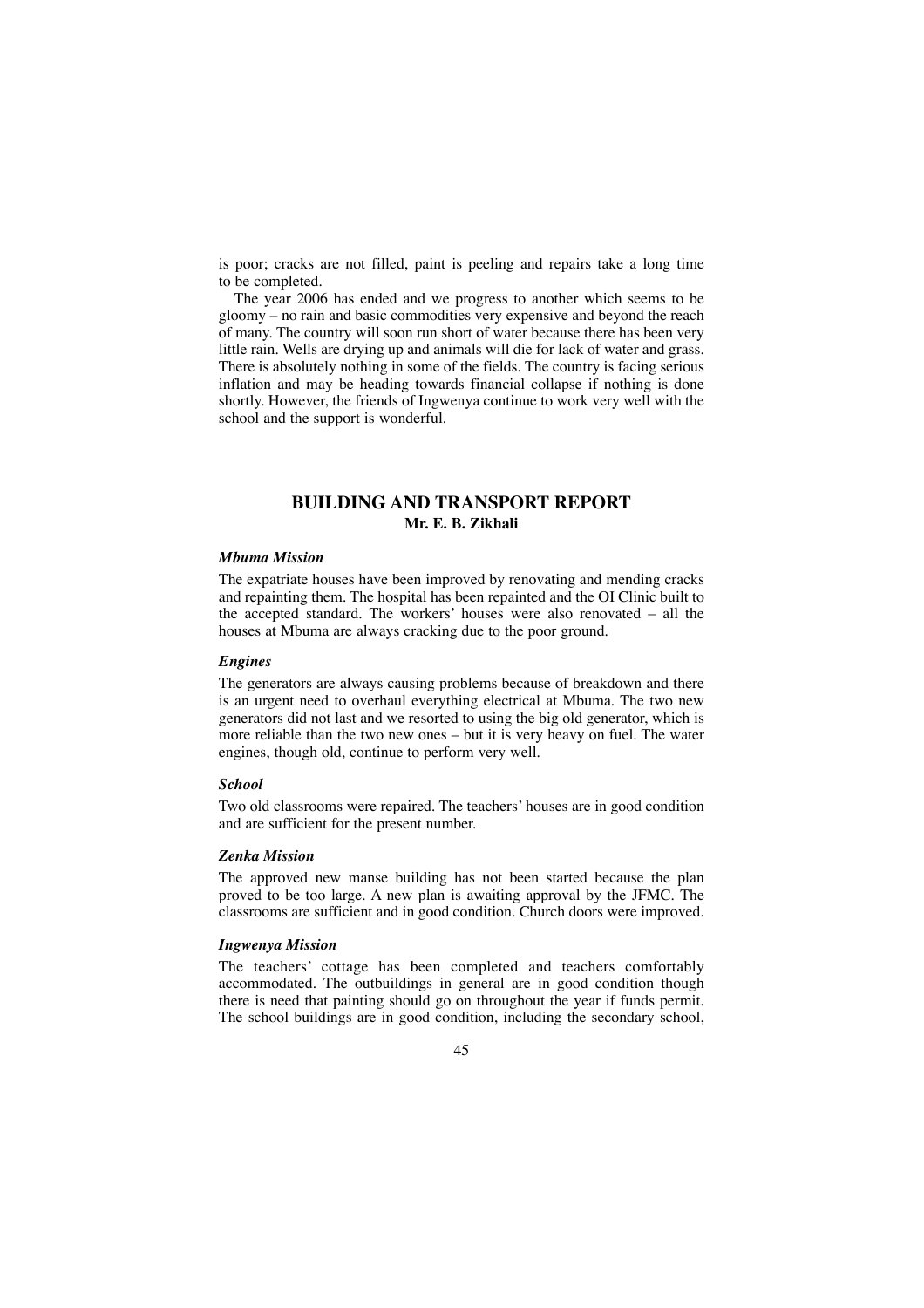expatriate houses and the church buildings. Since there was little rain during the year, wells may dry up in October.

### *Bulawayo*

The approved new manse has not yet been started. The condition of the church at Lobengula is bad – the roof is leaking, the ceiling falling down and other church buildings continue to crack. Paint is peeling off and there is urgent need to repaint it.

#### *Nkulumane church*

This building is still strong but ceiling paint is peeling and there is urgent need to repaint the whole building. The gate in the fence was replaced by the deacons' court for the sum of \$100,000.

#### *New Canaan Mission*

The repair of this building was approved by the FMC and materials have been purchased and delivered to the site. The sum approved was £500.

#### *Transport*

There is great improvement from last year in relation to the condition of the Mission vehicles. There are thirteen new vehicles and six old ones used by the Mission during 2006. Of the six old vehicles, the John Tallach Secondary School bus started to give problems and may need to be replaced soon. The Toyota Venture, used by the school, may also need replacement. The Drifter, used for orders by the main office, is now 14 years old and is always in the garage for various repairs. This also needs replacement.

The old school bus, used by the Bulawayo congregation, is old but strong and will, hopefully, continue for another year. The big Mission lorry is 10 years old but still runs very well. Fuel is becoming very expensive in the country and we are very thankful to the General Treasurer who purchases this from South Africa every year end and is refunded through the General Account on an instalment basis. This solution has served the Mission in Zimbabwe well during these hard times of fuel shortage.

# **KENYA MISSION REPORT Rev. K. M. Watkins**

WE are thankful to the Most High that the work of the Kenya Mission has been sustained through another year. Encouragements have been mixed with some sore disappointments.

Religious presumption abounds here in Kisii. Vast numbers claim to be born again. However, the majority are unable to say whether Jesus is God; whether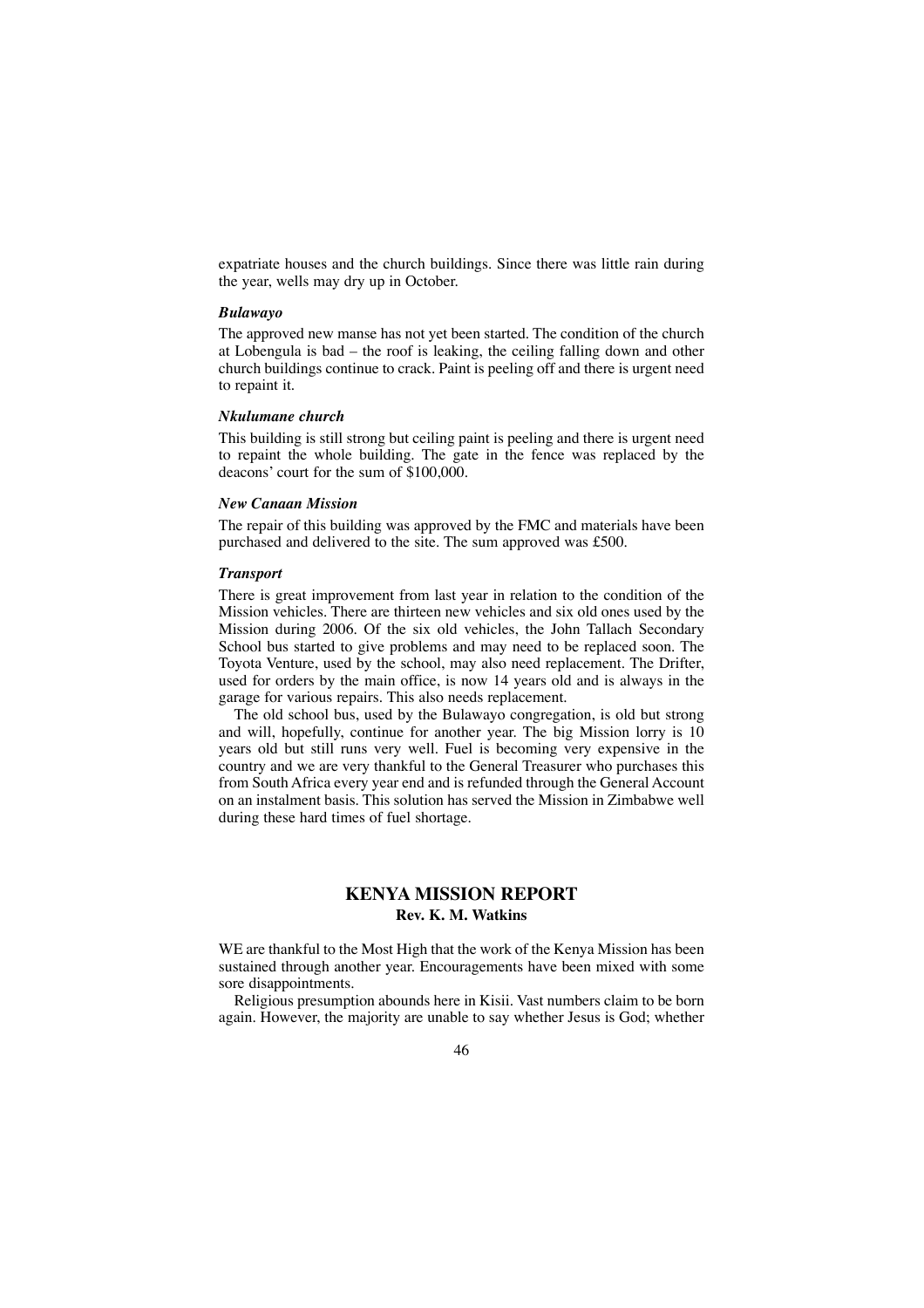salvation is by faith alone in Christ alone; whether hell is a reality; whether stealing and lying are serious sins; whether killing by a mob is murder; and so on. They do not understand even the basics of how the Saviour's death atones for sin. They are strangers to a true sense of sin, the felt preciousness of Jesus, and the inner struggles of the true Christian. Ignorance, deceitfulness, wickedness and religious charlatanism are everywhere. The people walk in darkness but believe they have the light of life. The work of addressing the dead, undeceiving the deceived, rebuking the ungodly, exposing souldestroying heresy, condemning unbiblical worship, intensely testing lightlymade professions, warning of ulterior motives (usually financial) and unmasking hypocrites can feel so negative. But it is the Lord's work for such a time and place.

This has been emphasised by the dismissal of three mission workers for stealing – the works supervisor and both the office clerks. The trusted senior clerk had been stealing continuously since the beginning of 2004. With the help of the police, more than £1,000 has been recovered from his bank account. He and the supervisor appeared to be so useful in the Gospel work. They were both Sabbath school teachers. One knew the Shorter Catechism thoroughly and often argued for the Reformed doctrines, but now his attendance at church is rare. The other was the second interpreter, the main precentor and an important member of the translation team. Such events are discouraging, but we see the hand of the Lord again in this mission revealing evil-doers. The Gospel having false friends is not a strange thing when we review the New Testament. Our prayer for all three is that they would find real regeneration and true repentance.

Some at home have expressed concern at the lack of sealing ordinances in Sengera, but time is vindicating the caution of the Sengera Kirk Session. It is almost unbelievable how much deceit goes on here in the name of Christ. Those will be great days indeed when baptism and the Lord's Supper are properly dispensed in Kisiiland.

On the other hand, we hope that a growing number are realising that the true Gospel of the Bible is very different to the nonsense that usually goes under the name of the Gospel in this place. There is reason to think that the Lord is working in a few souls at least. One recently said that for a number of weeks he has felt that the preaching was directed to him alone. I had no idea that such a thing was occurring. Another explained that she could not stop weeping for her sins when she heard of Christ and His dying love. We visited a young woman who had never come to church, but whose mother usually comes. She has the same reputation as the "woman in the city which was a sinner" (Luke 7:37). Her first "husband" has died of AIDS, and now she is sick herself. Whilst explaining the Gospel to her, especially from Psalm 130:3-4, her eyes welled with tears. She asked for a Bible, promising to read it prayerfully. An Ekegusii New Testament has gone to her. May the Word be blessed to her needy soul, for one cannot hope that her body will last long.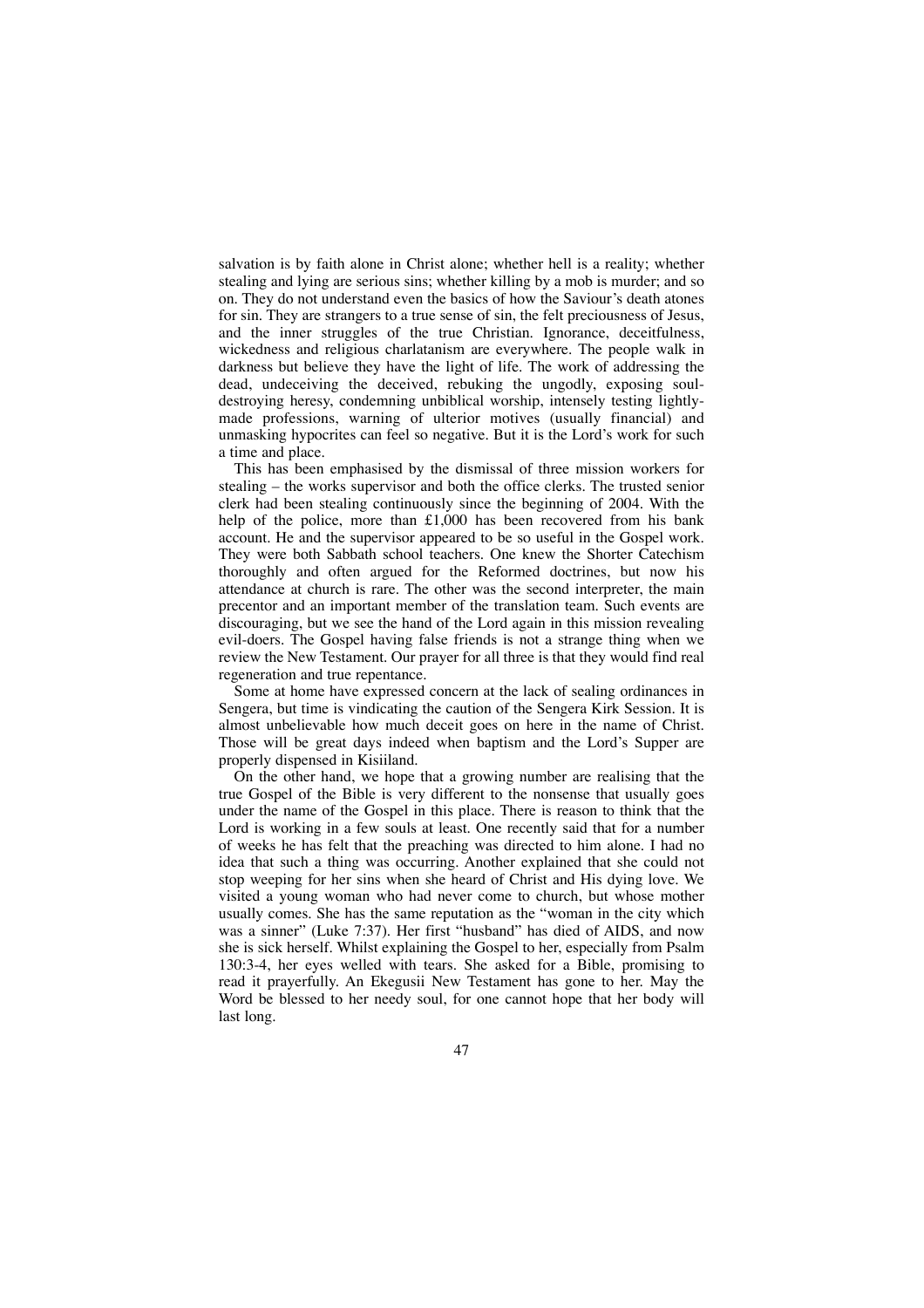I have reported before about the lame boy in the wheelchair whose first attendance at our church was during a sermon on lame Mephibosheth. It was such a signal providence that one always hoped to see the grace of God at work in his soul. He has now died. I visited him in hospital and he seemed to be getting better, but two hours later he passed into eternity. Just after we left, he told his mother that he was dying and that he wanted our church to bury him, even though his family are Seventh Day Adventists. The bereaved family received us very courteously and were attentive to the family worship. Many came to the funeral and heard the short address at the grave side. We would like to think that the boy is now eating bread continually at the King's table above, as one of the King's sons. We are told that on the Sabbath he would steadfastly refuse to be wheeled from the house to the roadside where the family kept a small shop open on the Lord's Day.

Services continue at Sengera and the three outstations with good-sized congregations. At Ogembo recently we had 65 in attendance, instead of the usual 30 to 40. Nearby is a tea-buying centre, but the tractor had not come to collect the tea the previous day, so when we arrived at noon, the people were still waiting. Many came to the service and listened to the address on 1 Timothy 1:15, explaining why Jesus came into the world – to save sinners. Immediately the service finished, the tea tractor appeared! May the Word be blessed. They certainly listened well. It will be good when we have a church building there – this was an encouragement in that direction. The land has been given by the local people, and a substantial contribution was received from the London congregation. Bricks have been made near the site. We hope to start building soon.

On the translation and publishing side, we have another 10 metrical psalms or parts of psalms ready for insertion into a larger Ekegusii psalter. Thousands of TBS calendars have again been distributed, in both English and Ekegusii. Gospel tracts in simplified English have been written and are being distributed as opportunities occur.

A new gate house was completed earlier in the year and the large water tank under the carport has been repaired. The main water tank under the round hut now needs repairing again as it appears that the repair previously undertaken had not been well done. A powerful new water pump is required to ensure that the clinic has running water again, instead of having hosepipes poked through the windows. The compound grounds continue to look very attractive and the buildings are in a good state of repair.

The mission has continued its involvement with the local primary school and after many negotiations has succeeded in the registration of two male teachers and their appointment to the school. Both are long-standing adherents of the congregation and were sponsored through their teacher training by the mission a number of years ago. Another adherent of the congregation is employed using private funds and, with the weekly catechism class taken by the minister, it is hoped that our reformed doctrinal position will have a greater impact on the pupils and the staff.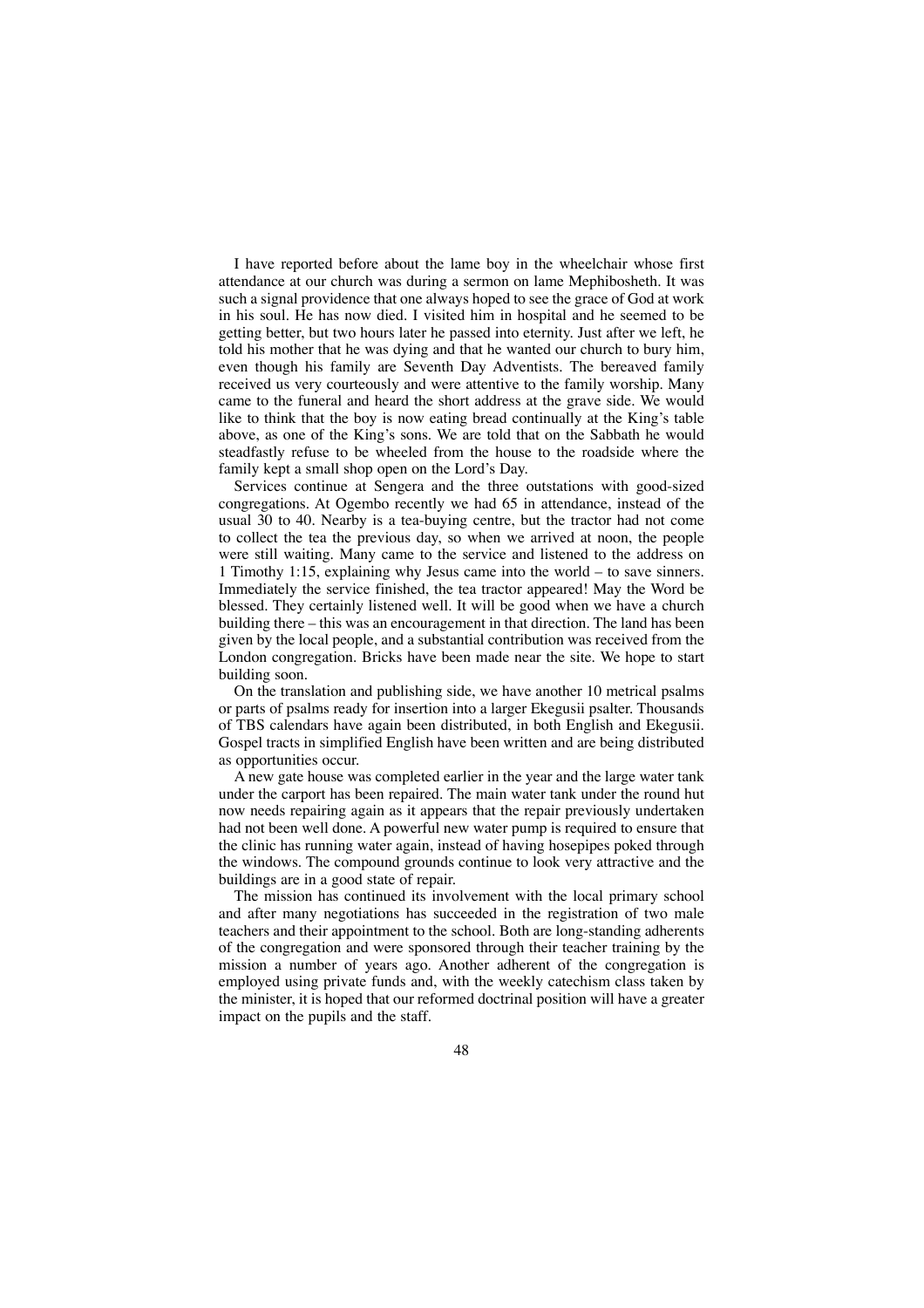The two-storey building (designed to be utilised as three classrooms with a library/resource basement) that had been constructed under the direction of the former administrator had to be demolished in the early summer. It transpires that numerous concerns had been raised about the safety of the building during the course of its construction. With the district Ministry of Works, the Provincial Chief Surveyor inspected the building. The report was damning and required the building's immediate demolition. As much material as possible was salvaged and Ministry plans have now been obtained for a single-storey replacement. The old church has had to be utilised meanwhile, partitioned into temporary classrooms, as the old mud-built classrooms were at the point of collapse. Hence the weekly catechism class is now held outside. This is not satisfactory and we hope to begin construction of the new classrooms soon. Even the single-storey classrooms reported on by the administrator in 2005 have needed serious remedial work to ensure their safety which we are in the process of doing, on the instruction of the District Surveyor and Architect.

I want to thank the mission staff and those who help with the Gospel work for their contributions during another year. Following the dismissal of the senior clerk, all the interpreting/translation work has fallen on Mosoti. It is a heavy workload and I am grateful for his uncomplaining assistance. He has also taken over the Sabbath school class of the dismissed clerk and my wife has taken over the class of the dismissed works supervisor. Most of the work from the clerks' office has fallen on my wife who now does a major part of the petty cash, staff savings scheme, payroll, computerised accounting entries, as well as clinic duties. I am very grateful to Rev. A. B. MacLean who covered the spiritual work last summer to enable us to take our furlough. We are extremely pleased to hear that he has now been granted a work permit and we pray that his labours will be blessed in Zimbabwe. Our hope is that the Lord will provide a suitable person to take care of the office. I also want to thank all our supporters from overseas, including those who send donations for the work and for the congregational poor fund. These are much appreciated.

This report shows that the Kenya Mission had its ups and downs in the last year. We live in ploughing days, breaking up the hard soil. But if we or others reap later, how worthwhile all the hard work! And even if not, we have done what was our duty in our own day. Isaiah's commission was not encouraging (Isaiah 6:9-10), but it did not make him turn back. He had said, "Here am I, send me".

## **KENYA MISSION OMOREMBE HEALTH CENTRE REPORT Rev. K. M. Watkins**

THE main purpose of the clinic is to be a handmaid to the Gospel. The registration of the Kenya Mission was largely dependent on our engaging in medical/educational work in Kenya. The last year was a good one for the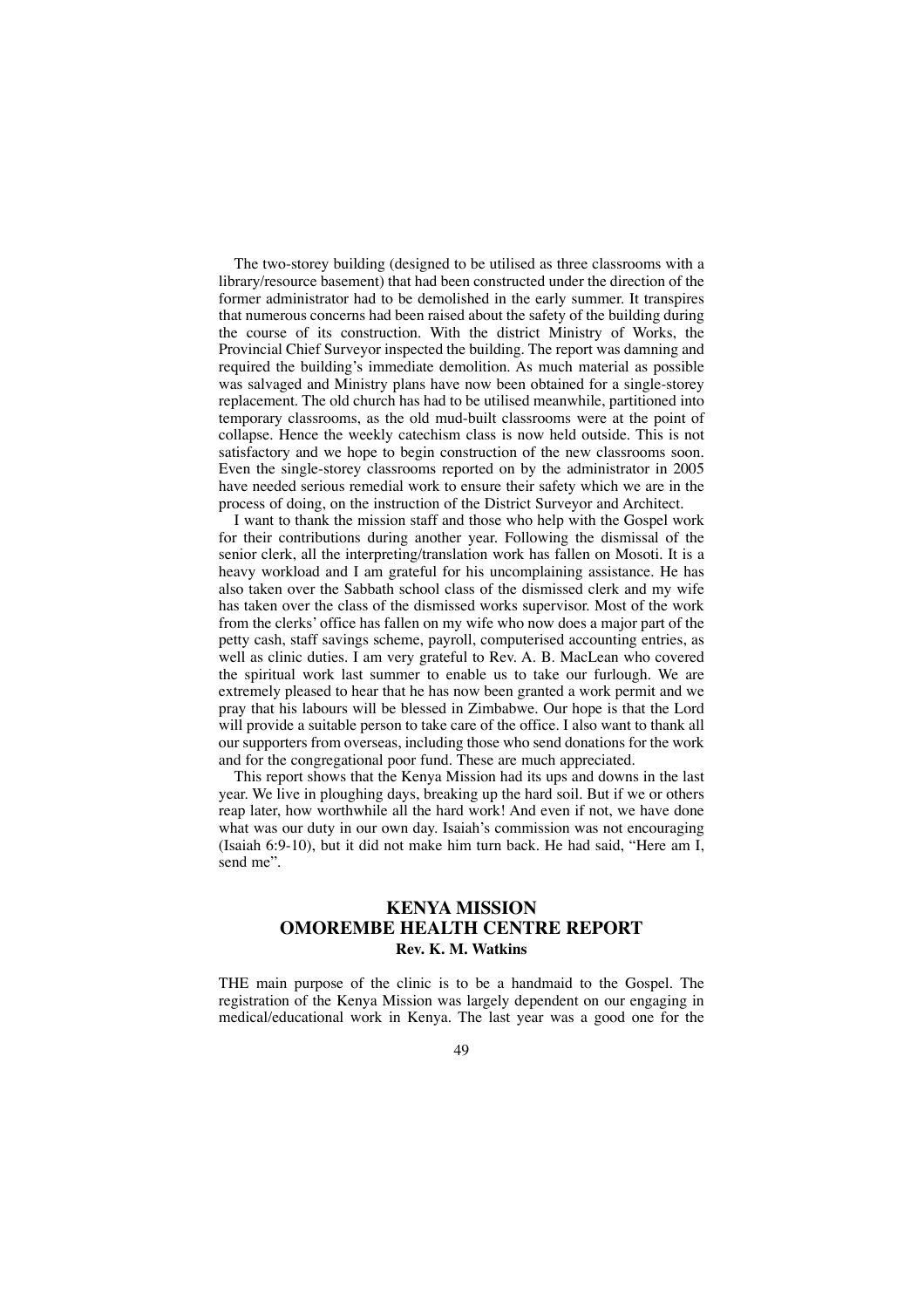clinic. The dedicated work of the sister in charge, Mrs. Gladys Asande, and her staff has ensured that the clinic continues to provide a high standard of medical care to the needy community all around us. The all-Kenyan staff complement consists of: 5 staff nurses, 2 part-time laboratory technicians, 5 support staff, 1 receptionist/clerk, and 2 part-time cleaners.

The Ministry of Health (MOH) are doing more rigorous inspections of government and private health facilities and in the last year we had several unannounced visits from District, Provincial and National level MOH. The feedback has been very encouraging indeed and better than many would have envisaged. Omorembe is seen as a vital medical facility in the District and a major support to the Government hospital in Ogembo. We are implementing a new UNICEF/WHO scheme for managing illness in children under 5. All countries with a death rate of over 40 per 1,000 children under 5 are being encouraged to adopt the new system. Kenya has a death rate of 70 per 1,000. Omorembe was the only health facility to receive no criticism in the National MOH report for this area. The inspection included the Government hospitals as well as private and mission health facilities. The pharmacy has also been inspected and received 100% for the variety of drugs stocked and management according to recommended guidelines.

In July we were selected to be the immunising centre for our area for measles. Our nursing staff worked tirelessly and managed to vaccinate over 1,900 children in just 4 days. The clinic continued to offer its usual services alongside the immunisation campaign. The mission pick-up and a driver were also made available to the Government to ensure that the more isolated areas were not missed.

In early September we lost a qualified nurse to a huge government recruitment campaign and the nurse left suddenly without serving a notice period. Many complaints were made by the faith-based health facilities and the government eventually admitted that the recruitment had been badly mishandled. For almost 4 months our four staff nurses worked a gruelling duty rota with no holidays to ensure continued nursing care 24 hours a day, seven days a week. I am grateful for their unselfish co-operation.

Our maternity and ante-natal services continue to be very popular. The clinic has been rearranged so that we now have 2 extra maternity beds. In the past, ladies in labour had been put on mattresses on the floor in busy periods, which we considered unacceptable. A gift for the newborn is given at each delivery and we are grateful to friends at home who have generously collected second-hand baby clothes and knitted booties. These used to come largely from Holland. We are always needing baby and toddler clothes. One of the workers sews the soft flannel baby wraps and does clinic mending in the afternoons. A vital part of the work is PMTCT – Prevention of Mother to Child Transmission of HIV. The clinic's already good performance has been further improved over the last year and has been highly commended. The results have been so encouraging that extra financial support was given by the Christian Health Association of Kenya. MOH feedback shows that the number of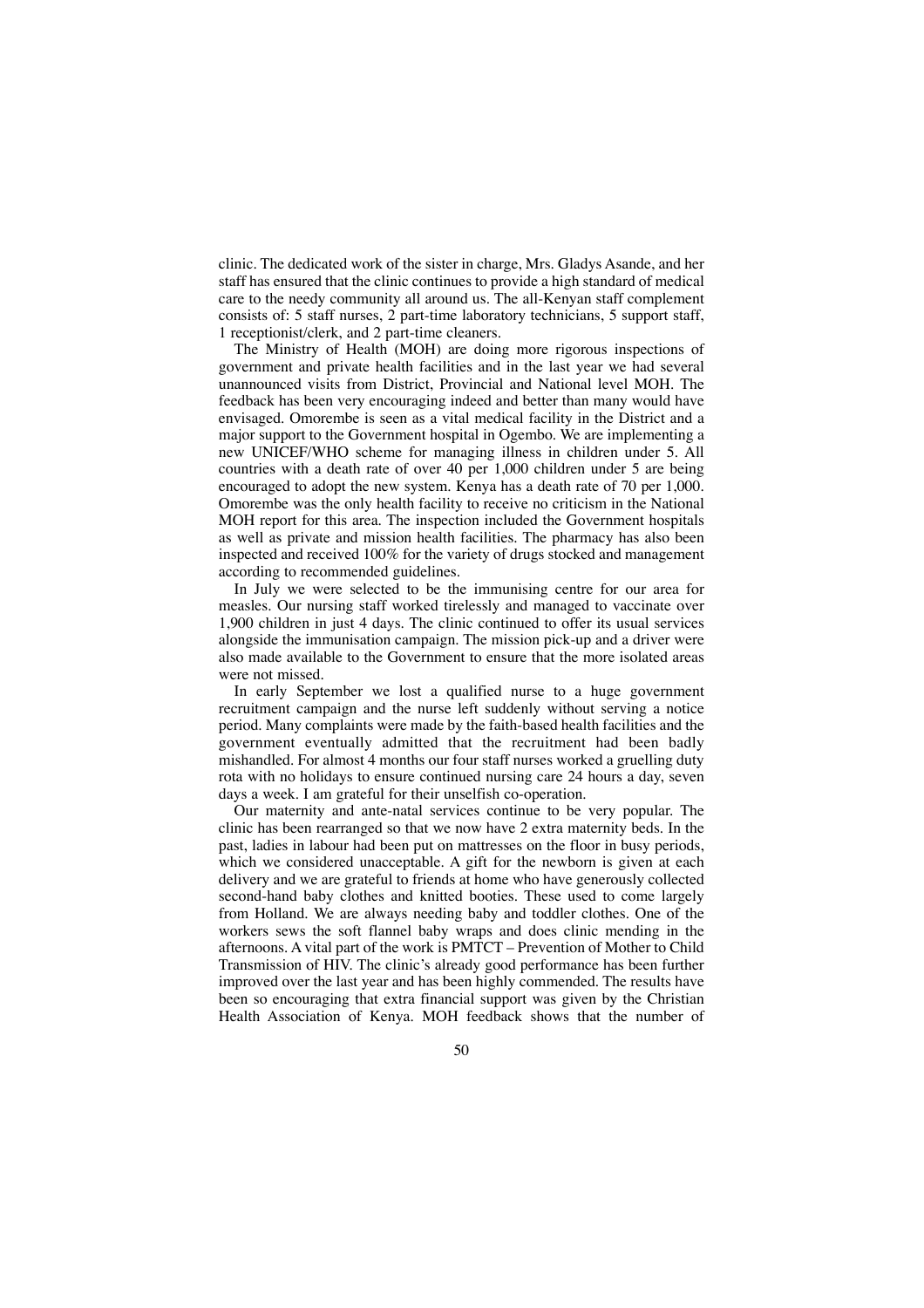women who agreed to an HIV test increased from 93% in 2005 to 97% in 2006, and the number of positive mothers receiving treatment increased from 67% in 2005 to 80% in 2006. Four of our qualified staff have now been trained in PMTCT.

One corner of the clinic has been attractively decorated to make it child friendly. A number chart has been painted on the walls, along with pictures of animals and letters of the alphabet, which makes it look brighter and more welcoming. Pale green notice boards now cover the clinic walls where suitable medical, educational, and Scripture posters are fixed. This has greatly enhanced the look of the clinic and gives a more professional appearance.

On Mondays and Tuesdays the Child Welfare clinic is held. Numbers attending on Mondays were so great that it was decided to spread this important clinic over two days. To encourage the mothers to continue with the full immunisation regime, an item of clothing is given to the toddler on completion of the measles vaccination. A short time of worship is held with the mothers and toddlers attending these clinics. All patients were again given and gratefully received the attractive TBS Bible calendars. Numerous requests have been received by local schools for HIV/AIDS lectures by our nurses. We hope to restart these in April 2007, and it is anticipated that the minister will accompany the nurse where possible to deal with the more spiritual issues which such lectures generate in the question and answer sessions.

We are continually reminded of the uncertainty of our lives in this world. A few months ago, a young man, 18 years old, walked unassisted into the clinic one morning complaining of a bad chest. The nurse on duty referred him to hospital immediately. Sadly news came in the mid-afternoon that he had died. The nursing staff often have to cope with horrific injuries. On one occasion a young man died on his way to hospital in the mission ambulance. He had been chopped up like a vegetable. The cuttings were so severe that the nurse had no place to put in an emergency drip. This was a particularly sad case, as his wife had recently given birth to a son in the clinic. They had several daughters but no son until then. When the boy was born, the husband was so happy that he purchased a soft drink for all the nursing staff on duty. Two weeks later he was dead. These things are emotionally draining for all concerned.

It has been important to segregate duties in the clinic since the European nurses left in January 2006. To begin with, on weekdays the two mission clerks assisted my wife and I in stocking the consulting and delivery rooms with medicines from the pharmacy and collecting clinic receipts to pay into petty cash. We covered weekends and out of hours, and to relieve me as much as possible my wife did the monthly order of medicines and consumables and handled other matters like dealing with ministry officials and inspectors, repair of equipment, and so on. Since the clerks' dismissal at the beginning of 2007, all the duties have fallen on my wife, but she has been training an African member of staff who is now able to cover for her when necessary.

Statistics for 2006 appear overleaf.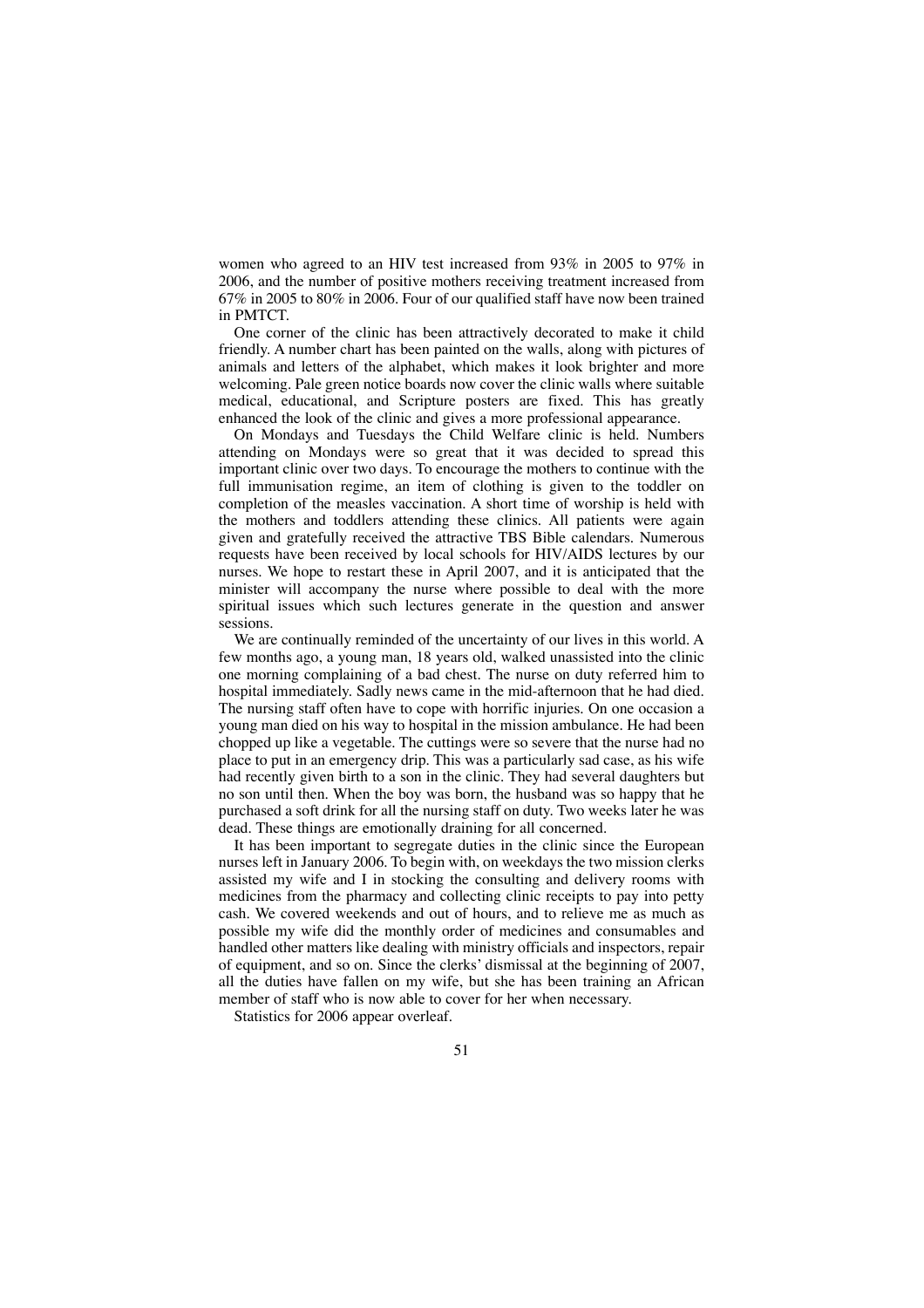| י<br>ו                 |
|------------------------|
|                        |
| <br> <br>              |
|                        |
| l                      |
|                        |
| -  <br> <br>           |
|                        |
|                        |
| י<br>ו<br>$\mathbf{I}$ |
|                        |
|                        |
| j<br>I                 |
|                        |
|                        |
| $\frac{1}{2}$          |
|                        |
|                        |
| りんしゅうしょう               |
|                        |
|                        |
|                        |
|                        |

|     | Outpatients<br>General | Malaria<br>Cases | $_{CaseS}$      | Antenatal<br>Clinic | Deliveries     | Welfare<br>Child | Referrals       | $\it{Lab}$<br>Tests |
|-----|------------------------|------------------|-----------------|---------------------|----------------|------------------|-----------------|---------------------|
| Jan | 187                    | 108              | 27              | 210                 | 58             | 580              | 17              | 245                 |
|     | 228                    | $\frac{40}{5}$   | $\overline{24}$ | 218                 | 55             | 450              | 22              | 263                 |
| Max | 201                    | 30               | $\supseteq$     | 182                 | $\overline{6}$ | 475              | 25              | 368                 |
|     | 171                    | 54               | 29              | 151                 | 37             | 410              | $\overline{c}$  | 311                 |
|     | 211                    | 123              | 48              | 198                 | $\overline{4}$ | 424              | 22              | 394                 |
|     | 224                    | 139              | 23              | 162                 | $\overline{4}$ | 494              | $\overline{16}$ | 371                 |
|     | 136                    | 98               | $\overline{10}$ | 185                 | 52             | 503              | $\overline{2}$  | 372                 |
|     | 128                    | 116              | $\overline{2}$  | 206                 | $\overline{6}$ | 434              | $\overline{13}$ | 327                 |
| Sep | 87                     | 45               | $\overline{17}$ | 162                 | 61             | 452              | $\overline{24}$ | 237                 |
|     | 151                    | 93               | 36              | 144                 | 43             | 487              | $\overline{17}$ | 322                 |
|     | 155                    | 86               | $\overline{17}$ | 133                 | 28             | 535              | コ               | 160                 |
|     | 167                    | 78               | 37              | 145                 | 45             | 628              | $\Omega$        | 320                 |
|     | 2046                   | 1250             | 290             | 2096                | 574            | 5872             | 220             | 3690                |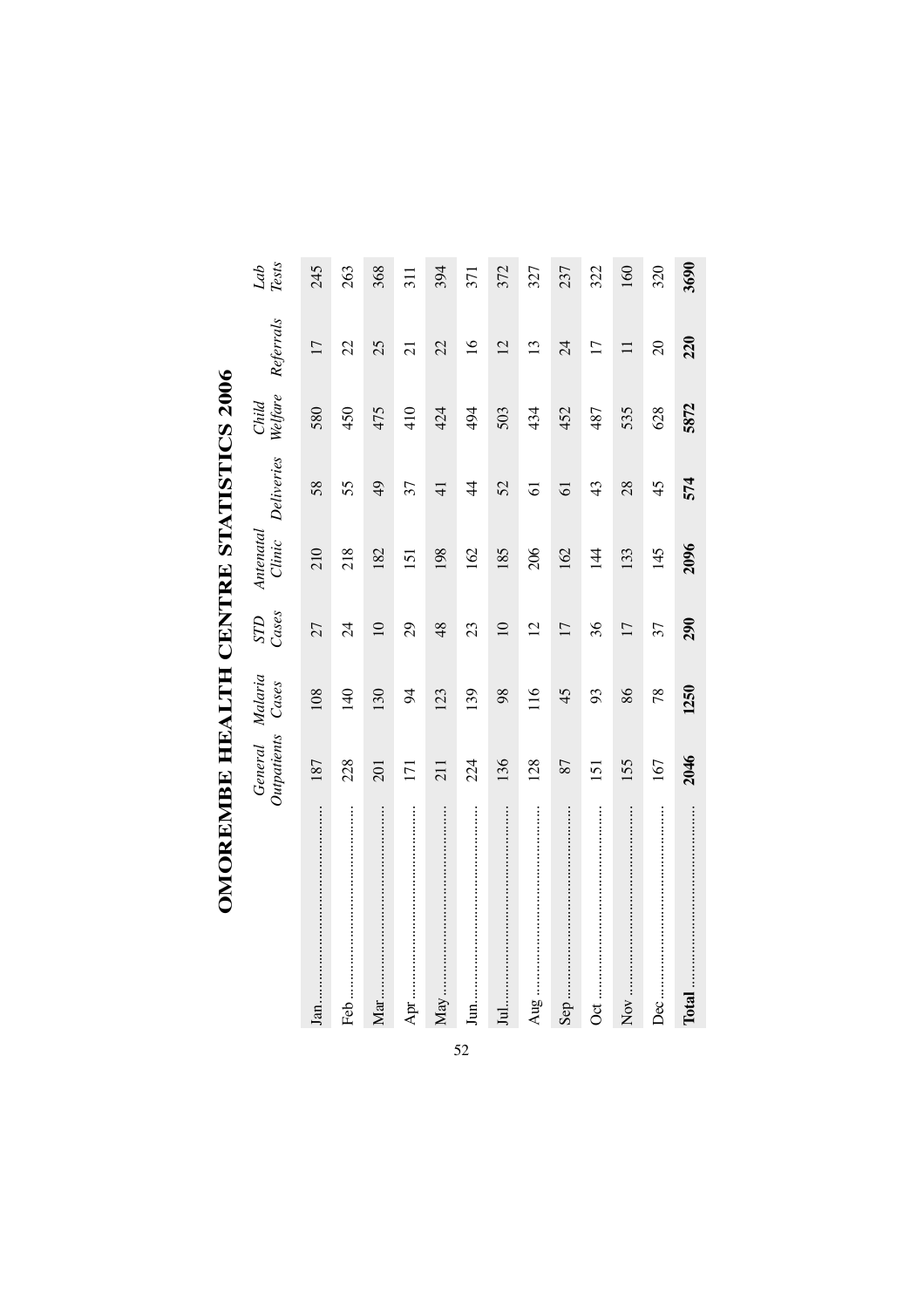# **DOMINIONS AND OVERSEAS COMMITTEE'S REPORT Convener: Rev. D. A. Ross**

THIS report, like others in the past, presents just an overview of the Committee's work. Fuller information about individual congregations is found in the reports of the ministers in New Zealand and Australia and of the deputies who visited most of our congregations overseas.

In the good providence of the Most High, Rev. Bruce Jardine was able to spend seven weeks in Australia and New Zealand, and Rev. Donald MacDonald was in Chesley for two weeks. Revs. George G. Hutton and Neil M. Ross, as interim moderators respectively of the kirk sessions of the congregations in Chesley, Canada, and Santa Fe, Texas, have been very attentive to the needs of these congregations. (The Santa Fe congregation was formerly known as the Richmond congregation.) At the beginning of the year, Rev. David Campbell, who visited New Zealand as an assessor minister appointed by Synod to the Australia and New Zealand Presbytery, spent three Sabbaths there taking services in some of the congregations. At the end of last year and the beginning of this year, Rev. Lyle Smith was able to give three months' pulpit supply to the Santa Fe congregation as well as assisting the interim moderator, Rev. Neil Ross, during the communion season there. Mr. Ross was asked by the Committee to act as deputy for one of his visits to Texas and has reported to the Dominion and Overseas Committee.

The Committee is deeply indebted to all these ministers for their help. Also the overseas ministers and congregations much appreciate the help given by our deputies. We only wish much more could be done to help.

The work of the Gospel in Chesley and Santa Fe is not without fruit. As services have been conducted and the Word preached, the Lord's people have been fed and others brought from the kingdom of Satan into the Kingdom of God's dear Son. It was with sorrow that we heard of the death of Mr. Gerrit Schuit, a diligent and loyal elder of long standing in the Chesley congregation. God in His kindness has raised up others who are following on in the essential work of the eldership.

Vancouver congregation, where the Gospel was preached over many years to a considerable congregation of adults and children, has had several setbacks in recent decades, not least its diminishment when most of the people broke away to form a congregation of the Associated Presbyterian Churches. The few who remained resolutely struggled on for some time but were unable to keep functioning as a congregation. It was therefore agreed at the last meeting of Synod that the Vancouver congregation be no longer a sanctioned pastoral charge but be given the status of a preaching station. The congregation is now under the Chesley kirk session, which intends to hold services there from time to time if possible.

It is with sadness that we witness these situations of decline not only in Vancouver but also in other congregations throughout the Church. What need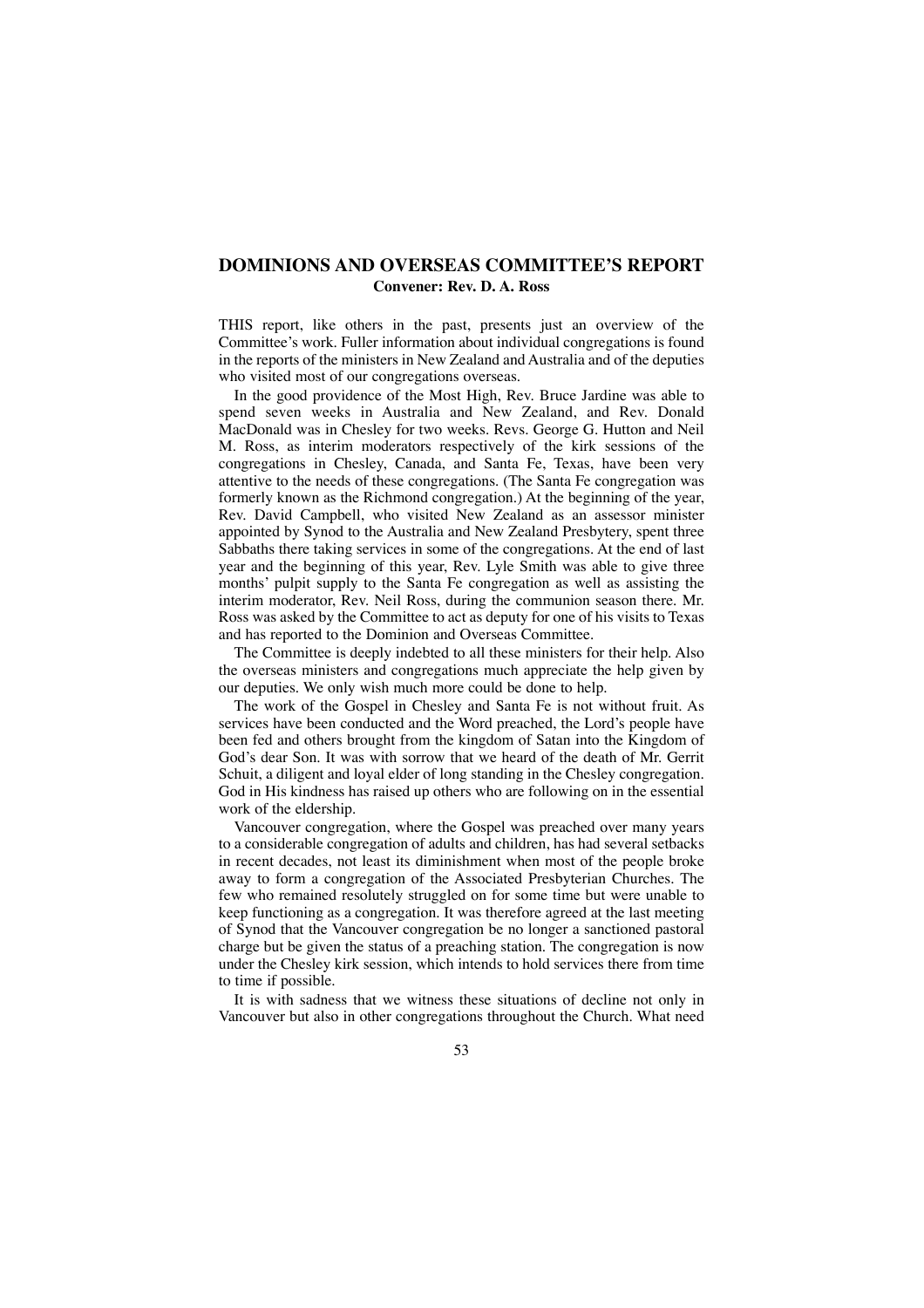there is that the Lord's people would increasingly bring these burdens to the throne of grace, pleading with the Lord to halt and reverse such decline and to revive His cause among us.

We were able to visit the little congregation of people in Fornici di Barga, most of whom are not inclined to the Reformed position of the Free Presbyterian Church, a fact which does not auger well for the establishing of a sound, Reformed witness there. It is much appreciated that Mr. Lucio Strata was once again our able interpreter at the services. He also gave valued help in communicating to the people once again, in their own language, their great need to be reformed in every area of doctrine, worship and practice. At the same time we thankfully acknowledge that the large donations received from the congregation for the work of the Gospel is a great credit to the few people there, and an indication of their desire that we do not forsake them and that they would have the Gospel preached to them.

We were also able to visit members of the family of Mr. Strata in Casella and to give them a Gospel address. They also gave donations for the furtherance of the Gospel. It appears to us that among them some interest in the only way of salvation through Christ is deepening. It is no small matter for those brought up in the Church of Rome to be able to reject the superstitions of the priests of Rome. One person brought up in the errors of Romanism, willingly received clear direction from a friend about the true way of salvation. Nevertheless she continued to submit to the dominion of the priest, justifying herself by saying, "But you do not understand what it is to be brought up as a Roman Catholic". It is wonderful, therefore, when some people get beyond that superstitious thraldom and desire to worship the one living and true God through the only Mediator, Jesus Christ.

We are glad to gather from the reports of Rev. Edward Rayner, Australia, and Rev. Johannes van Dorp, New Zealand, that they are being given grace and strength to carry on in the work of the Lord. They have several congregations to oversee, but with the added and willing help of the elders, they continue to this day. Those members of Synod who remember Ron and Ritchie Kidd, gracious and faithful elders for many years in the Grafton congregation, have been saddened to hear of their deaths.

Since our last report, a number of people in our congregations in the Antipodes have made a public profession of a saving interest in Jesus Christ. Also, several children have been baptized. For all this we are deeply thankful. We think of our children as those who, by divine grace, will yet be that seed who shall serve the Most High, for to this end He gives us children. By having them baptised, parents profess to desire that God would be the God of their children, and they His people.

Another cause for much thankfulness is an increase in the congregation in Singapore. It would be wonderful if we had the same Gospel prosperity in congregations where we see decreasing numbers. It has sometimes been the case that communities which have had the Gospel over several generations have come to despise it and turn their backs on it, whereas other communities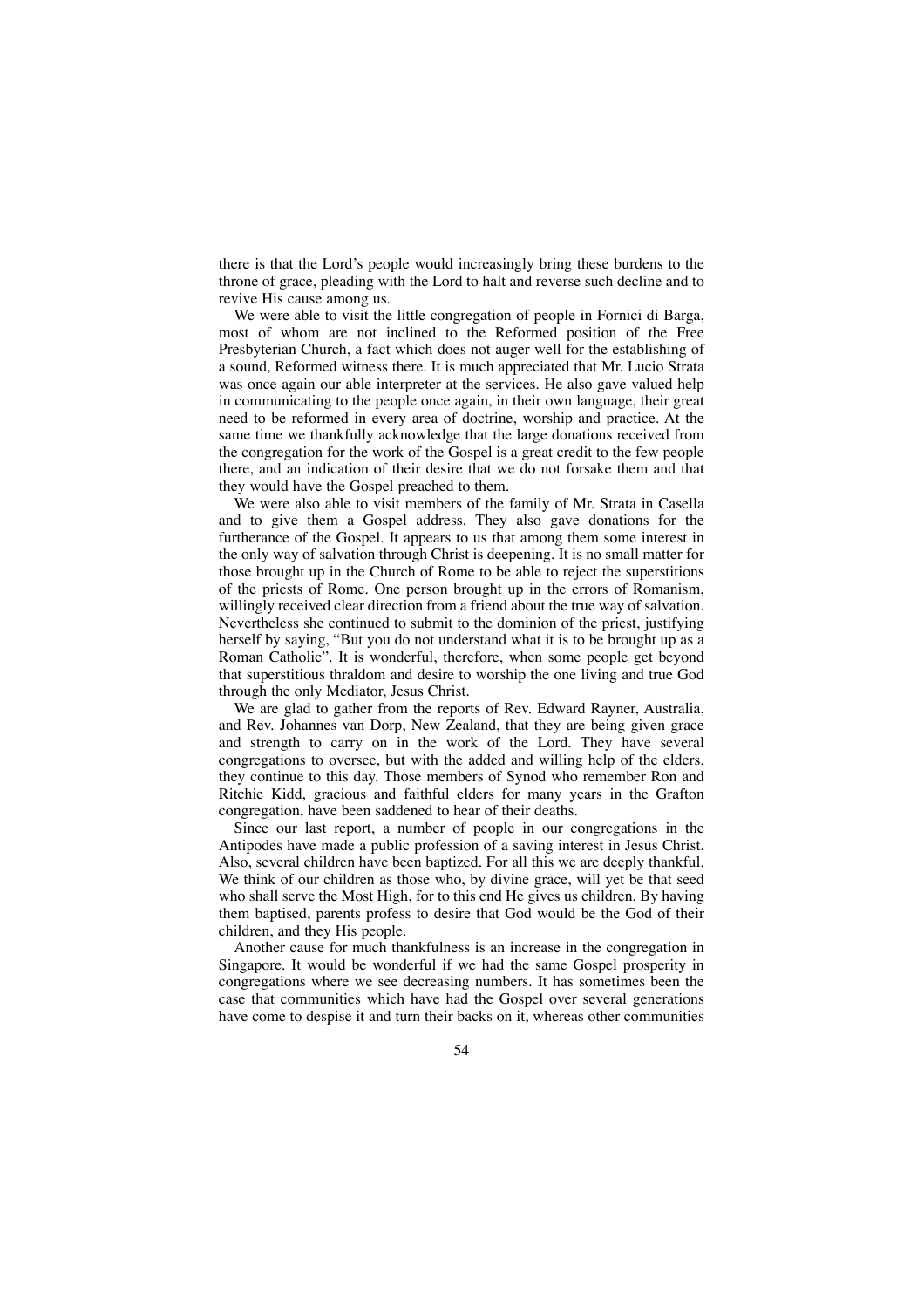which have the full Gospel for the first time show greater appreciation and have increasing numbers attend. It is rather alarming that in Singapore there is now a law which forbids the criticism of other religions, under the pain of severe penalty. There is need that we be remembering in prayer the Singaporean believers who have the threat of this persecuting law hanging over them.

With regard to the Eastern Europe Mission there is, of course, a separate report. But we record here that despite many difficulties, our congregation in Odessa continues its worship and work and has grown a little over the last year. Certain ungodly persons have threatened to take steps to close our place of worship, that is, the rooms in Mr. Igor Zadoroshney's home which have been specially adapted to form one room as a place of worship. The threat sends the congregation to the throne of grace for the Lord's deliverance.

The building of the new depot for mission work and worship has begun and we hope that in the good providence of God it will yet be finished, albeit at a total cost in excess of £100,000, due to increasing inflation. May provision be fully made for its completion in the mercy of God, with whom we plead that He would continue to show Himself as the God who sees and provides for the needs of His Church. Under present Ukrainian law this new place of worship will not have threats of closure hanging over it.

We look to the Lord to bless our every endeavour as a Church to further His cause and extend His kingdom in these other lands. We have the Gospel in its fullness so wonderfully systematized in the *Westminster Confession of Faith,* and therefore have much more to offer than certain other churches. It is this Gospel alone which can be, and is, "the power of God unto salvation to every one that believeth" (Romans 1:16).

## **AUSTRALIAN REPORT Rev. E. A. Rayner**

IT was a great encouragement to have Rev. B. Jardine visit our congregations this year, especially as it was nearly three years since the previous deputy visited us. His ministry and help in visitation in Grafton were very much appreciated. The time devoted to each congregation in the Presbytery, although short, no doubt gave him a good, comprehensive view of our situation in this part of the world. By visiting all our congregations he was able to minister to as many of our people as possible in the allotted time: a method which I believe has its merits. On the other hand, the visit of a deputy to one or even two of our vacant congregations (for example, Auckland or Sydney) for the same period, in order to give a longer and more concentrated period of supply to that congregation, would also be greatly appreciated.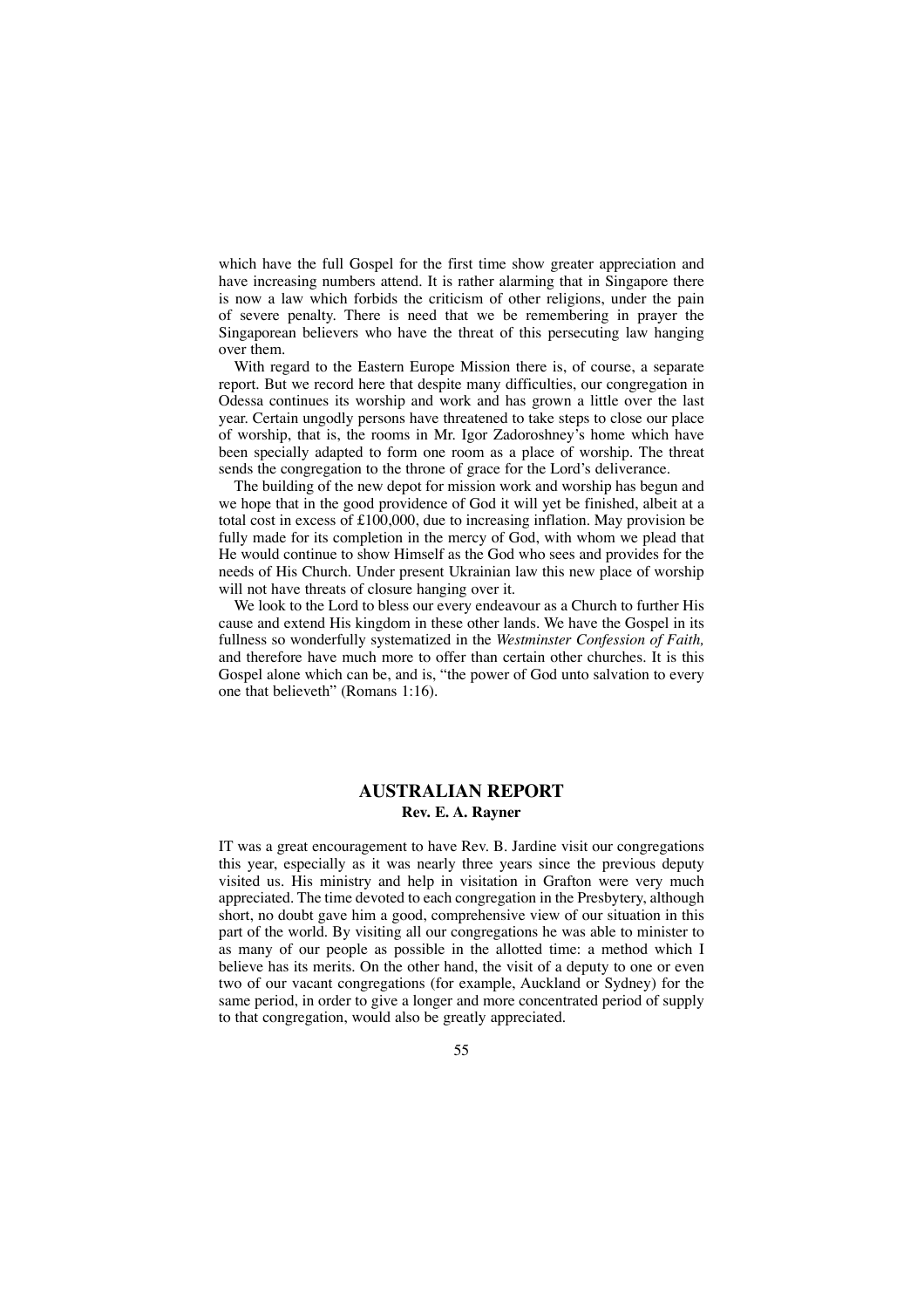In last year's report I noted the passing away of our elder, Mr. Ron Kidd. Sadly, his older brother, Mr. Ritchie Kidd, also an elder, passed away about a year later. All the older generation of office-bearers, who were in Grafton when I became minister of the congregation in December 1976, are now gone and greatly missed. When I visited Grafton in the previous February as a deputy, it was elders Ritchie Kidd and Donald Shaw who were waiting at the bus stop in the main street in Grafton to give us both a warm welcome.

It seems that Ritchie Kidd was already converted before serving in the Second World War in Papua New Guinea, where he proved to be a man of Christian principles. He later managed a car-wrecking firm in Grafton, and when people came knocking at his door on a Sabbath to seek second-hand spare parts for their vehicles he was gracious and faithful in the way he spoke to them about the Lord's Day. He had the cause of Christ at heart and in his earlier years he and his daughter, Margaret, would distribute tracts from our Church around the district. He was an active supporter of the Trinitarian Bible Society and collected funds for it from door to door in the South Side of Grafton and the nearby town of MacLean. He was a highly respected and discerning member of our Session who gave sound advice. His like-minded widow survived him for a short time but passed away also recently. Their once hospitable home is now greatly missed from our congregation.

While church attendances have been maintained, there were no new communicant members added to the roll in either the Grafton or Sydney congregations. There were two marriages in the Grafton congregation. We pray that the Lord would raise up the children in the place of the fathers to have a saving interest in Christ. Thankfully we still have three elders in Grafton.

I have been enabled to continue with the usual commitments of supply and assistance at the communions in our Presbytery but time is running out for replacement of the ministry. Therefore we ought the more urgently to plead that the Lord of the harvest would send forth labourers into the harvest. During November I supplied Singapore for two Sabbaths and was encouraged to see the increase in attendance there. I supply Sydney from time to time and also conduct all the services of each annual communion season there. Otherwise the services are dutifully and faithfully conducted by the two elders in the congregation who either read sermons or speak as enabled.

The battle to maintain the Bible-based standards of our Church is not easy in a day when the pressures of an evil world seek to conform us to its ungodly standards. How difficult the narrow way is and how unappealing to the natural man, especially the young. This is particularly true in our more isolated situation, far from the centre of our denomination. Only as we are kept by the power of God can we continue to fight the good fight of faith. Brethren pray for us and continue to send what reinforcements are available. May the Lord revive His work in the midst of these years of dangerous and delusive influences. Hitherto the Lord hath helped us.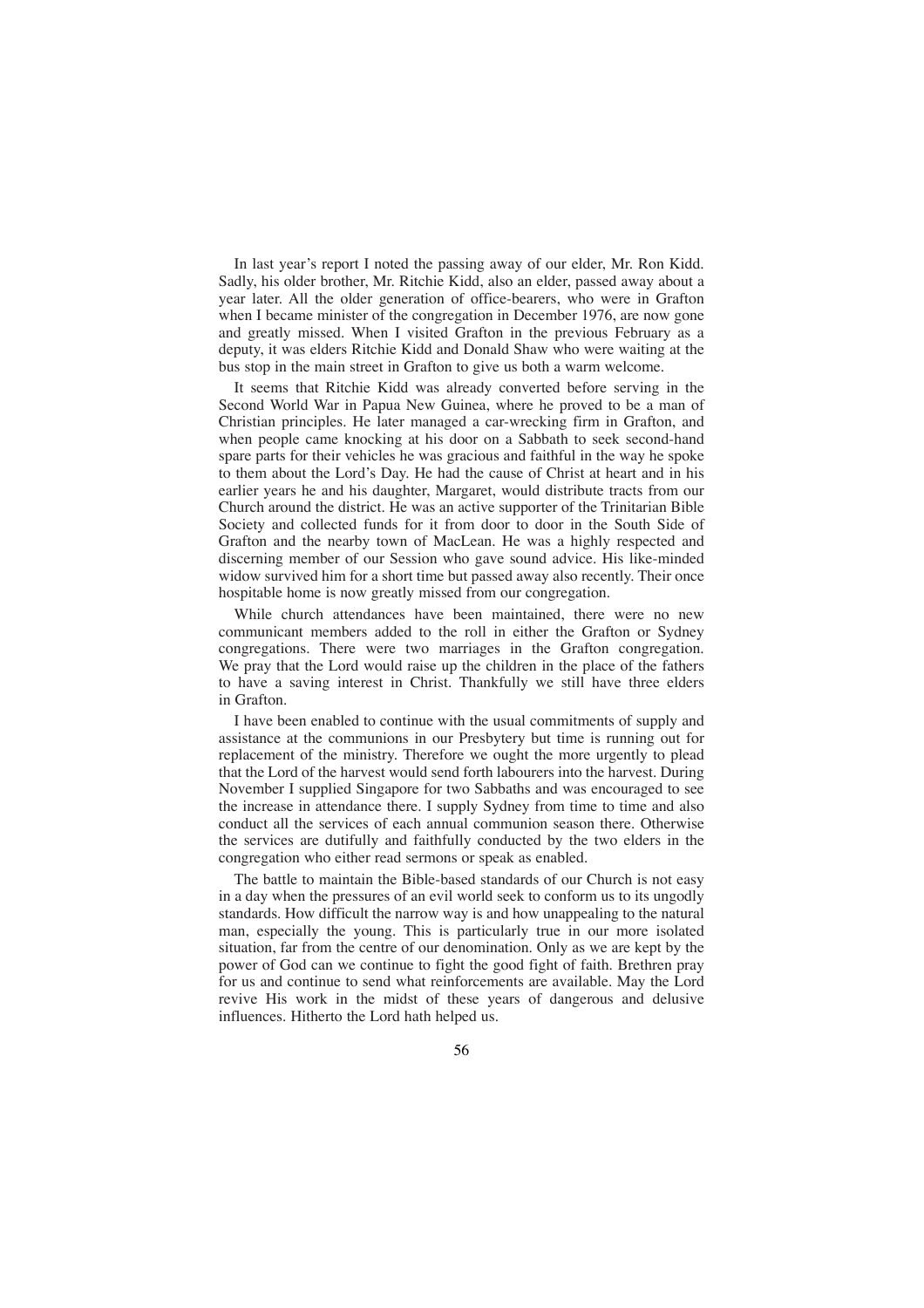# **NEW ZEALAND AND SINGAPORE REPORT Rev. J. A. T. van Dorp**

THE Gospel continues to be proclaimed in our congregations in New Zealand and Singapore in spite of the worldwide declension which can be seen wherever one goes. We should take courage from that, and also note the Lord's hand in maintaining His own cause in the world in the teeth of all the activities of the kingdom of darkness which seek its destruction. Satan's kingdom manifests itself not only in the very overt ways of atheism, evolutionism and liberalism, but also in the more subtle way of arminianism, with its deplorable lack of purity in Reformation standards which is evident, for example, in its use and promotion of modern versions of the Scriptures based on an impure text.

As our only minister in New Zealand I am much indebted to the officebearers for their help in keeping the Gospel door open in the four places in New Zealand where we have had a presence now for a considerable number of years, and in Singapore.

The sacrament of baptism was dispensed in Auckland to one child, in Gisborne to one child and in Wellington to one child. Our prayer for these children is that in God's own time they would receive the blessings represented by the sign. There is a good proportion of children and young people in each of our congregations except Tauranga, and I believe we are all conscious of the great need of the work of the Holy Spirit to remove the hearts of stone and to freely give hearts of flesh according to the promise. Then there will be prosperity indeed; not the prosperity merely of numbers but also that of disciples being raised up to follow the Saviour through good and evil report.

We believe that some in that category were added to the communion rolls in two of our congregations in the past year. Two communicants sat at the Lord's Table for the first time in Gisborne and two persons were admitted in Auckland. We pray that they will have many years of usefulness before them. In Gisborne also two communicants were admitted by disjunction certificate.

The Cramp family, who came to us from Scotland, has settled in well in our remote locality. Whilst this area is indeed far-flung with respect to Britain, we are not isolated in terms of contact with the congregations in Scotland. The Church magazines, the Internet and visits by church deputies and friends, as well as the throne of grace, are fertile points of contact with our brethren in Scotland and in other parts of the world. With the easier availability of air travel even the Church youth conferences are beginning to play a role in international fellowship for those who are eligible to attend them. Some young people from this part of the world have already taken part in these conferences, we hope with enduring spiritual blessings, and others are contemplating doing so in the future, God willing

The congregations are thankful that a Church deputy was able to visit us this year. Rev. Bruce Jardine visited our congregations for seven Sabbaths, spread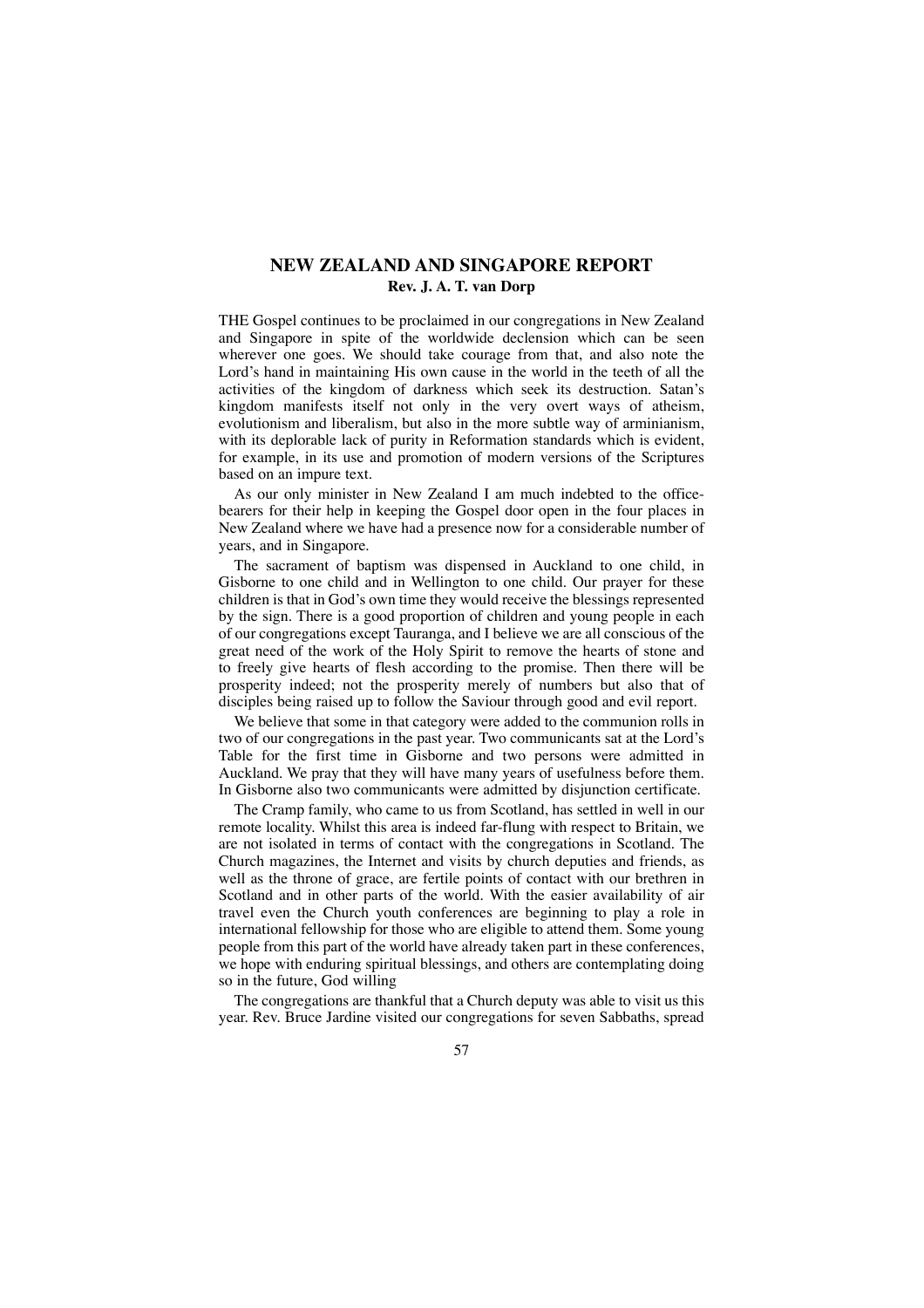over the period 30th October to 20th December 2006. I regret that when he visited Gisborne I was unable to be present because I had to visit Singapore for the communion season there. However, in view of the fact that the frailties of old age prevent three of the four Gisborne elders from conducting public worship, it was good that the congregation had Mr. Jardine's services in my absence.

I was pleased I had his company at the Tauranga communion season, when he was able to assist from Thursday to Monday. The small congregation, consisting of four communicant members, was augmented by Mr. and Mrs. Vermeulen from Gisborne, Mr. Hicklin and four of his children from Wellington, and the two ministers and my wife: the whole company amounting to 14 worshippers. May this little one become a thousand.

The sacrament of the Lord's Supper is dispensed in Tauranga once a year, as also in Singapore and Wellington. In Gisborne and Auckland the sacrament is dispensed twice a year in each congregation. The Rev. E. A. Rayner usually assists me during the Auckland and Gisborne communion seasons.

When I wrote my report about Singapore last year, I indicated the number of the worshippers there to be about twenty. For some time that number has been about thirty, at least on the Sabbath morning, so that numerically the congregation has been strengthened by about 30 per cent. May the number of communicants also increase, if that be the Lord's will, to give glory and honour to the great mediatorial King. During the communion season in December it was very helpful that the YMCA was able to give us a larger room for the services on Sabbath and the preceding Saturday.

During our visit to Singapore it was very obvious that the city is fully identified with other western centres of civilization in enthusiastically embracing the supposedly Christian festival of Christmas. Indeed, with respect to the trimmings and trappings of this highly commercial event, one can say that Singapore surpasses even Paris, London and Amsterdam. The well-worn carols, including "Come All Ye Faithful" and "Jinglebells", are not off the air from about the middle of November. Christmas trees, complete with fake snow, make their appearance like mushrooms in autumn.

In Singapore, the Religious Harmony Act forbids all public criticism of any religion, whether Christian, Muslim or Heathen. If one spoke out the truth untimely there is the distinct possibility of one ending up in gaol. However, the sect of the Russellites (Jehovah Witnesses) is banned because its followers refuse to engage in military service, will not co-operate in the Salute the Flag ceremony, and decline to swear oaths to the state.

Our prayer is that all false religions may be swept from the earth to make way for the worldwide, holy and catholic Church of our Lord Jesus Christ, the great, the glorious and the only Head, who has all might and power. "And Jesus came and spake unto them, saying, All power is given unto me in heaven and in earth. Go ye therefore, and teach all nations, baptizing them in the name of the Father, and of the Son, and of the Holy Ghost" (Matthew 28:18-19).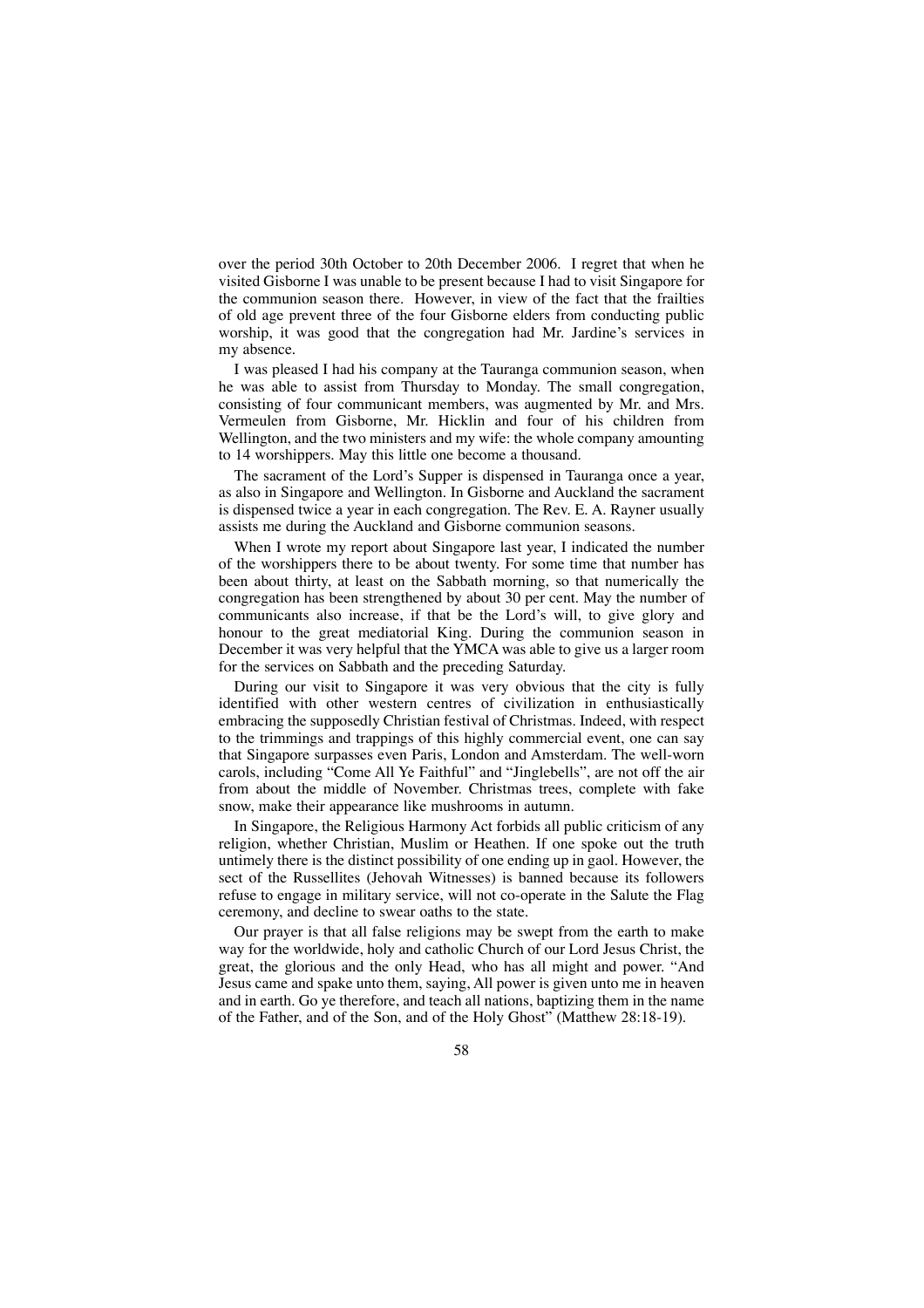## **EASTERN EUROPE REPORT Rev. D. A. Ross**

THE Eastern Europe Mission is the result of our Church's long-standing concern for persecuted believers in former Communist countries, especially in Eastern Europe. Our first steps were no more than corresponding with certain Christian organisations which worked covertly in distributing the Scriptures in those countries. Thereafter a few of our people, as a result of a decision of our Synod, ventured into Czechoslovakia, Hungary, Romania, Moldova and the Ukraine, but, because of the repressive regimes in those countries, we had to exercise much care in meeting with believers and giving out Bibles. These endeavours eventually developed into our taking humanitarian aid in small amounts, plus Bibles, to persecuted Christians. On one visit our consignment of Bibles was confiscated by the authorities. Eventually larger amounts of aid, Bibles and Christian literature were transported by truck to several churches, and also to institutions such as orphanages and Christian missions. We did not have much success by way of people accepting reformed teaching and therefore we were prayerfully anxious to meet with people who would be willing to be taught and among whom we could plant a Church that would be reformed in doctrine, worship and practice. This, in the good providence of the Lord, actually happened when we met two families in Odessa who wished to know more fully the teachings of the faith. We now have a small reformed congregation there, with one of their own men an elder in it, and a young man of the congregation studying for the ministry of our Church with a view, God willing, to his ministering in the Ukraine.

During the past year we were able to visit Ukraine more than once. On one of those occasions, the Kirk Session of the Odessa congregation, consisting of myself as interim moderator, and elders, Mr. Kenneth Macleod and Mr. Edward Ross, visited the congregation. During the visit we held a communion season and ordained Mr. Igor Zadoroshney to the eldership in the congregation. The presence of a local elder will be beneficial for the functioning of the Kirk Session, considering that the other elders reside in Scotland. Our visits to Odessa are essential for the progressing of the work of the Gospel there.

Our plan to visit Romania last October did not succeed because the officials there hindered the processing of the paperwork necessary for our visiting certain churches in the country, and therefore it became impractical for us to proceed. However, the calendars and Bibles we were due to take from the Trinitarian Bible Society to the Reformed Presbyterian Church of Central and Eastern Europe arrived there safely by another route. One of their pastors writes: "The Bibles and the 2007 Hungarian and Romanian calendars were again a powerful tool in attempts to reach sinners for Christ. Most of those who received calendars and Bibles in past years were already waiting for the new calendars. Many people, who had no Bibles, were very glad for the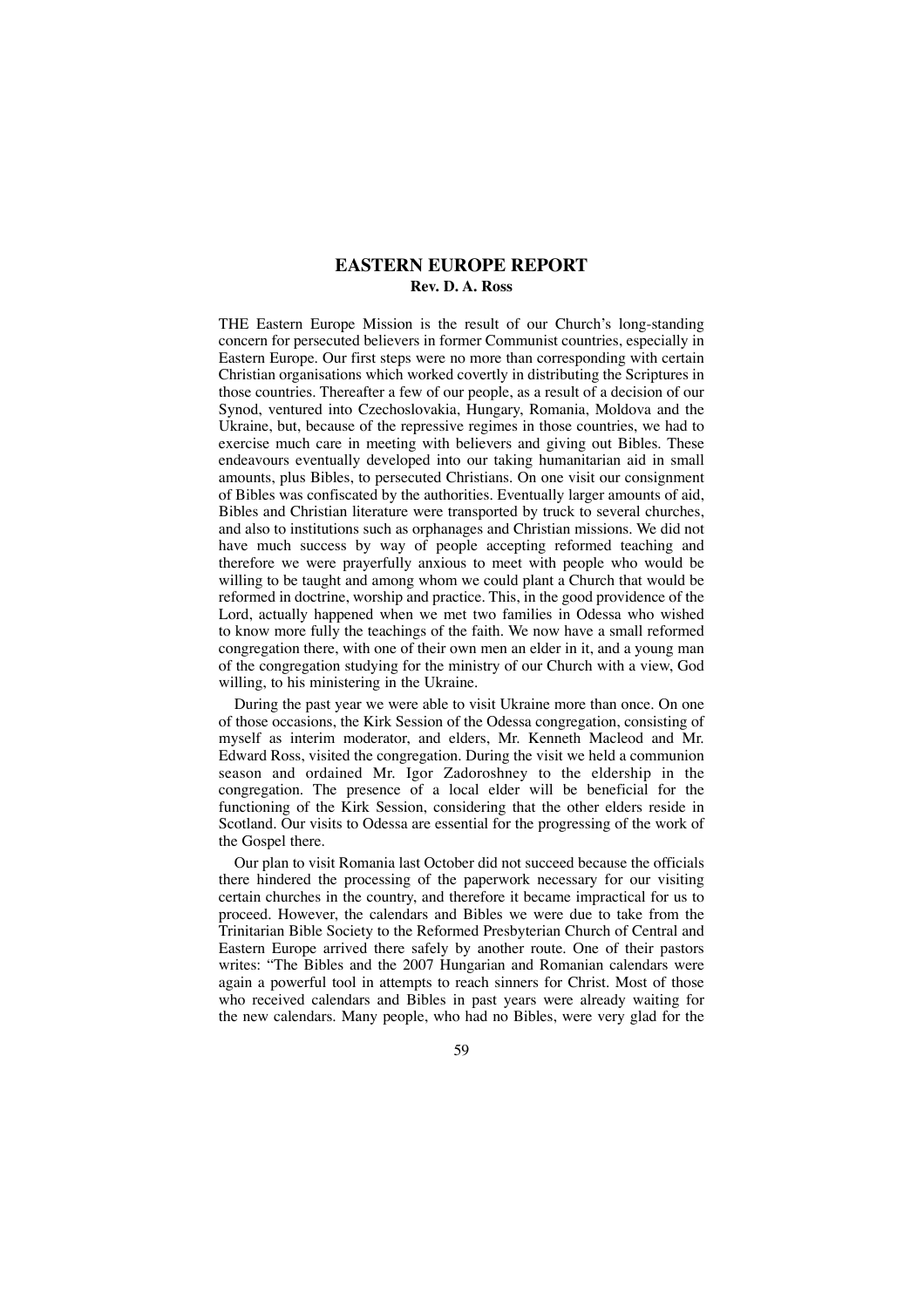possibility of getting free copies of the Holy Scriptures. We pray that our Lord might bless the seed of the Word, in order to bear fruits for the glory of God and for the good of His people."

Mr. Igor Zadoroshney steadily continues our Scripture and literature distribution work. He reports that throughout the year he placed adverts in regional newspapers offering Bibles, books and tracts, and that he has received numerous requests. Bibles in both Russian and Ukrainian are sent out. The main items of literature given out (some of which are also in Russian and Ukrainian) are the *Shorter Catechism,* the *Mother's Catechism,* the *Westminster Confession of Faith* and *Sermons by Rev. D. MacFarlane* (which is not long in print). The *Mother's Catechism* is in great demand for work among children. In response to sending out *Sermons by Rev. D. MacFarlane,* Mr. Zadoroshney has received several letters of warm gratitude, some of which testify to the receiving of spiritual benefit from the book. We have also been distributing other good literature received from Holland and other parts but which we have not ourselves translated or printed – for example, Calvin's *Institutes.*

Our Bibles and literature are sent to Bible Schools and Churches as well as to individuals and families. Surprisingly, one Seventh Day Adventist pastor asked for 70 copies of the Shorter Catechism and various Gospel tracts, the teaching of which, if truly received, must inevitably bring to an end certain errors of these people. One missionary, who ministers to seamen arriving at the port of Odessa from other countries, distributes our edition of the Shorter Catechism to the Russian-speaking sailors whom he meets.

We also distributed tracts warning against the cults, such as Jehovah Witnesses, Mormons, Pentecostals, Seven Day Adventists, and *Be Warned – Occultism!* There were 1,160 of each of these distributed. One recipient of *Be Warned – Occultism!* wrote: "I live in Transcarpathian area, Truskavets, which is a health resort where many people gather to take the waters. False missionaries are preaching their false doctrines near the wells of mineral waters. People here are very superstitious and trust extrasensory individuals more than doctors. Your tract is like spiritual glasses for the blind. Some time ago I was almost lost in the meshes of occultism. But praise be to the Lord, He found me and led me out of the kingdom of darkness and deceit! Please send me spiritual literature." Most requests for Bibles and literature come from Ukraine but some also from other countries, mainly Russia, and as far away as Germany, where Mr. Zadoroshney has contacts.

Our Mission in Odessa also distributed 8,000 copies of the TBS *Words of Life* calendars to various institutions, such as prisons, military depots, old people's homes, hospitals, city council offices and other centres, where they are openly displayed. One person who gives out Gospel calendars in his area wrote: "I have received calendars from you for distribution among miners of Donbass area. We are very thankful to God and Christians in Britain who sent us this wonderful gift. Calendars with quotations from Bible are very helpful in preaching the everlasting Gospel of Jesus Christ. Once I was riding my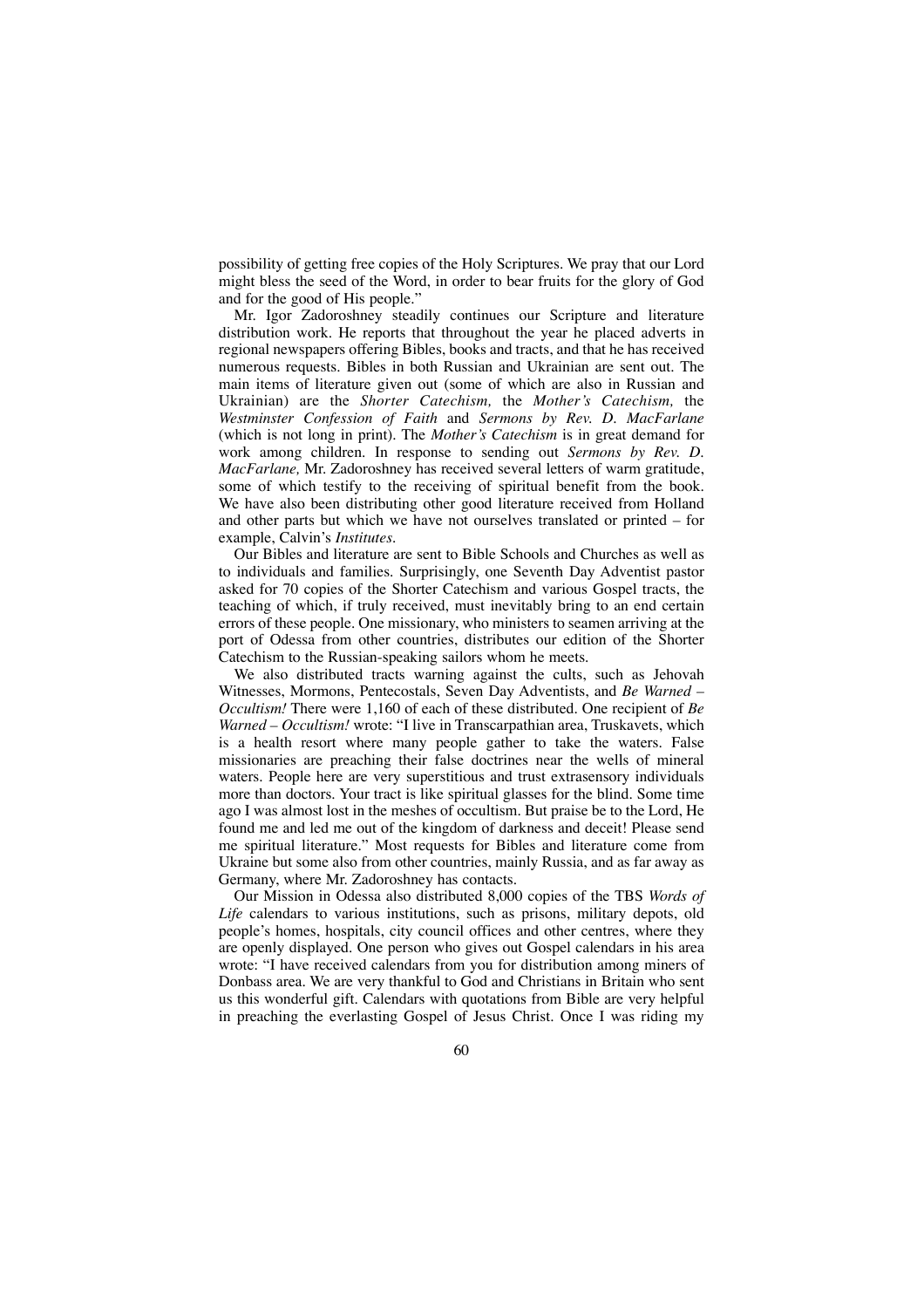bicycle and met a well known woman. I had several copies of calendars in my bag. I realized that she was concerned about something. I turned round my bicycle and presented her with a copy of the calendar. As our conversation went on I found out that because of money problems she wanted to commit suicide. The calendar, which she received from me, made her glad, her eyes brightened up and I could see a spark of hope in her eyes that the Lord will not leave her desolate."

During the last six months of 2006, Mr. Igor Zadoroshney replied to 417 requests for Bibles and Christian literature, and in return received donations to the amount of £334.93, which were remitted to the distribution fund there.

Mr. Zadoroshney also reports that the Church services continue from Sabbath to Sabbath and on prayer meeting evenings. At all these meetings sermons are read. There is a slight increase in the number of people attending. One person who used to worship with them but who left, because working at his trade on the Lord's Day was more important to him than attending the means of grace, has come back. It appears that he has come to see the wrong of Sabbath breaking and now attends regularly. There is also an increase in congregational funds, the total for the year being £215.82.

Mr. Zadoroshney concludes his report by saying: "In our everyday life we feel God's blessing and the guidance of the Holy Spirit. We ask that you pray about our congregation as a whole, and for our families apart, for the enemy of the souls of men withstands us through 'the children of disobedience' (Ephesians 2:2)."

The population in Ukraine is being depleted because many are emigrating. Some of these emigrants have come to know about our literature, probably through the Internet. We are aware, for example, that some church people in Eastern Europe put all our literature on the Internet without our permission. We ourselves are in the process of doing so officially. We delayed posting our material on the Internet because we had evidence earlier that our work would be hindered by regional government authorities if they had excessive knowledge of our activities, but thankfully this is no longer the case.

The progress made with the Odessa Mission building has already been reported in the March issue of the *Free Presbyterian Magazine.* As soon as money is available we will proceed with the second stage of the building which will serve as a store for literature, a centre for distribution, a place for public worship and a residential flat. One matter of which we are assured, despite galloping inflation and the ever-increasing amount of money needed to complete the building, is that the gold and the silver are the Lord's, and that there is nothing too hard for Him. This project is, we believe, for the glory of God and the good of precious souls and we proceed prayerfully in the hope that the sovereign God of all mercies will continue to provide for us.

Last January, as noted above, there was a communion season in the congregation. We are indebted to the elders for the time they took off from their families and employment in Scotland to work in Odessa for about two weeks. We are grateful to them also for all the other work they do for the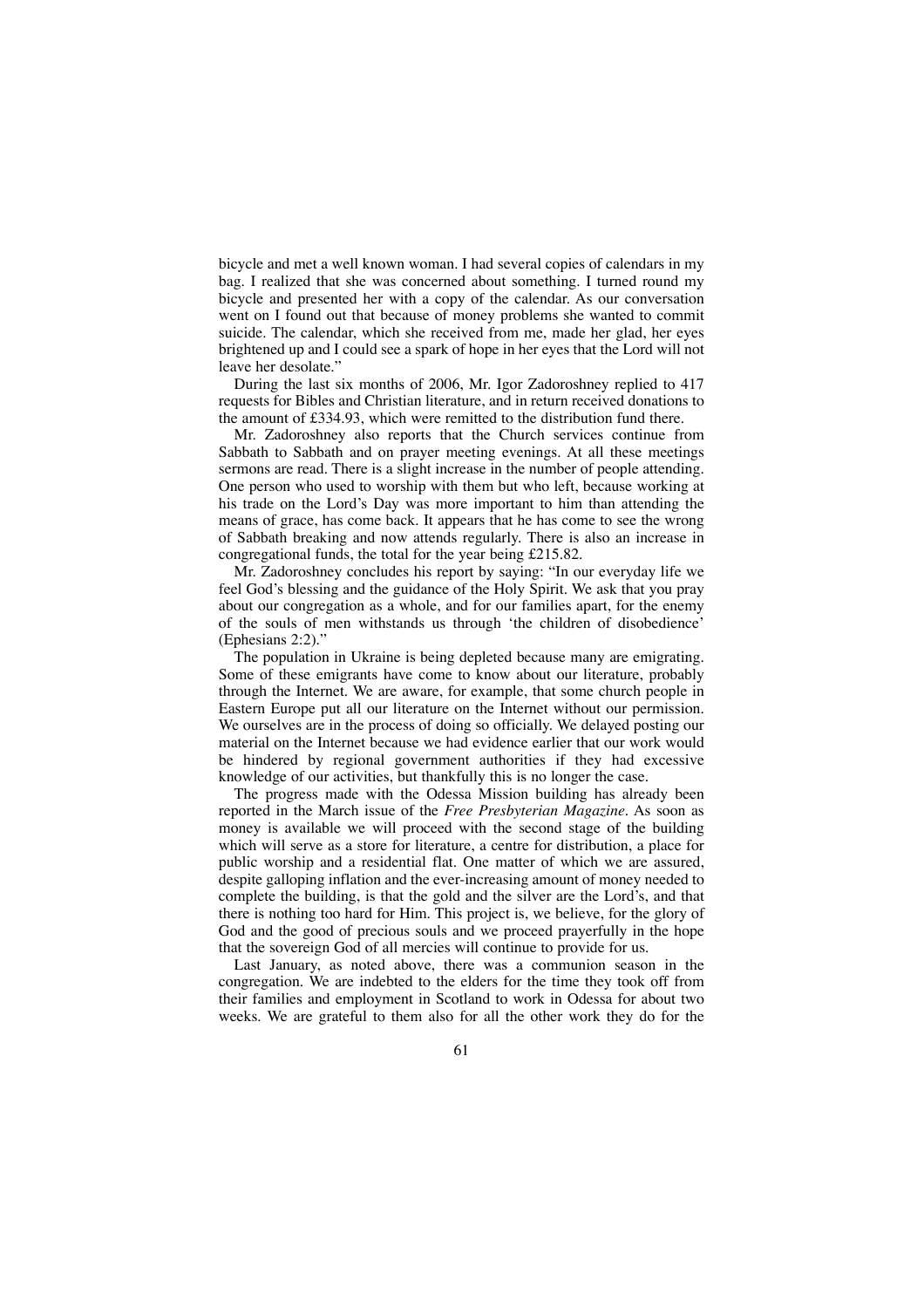Mission there. Besides, there are many other people who put their shoulder to the work, all contributing to the furtherance of the Gospel there, not least Mr. Chris Lamont and Mr. Edward Ross, who transported a load of aid to the Children's Hospital in Odessa. We are indebted also to those who gave articles for aid, and to the ladies of Inverness and other places who did much work in preparing the load for Odessa. We are deeply indebted also to the Trinitarian Bible Society for their ongoing grants of many calendars and considerable numbers of Bibles from time to time. Of course, none of our work could possibly continue without the generous financial support of our people and friends, and we are thankful to the Most High for putting it into the hearts of so many to support the work.

We also continue to post Bibles and literature from Scotland to various countries in Eastern Europe, including regions where Islam is the main religion. We are grateful to Miss Norma Morrison and other helpers for packing and posting these items. One Ukrainian, who receives our literature from Scotland for distribution in his area, tells of the poverty of the people there, and how very happy some of them were on receiving the free gift of a Bible and literature.

We look to the God of all grace to prosper our comparatively small work of spreading the Christian Faith in Eastern Europe. We hear very little of the good effects of our endeavours, but even supposing we did not hear of any spiritual blessing being given, it continues to be incumbent on the Church to spread abroad the Word of the truth of the Gospel. At present, it is in a very limited way that we do this work by actual preaching (although we hope and pray that the Church's regular preaching of the Word there will be the outcome of Mr. Dimitri Levitskiy's studies). Meantime, we have the responsibility of distributing the Scriptures and Christian literature, which pertains very much to the great commission, "Go ye into all the world, and preach the gospel to every creature" (Mark 16:15).

# **REPORT OF DEPUTY TO SINGAPORE, AUSTRALIA AND NEW ZEALAND**

## **Rev. B. Jardine**

I FLEW out from Heathrow on the evening of Tuesday, 31st October, and arrived the following afternoon in Singapore, where Mrs. Yong kindly met me. On Thursday evening, I took the weekly prayer meeting at which 19 people were present, many of them under 16 years of age. The services are held in a large YMCA building well situated for the congregation's needs. When we met on Sabbath there were 30 people present in the morning and 22 at night. About one third of the congregation are under 18 years old and all are under 50.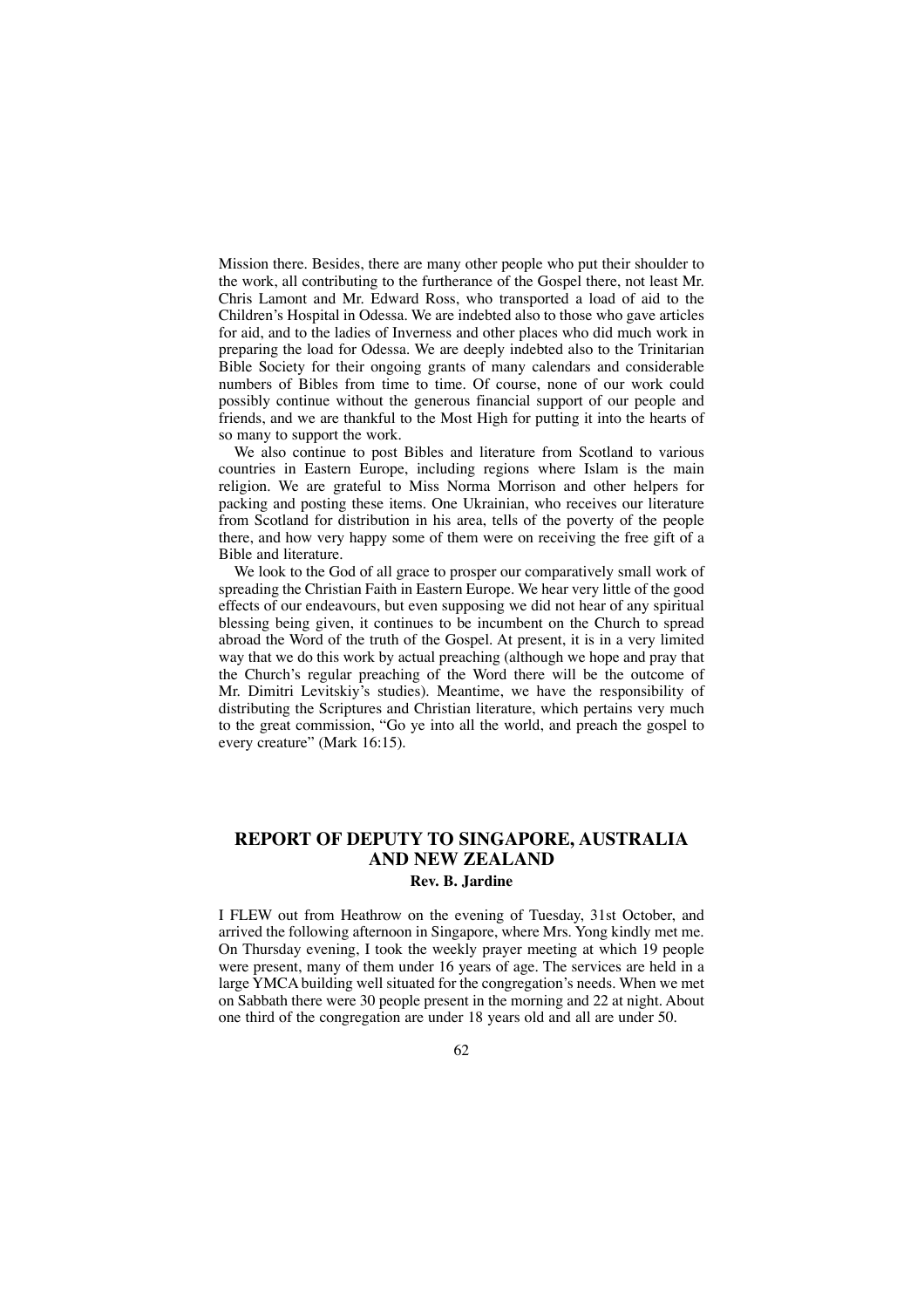It was very moving to hear the Singapore congregation harmoniously singing the metrical Psalms. It was obvious that the people, though not brought up in the Church, have a strong commitment to the Reformed position and the Westminster Standards. On Tuesday, I took a short trip into Johor Baharu, Malaysia, and was impressed by how easy it could be for a minister of the Gospel in Singapore to branch out into that country. Singapore is very cosmopolitan and can be considered to be the linchpin of Asia in many ways. There appears to be great potential for growth of the Church in the city and surrounding areas. There were 18 present at the Tuesday evening prayer meeting. "The harvest truly is plenteous, but the labourers are few; pray ye therefore the Lord of the harvest, that he will send forth labourers into his harvest" (Matthew 9:37-38).

On Wednesday, 8th November, I flew on to Sydney where Mrs. Nella van Praag and her daughter Martina met me. I stayed with the Van Praags during my time in Sydney and was made to feel very much at home. I conducted the weekly prayer meeting on Thursday, when we had a congregation of 19, most of whom were under 21 years old. On Friday evening, Mr. and Mrs. Calvin Mackenzie kindly entertained me to a meal in their home. The congregations on Sabbath numbered 26 in the morning and 23 in the evening, even although some were missing. Fifteen were present at the prayer meeting on Tuesday.

On Thursday 15th, I travelled on to Grafton in the smallest plane I have ever been in. There was no hostess and the pilot himself served the juice and biscuits! At the evening prayer meeting there were about 35 present, most of whom were under 25. Rev. Mr. Rayner took me to visit people of the congregation on Friday, and in the evening we had a short prayer meeting in the Church, after which I went to Mr. and Mrs. Richard van Dorp's home for supper. The Friday night meeting was established by Rev. William Maclean during his short ministry there. Next evening I received kind hospitality from Mr. Geoff Kidd and his family, and while with them I was pleased to see the familiar faces of Mr. and Mrs. George Harvey, from Dingwall, who were on holiday. On Sabbath, in the Grafton church, we had a congregation of over 60 in the morning and about 50 in the evening. We were able to visit several more people of the congregation on Monday.

Again it was noticeable that a large percentage of the congregation were under 25 years of age. This was something I would see again in most of the congregations I visited. Many of the office-bearers to whom I spoke set before me the need to encourage these young people to travel to the Church Youth Conference in Scotland and meet others of their own age. However, due to the cost of travel this would be impossible for many of them, but perhaps the home Church, working with local Deacons' Courts, could provide some kind of financial assistance.

On Tuesday, 21st November, I flew on to Auckland where I was met by Mr. and Mrs. Cornel van Kralingen and my brother-in-law, Alasdair Campbell. I stayed with Alasdair and his family for the next 11 days. On the Wednesday evening I took the weekly prayer meeting in the Auckland church, when 26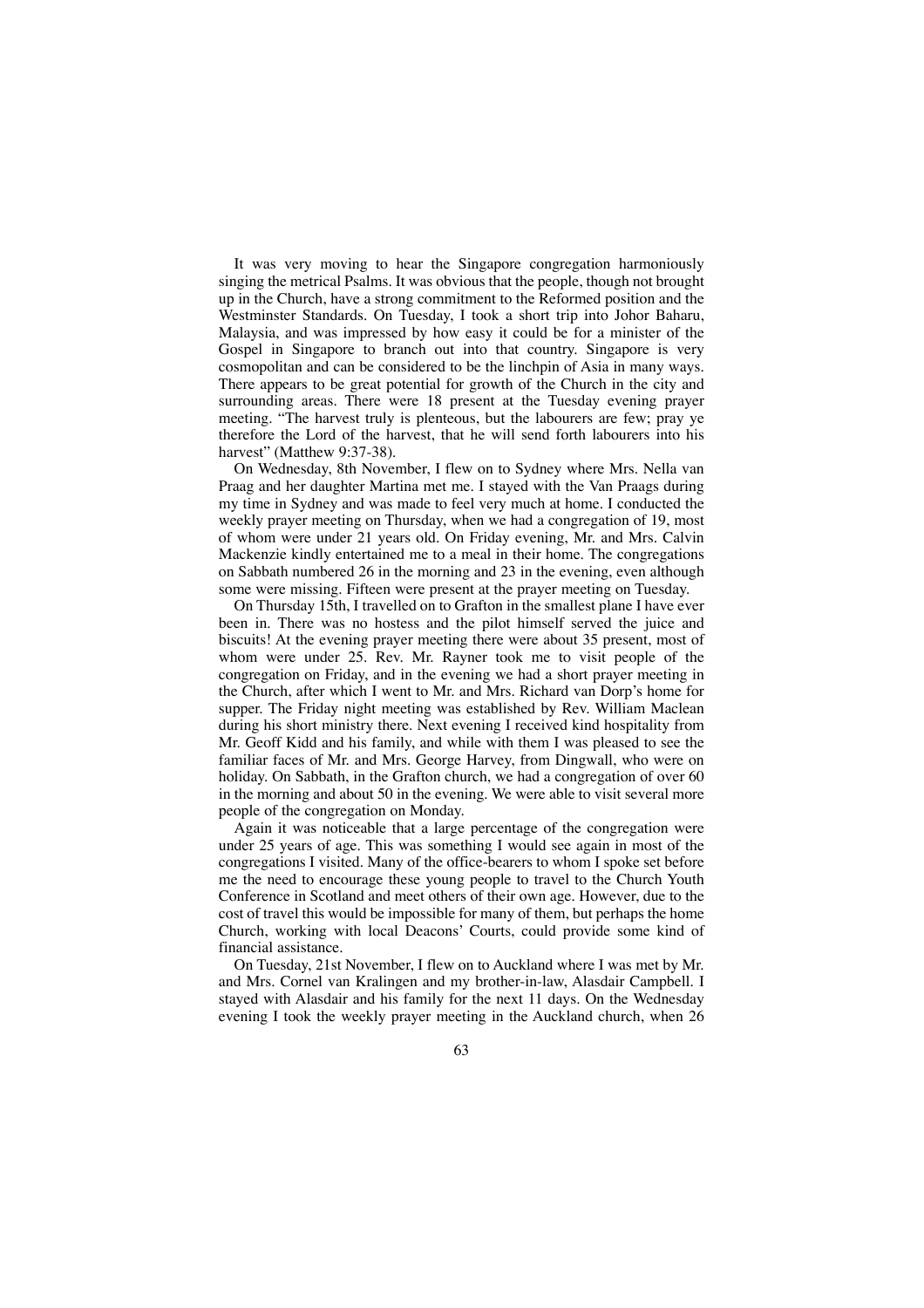were present. Most of the congregation in Auckland, and indeed in our other congregations in New Zealand, are of Dutch extraction. Next day I had the opportunity to visit Mr. Duncan Macintosh, originally from Inverness, and it was good to hear him talk of some of the godly people of his generation whom he knew in Scotland many years ago. That evening I conducted a short prayer meeting. At the Sabbath services there were just over 40 present both morning and evening. Approximately 70 per cent of the congregation were under 18. The prayer meeting on Wednesday was attended by 29 people.

On Thursday morning, Mrs. De Boer, who had moved to New Zealand with her husband and young family only a few years ago, drove me to the airport on my way to Gisborne. After a very bumpy flight I was met in Gisborne by Mr. and Mrs. Peter Vermeulen – the minister of the congregation being in Singapore for the communion season there. On Saturday, 2nd December, I had the opportunity to visit Mr. and Mrs. John Geuze and family with whom I had dinner. I took the evening prayer meeting at which 11 were present. On Sabbath the attendance was just above 40 at both services. The majority of the congregation met together for a barbecue on Monday evening, when I presented books to the Sabbath School children. There was a very pleasant family feeling among the people and it was good to get time to speak to them in such a relaxed atmosphere.

On Tuesday, 5th December, I travelled on to Napier where Miss Jocelyn Cox met me. I took a service in the evening with a congregation of 20. One family, the Hicklins, had driven the considerable distance from Wellington to attend. It was good to meet all the people there and to have an interesting talk with Mr. Jim Brown, originally from Greenock, and his family.

Next day I was driven on the five-hour journey to Wellington by Ben Hicklin and two of his sisters. On the way we spent a short time in Palmerston North. Although at present we have no meetings in the city, the Church had a small group there at one time. In Wellington there were 20 present at the prayer meeting that evening. On Saturday 9th, Mrs. Hicklin drove me to the town of Carterton, about a one and a quarter hours' drive away, where I visited Mr. Optland and his wife and family. Mr. Optland is one of the Wellington elders and teaches in a Dutch Reformed school in the town. That evening I received a phone call from my mother to say that my grandfather had died after a short illness. Just over 20 people attended the Sabbath services. Wednesday 13th was held as a Day of Humiliation and Prayer in the congregation, and we had 10 present at the morning service, including two visitors, and 15 at night. During my time in Wellington I was made to feel part of the Hicklin family.

On Thursday, Mr. Hicklin, with some of his family, drove me to Tauranga for the communion season there. There were 14 present at the evening service, including visitors from Gisborne and Wellington. On Friday morning, I took the morning service, again with a congregation of 14. The question meeting was held in the evening and three men spoke to the question. I personally received some benefit from what was said, and I believe that in the meeting there was a sense of the fulfilment of the Saviour's promise that "where two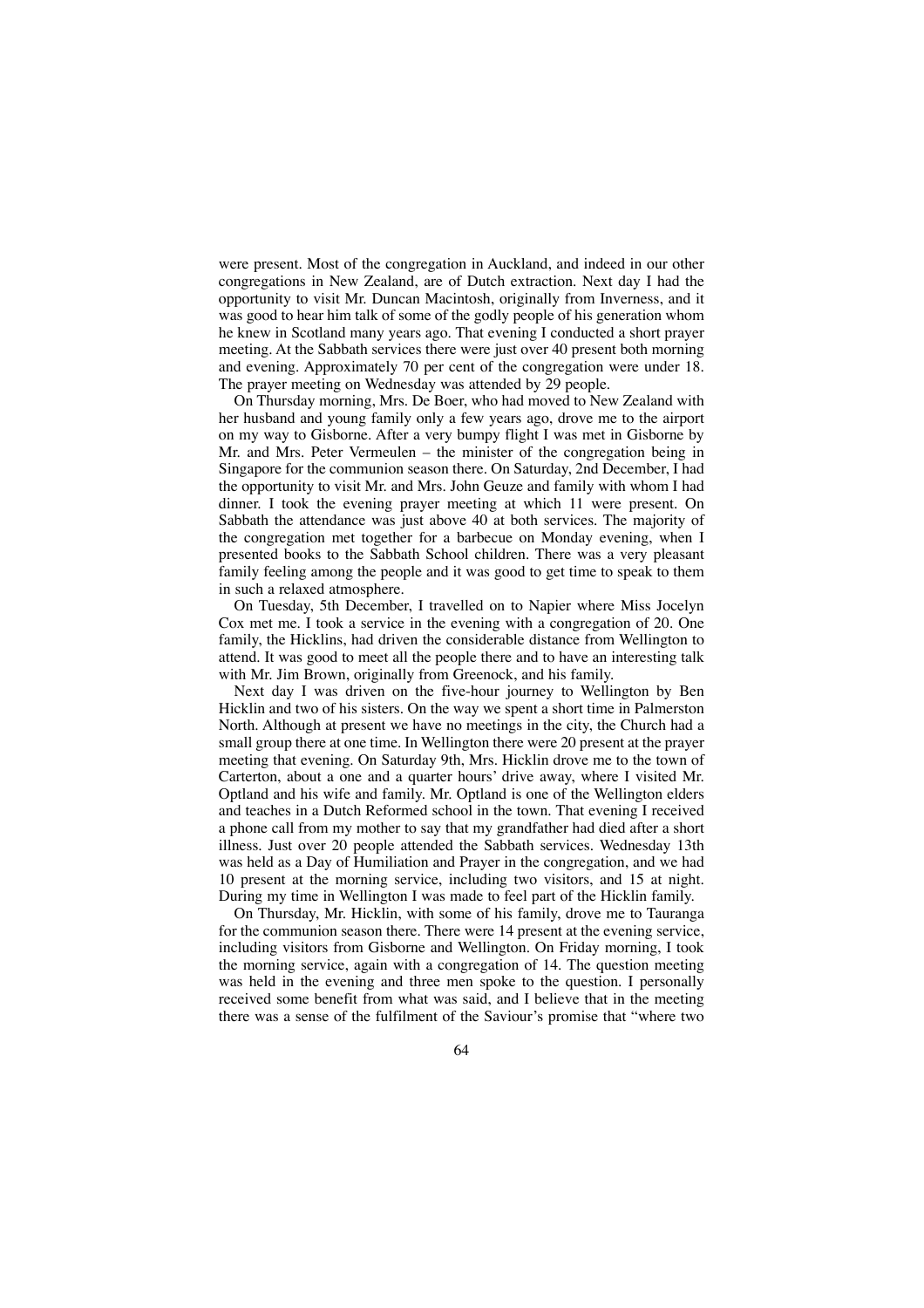or three are gathered together in my name, there am I in the midst of them" (Matthew 18:20). There is need to guard against despising the day of small things. The language of grace is the same no matter which country we may be in. On Saturday there were again 14 present at the services. Ten people sat at the Lord's Table on Sabbath, and everything was done in accordance with the practice of the Church at home. We had much to be thankful for that day. After the service on Monday I flew back to Auckland, where I took the prayer meeting in the evening.

Next day, Tuesday, 19th December, I had to return to Scotland. Mr. Paul de Bruin and his brother-in-law drove me to Auckland Airport. After a very long flight I arrived at Heathrow, only to find that all the British Airways internal flights were cancelled due to fog. I did not reach my home in Tarbert until Saturday evening.

All the people whom I met were very appreciative of ministerial supply from the home Church but many of them expressed concern over deputies only being able to visit once every two years and usually only spending one Sabbath in any congregation. It was suggested that it would be a better use of financial resources and more profitable for the deputy and the people if these visits were shorter but more frequent, with each congregation taking its own turn of having the deputy for a four-week visit. This would avoid the cost of expensive internal flights and give each congregation an opportunity to receive consistent ministerial supply and pastoral visitation. If deputies were to go away for four weeks and not seven it would be easier for their Presbyteries to allow them to visit more frequently.

It was also brought to my attention that it is not always financially feasible for all the members of the Australia and New Zealand Presbytery to sit on the Synod each year. Some are concerned that this, in practice, means that they are not able to take an active role in making Synod decisions that affect them.

I wish to thank everyone, named and unnamed, who looked after me and showed kindness to me during my time away from home. I also thank my Presbytery and congregation for freeing me for the duration of the trip, and I am grateful to those who upheld me at the throne of grace. I wish especially to render thanks to the Lord for travelling mercies and for strength given me to fulfil the duties required of me. I trust that a blessing will follow. "The Lord hath been mindful of us: he will bless us; he will bless the house of Israel; he will bless the house of Aaron. He will bless them that fear the Lord, both small and great" (Psalm 115:12-13).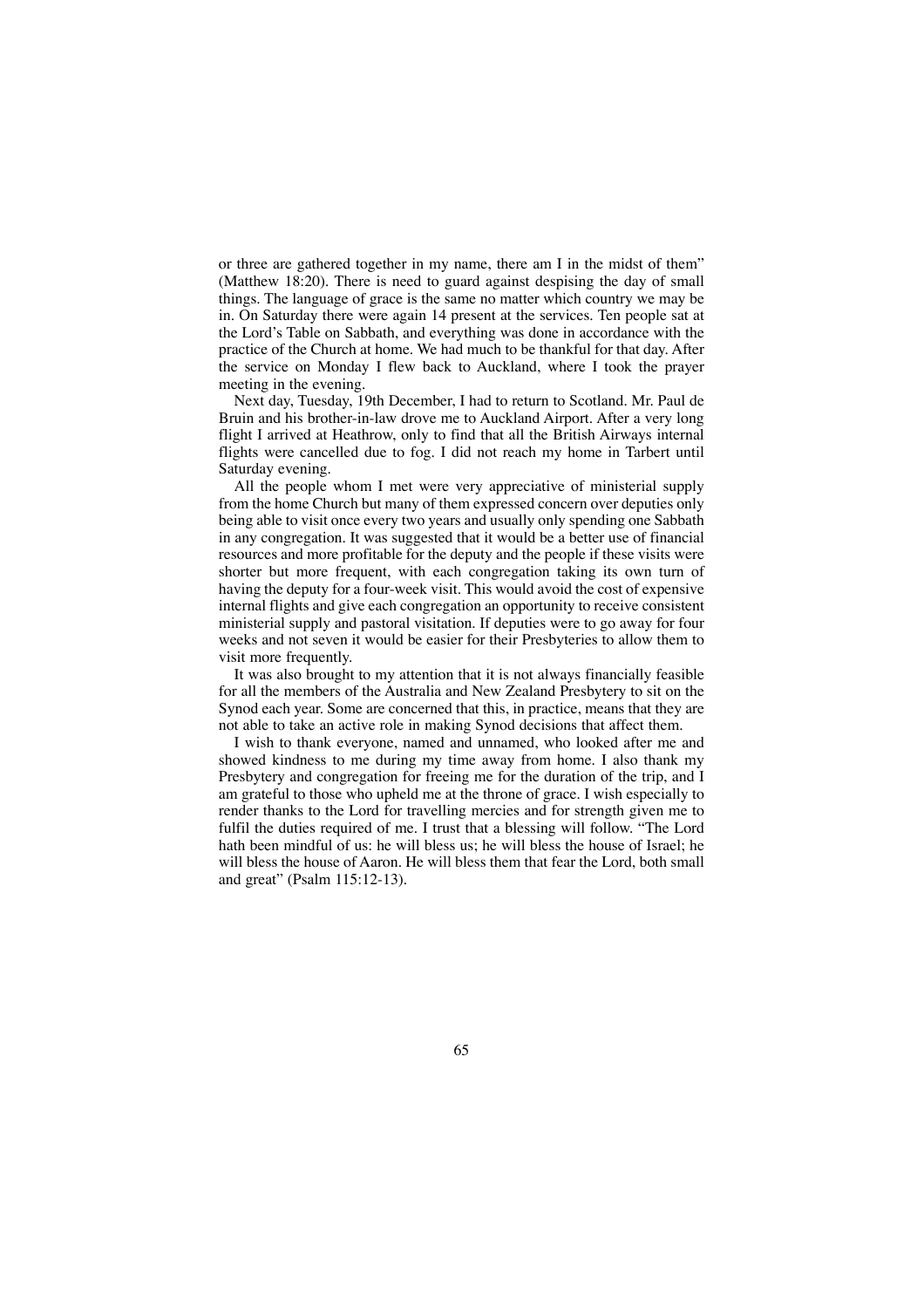## **REPORT OF DEPUTY TO CHESLEY Rev. D. Macdonald**

HAVING been invited by the Dominion and Overseas Committee to go to Chesley, Canada, for the first two weekends in March, on the second of which there was to be a communion season, I left North Uist on Tuesday, 27th February. I travelled to Glasgow by air, then flew to Toronto on the morning of 28th February, arriving the same day at 1 p.m. their time. I was met by Mr. Rick Bouman, a Deacon in the Chesley congregation, and after a journey of two and a half hours we arrived at his home, where I was hospitably entertained. He then took me to the Chesley manse, where I was to stay for the next two weeks.

Despite a heavy snowfall in the region, we were able to meet for the prayer meeting on Thursday, 1st March, and for the Sabbath services of the first weekend. Although we had difficult weather conditions, all the services were well attended.

On Friday, 2nd March, I went with the local elders to Dundas, near Hamilton (a car drive of two and a half hours), to address the Lord's Day Association meeting which was attended by about eighty people.

As we approached the communion season, on the second weekend of my stay, there was a renewed sense of loss in the congregation at the passing away of their esteemed elder, Mr. Gerrit Shuit, last December. His death has left a great blank among them but we believe their loss is his gain. Our sympathies are with his bereaved widow and family, and also with the congregation.

The communion services began on Thursday, 8th March, and continued to the following Monday, as in Scotland. Five men spoke at the fellowship meeting on Friday, fourteen tokens were given out on Saturday, the sacrament of the Lord's Supper was administered on the Lord's Day morning, followed by the evening service, and the thanksgiving service was held on Monday evening. The services were well attended on the whole, and we had some visitors from Texas and Grand Rapids present during the weekend.

I left Chesley on Tuesday, 13th March, and arrived home safely on Wednesday, having enjoyed my stay among the people of the congregation who showed me much kindness.

There is no doubt that there is potential for growth of the Free Presbyterian Church of Scotland in Canada and North America. There is quite a lot of interest in our Church in some quarters there, and in my view if the Chesley Congregation had a minister settled over it, there could be such growth. However, it is the Lord alone who can provide a pastor, and He alone who can give the increase.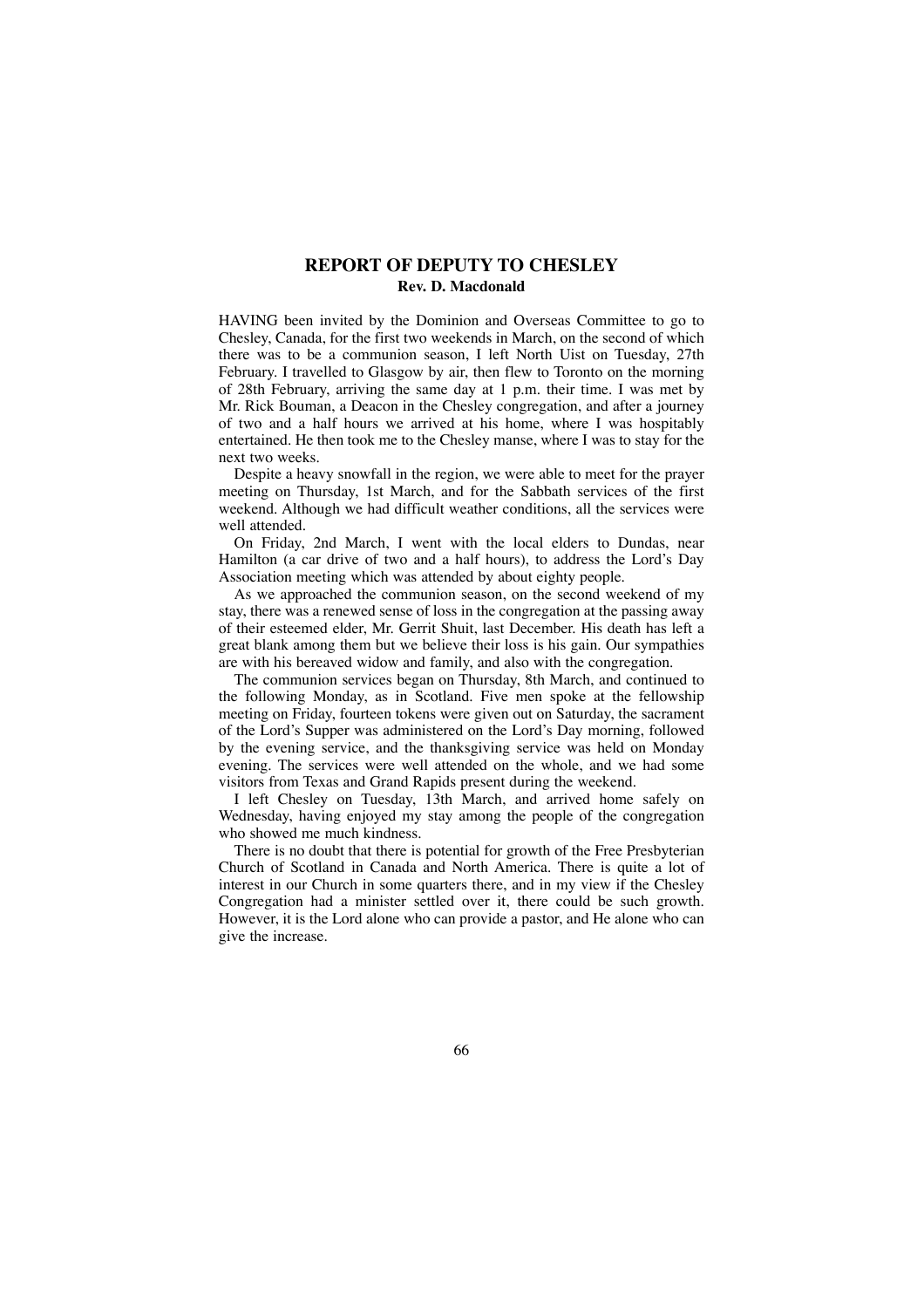## **REPORT OF DEPUTY TO TEXAS Rev. N. M. Ross**

IT was my privilege to once again visit our congregation in Texas, USA, for two weeks in the middle of November 2006, this time as a deputy of the Church rather than the interim moderator of the Kirk Session. I was welcomed at George Bush International Airport, Houston, by Mr. Jett Smith, the deacon in the congregation, and now a student for the ministry of our Church. After he and his wife Evelyn kindly entertained me to a welcome meal at their home, we proceeded the short distance to the prayer meeting in the congregation's new church building. The meeting was conducted by Rev. Lyle Smith, a Santa Fe man from the congregation who was recently licensed to preach the Gospel after his successful studies in Scotland. It was both a relief and refreshing to have his help on my arrival in Santa Fe after a tiring journey and when the time of the 7 p.m. meeting was actually 1 a.m. UK time.

For the next dozen days I was very kindly looked after in the Santa Fe home of Mr. Joseph Smith and his wife Carolyn and their little daughter Julie. (I may mention that before I left their home they were blessed with the arrival of another baby daughter.)

Next day, Thursday, I went to inspect the building in Santa Fe which the congregation now leases as its place of worship and in which they worshipped for the first time on the previous Sabbath. It is part of a four unit commercial building on the main thoroughfare and is very suitable. It has sufficient parking space at the front of the building plus necessary facilities inside. Some of the young men of the congregation, not long before I arrived, purchased church pews of modern design from a church in Atlanta and transported them to Santa Fe in a very large hired truck. By the time I arrived they had successfully completed the arduous task of nicely fitting the pews into the building. They transferred the reading desk from their former church building in Richmond but they are in the process of procuring a more appropriate church pulpit. We found the new building to be very commodious, comfortable and convenient for all the services.

The congregation's lease of the Richmond building is now relinquished because most of the people now live in the Santa Fe area. For this reason also the Kirk Session has decided that the congregation be now known as the Santa Fe Congregation instead of the Richmond Congregation.

On Sabbath, I administered the sacrament of Baptism by which the infants of Mr. and Mrs. Jett Smith and Mr. and Mrs. Carl Smith were solemnly admitted into the visible Church. We thought of the fact that they, as the infants of believing parents, were already members of the visible Church, but prayed that they and the other little ones in the congregation would become living members of the mystical body of Christ – the great blessing symbolised by the sacrament – and that they will be a godly seed in their own day. "A seed shall serve Him" (Psalm 22:30).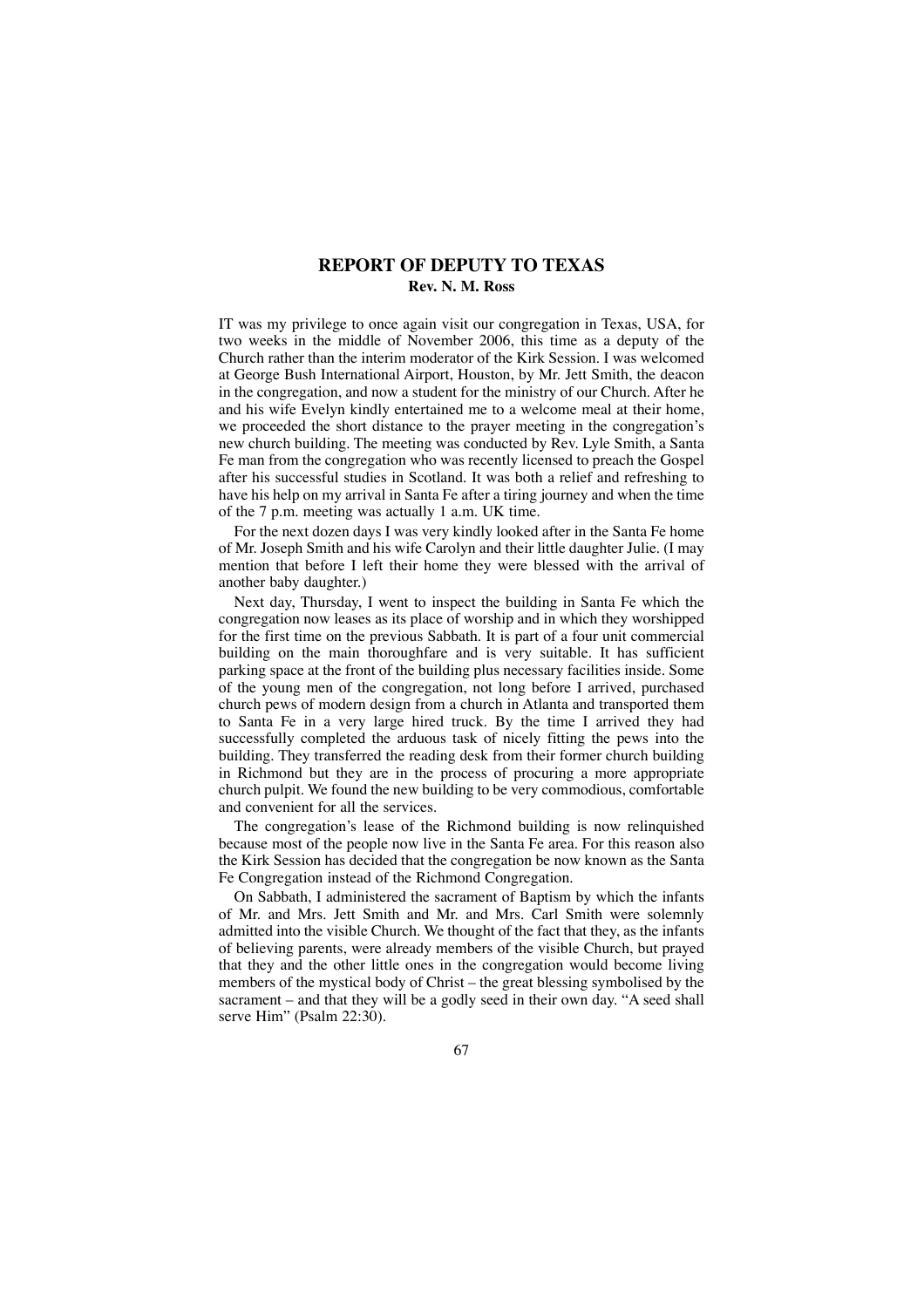On the following Thursday the communion season commenced. We were pleased to have with us elders A. MacPherson, Scotland, and D. Kuiper, Canada, and it was a pleasure for me in my preaching duties to have the welcome and able assistance of Rev. Lyle Smith. On Saturday the Kirk Session interviewed and received into full communion a young man and two young women, bringing the communion roll up to 18 communicants. The services on Sabbath and weekday were well attended by the people of the congregation plus a few visitors. Altogether it was a most encouraging and refreshing communion season.

Indeed, the whole situation in the congregation is encouraging. Since I was present at the previous communion season in April, two new homes have been set up in the area, and there have been additions to some families. The Kirk Session decided to hold an election of deacons in the congregation. This has now taken place and it is intended that the two deacons-elect be ordained on the Sabbath before the next communion season. The Kirk Session has also requested the Southern Presbytery to petition the Synod to raise the status of the congregation from that of a preaching station to a church extension charge in order that the congregation will be in a position to call a pastor.

The congregation was grateful to have Rev. Lyle Smith giving them pulpit supply for several weeks following the sad loss of his dear wife. We deeply sympathise with Mr. Smith and his young family in their sore bereavement. The people long to have a pastor settled over them. Meantime, Mr. Jett Smith and Mr. Joseph Smith are conducting the services. May the congregation have the fulfillment of the promise:

> "Both small and great that fear the Lord, He will them surely bless. The Lord will you, you and your seed, Aye more and more increase." (Psalm 115:13-14, metrical)

## **TRAINING OF MINISTRY REPORT Convener: Rev. J. R. Tallach**

DURING the past year, Mr. Jett Smith has been pursuing his academic studies at the University of Houston. He expects to sit his Entrance Exam for Divinity in August this year and to join the class studying under Rev. H. M. Cartwright in September.

Mr. George B. MacDonald passed the Entrance Exam and joined Dr. Allan MacColl studying divinity under Rev. J. MacLeod in London in September 2006.

Mr. Dimitri Levitskiy failed his A Level in English Literature and returned to Ukraine early in 2006. He has been studying for the Cambridge Certificate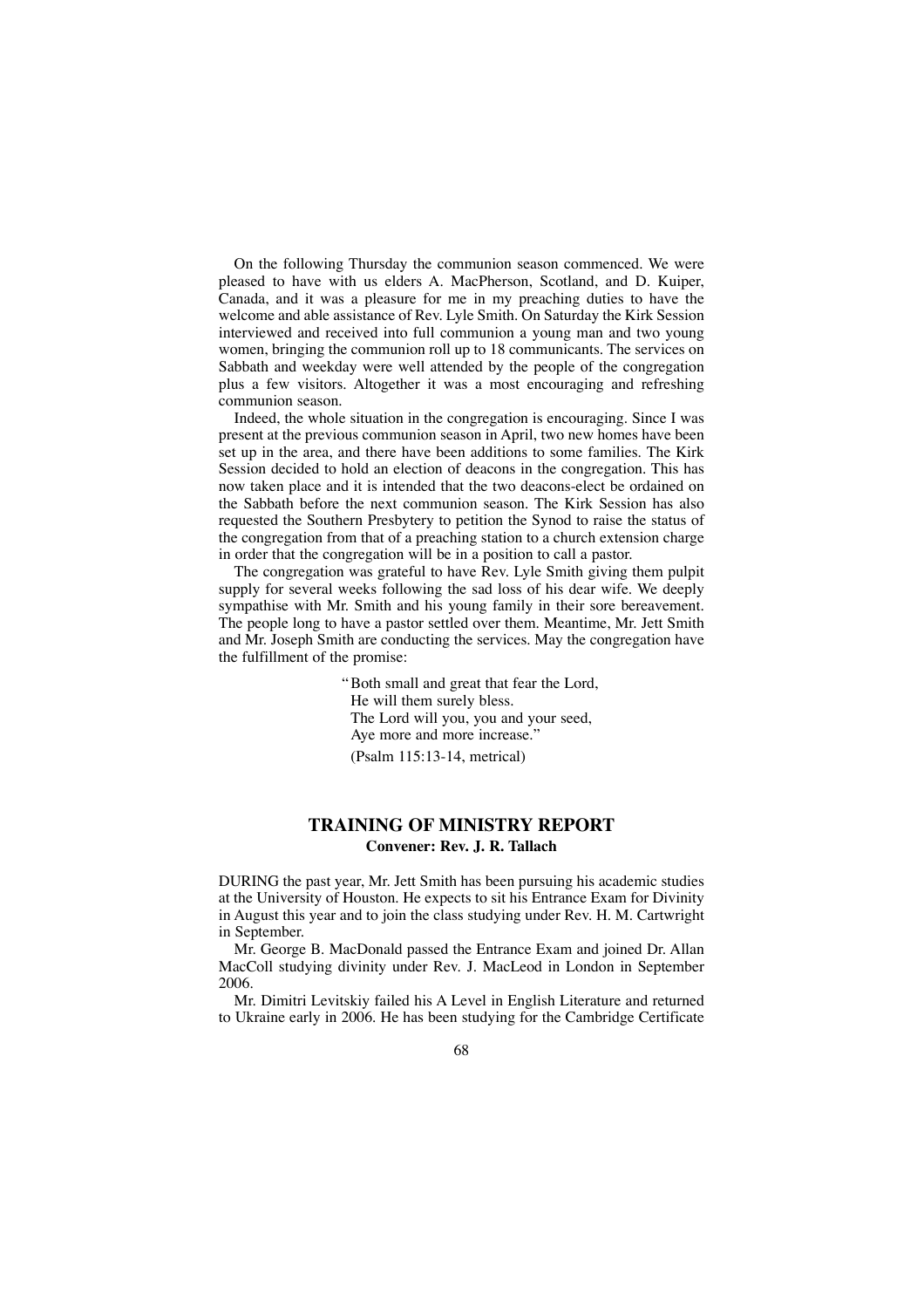in Advanced English taught at the London School of English in Odessa. Arrangements are being made for tuition in Hebrew and Greek and Mr. Levitskiy has been told to prepare himself for the Entrance Exam for Divinity in August 2008.

As noted above, Dr. Allan MacColl has been studying Theology in London. Mr. Nopel Sibanda was received as a student for the ministry by the Zimbabwe Presbytery at its meeting on 13th March 2007. Mr. Sibanda has a degree in Technology of Environmental Health and is a Divisional Environmental Officer in Bulawayo. It is hoped that Mr. Sibanda will sit the Entrance examination for Divinity in August this year. Rev. P. Mzamo and Rev. A. MacLean have agreed to help Mr. Sibanda prepare for this examination.

The Committee have discussed the possibility of dividing the thirty-week session into two semesters. This would give more flexibility in the way the course is delivered and might allow tutors in specific subjects to be appointed.

The Theology Conference for 2006 was deferred until December 2007 because of the pro re nata Synod held in December 2006.

As a church we stand in grave need of more ministers. We commend this as a plea at a throne of grace, that the Lord would give ministers of the Gospel, "the messengers of the churches and the glory of Christ".

# **THEOLOGICAL TUTOR'S REPORT Rev. J. MacLeod**

THE students attending the classes this year were Dr. Allan W. MacColl and Mr. George MacDonald. The problem of finding suitable accommodation within easy travelling distance to the manse in Sidcup was wonderfully resolved when, in the Lord's providence, one of the students happened to meet a man in the north of Scotland who informed him that his parents had rooms available to let and were looking for suitable tenants. It so happened that the people concerned were professing Christians, the husband being an elder in the Thornton Heath Evangelical Church congregation. The kindness shown to them by Mr. and Mrs. Powell will always be remembered by the students. The journey by car to Sidcup from their place of residence takes about half an hour.

The class met for the first time on 3rd September 2006 in the manse sittingroom and, if the Lord spares us and maintains us in health, will meet for the final time on 26th April 2007, when the students are due to sit their final exit examination. As mentioned on the last occasion that I submitted a Tutor's Report, the burden of preparing orderly courses for the study of Theology and Apologetics was much eased as a result of the Rev. Donald MacLean making available to me the series of lectures which he had prepared over his long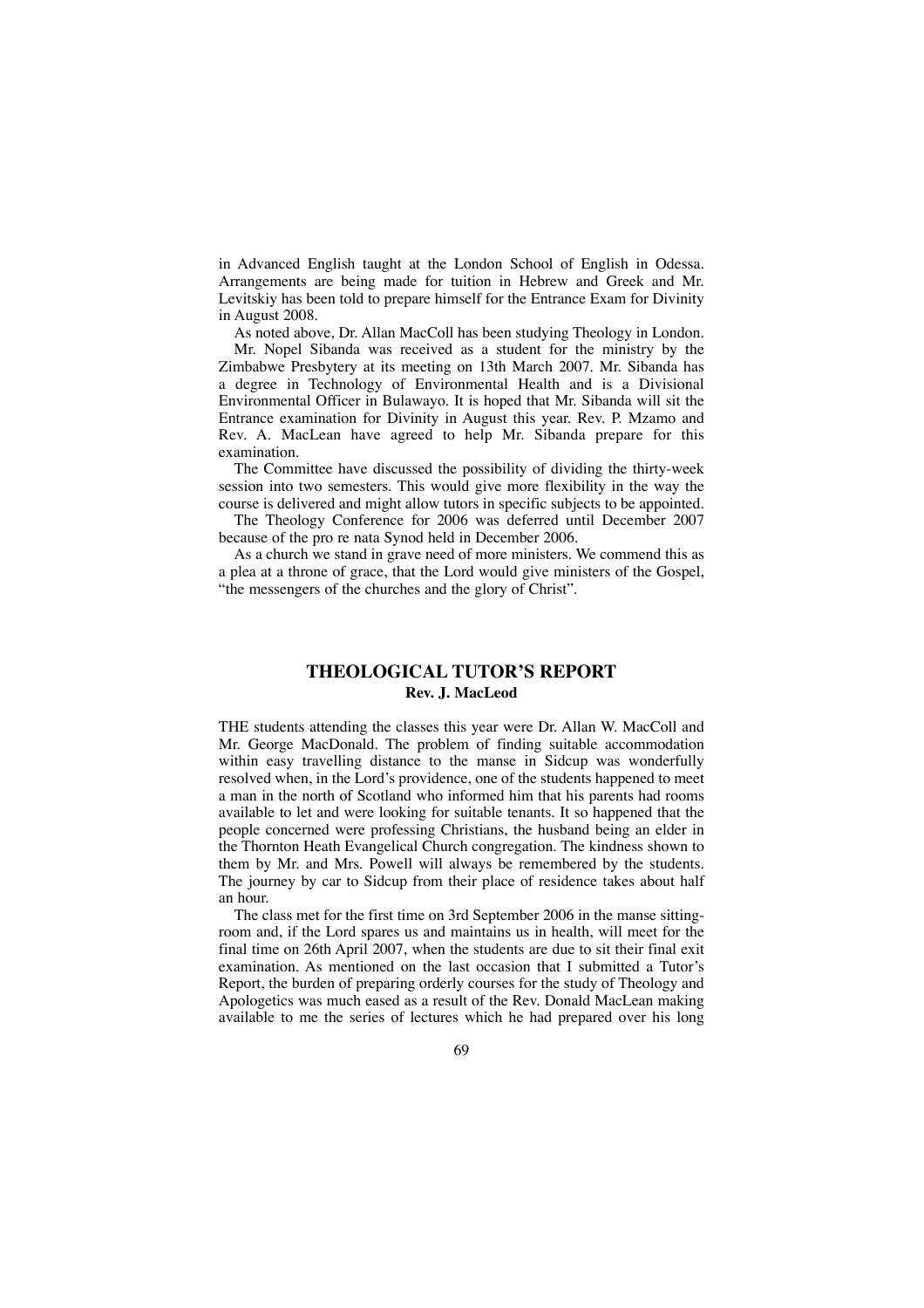period of service as Tutor. These Lectures, having been typed out by Dr. John Mitchell, as a labour of love, were photocopied, wire-bound and then issued to the students. On this occasion I am indebted to Mr. Hugh Campbell for bearing the burden and cost of copying and binding these documents.

As is customary, the class was opened with prayer, after which we endeavoured to maintain contact with the original languages by reading, on alternate days, verses from 1 Timothy and in Exodus chapters 19 and 20 and later in Isaiah chapter 53. For interest we read Ellicott's comments on the former two portions and Poole's on the latter. We also, in our own time, endeavoured systematically to read as much of Volume 1 of Beveridge's translation of Calvin's *Institutes* as was possible and, before turning our attention to the main subjects, we briefly discussed what had been read.

### *Systematic Theology*

In our Theological studies we made use, principally, of A. A. Hodge's *Outlines of Theology* and Louis Berkhof's *Systematic Theology* referring, as we went along, to other authors and works which shed further light on particular doctrines as they came under our consideration. Among these authors we may mention James Durham, George Smeaton and Thomas Halyburton.

### *Apologetics*

R. C. Sproul's *Defending Your Faith: An Introduction to Apologetics* was read through and was found useful as he approaches the subject of Apologetics from the Classical viewpoint. The fact that the Scripture quotations throughout are from the English Standard Version rather than from the incomparable Authorised Version reduces its appeal as a text book, but apart from that and the fact that in one or two instances when, in our view, inappropriate illustrations are used, it lives up to its title. We again relied heavily on the Rev. Donald MacLean's Lectures. Without infringing copyright, portions of B. B. Warfield's *The Inspiration and Authority of the Bible* were photocopied and distributed to the students, together with other useful, freely-available, relevant material downloaded from the Internet.

#### *Scripture*

The portion of Scripture prescribed was Job to Malachi.

### *Conclusion*

It was a great privilege for me to have been assigned the duty of leading these two young men in their studies. It was work and labour that afforded me much pleasure and the time has passed all too quickly. It is to be hoped that tutor and students gained spiritually as a result of being found together seeking, as we trust was the case, to deepen our knowledge of the things of the Spirit of God. That both students attended to their studies in a most diligent, dutiful manner goes without saying. I have to express my gratitude to them for supplying the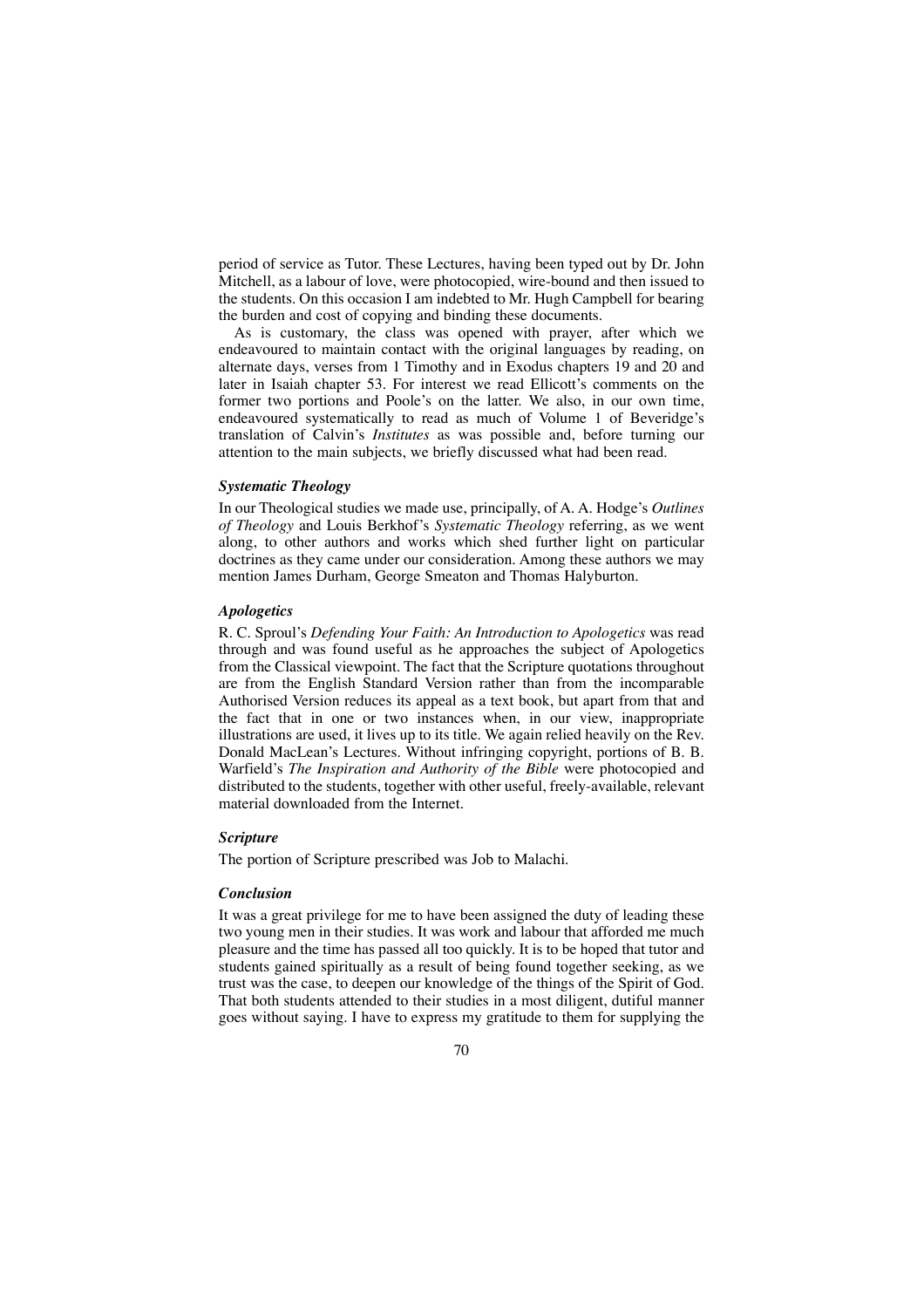congregations within reach when called upon to do so. It is our hope and prayer that they will be polished shafts in the hand of their Master, useful to Him in their day and generation, and faithful in following in the footsteps of those who stood so nobly for the Truth in 1893.

# **WELFARE OF YOUTH COMMITTEE'S REPORT Rev. D. A. Ross**

LAST year's Youth Conference, as has already been reported in the 2006 Synod Report and more fully in the *Young People's Magazine,* was held at Strathallan School, Forgandenny, Perthshire. The school is about seven miles south west of Perth and, although out in the country, was fairly accessible by public transport and had all the facilities necessary for a conference. The School Management Board and staff were very helpful to our house mothers, meeting with them regularly to ensure that all our needs were attended to. The food and service in the canteen provided by a private firm was of a high standard.

The conference was a profitable occasion for our young people – and, indeed, for adults also. The speakers and their subjects were noted in our last report, and we may add that, in the content and presentation of the topics dealt with, there was a depth of spirituality and moral guidance for our young friends which, if taken to heart and blessed to them, cannot but be beneficial to them. There will always be those who are indifferent to such instruction – it has ever been the case – but there were those present who evidenced a concern about, and appreciation of, the scriptural guidance given.

The speakers and subjects for this year's conference, to be held at Edinburgh Academy, is as follows:

- *1. The Wise and Wealthy King Lessons from the Life of Solomon* Rev. W. A. Weale
- *2. John Knox His Life and Legacy* Rev. H. M. Cartwright
- *3. Reliable Bible Translations The Need, the Difficulties and the Process* Mr. D. P. Rowland
- *4. Church History in Edinburgh A Tour* Conducted by Rev. D. Campbell
- *5. The Holy War (Part 2) Conquered by Love, Overcome by Grace* Rev. R. MacLeod
	- 71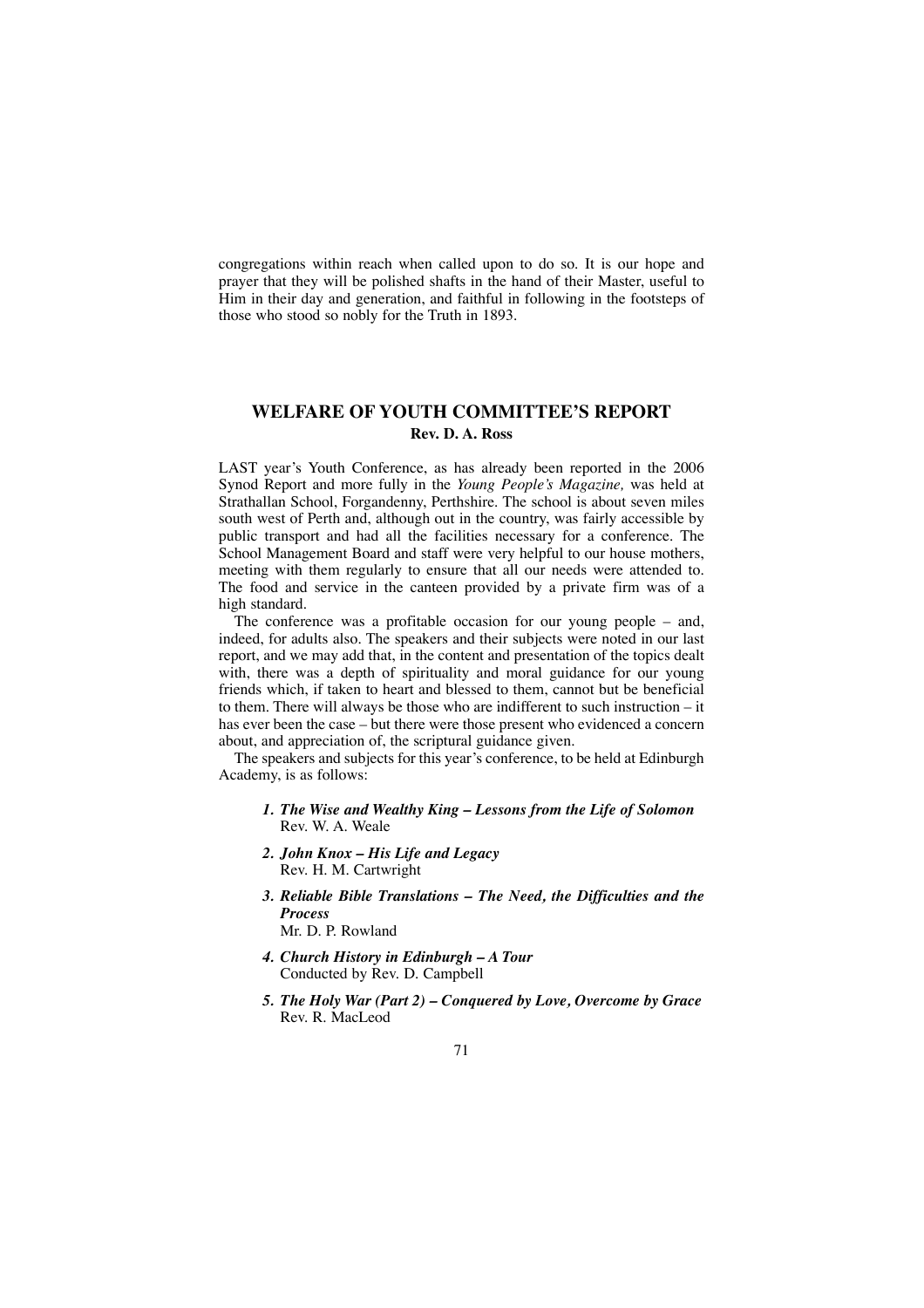## *6. "As the Lord Commanded" – How We Should Worship God* Rev. D. W. B. Somerset

The Committee is, as always, indebted to those who shoulder the burden of preparing and delivering papers and organising tours, answering questions put to them by our young friends at discussion sessions, and spending time with some of them in conversation in a profitable manner at recreation times. There was, of course, the constant domestic oversight of the conference by the house mothers, Miss Margaret MacAskill and Mrs. Norma MacLeod, without whom the conference could not run smoothly. Their work consisted mainly of registering the conference members at reception, instructing them about the rules for residents in the Halls of Residence, ensuring that these rules were kept, liaising between the conference members and residence staff, and attending to the many enquiries and needs which ordinarily arise among a group of more than 70 people. When the conference drew to a close, the house mothers were given large bouquets of flowers by the young people, who purchased and presented them in grateful appreciation of the caring help given to them.

The Scripture and Catechism Exercises continue to be prepared and corrected by our faithful helpers. We are pleased that a number of children outwith our church complete the exercises – their interest and participation is to be much encouraged. Although most of the children and young people complete the three prescribed sets of exercises, some do only two, despite some correctors actively encouraging the children to complete all three. This is a great pity. Not only do they miss the benefit of doing a third exercise but also lose the opportunity of receiving a good book as a reward. The numbers doing the exercises in each group continue to be much the same as in the past, but some young people discontinue before they reach the upper age limit. We know that as children get older they have an ever-increasing demand made on them by secular studies and other things in life, but it is a great pity when they prematurely cease to do these beneficial exercises. We hope that all who do them will see the great value for time and eternity of so studying the Bible and memorising the Shorter Catechism. In the Senior Section especially the standard of work is very high both in presentation and the answers given. All the ladies who prepare and correct the exercises are careful not to err to the extremes of making questions too difficult or too easy. They also encourage and commend the young entrants in the prayerful hope that spiritual good will be the result. At the end of each session, prizes and awards are presented to those who do all three exercises, which are much appreciated by both our young friends and their parents.

It is a great concern to the Committee that young people in many state schools are exposed to sex education which fails to teach the scriptural requirement of abstinence outwith marriage and faithfulness within marriage. A leaflet, *Sex Education in Scottish Schools,* is to be published by the Committee, which we hope will prove helpful to parents. However, we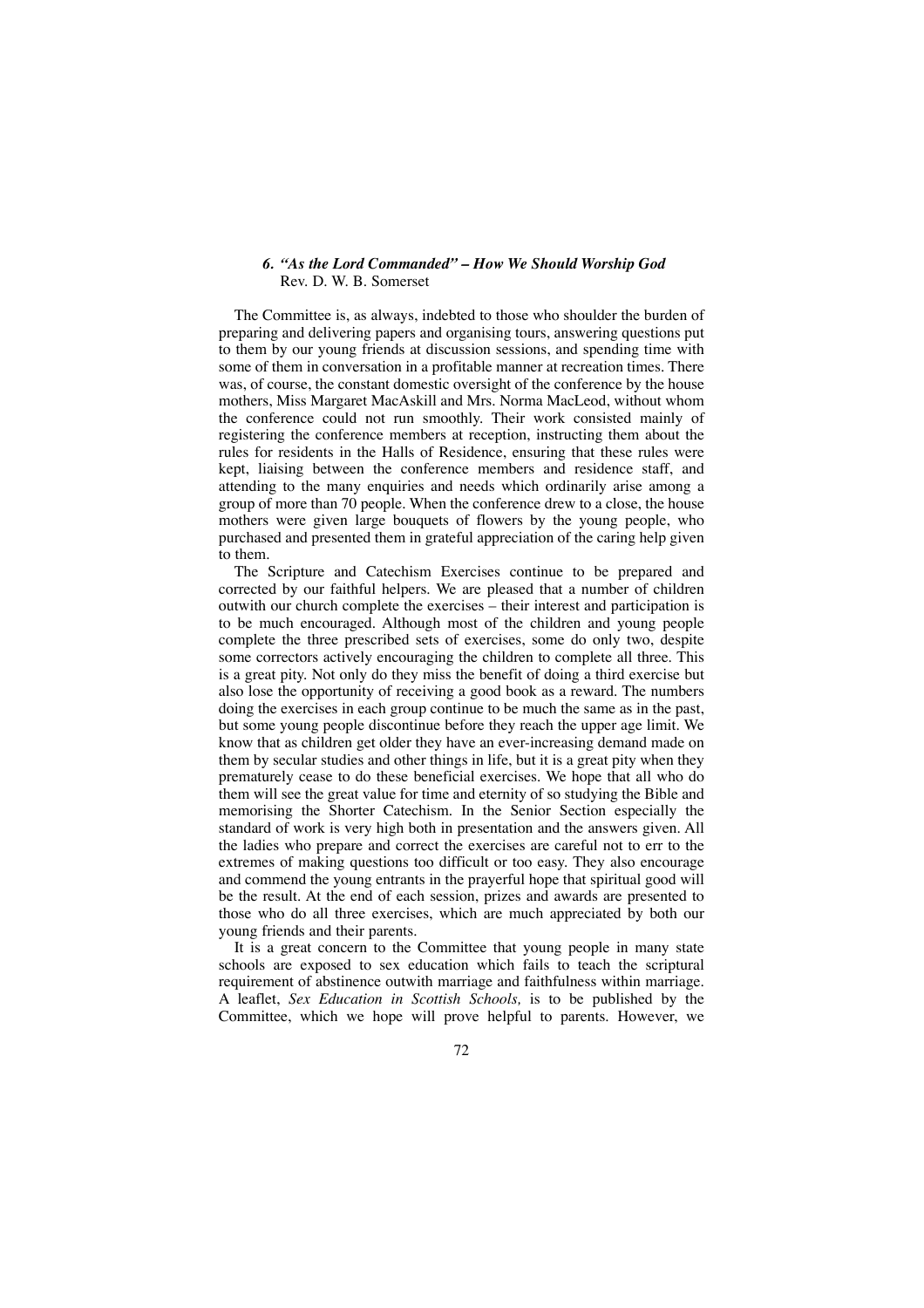acknowledge that in some schools abstinence is emphasised, as well as the propriety of marriage. We also note that there is provision for parents who have concerns to withdraw their children from sex education classes, as well as from Religious and Moral Education classes which they find offensive. While it is difficult for parents, and especially the children, to be involved in withdrawing from certain classes, we believe that in some cases it would be by far in the best interests of the children to do so. With regard to the moral and spiritual welfare of young people, we live in times when a Scripture-based approach has been overtaken by humanist and secular ideas, which are in opposition to the principles laid down by God in His Word for all people. We pray that our every endeavour as a Church to maintain true moral and spiritual teachings be acknowledged by the Most High to the preserving of our young people from the many evils with which they are continually confronted. The promise is, "Train up a child in the way he should go: and when he is old, he will not depart from it" (Proverbs 22:6).

## **BALLIFEARY RESIDENTIAL CARE HOME COMMITTEE'S REPORT Convener: Rev. J. R. Tallach**

THROUGH the past year Ballifeary has been fully occupied and has benefited from a full complement of competent and caring staff.

We record with sadness the passing away of Henrietta MacLennan on 24th April, Catherine MacLeod on 9th July, Elizabeth (Elma) MacPherson on 23rd September, and Murdina MacIver on 13th December.

A large proportion of the residents have been very frail and have required a higher level of care and support from the staff through the year.

We are pleased to report that 10 members of staff have completed their SVQ2.

Expenditure in the Home during the year included the refitting of the kitchen and the purchase of a variety of new items of furniture.

In the coming year the authorities intend putting a new emphasis on quality assurance. The financial support given by them will be linked to a quality assurance marking scheme which is in the process of being drawn up.

The Committee thank our two auditors, John Fraser and Kenneth MacLean, together with all others who gave of their time and energy to the temporal and spiritual welfare of the residents.

"Pure religion and undefiled before God and the Father is this, to visit the fatherless and widows in their affliction and to keep himself unspotted from the world."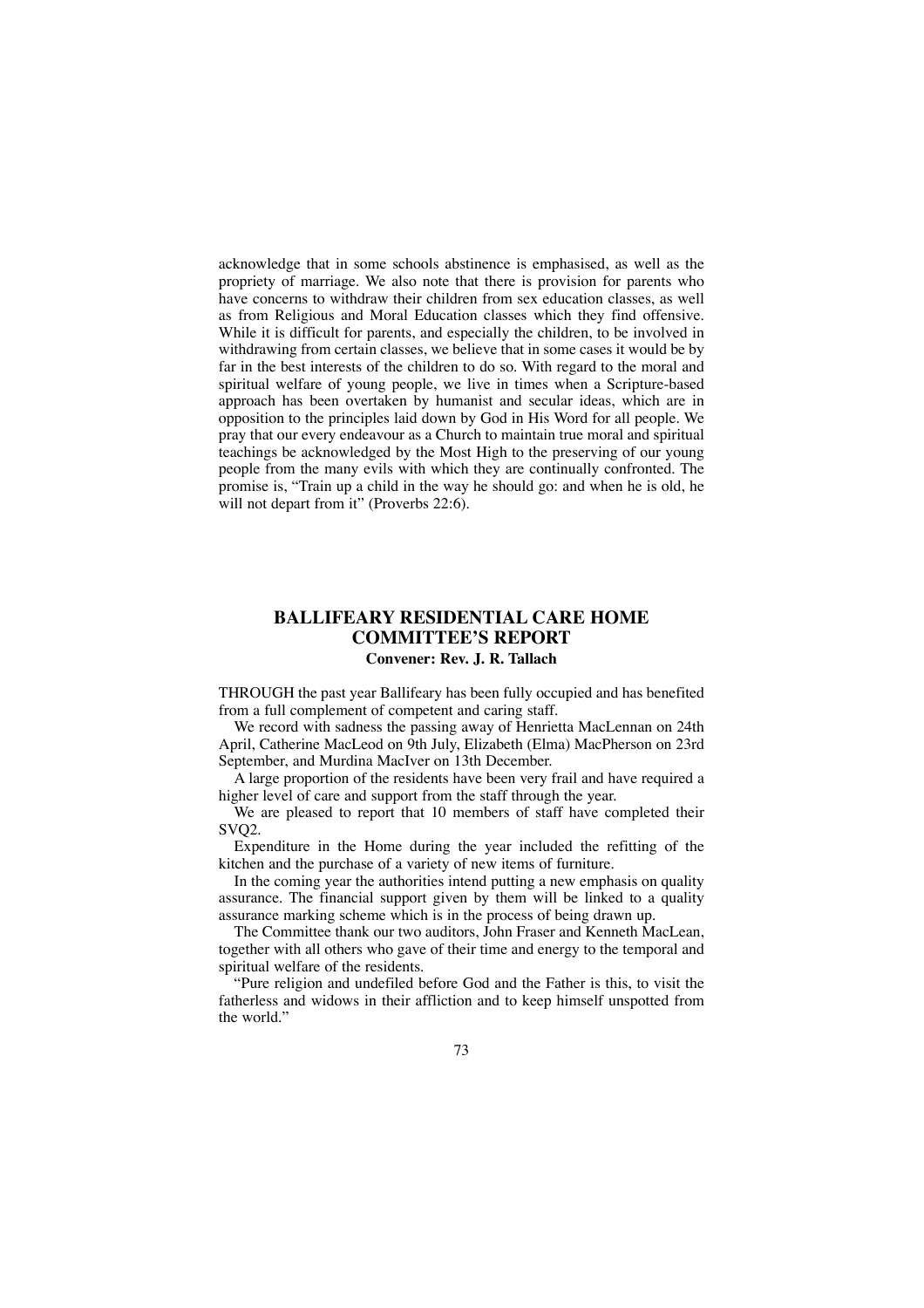# **LEVERBURGH CARE HOME COMMITTEE'S REPORT Convener: Rev. D. Macdonald**

THIS is my first report as Convener for the Leverburgh Care Home Committee. I would like to thank Rev. K. D. Macleod for his work, who served as Convener over several years; I would wish also to thank the Committee for their help and support.

The Home continues to function as it has done over the past nineteen years; there have been many changes over this time, not least with the establishing of the Scottish Parliament and the changing face of legislation governing Care Homes, which are now under Care Commission Scotland.

As the Leverburgh Care Home is a Church Home, the Christian ethos is important. As well as looking after the physical needs of residents there is the benefit of the church services being relayed to the Home and also the provision of family worship night and morning.

Although for a part of 2006 there were some vacant beds, affecting significantly the overall finances for the financial year, I am glad to report that at the end of 2006 and the first quarter of 2007, the Home was again full. The finances of the Home are in a satisfactory state; these can be seen in the statement of accounts.

Sadly there were a number of residents who passed away over the past year: Mrs. Jessie Ann Mackay, Tarbert; Mrs. Margaret Nicholson, Tarbert; Christina Shaw, Tarbert; Donald Buchanan, Amhuinnsuidhe, North Harris; Miss Agnes Maclean, Strond; Mrs. Agnes Maclennan, Horgabost; and Katie Bell Mackay, Leverburgh – all from Harris.

SVQ training is ongoing; the Matron has been accepted as a Registered Manager and issued with a certificate; she must do ninety hours, or fifteen days of a post registration course over three years.

The issue relating to the use of private sacraments in the Home has been satisfactorily resolved.

I would wish to thank all involved in the running of the Home, which is to a high standard. This is borne out in the twice yearly inspections carried out by the Care Commission which have so far given very good reports on the running of the Home. We are indebted to the Matron and her staff for this success and also to the Administrator for her competent handling of the administration and the Home finances.

I should also acknowledge the support of the local community for the Home and the various expressions of kindnesses shown from time to time

Above all we should be thankful to the Most High for His goodness to us over the past year. We have to say with thankfulness, "The Lord of us hath mindful been".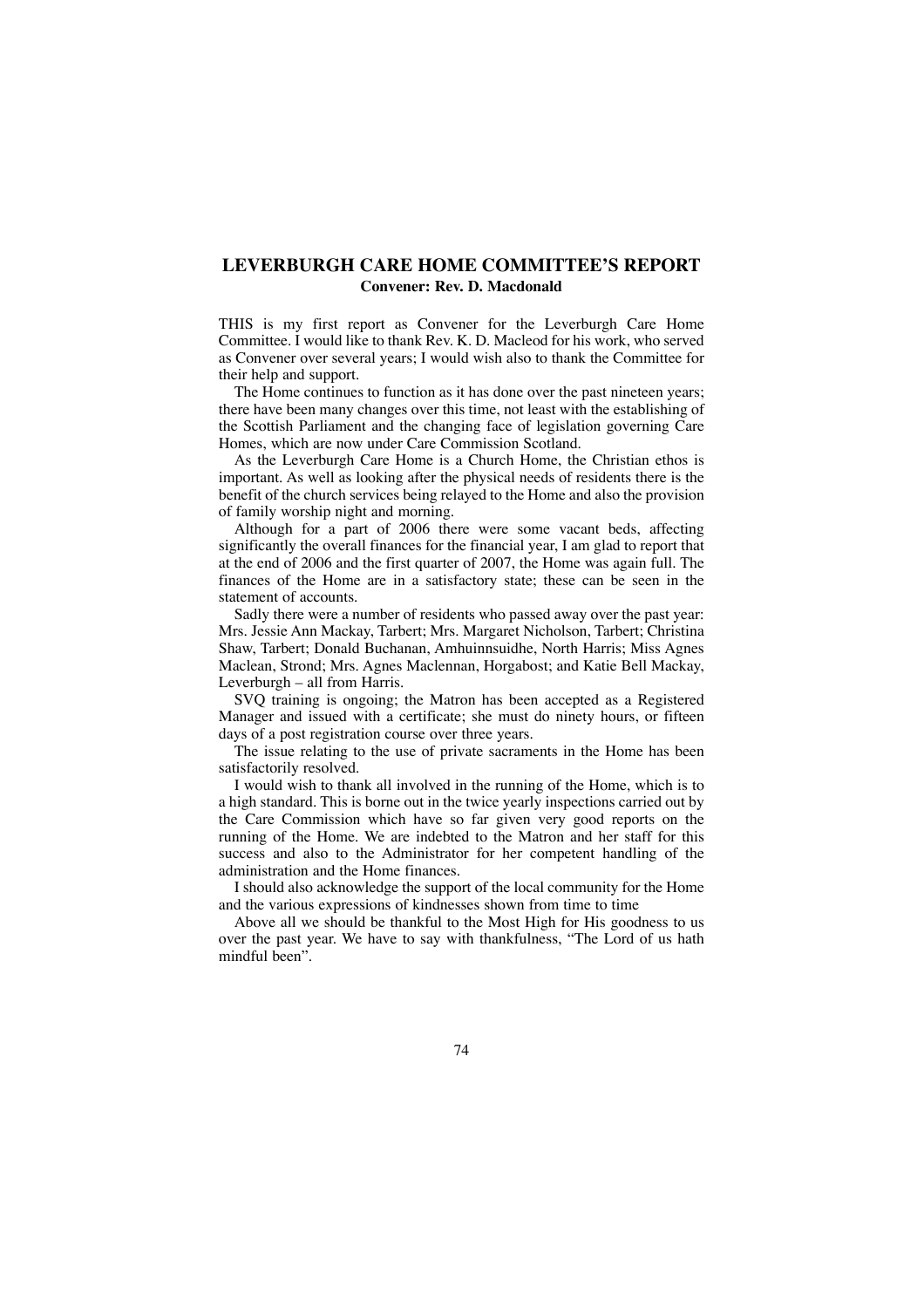# **OUTREACH COMMITTEE'S REPORT Convener: Rev. D. A. Ross**

ALTHOUGH we cannot say that we hear of any persons coming under the saving influence of the Scriptures through our outreach activities, we know that genuine interest is evidenced in one way or another in the various aspects of the work we do.

We now have a mobile bookvan which is in use in North Uist at present. The minister there, the Rev. Donald Macdonald, along with his willing helper, Mr. Allan Boyd, engage in door-to-door work, a major part of which is the free distribution of Gospel tracts and other suitable material, as well as the sale of Bibles and Christian literature. The bookvan will be sent later to North Harris to be under the management of Rev. Bruce Jardine. We intend to have a bookstand at the agricultural shows there.

We are indebted to the Inverness Congregation through its Deacons' Court for donating the van, which was their church bus prior to the purchase of their new vehicle. With the able design and fitting skills of Mr. Duncan Macaskill, the bus was fitted with shelving to make it suitable for door-to-door work and literature distribution at agricultural shows.

It is our intention this year to visit the Black Isle and the Portree agricultural shows once again. Last year both shows were in the same week, which put us under greater pressure. Rev. W. Weale and I attended both places, since there is the need for two persons to man the literature tent and speak to people who come in. We are grateful for the help we got from friends at both these shows. Because the bookvan will be used in the Outer Isles, we shall use the Eastern Europe Mission truck and a large tent for continuing our work on the mainland. The preparation and erection of the tent involves considerable work and it would be so much easier to be able to drive a ready-made stand to the agricultural shows. Perhaps we may be able to design and fit out the interior of our next vehicle for Eastern Europe so that it may be used for both Eastern Europe work and as a walk-in bookvan – thus saving the labour of erecting and dismantling a tent.

The response from our presence at the agricultural shows was encouraging. Quite a number of books were sold, donations received and free literature offered and received. It was rather sad, however, that the tourists visiting Skye seemed to show more interest in our literature than the local people did. It is evident that the Gospel has largely departed from our islands. At the request of the people of Gadara, Christ took His leave of their country; nevertheless He left His witness there. We believe that our distribution of Christian literature year by year is a contribution to the Christian witness already in Skye. Indeed when witnesses on the side of truth are diminished a greater burden falls on the few who remain to do what they can to bring sinners under the influence of the Word of God. What need we have of praying for one another in connection with such witnessing.

75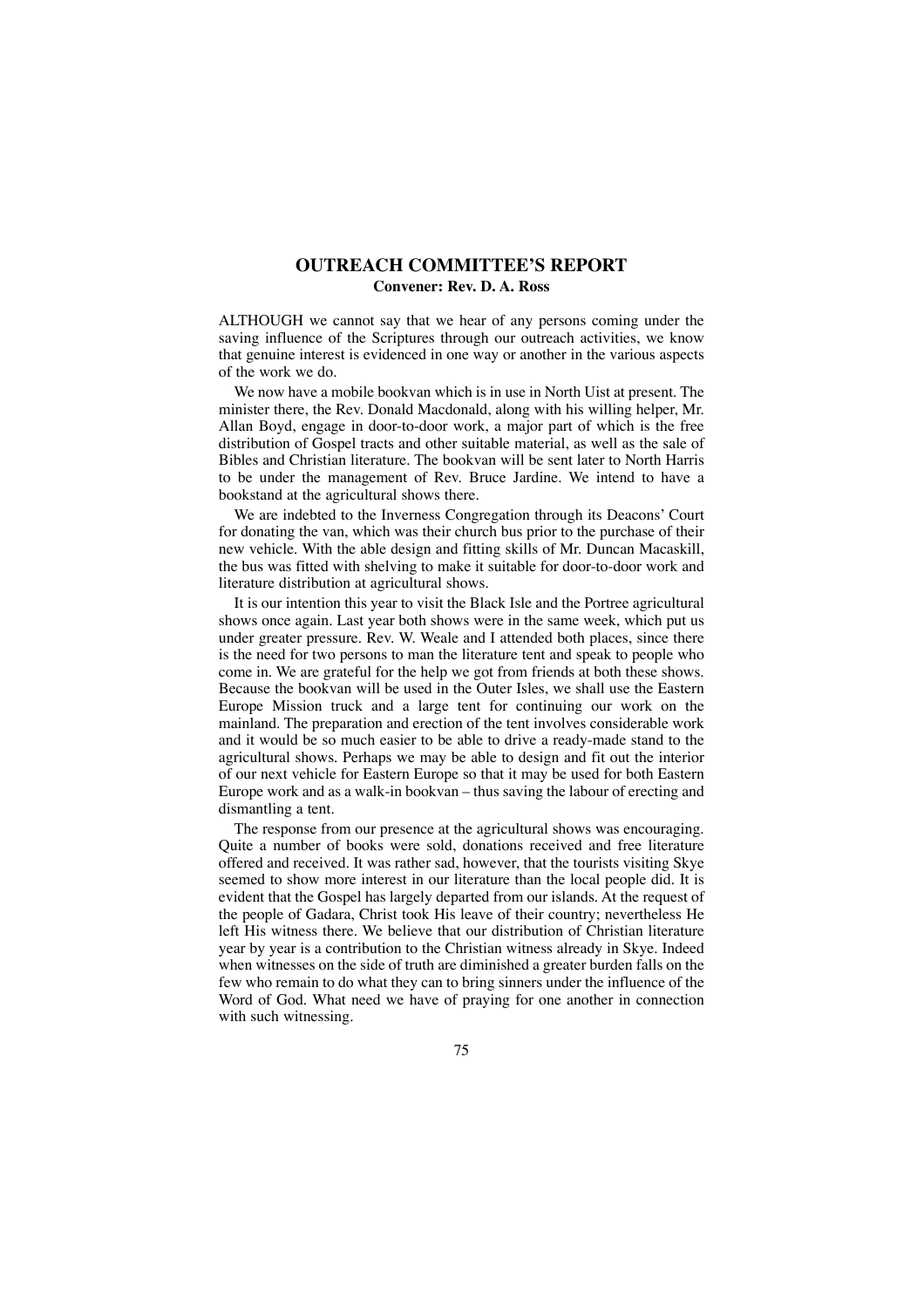We are anxious to move to other areas with our literature work but one of our problems is the limitation on manpower. There are numerous sites in the Highlands where we can set up bookstalls and at much less cost than at the Black Isle Agricultural Show. However, the Black Isle site has a very large number of visitors and some of these from abroad, which is an advantage. It would be a wonderful provision, in our opinion, if someone were raised up to do this work on a permanent basis. We ask our people to make it a matter of prayer that the Lord would raise up such a person.

With regard to other contacts made by the Committee, many of these are in foreign countries and made through the Internet. They ask questions about the Reformed Faith and the Free Presbyterian Church; some ask about joining the Church and others request help in one form or another. What help we give is mostly by sending literature, especially tracts, which are sent out by Mr. Kenneth Hutton, the Church Bookroom Manager. One person, in thanking us for sending a copy of the *Westminster Confession of Faith,* said that he uses it in his personal devotions. Some Muslims have contacted us. One such in Turkey was afraid that his contacting us would be discovered by his family. A few people say they are offended by our witness, and accuse us of being self-righteous and exalting ourselves. We try to answer these grievances in a wise and compassionate manner. Small though our work is it is encouraging to know that with the Lord's blessing great things can ensue.

With regard to our tracts, we changed the format of all of them and increased the size of the print for easier reading. We continue to advertise these in the *Evangelical Times* and *British Church Newspaper*, with the result that there is a steady interest in the tracts and some people take large quantities. Indeed, large stocks have sometimes been depleted quite quickly. We pray that the distribution done by many people in Britain and abroad will bear fruit. Many of those who use our tracts do so because the teaching is sound and the scripture quotations are from the Authorized Version. Some complain of the nonsense found in many so-called Gospel tracts, saying they are glad to have discovered ours and to use them for distribution. As has been reported already, some of our tracts have been translated into French, Dutch and German, but we are glad to report that all our tracts are now translated into German. We intend to advertise these tracts in periodicals in Holland, Germany and France.

It is undoubtedly our duty as a Church to continue outreach work, and we pray that the repetitiveness of the work will be so blessed that it will be like the repeated blows of a hammer to eventually break some stony hearts. There are many reasons to continue with the work, not least that ungodliness, instead of being checked by the laws of the land, is more and more encouraged and strengthened by government legislation.

It is encouraging to know from the Scriptures that our work is not hopeless, as some tend to think. While it is attended with many discouragements, we are assured that there is, and ever shall be, the bringing forth of fruit from the sowing of the seed of the Word of God. "But other fell into good ground, and

76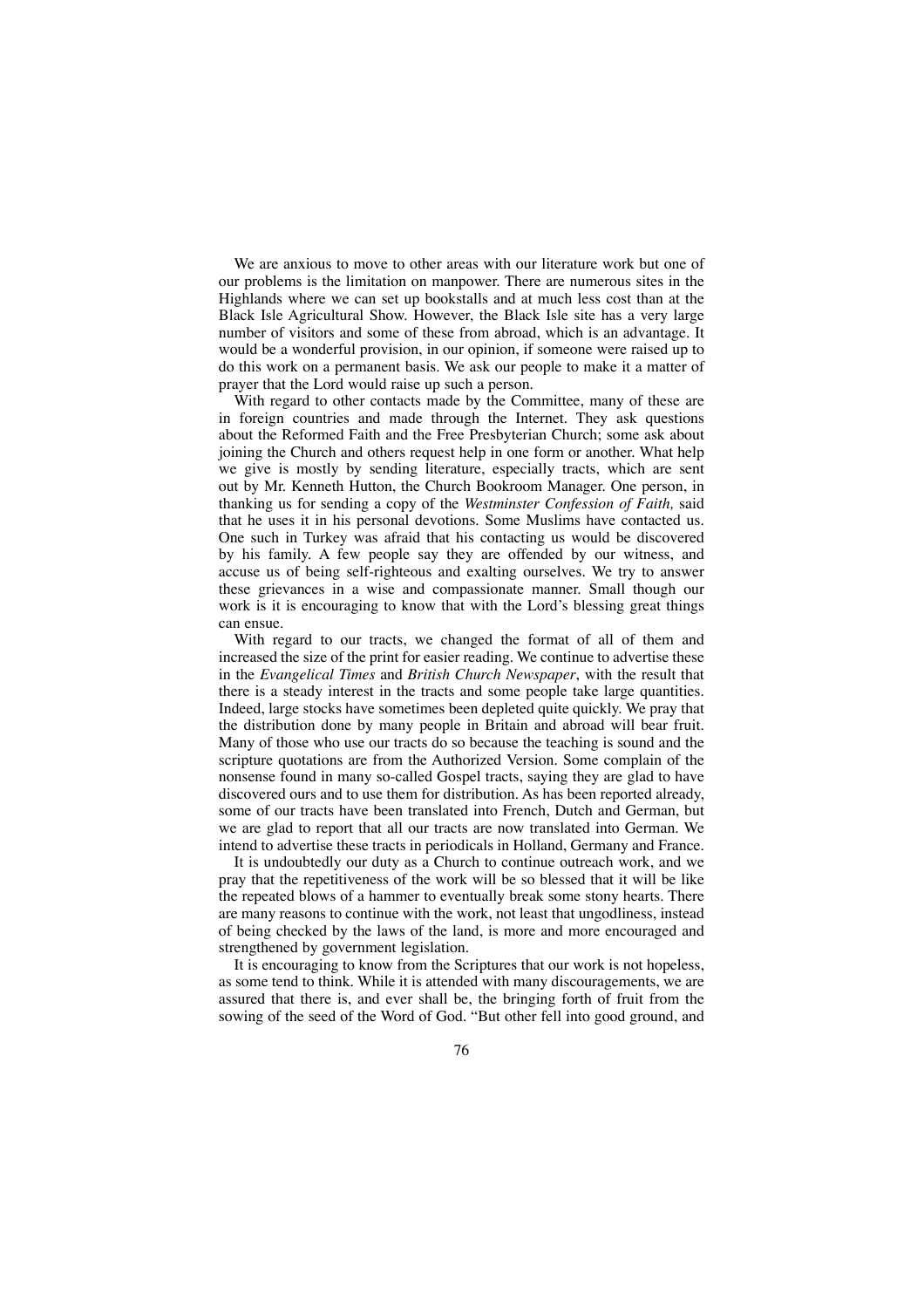brought forth fruit, some an hundred fold, some sixty fold, some thirty fold" (Matthew 13:8).

## **MAGAZINES REPORT Rev. K. D. Macleod, Editor**

OVER the last 12 months, the *Free Presbyterian Magazine* and the *Young People's Magazine* have gone out month by month as usual, and the *Gaelic Supplement* every three months. An effort is made to provide a variety of material that will, by God's blessing, affect both the head and heart of the readership.

Costs for printing and postage of the Magazines have again increased in the last 12 months, and adjustments have had accordingly to be made to the cost of individual copies and to subscriptions. There has been a marked improvement in the health of the Magazines Fund, partly as a result of price rises, but also as a result of increased numbers being sent to Zimbabwe. As a result, during the past year, there has been a small increase in the number of copies of the *Free Presbyterian Magazine* sent out, while the circulation of the *Young People's Magazine* has gone up by more than 50 copies per month.

I would once again thank all who have given help in various ways over the past year. I am especially grateful to all who have sent in articles and, in particular, to members of the Editorial Board of the *Free Presbyterian Magazine* for their help throughout the year. Now that his much-appreciated series on the Book of Ruth has come to an end, it may be appropriate to thank Rev. Keith M. Watkins particularly and to express the hope that further contributions will be forthcoming from his pen. I would again specifically mention Dr. J. Mitchell for his continued help in checking the contents of both Magazines month by month.

May the Lord use these Magazines to the good of those who come in contact with them, including those who look at them on the Internet.

## **PUBLICATIONS AND BOOKROOM COMMITTEE'S REPORT Convener: Rev. K. D. Macleod**

#### *Publications*

We have continued the re-issue of the early volumes of the *Free Presbyterian Magazine*; Volume 9 is now available and we are proceeding with Volume 10. In addition, as stocks of Volume 3 have run out, we are having some further